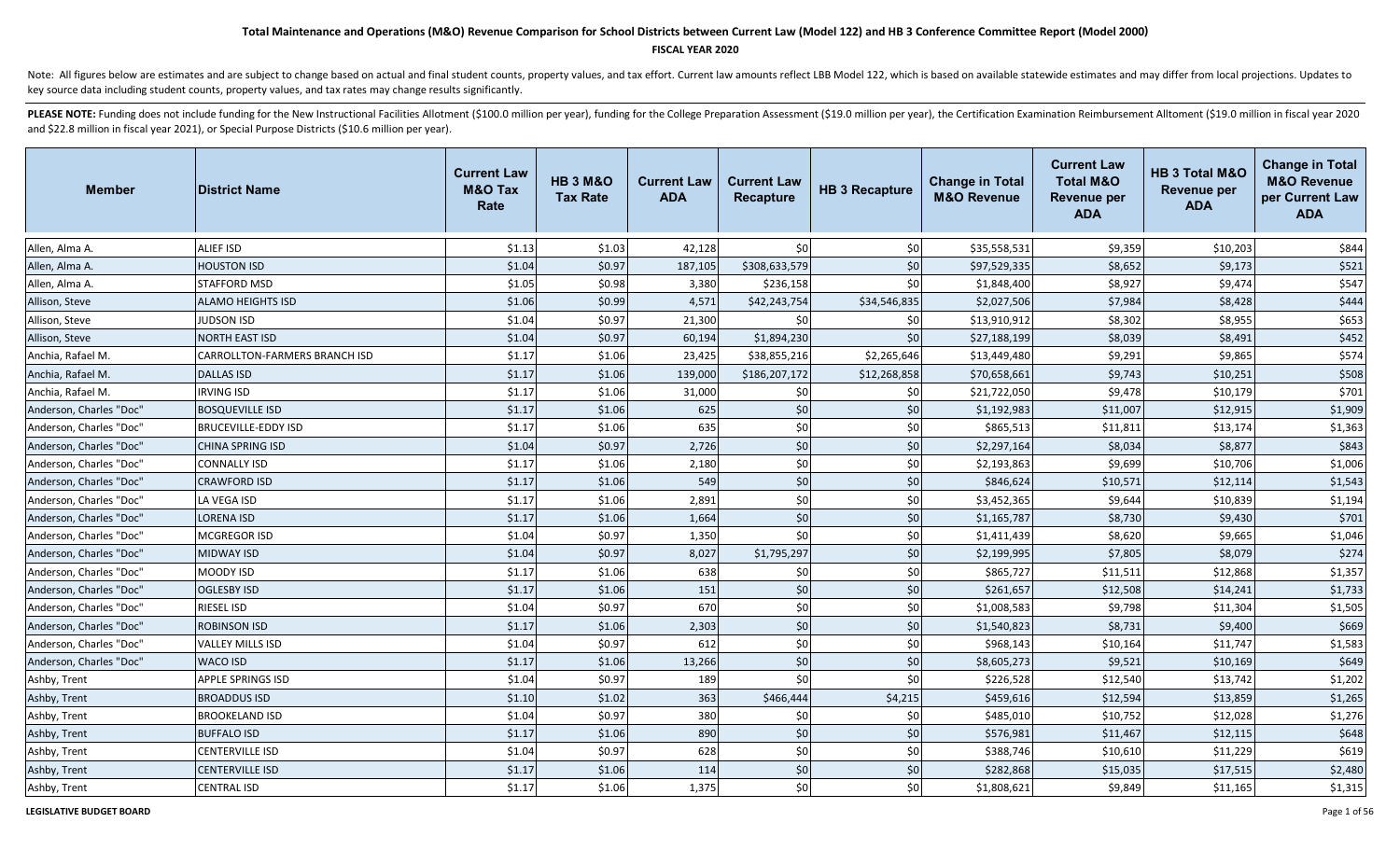### **FISCAL YEAR 2020**

Note: All figures below are estimates and are subject to change based on actual and final student counts, property values, and tax effort. Current law amounts reflect LBB Model 122, which is based on available statewide es key source data including student counts, property values, and tax rates may change results significantly.

| <b>Member</b>  | <b>District Name</b>                | <b>Current Law</b><br><b>M&amp;O Tax</b><br>Rate | <b>HB 3 M&amp;O</b><br><b>Tax Rate</b> | <b>Current Law</b><br><b>ADA</b> | <b>Current Law</b><br><b>Recapture</b> | <b>HB 3 Recapture</b> | <b>Change in Total</b><br><b>M&amp;O Revenue</b> | <b>Current Law</b><br><b>Total M&amp;O</b><br><b>Revenue per</b><br><b>ADA</b> | HB 3 Total M&O<br><b>Revenue per</b><br><b>ADA</b> | <b>Change in Total</b><br><b>M&amp;O Revenue</b><br>per Current Law<br><b>ADA</b> |
|----------------|-------------------------------------|--------------------------------------------------|----------------------------------------|----------------------------------|----------------------------------------|-----------------------|--------------------------------------------------|--------------------------------------------------------------------------------|----------------------------------------------------|-----------------------------------------------------------------------------------|
| Ashby, Trent   | <b>CHIRENO ISD</b>                  | \$1.11                                           | \$1.02                                 | 351                              | \$0                                    | \$0                   | \$621,631                                        | \$11,423                                                                       | \$13,196                                           | \$1,773                                                                           |
| Ashby, Trent   | <b>CROCKETT ISD</b>                 | \$1.04                                           | \$0.97                                 | 1,230                            | \$0                                    | \$0                   | \$995,488                                        | \$10,106                                                                       | \$10,916                                           | \$809                                                                             |
| Ashby, Trent   | <b>DIBOLL ISD</b>                   | \$1.17                                           | \$1.06                                 | 1,689                            | \$0                                    | \$0                   | \$1,866,332                                      | \$9,779                                                                        | \$10,884                                           | \$1,105                                                                           |
| Ashby, Trent   | <b>ELKHART ISD</b>                  | \$1.17                                           | \$1.06                                 | 1,136                            | \$0                                    | \$0                   | \$1,722,220                                      | \$9,971                                                                        | \$11,487                                           | \$1,516                                                                           |
| Ashby, Trent   | <b>GRAPELAND ISD</b>                | \$1.04                                           | \$0.97                                 | 515                              | \$0                                    | $$0$                  | \$522,793                                        | \$11,353                                                                       | \$12,369                                           | \$1,015                                                                           |
| Ashby, Trent   | <b>GROVETON ISD</b>                 | \$1.04                                           | \$0.97                                 | 700                              | \$0                                    | $$0$$                 | \$424,880                                        | \$11,367                                                                       | \$11,974                                           | \$607                                                                             |
| Ashby, Trent   | <b>HUDSON ISD</b>                   | \$1.17                                           | \$1.06                                 | 2,854                            | \$0                                    | \$0                   | \$3,078,175                                      | \$8,749                                                                        | \$9,827                                            | \$1,079                                                                           |
| Ashby, Trent   | <b>HUNTINGTON ISD</b>               | \$1.17                                           | \$1.06                                 | 1,554                            | \$0                                    | \$0                   | \$1,855,617                                      | \$8,869                                                                        | \$10,062                                           | \$1,194                                                                           |
| Ashby, Trent   | <b>KENNARD ISD</b>                  | \$1.04                                           | \$0.97                                 | 239                              | \$0                                    | \$0                   | \$61,795                                         | \$12,867                                                                       | \$13,126                                           | \$259                                                                             |
| Ashby, Trent   | LATEXO ISD                          | \$1.04                                           | \$0.97                                 | 415                              | \$0                                    | \$0                   | \$471,055                                        | \$10,692                                                                       | \$11,827                                           | \$1,135                                                                           |
| Ashby, Trent   | <b>LEON ISD</b>                     | \$1.04                                           | \$0.97                                 | 705                              | \$1,288,505                            | \$116,965             | \$139,660                                        | \$11,380                                                                       | \$11,578                                           | \$198                                                                             |
| Ashby, Trent   | LOVELADY ISD                        | \$1.04                                           | \$0.97                                 | 515                              | \$0                                    | \$0                   | \$304,505                                        | \$11,490                                                                       | \$12,081                                           | \$591                                                                             |
| Ashby, Trent   | <b>LUFKIN ISD</b>                   | \$1.17                                           | \$1.06                                 | 7,000                            | \$0                                    | \$0                   | \$8,738,958                                      | \$9,207                                                                        | \$10,456                                           | \$1,248                                                                           |
| Ashby, Trent   | MADISONVILLE CONS ISD               | \$1.17                                           | \$1.06                                 | 2,279                            | \$0                                    | \$0                   | \$2,288,024                                      | \$9,471                                                                        | \$10,475                                           | \$1,004                                                                           |
| Ashby, Trent   | <b>NORMANGEE ISD</b>                | \$1.04                                           | \$0.97                                 | 544                              | \$0                                    | \$0                   | \$825,156                                        | \$9,765                                                                        | \$11,282                                           | \$1,517                                                                           |
| Ashby, Trent   | <b>NORTH ZULCH ISD</b>              | \$1.10                                           | \$1.02                                 | 313                              | \$6,821                                | \$0                   | \$76,647                                         | \$12,894                                                                       | \$13,139                                           | \$245                                                                             |
| Ashby, Trent   | <b>OAKWOOD ISD</b>                  | \$1.06                                           | \$0.99                                 | 179                              | \$0                                    | \$0                   | \$231,977                                        | \$12,498                                                                       | \$13,792                                           | \$1,294                                                                           |
| Ashby, Trent   | <b>SAN AUGUSTINE ISD</b>            | \$1.06                                           | \$0.99                                 | 691                              | \$0                                    | \$0                   | \$814,618                                        | \$11,789                                                                       | \$12,967                                           | \$1,178                                                                           |
| Ashby, Trent   | <b>TRINITY ISD</b>                  | \$1.17                                           | \$1.06                                 | 1,102                            | \$0                                    | \$0                   | \$1,458,737                                      | \$10,723                                                                       | \$12,047                                           | \$1,324                                                                           |
| Ashby, Trent   | <b>WELLS ISD</b>                    | \$1.17                                           | \$1.06                                 | 275                              | \$0                                    | \$0                   | \$503,075                                        | \$12,451                                                                       | \$14,280                                           | \$1,829                                                                           |
| Ashby, Trent   | <b>ZAVALLA ISD</b>                  | \$1.17                                           | \$1.06                                 | 336                              | \$0                                    | \$0                   | \$621,406                                        | \$11,695                                                                       | \$13,544                                           | \$1,849                                                                           |
| Bailes, Ernest | <b>CLEVELAND ISD</b>                | \$1.04                                           | \$0.97                                 | 6,522                            | \$0                                    | \$0                   | \$6,818,939                                      | \$8,562                                                                        | \$9,607                                            | \$1,045                                                                           |
| Bailes, Ernest | <b>COLDSPRING-OAKHURST CONS ISD</b> | \$1.04                                           | \$0.97                                 | 1,420                            | \$792,524                              | \$0                   | \$446,118                                        | \$10,053                                                                       | \$10,367                                           | \$314                                                                             |
| Bailes, Ernest | <b>DAYTON ISD</b>                   | \$1.04                                           | \$0.97                                 | 5,120                            | \$0                                    | \$0                   | \$3,110,692                                      | \$8,483                                                                        | \$9,090                                            | \$608                                                                             |
| Bailes, Ernest | <b>DEVERS ISD</b>                   | \$1.17                                           | \$1.06                                 | 162                              | \$163,488                              | \$14,808              | \$105,514                                        | \$12,665                                                                       | \$13,318                                           | \$652                                                                             |
| Bailes, Ernest | <b>HARDIN ISD</b>                   | \$1.04                                           | \$0.97                                 | 1,339                            | 50                                     | \$0                   | \$588,335                                        | \$9,138                                                                        | \$9,578                                            | \$439                                                                             |
| Bailes, Ernest | <b>HULL-DAISETTA ISD</b>            | \$1.17                                           | \$1.06                                 | 428                              | \$5,075                                | \$0                   | \$221,734                                        | \$13,371                                                                       | \$13,890                                           | \$519                                                                             |
| Bailes, Ernest | <b>HUNTSVILLE ISD</b>               | \$1.10                                           | \$1.02                                 | 7,971                            | \$0                                    | \$0                   | \$8,370,814                                      | \$8,481                                                                        | \$9,532                                            | \$1,050                                                                           |
| Bailes, Ernest | <b>LIBERTY ISD</b>                  | \$1.06                                           | \$0.99                                 | 1,987                            | \$0                                    | \$0                   | \$600,519                                        | \$9,671                                                                        | \$9,973                                            | \$302                                                                             |
| Bailes, Ernest | <b>NEW WAVERLY ISD</b>              | \$1.17                                           | \$1.06                                 | 975                              | \$0                                    | \$0                   | \$1,391,736                                      | \$10,230                                                                       | \$11,658                                           | \$1,428                                                                           |
| Bailes, Ernest | <b>RICHARDS ISD</b>                 | \$1.06                                           | \$0.99                                 | 170                              | \$0                                    | \$0                   | \$187,556                                        | \$12,180                                                                       | \$13,283                                           | \$1,103                                                                           |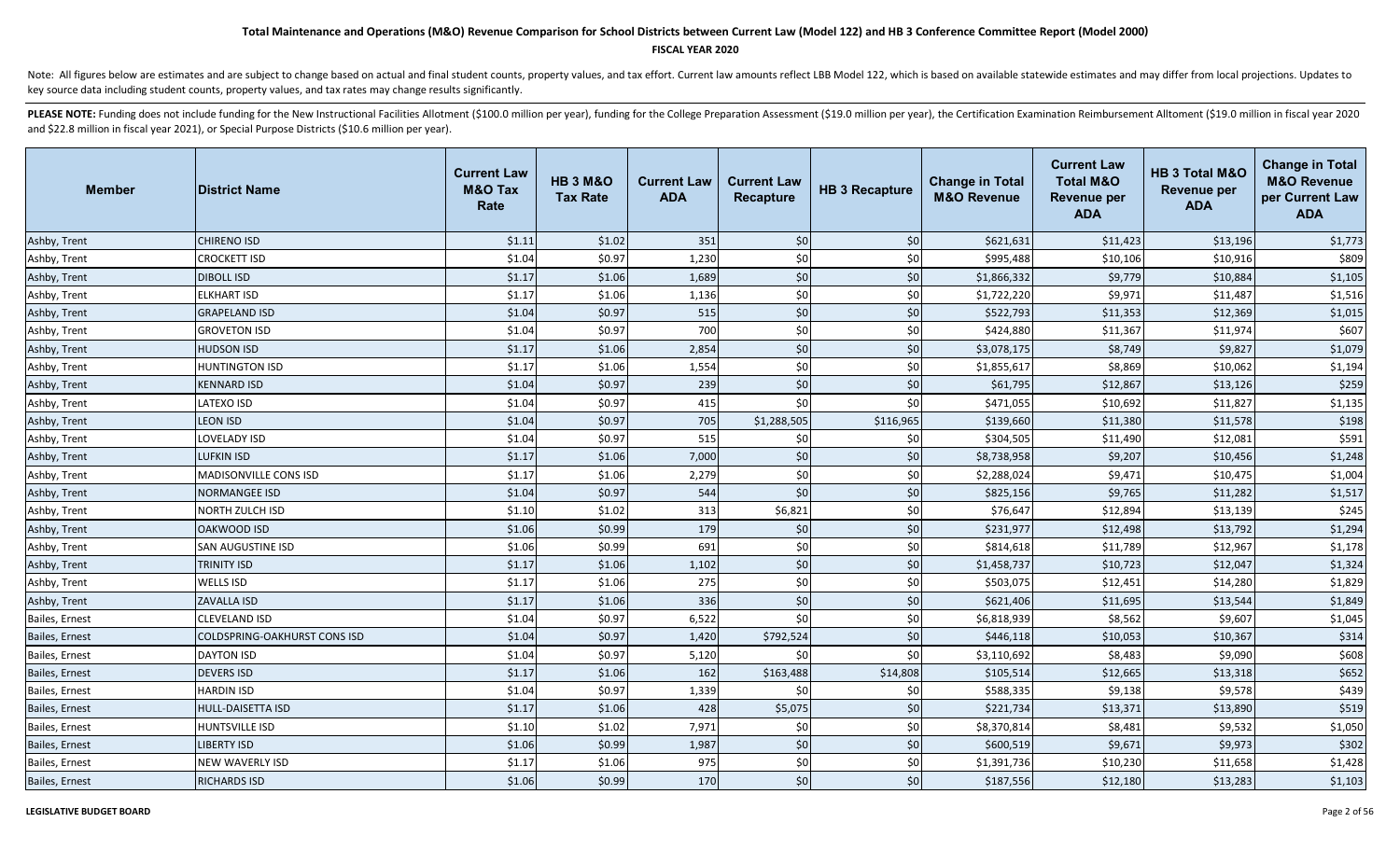### **FISCAL YEAR 2020**

Note: All figures below are estimates and are subject to change based on actual and final student counts, property values, and tax effort. Current law amounts reflect LBB Model 122, which is based on available statewide es key source data including student counts, property values, and tax rates may change results significantly.

| Member            | <b>District Name</b>          | <b>Current Law</b><br><b>M&amp;O Tax</b><br>Rate | <b>HB 3 M&amp;O</b><br><b>Tax Rate</b> | <b>Current Law</b><br><b>ADA</b> | <b>Current Law</b><br>Recapture | <b>HB 3 Recapture</b> | <b>Change in Total</b><br><b>M&amp;O Revenue</b> | <b>Current Law</b><br><b>Total M&amp;O</b><br><b>Revenue per</b><br><b>ADA</b> | HB 3 Total M&O<br><b>Revenue per</b><br><b>ADA</b> | <b>Change in Total</b><br><b>M&amp;O Revenue</b><br>per Current Law<br><b>ADA</b> |
|-------------------|-------------------------------|--------------------------------------------------|----------------------------------------|----------------------------------|---------------------------------|-----------------------|--------------------------------------------------|--------------------------------------------------------------------------------|----------------------------------------------------|-----------------------------------------------------------------------------------|
| Bailes, Ernest    | SHEPHERD ISD                  | \$1.17                                           | \$1.06                                 | 1,862                            | \$0                             | \$0                   | \$1,800,421                                      | \$10,147                                                                       | \$11,114                                           | \$967                                                                             |
| Bailes, Ernest    | <b>TARKINGTON ISD</b>         | \$1.15                                           | \$1.05                                 | 1,699                            | \$0                             | \$0                   | \$711,608                                        | \$9,672                                                                        | \$10,091                                           | \$419                                                                             |
| Bailes, Ernest    | TRINITY ISD                   | \$1.17                                           | \$1.06                                 | 1,102                            | \$0                             | \$0                   | \$1,458,737                                      | \$10,723                                                                       | \$12,047                                           | \$1,324                                                                           |
| Bailes, Ernest    | <b>WILLIS ISD</b>             | \$1.07                                           | \$1.00                                 | 7,399                            | \$186,695                       | \$0                   | \$3,330,038                                      | \$8,610                                                                        | \$9,060                                            | \$450                                                                             |
| Beckley, Michelle | CARROLLTON-FARMERS BRANCH ISD | \$1.17                                           | \$1.06                                 | 23,425                           | \$38,855,216                    | \$2,265,646           | \$13,449,480                                     | \$9,291                                                                        | \$9,865                                            | \$574                                                                             |
| Beckley, Michelle | LEWISVILLE ISD                | \$1.04                                           | \$0.97                                 | 48,896                           | \$61,420,828                    | \$0                   | \$18,329,795                                     | \$8,055                                                                        | \$8,430                                            | \$375                                                                             |
| Bell Jr, Cecil    | <b>CONROE ISD</b>             | \$1.06                                           | \$0.99                                 | 60,502                           | \$0                             | \$0                   | \$24,360,792                                     | \$8,322                                                                        | \$8,725                                            | \$403                                                                             |
| Bell Jr, Cecil    | <b>HEMPSTEAD ISD</b>          | \$1.17                                           | \$1.06                                 | 1,399                            | \$0                             | \$0                   | \$1,307,907                                      | \$11,019                                                                       | \$11,954                                           | \$935                                                                             |
| Bell Jr, Cecil    | <b>KATY ISD</b>               | \$1.15                                           | \$1.08                                 | 78,323                           | \$0                             | \$0                   | \$23,988,415                                     | \$8,861                                                                        | \$9,167                                            | \$306                                                                             |
| Bell Jr, Cecil    | <b>MAGNOLIA ISD</b>           | \$1.04                                           | \$0.97                                 | 12,442                           | \$0                             | \$0                   | \$3,180,912                                      | \$8,181                                                                        | \$8,436                                            | \$256                                                                             |
| Bell Jr, Cecil    | <b>MONTGOMERY ISD</b>         | \$1.04                                           | \$0.97                                 | 8,787                            | \$3,201,923                     | \$0                   | \$3,983,773                                      | \$7,721                                                                        | \$8,175                                            | \$453                                                                             |
| Bell Jr, Cecil    | <b>NEW CANEY ISD</b>          | \$1.17                                           | \$1.06                                 | 14,894                           | \$0                             | \$0                   | \$15,445,550                                     | \$9,202                                                                        | \$10,239                                           | \$1,037                                                                           |
| Bell Jr, Cecil    | <b>ROYAL ISD</b>              | \$1.17                                           | \$1.06                                 | 2,306                            | \$83,148                        | \$0                   | \$1,997,910                                      | \$10,389                                                                       | \$11,256                                           | \$867                                                                             |
| Bell Jr, Cecil    | <b>TOMBALL ISD</b>            | \$1.04                                           | \$0.97                                 | 17,044                           | \$1,991,365                     | \$0                   | \$5,807,561                                      | \$7,745                                                                        | \$8,085                                            | \$341                                                                             |
| Bell Jr, Cecil    | WALLER ISD                    | \$1.04                                           | \$0.97                                 | 7,295                            | \$0                             | \$0                   | \$4,430,561                                      | \$8,511                                                                        | \$9,119                                            | \$607                                                                             |
| Bell, Keith       | <b>ATHENS ISD</b>             | \$1.04                                           | \$0.97                                 | 2,770                            | \$0                             | \$0                   | \$1,975,568                                      | \$9,057                                                                        | \$9,770                                            | \$713                                                                             |
| Bell, Keith       | <b>BROWNSBORO ISD</b>         | \$1.17                                           | \$1.06                                 | 2,540                            | \$0                             | \$0                   | \$2,634,855                                      | \$8,575                                                                        | \$9,613                                            | \$1,037                                                                           |
| Bell, Keith       | <b>CRANDALL ISD</b>           | \$1.04                                           | \$0.97                                 | 4,309                            | \$0                             | \$0                   | \$4,633,473                                      | \$7,935                                                                        | \$9,010                                            | \$1,075                                                                           |
| Bell, Keith       | <b>CROSS ROADS ISD</b>        | \$1.17                                           | \$1.06                                 | 486                              | \$0                             | \$0                   | \$742,747                                        | \$11,848                                                                       | \$13,375                                           | \$1,527                                                                           |
| Bell, Keith       | <b>EUSTACE ISD</b>            | \$1.04                                           | \$0.97                                 | 1,460                            | \$0                             | \$0                   | \$978,928                                        | \$8,806                                                                        | \$9,477                                            | \$670                                                                             |
| Bell, Keith       | <b>FORNEY ISD</b>             | \$1.04                                           | \$0.97                                 | 11,481                           | \$0                             | \$0                   | \$7,440,527                                      | \$7,457                                                                        | \$8,105                                            | \$648                                                                             |
| Bell, Keith       | <b>FRANKSTON ISD</b>          | \$1.17                                           | \$1.06                                 | 775                              | \$0                             | \$0                   | \$1,189,125                                      | \$10,260                                                                       | \$11,795                                           | \$1,534                                                                           |
| Bell, Keith       | <b>KAUFMAN ISD</b>            | \$1.17                                           | \$1.06                                 | 3,700                            | \$0                             | \$0                   | \$3,494,253                                      | \$9,239                                                                        | \$10,183                                           | \$944                                                                             |
| Bell, Keith       | <b>KEMP ISD</b>               | \$1.17                                           | \$1.06                                 | 1,579                            | \$0                             | \$0                   | \$2,034,455                                      | \$10,382                                                                       | \$11,671                                           | \$1,288                                                                           |
| Bell, Keith       | LA POYNOR ISD                 | \$1.04                                           | \$0.97                                 | 420                              | \$0                             | \$0                   | \$604,518                                        | \$10,264                                                                       | \$11,703                                           | \$1,439                                                                           |
| Bell, Keith       | <b>MABANK ISD</b>             | \$1.04                                           | \$0.97                                 | 3,360                            | \$0                             | \$0                   | \$2,248,362                                      | \$8,795                                                                        | \$9,464                                            | \$669                                                                             |
| Bell, Keith       | <b>MALAKOFF ISD</b>           | \$1.04                                           | \$0.97                                 | 1,312                            | \$3,487,790                     | \$550,781             | \$1,319,882                                      | \$9,589                                                                        | \$10,595                                           | \$1,006                                                                           |
| Bell, Keith       | <b>MURCHISON ISD</b>          | \$1.04                                           | \$0.97                                 | 140                              | \$0                             | \$0                   | \$291,153                                        | \$11,023                                                                       | \$13,103                                           | \$2,080                                                                           |
| Bell, Keith       | <b>QUINLAN ISD</b>            | \$1.17                                           | \$1.06                                 | 2,410                            | \$0                             | \$0                   | \$2,514,212                                      | \$9,701                                                                        | \$10,744                                           | \$1,043                                                                           |
| Bell, Keith       | <b>SCURRY-ROSSER ISD</b>      | \$1.17                                           | \$1.06                                 | 990                              | \$0                             | \$0                   | \$1,236,726                                      | \$10,335                                                                       | \$11,584                                           | \$1,249                                                                           |
| Bell, Keith       | <b>TERRELL ISD</b>            | \$1.17                                           | \$1.06                                 | 4,291                            | \$0                             | \$0                   | \$5,157,582                                      | \$9,540                                                                        | \$10,742                                           | \$1,202                                                                           |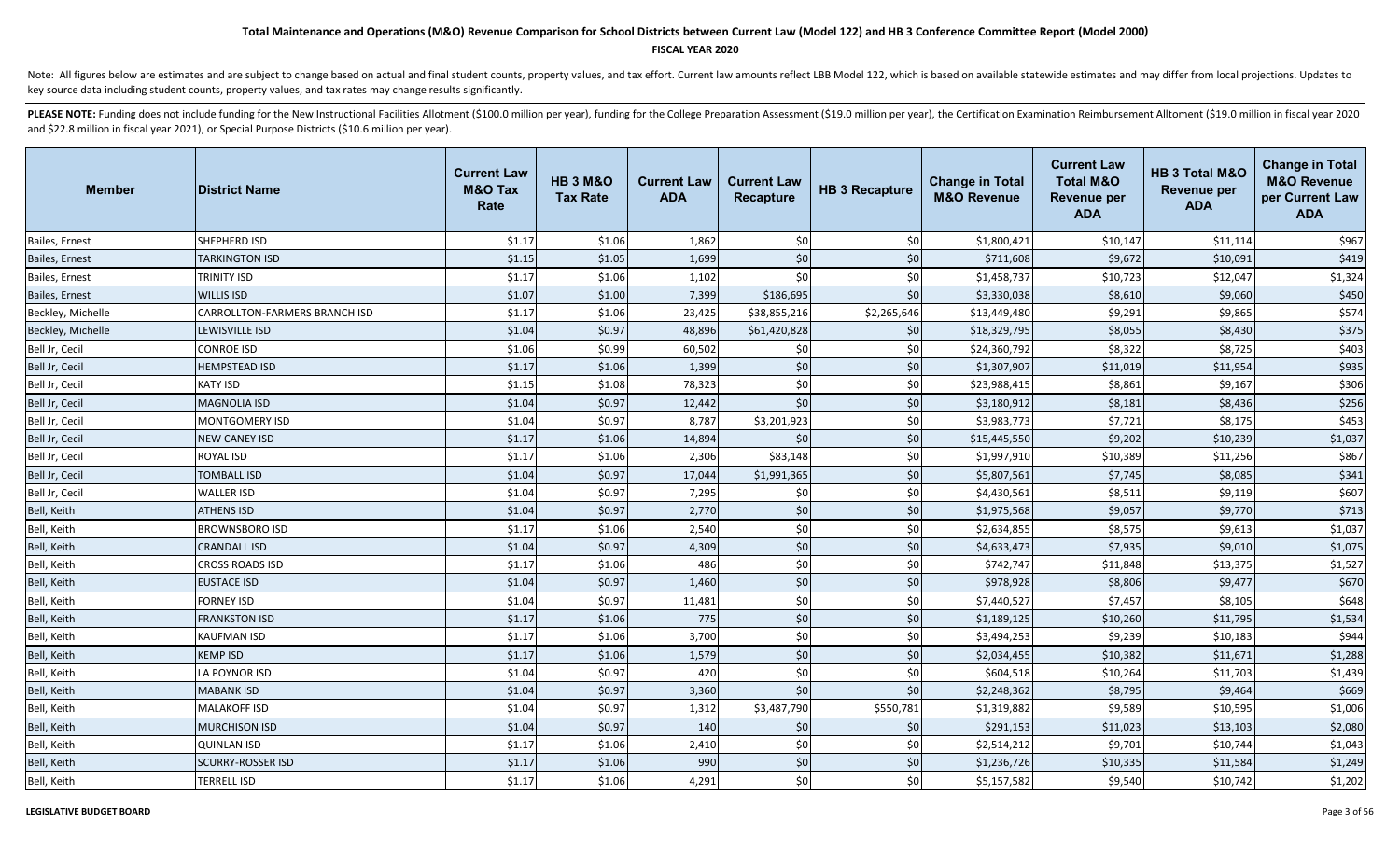#### **FISCAL YEAR 2020**

Note: All figures below are estimates and are subject to change based on actual and final student counts, property values, and tax effort. Current law amounts reflect LBB Model 122, which is based on available statewide es key source data including student counts, property values, and tax rates may change results significantly.

| <b>Member</b>    | <b>District Name</b>         | <b>Current Law</b><br><b>M&amp;O Tax</b><br>Rate | <b>HB 3 M&amp;O</b><br><b>Tax Rate</b> | <b>Current Law</b><br><b>ADA</b> | <b>Current Law</b><br><b>Recapture</b> | <b>HB 3 Recapture</b> | <b>Change in Total</b><br><b>M&amp;O Revenue</b> | <b>Current Law</b><br><b>Total M&amp;O</b><br><b>Revenue per</b><br><b>ADA</b> | <b>HB 3 Total M&amp;O</b><br><b>Revenue per</b><br><b>ADA</b> | <b>Change in Total</b><br><b>M&amp;O Revenue</b><br>per Current Law<br><b>ADA</b> |
|------------------|------------------------------|--------------------------------------------------|----------------------------------------|----------------------------------|----------------------------------------|-----------------------|--------------------------------------------------|--------------------------------------------------------------------------------|---------------------------------------------------------------|-----------------------------------------------------------------------------------|
| Bell, Keith      | <b>VAN ISD</b>               | \$1.17                                           | \$1.06                                 | 2,320                            | \$0                                    | \$0                   | \$2,078,171                                      | \$8,653                                                                        | \$9,549                                                       | \$896                                                                             |
| Bell, Keith      | <b>WILLS POINT ISD</b>       | \$1.14                                           | \$1.04                                 | 2,329                            | \$0                                    | \$0                   | \$2,753,040                                      | \$9,166                                                                        | \$10,348                                                      | \$1,182                                                                           |
| Bernal, Diego    | ALAMO HEIGHTS ISD            | \$1.06                                           | \$0.99                                 | 4,571                            | \$42,243,754                           | \$34,546,835          | \$2,027,506                                      | \$7,984                                                                        | \$8,428                                                       | \$444                                                                             |
| Bernal, Diego    | NORTH EAST ISD               | \$1.04                                           | \$0.97                                 | 60,194                           | \$1,894,230                            | \$0                   | \$27,188,199                                     | \$8,039                                                                        | \$8,491                                                       | \$452                                                                             |
| Bernal, Diego    | <b>NORTHSIDE ISD</b>         | \$1.04                                           | \$0.97                                 | 98,269                           | \$0                                    | \$0                   | \$41,918,537                                     | \$8,176                                                                        | \$8,603                                                       | \$427                                                                             |
| Bernal, Diego    | SAN ANTONIO ISD              | \$1.17                                           | \$1.06                                 | 42,179                           | \$0                                    | \$0                   | \$36,550,883                                     | \$9,762                                                                        | \$10,628                                                      | \$867                                                                             |
| Biedermann, Kyle | <b>BLANCO ISD</b>            | \$1.06                                           | \$0.99                                 | 960                              | \$924,117                              | \$0                   | \$324,151                                        | \$10,805                                                                       | \$11,142                                                      | \$338                                                                             |
| Biedermann, Kyle | <b>BOERNE ISD</b>            | \$1.04                                           | \$0.97                                 | 9,124                            | \$12,035,093                           | \$0                   | \$4,518,662                                      | \$7,701                                                                        | \$8,197                                                       | \$495                                                                             |
| Biedermann, Kyle | <b>COMAL ISD</b>             | \$1.04                                           | \$0.97                                 | 23,817                           | \$11,387,353                           | \$0                   | \$7,184,916                                      | \$7,159                                                                        | \$7,460                                                       | \$302                                                                             |
| Biedermann, Kyle | <b>COMFORT ISD</b>           | \$1.04                                           | \$0.97                                 | 1,040                            | \$0                                    | \$0                   | \$358,975                                        | \$11,045                                                                       | \$11,390                                                      | \$345                                                                             |
| Biedermann, Kyle | <b>DOSS CONS CSD</b>         | \$0.93                                           | \$0.86                                 | 17                               | \$30,296                               | \$0                   | \$103,791                                        | \$27,095                                                                       | \$33,325                                                      | \$6,230                                                                           |
| Biedermann, Kyle | <b>FREDERICKSBURG ISD</b>    | \$1.04                                           | \$0.97                                 | 3,000                            | \$14,896,791                           | \$9,898,653           | \$1,077,278                                      | \$8,932                                                                        | \$9,291                                                       | \$359                                                                             |
| Biedermann, Kyle | <b>HARPER ISD</b>            | \$1.04                                           | \$0.97                                 | 550                              | \$0                                    | \$0                   | \$159,888                                        | \$11,168                                                                       | \$11,458                                                      | \$291                                                                             |
| Biedermann, Kyle | <b>NEW BRAUNFELS ISD</b>     | \$1.04                                           | \$0.97                                 | 8,679                            | \$0                                    | \$0                   | \$5,210,507                                      | \$7,813                                                                        | \$8,413                                                       | \$600                                                                             |
| Blanco, Cesar    | EL PASO ISD                  | \$1.17                                           | \$1.06                                 | 51,374                           | \$0                                    | $$0$$                 | \$42,725,455                                     | \$9,520                                                                        | \$10,352                                                      | \$832                                                                             |
| Blanco, Cesar    | YSLETA ISD                   | \$1.17                                           | \$1.06                                 | 37,107                           | \$0                                    | \$0                   | \$32,230,448                                     | \$9,171                                                                        | \$10,040                                                      | \$869                                                                             |
| Bohac, Dwayne    | <b>CYPRESS-FAIRBANKS ISD</b> | \$1.06                                           | \$0.99                                 | 110,774                          | \$0                                    | \$0                   | \$30,084,791                                     | \$7,872                                                                        | \$8,144                                                       | \$272                                                                             |
| Bohac, Dwayne    | <b>KATY ISD</b>              | \$1.15                                           | \$1.08                                 | 78,323                           | \$0                                    | \$0                   | \$23,988,415                                     | \$8,861                                                                        | \$9,167                                                       | \$306                                                                             |
| Bohac, Dwayne    | <b>SPRING BRANCH ISD</b>     | \$1.11                                           | \$1.04                                 | 31,783                           | \$96,906,915                           | \$26,836,390          | \$34,921,610                                     | \$8,525                                                                        | \$9,623                                                       | \$1,099                                                                           |
| Bonnen, Dennis   | <b>ALVIN ISD</b>             | \$1.17                                           | \$1.06                                 | 25,634                           | \$0                                    | \$0                   | \$14,525,432                                     | \$9,145                                                                        | \$9,711                                                       | \$567                                                                             |
| Bonnen, Dennis   | <b>ANGLETON ISD</b>          | \$1.04                                           | \$0.97                                 | 6,478                            | \$0                                    | \$0                   | \$1,747,957                                      | \$8,634                                                                        | \$8,904                                                       | \$270                                                                             |
| Bonnen, Dennis   | <b>BAY CITY ISD</b>          | \$1.15                                           | \$1.05                                 | 3,229                            | \$0                                    | \$0                   | \$1,871,703                                      | \$9,660                                                                        | \$10,239                                                      | \$580                                                                             |
| Bonnen, Dennis   | <b>BOLING ISD</b>            | \$1.04                                           | \$0.97                                 | 1,097                            | \$0                                    | \$0                   | \$888,557                                        | \$9,433                                                                        | \$10,243                                                      | \$810                                                                             |
| Bonnen, Dennis   | <b>BRAZOSPORT ISD</b>        | \$1.04                                           | \$0.97                                 | 11,669                           | \$51,364,080                           | \$34,288,357          | \$3,134,956                                      | \$8,597                                                                        | \$8,865                                                       | \$269                                                                             |
| Bonnen, Dennis   | COLUMBIA-BRAZORIA ISD        | \$1.04                                           | \$0.97                                 | 3,028                            | \$0                                    | \$0                   | \$870,083                                        | \$8,364                                                                        | \$8,651                                                       | \$287                                                                             |
| Bonnen, Dennis   | DAMON ISD                    | \$1.17                                           | \$1.06                                 | 147                              | \$0                                    | \$0                   | \$192,528                                        | \$14,209                                                                       | \$15,515                                                      | \$1,306                                                                           |
| Bonnen, Dennis   | <b>DANBURY ISD</b>           | \$1.17                                           | \$1.06                                 | 765                              | \$0                                    | \$0                   | \$748,452                                        | \$10,386                                                                       | \$11,364                                                      | \$978                                                                             |
| Bonnen, Dennis   | <b>MATAGORDA ISD</b>         | \$1.02                                           | \$0.95                                 | 120                              | \$1,620,683                            | \$1,297,005           | \$106,158                                        | \$12,011                                                                       | \$12,896                                                      | \$885                                                                             |
| Bonnen, Dennis   | <b>PALACIOS ISD</b>          | \$1.04                                           | \$0.97                                 | 1,275                            | \$1,567,116                            | \$0                   | \$399,654                                        | \$10,030                                                                       | \$10,344                                                      | \$313                                                                             |
| Bonnen, Dennis   | <b>SWEENY ISD</b>            | \$1.06                                           | \$0.99                                 | 1,837                            | \$3,840,342                            | \$1,240,586           | \$526,642                                        | \$9,174                                                                        | \$9,460                                                       | \$287                                                                             |
| Bonnen, Dennis   | TIDEHAVEN ISD                | \$1.01                                           | \$0.94                                 | 956                              | \$2,672,993                            | \$1,259,816           | \$315,301                                        | \$10,548                                                                       | \$10,878                                                      | \$330                                                                             |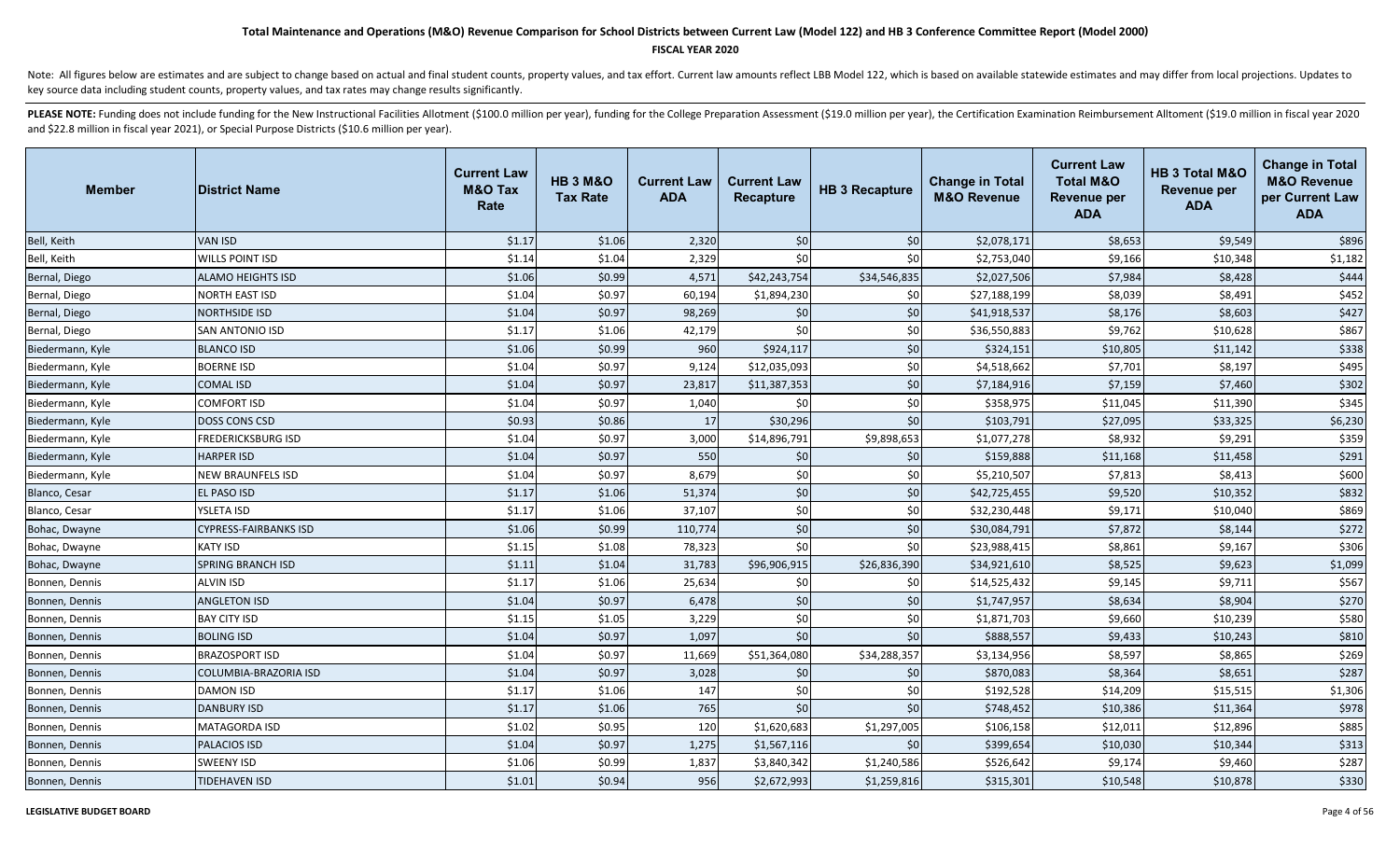### **FISCAL YEAR 2020**

Note: All figures below are estimates and are subject to change based on actual and final student counts, property values, and tax effort. Current law amounts reflect LBB Model 122, which is based on available statewide es key source data including student counts, property values, and tax rates may change results significantly.

| <b>Member</b>          | <b>District Name</b>     | <b>Current Law</b><br><b>M&amp;O Tax</b><br>Rate | <b>HB 3 M&amp;O</b><br><b>Tax Rate</b> | <b>Current Law</b><br><b>ADA</b> | <b>Current Law</b><br><b>Recapture</b> | <b>HB 3 Recapture</b> | <b>Change in Total</b><br><b>M&amp;O Revenue</b> | <b>Current Law</b><br><b>Total M&amp;O</b><br><b>Revenue per</b><br><b>ADA</b> | HB 3 Total M&O<br><b>Revenue per</b><br><b>ADA</b> | <b>Change in Total</b><br><b>M&amp;O Revenue</b><br>per Current Law<br><b>ADA</b> |
|------------------------|--------------------------|--------------------------------------------------|----------------------------------------|----------------------------------|----------------------------------------|-----------------------|--------------------------------------------------|--------------------------------------------------------------------------------|----------------------------------------------------|-----------------------------------------------------------------------------------|
| Bonnen, Dennis         | VAN VLECK ISD            | \$1.04                                           | \$0.97                                 | 1,020                            | \$0                                    | \$0                   | \$331,073                                        | \$10,386                                                                       | \$10,711                                           | \$325                                                                             |
| Bonnen, Greg           | <b>CLEAR CREEK ISD</b>   | \$1.06                                           | \$0.99                                 | 40,475                           | \$0                                    | \$0                   | \$10,243,132                                     | \$8,098                                                                        | \$8,351                                            | \$253                                                                             |
| Bonnen, Greg           | <b>DICKINSON ISD</b>     | \$1.06                                           | \$0.99                                 | 10,750                           | \$0                                    | \$0                   | \$3,711,886                                      | \$8,737                                                                        | \$9,082                                            | \$345                                                                             |
| Bonnen, Greg           | FRIENDSWOOD ISD          | \$1.17                                           | \$1.06                                 | 5,818                            | \$904,748                              | \$0                   | \$1,500,486                                      | \$8,253                                                                        | \$8,510                                            | \$258                                                                             |
| Bonnen, Greg           | HITCHCOCK ISD            | \$1.04                                           | \$0.97                                 | 1,640                            | \$0                                    | \$0                   | \$551,962                                        | \$9,503                                                                        | \$9,840                                            | \$337                                                                             |
| Bonnen, Greg           | <b>SANTA FE ISD</b>      | \$1.04                                           | \$0.97                                 | 4,604                            | \$0                                    | \$0                   | \$1,187,897                                      | \$8,255                                                                        | \$8,513                                            | \$258                                                                             |
| Bowers, Rhetta Andrews | <b>DALLAS ISD</b>        | \$1.17                                           | \$1.06                                 | 139,000                          | \$186,207,172                          | \$12,268,858          | \$70,658,661                                     | \$9,743                                                                        | \$10,251                                           | \$508                                                                             |
| Bowers, Rhetta Andrews | <b>GARLAND ISD</b>       | \$1.04                                           | \$0.97                                 | 52,223                           | \$0                                    | \$0                   | \$14,236,736                                     | \$8,723                                                                        | \$8,996                                            | \$273                                                                             |
| Bowers, Rhetta Andrews | <b>MESQUITE ISD</b>      | \$1.04                                           | \$0.97                                 | 37,954                           | \$0                                    | \$0                   | \$25,650,958                                     | \$8,661                                                                        | \$9,337                                            | \$676                                                                             |
| Bowers, Rhetta Andrews | <b>SUNNYVALE ISD</b>     | \$1.04                                           | \$0.97                                 | 1,915                            | \$0                                    | \$0                   | \$593,964                                        | \$8,179                                                                        | \$8,489                                            | \$310                                                                             |
| Buckley, Brad          | <b>BARTLETT ISD</b>      | \$1.04                                           | \$0.97                                 | 320                              | \$0                                    | \$0                   | \$649,914                                        | \$11,132                                                                       | \$13,161                                           | \$2,029                                                                           |
| Buckley, Brad          | <b>BELTON ISD</b>        | \$1.17                                           | \$1.06                                 | 11,470                           | \$0                                    | \$0                   | \$11,364,087                                     | \$8,586                                                                        | \$9,577                                            | \$991                                                                             |
| Buckley, Brad          | COPPERAS COVE ISD        | \$1.17                                           | \$1.06                                 | 7,500                            | \$0                                    | \$0                   | \$6,473,855                                      | \$8,719                                                                        | \$9,582                                            | \$863                                                                             |
| Buckley, Brad          | <b>EVANT ISD</b>         | \$1.04                                           | \$0.97                                 | 226                              | \$0                                    | \$0                   | \$324,248                                        | \$11,237                                                                       | \$12,673                                           | \$1,436                                                                           |
| Buckley, Brad          | FLORENCE ISD             | \$1.17                                           | \$1.06                                 | 1,021                            | \$0                                    | \$0                   | \$1,229,417                                      | \$10,745                                                                       | \$11,949                                           | \$1,204                                                                           |
| Buckley, Brad          | <b>GOLDTHWAITE ISD</b>   | \$1.04                                           | \$0.97                                 | 535                              | \$0                                    | \$0                   | \$114,990                                        | \$11,546                                                                       | \$11,761                                           | \$215                                                                             |
| Buckley, Brad          | <b>HOLLAND ISD</b>       | \$1.04                                           | \$0.97                                 | 620                              | \$0                                    | \$0                   | \$753,247                                        | \$10,111                                                                       | \$11,325                                           | \$1,214                                                                           |
| Buckley, Brad          | <b>KILLEEN ISD</b>       | \$1.04                                           | \$0.97                                 | 40,593                           | \$0                                    | \$0                   | \$25,759,409                                     | \$8,288                                                                        | \$8,922                                            | \$635                                                                             |
| Buckley, Brad          | <b>LAMPASAS ISD</b>      | \$1.17                                           | \$1.06                                 | 3,100                            | \$0                                    | \$0                   | \$2,659,513                                      | \$9,367                                                                        | \$10,225                                           | \$858                                                                             |
| Buckley, Brad          | <b>LOMETA ISD</b>        | \$1.04                                           | \$0.97                                 | 280                              | \$0                                    | \$0                   | \$433,892                                        | \$12,026                                                                       | \$13,576                                           | \$1,550                                                                           |
| Buckley, Brad          | SALADO ISD               | \$1.04                                           | \$0.97                                 | 1,957                            | \$0                                    | \$0                   | \$1,345,699                                      | \$7,847                                                                        | \$8,534                                            | \$688                                                                             |
| Bucy III, John H.      | <b>LEANDER ISD</b>       | \$1.04                                           | \$0.97                                 | 39,208                           | \$1,326,672                            | \$0                   | \$17,766,045                                     | \$7,778                                                                        | \$8,231                                            | \$453                                                                             |
| Bucy III, John H.      | ROUND ROCK ISD           | \$1.04                                           | \$0.97                                 | 48,262                           | \$51,612,437                           | \$0                   | \$15,516,483                                     | \$7,730                                                                        | \$8,052                                            | \$322                                                                             |
| Burns, DeWayne         | ALVARADO ISD             | \$1.04                                           | \$0.97                                 | 3,475                            | \$0                                    | \$0                   | \$1,906,791                                      | \$8,408                                                                        | \$8,957                                            | \$549                                                                             |
| Burns, DeWayne         | <b>BURLESON ISD</b>      | \$1.17                                           | \$1.06                                 | 12,039                           | \$0                                    | \$0                   | \$8,789,712                                      | \$8,424                                                                        | \$9,154                                            | \$730                                                                             |
| Burns, DeWayne         | <b>CHINA SPRING ISD</b>  | \$1.04                                           | \$0.97                                 | 2,726                            | \$0                                    | \$0                   | \$2,297,164                                      | \$8,034                                                                        | \$8,877                                            | \$843                                                                             |
| Burns, DeWayne         | <b>CLEBURNE ISD</b>      | \$1.17                                           | \$1.06                                 | 6,171                            | \$0                                    | \$0                   | \$4,252,666                                      | \$9,141                                                                        | \$9,830                                            | \$689                                                                             |
| Burns, DeWayne         | <b>CLIFTON ISD</b>       | \$1.04                                           | \$0.97                                 | 948                              | \$0                                    | \$0                   | \$1,100,578                                      | \$9,830                                                                        | \$10,991                                           | \$1,161                                                                           |
| Burns, DeWayne         | <b>CRANFILLS GAP ISD</b> | \$1.04                                           | \$0.97                                 | 126                              | \$0                                    | \$0                   | \$215,529                                        | \$13,163                                                                       | \$14,873                                           | \$1,711                                                                           |
| Burns, DeWayne         | <b>CROWLEY ISD</b>       | \$1.17                                           | \$1.06                                 | 14,629                           | \$185,260                              | \$0                   | \$6,062,349                                      | \$9,068                                                                        | \$9,483                                            | \$414                                                                             |
| Burns, DeWayne         | <b>GODLEY ISD</b>        | \$1.04                                           | \$0.97                                 | 2,164                            | \$0                                    | \$0                   | \$1,525,428                                      | \$8,784                                                                        | \$9,489                                            | \$705                                                                             |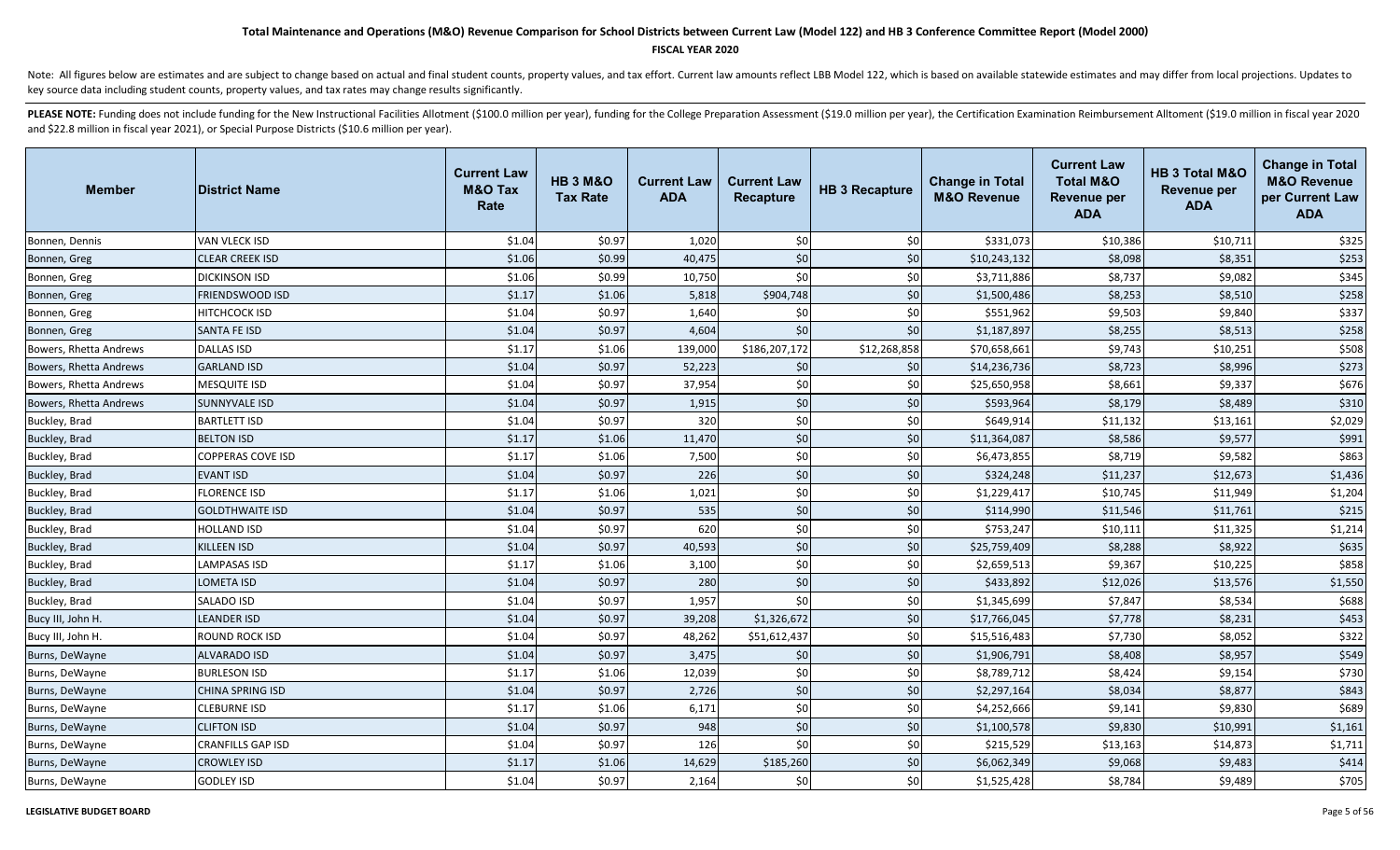#### **FISCAL YEAR 2020**

Note: All figures below are estimates and are subject to change based on actual and final student counts, property values, and tax effort. Current law amounts reflect LBB Model 122, which is based on available statewide es key source data including student counts, property values, and tax rates may change results significantly.

| <b>Member</b>   | <b>IDistrict Name</b>   | <b>Current Law</b><br><b>M&amp;O Tax</b><br>Rate | <b>HB 3 M&amp;O</b><br><b>Tax Rate</b> | <b>Current Law</b><br><b>ADA</b> | <b>Current Law</b><br><b>Recapture</b> | <b>HB 3 Recapture</b> | <b>Change in Total</b><br><b>M&amp;O Revenue</b> | <b>Current Law</b><br><b>Total M&amp;O</b><br><b>Revenue per</b><br><b>ADA</b> | HB 3 Total M&O<br><b>Revenue per</b><br><b>ADA</b> | <b>Change in Total</b><br><b>M&amp;O Revenue</b><br>per Current Law<br><b>ADA</b> |
|-----------------|-------------------------|--------------------------------------------------|----------------------------------------|----------------------------------|----------------------------------------|-----------------------|--------------------------------------------------|--------------------------------------------------------------------------------|----------------------------------------------------|-----------------------------------------------------------------------------------|
| Burns, DeWayne  | <b>GRANBURY ISD</b>     | \$1.04                                           | \$0.97                                 | 7,012                            | \$10,588,036                           | \$0                   | \$3,595,560                                      | \$8,236                                                                        | \$8,748                                            | \$513                                                                             |
| Burns, DeWayne  | <b>GRANDVIEW ISD</b>    | \$1.04                                           | \$0.97                                 | 1,250                            | \$0                                    | \$0                   | \$1,555,344                                      | \$8,421                                                                        | \$9,665                                            | \$1,244                                                                           |
| Burns, DeWayne  | <b>HICO ISD</b>         | \$1.17                                           | \$1.06                                 | 541                              | \$0                                    | \$0                   | \$996,941                                        | \$11,260                                                                       | \$13,102                                           | \$1,842                                                                           |
| Burns, DeWayne  | <b>REDELL ISD</b>       | \$1.04                                           | \$0.97                                 | 128                              | \$0                                    | \$0                   | \$199,924                                        | \$13,079                                                                       | \$14,636                                           | \$1,557                                                                           |
| Burns, DeWayne  | <b>JOSHUA ISD</b>       | \$1.17                                           | \$1.06                                 | 5,345                            | $$0$                                   | \$0                   | \$5,013,034                                      | \$8,660                                                                        | \$9,598                                            | \$938                                                                             |
| Burns, DeWayne  | KEENE ISD               | \$1.17                                           | \$1.06                                 | 1,000                            | \$0                                    | \$0                   | \$1,258,809                                      | \$10,461                                                                       | \$11,720                                           | \$1,259                                                                           |
| Burns, DeWayne  | KOPPERL ISD             | \$1.04                                           | \$0.97                                 | 191                              | \$0                                    | \$0                   | \$249,296                                        | \$11,847                                                                       | \$13,152                                           | \$1,305                                                                           |
| Burns, DeWayne  | MANSFIELD ISD           | \$1.04                                           | \$0.97                                 | 33,739                           | \$0                                    | \$0                   | \$8,566,632                                      | \$8,125                                                                        | \$8,379                                            | \$254                                                                             |
| Burns, DeWayne  | <b>MERIDIAN ISD</b>     | \$1.04                                           | \$0.97                                 | 448                              | $$0$                                   | \$0                   | \$546,435                                        | \$11,135                                                                       | \$12,355                                           | \$1,220                                                                           |
| Burns, DeWayne  | <b>MORGAN ISD</b>       | \$1.04                                           | \$0.97                                 | 120                              | \$0                                    | \$0                   | \$165,485                                        | \$13,758                                                                       | \$15,137                                           | \$1,379                                                                           |
| Burns, DeWayne  | RIO VISTA ISD           | \$1.17                                           | \$1.06                                 | 708                              | \$0                                    | \$0                   | \$1,030,750                                      | \$10,815                                                                       | \$12,270                                           | \$1,455                                                                           |
| Burns, DeWayne  | <b>VALLEY MILLS ISD</b> | \$1.04                                           | \$0.97                                 | 612                              | \$0                                    | \$0                   | \$968,143                                        | \$10,164                                                                       | \$11,747                                           | \$1,583                                                                           |
| Burns, DeWayne  | <b>VENUS ISD</b>        | \$1.16                                           | \$1.05                                 | 2,132                            | \$0                                    | \$0                   | \$2,670,987                                      | \$9,329                                                                        | \$10,582                                           | \$1,253                                                                           |
| Burns, DeWayne  | WALNUT SPRINGS ISD      | \$0.95                                           | \$0.88                                 | 175                              | \$0                                    | \$0                   | \$229,196                                        | \$10,792                                                                       | \$12,102                                           | \$1,310                                                                           |
| Burrows, Dustin | ABERNATHY ISD           | \$1.17                                           | \$1.06                                 | 734                              | \$231,489                              | \$12,390              | \$922,254                                        | \$10,896                                                                       | \$12,153                                           | \$1,257                                                                           |
| Burrows, Dustin | BORDEN COUNTY ISD       | \$1.04                                           | \$0.97                                 | 212                              | \$1,180,066                            | \$2,826,070           | \$5,565                                          | \$21,657                                                                       | \$21,683                                           | \$26                                                                              |
| Burrows, Dustin | <b>BROWNFIELD ISD</b>   | \$1.17                                           | \$1.06                                 | 1,581                            | \$0                                    | \$0                   | \$1,022,591                                      | \$9,975                                                                        | \$10,622                                           | \$647                                                                             |
| Burrows, Dustin | COLORADO ISD            | \$1.17                                           | \$1.06                                 | 841                              | \$0                                    | \$0                   | \$344,581                                        | \$12,062                                                                       | \$12,471                                           | \$410                                                                             |
| Burrows, Dustin | <b>DAWSON ISD</b>       | \$1.17                                           | \$1.06                                 | 105                              | \$16,384                               | \$0                   | \$171,906                                        | \$15,071                                                                       | \$16,711                                           | \$1,640                                                                           |
| Burrows, Dustin | <b>FRENSHIP ISD</b>     | \$1.06                                           | \$0.99                                 | 9,491                            | \$0                                    | \$0                   | \$7,890,497                                      | \$7,958                                                                        | \$8,789                                            | \$831                                                                             |
| Burrows, Dustin | <b>HERMLEIGH ISD</b>    | \$1.04                                           | \$0.97                                 | 230                              | \$0                                    | \$725,510             | \$5,168                                          | \$18,494                                                                       | \$18,516                                           | \$22                                                                              |
| Burrows, Dustin | <b>IDALOU ISD</b>       | \$1.17                                           | \$1.06                                 | 964                              | \$0                                    | \$0                   | \$1,191,400                                      | \$9,893                                                                        | \$11,129                                           | \$1,236                                                                           |
| Burrows, Dustin | <b>IRA ISD</b>          | \$1.04                                           | \$0.97                                 | 254                              | \$0                                    | \$0                   | \$242,305                                        | \$10,195                                                                       | \$11,149                                           | \$954                                                                             |
| Burrows, Dustin | LOOP ISD                | \$1.17                                           | \$1.06                                 | 163                              | \$76,150                               | \$169,910             | \$191,454                                        | \$16,120                                                                       | \$17,296                                           | \$1,176                                                                           |
| Burrows, Dustin | <b>LORAINE ISD</b>      | \$1.04                                           | \$0.97                                 | 147                              | \$260,991                              | \$0                   | \$265,539                                        | \$11,834                                                                       | \$13,640                                           | \$1,806                                                                           |
| Burrows, Dustin | LORENZO ISD             | \$1.03                                           | \$0.96                                 | 240                              | \$0                                    | \$0                   | \$62,778                                         | \$13,538                                                                       | \$13,799                                           | \$261                                                                             |
| Burrows, Dustin | <b>LUBBOCK ISD</b>      | \$1.06                                           | \$0.99                                 | 25,269                           | \$0                                    | \$0                   | \$13,348,328                                     | \$8,866                                                                        | \$9,394                                            | \$528                                                                             |
| Burrows, Dustin | LUBBOCK-COOPER ISD      | \$1.04                                           | \$0.97                                 | 6,457                            | \$0                                    | \$0                   | \$4,784,629                                      | \$7,557                                                                        | \$8,298                                            | \$741                                                                             |
| Burrows, Dustin | <b>MEADOW ISD</b>       | \$1.15                                           | \$1.05                                 | 244                              | \$0                                    | \$0                   | \$461,402                                        | \$12,697                                                                       | \$14,591                                           | \$1,894                                                                           |
| Burrows, Dustin | NEW DEAL ISD            | \$1.17                                           | \$1.06                                 | 753                              | \$0                                    | \$0                   | \$1,386,237                                      | \$10,718                                                                       | \$12,559                                           | \$1,841                                                                           |
| Burrows, Dustin | <b>NEW HOME ISD</b>     | \$1.17                                           | \$1.06                                 | 456                              | \$0                                    | \$0                   | \$828,999                                        | \$10,270                                                                       | \$12,089                                           | \$1,820                                                                           |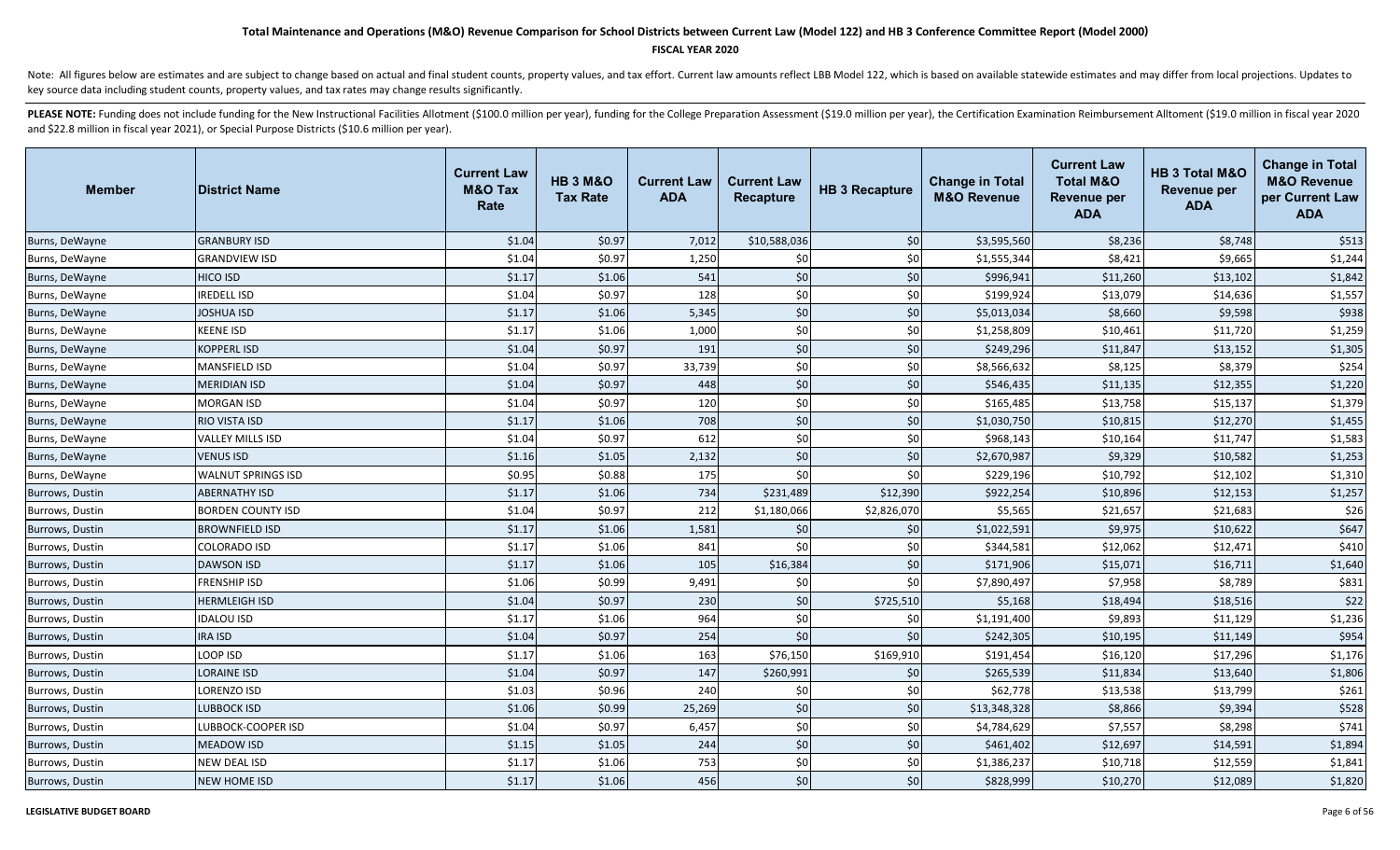### **FISCAL YEAR 2020**

Note: All figures below are estimates and are subject to change based on actual and final student counts, property values, and tax effort. Current law amounts reflect LBB Model 122, which is based on available statewide es key source data including student counts, property values, and tax rates may change results significantly.

| <b>Member</b>         | <b>District Name</b>          | <b>Current Law</b><br><b>M&amp;O Tax</b><br>Rate | <b>HB 3 M&amp;O</b><br><b>Tax Rate</b> | <b>Current Law</b><br><b>ADA</b> | <b>Current Law</b><br>Recapture | <b>HB 3 Recapture</b> | <b>Change in Total</b><br><b>M&amp;O Revenue</b> | <b>Current Law</b><br><b>Total M&amp;O</b><br><b>Revenue per</b><br><b>ADA</b> | HB 3 Total M&O<br>Revenue per<br><b>ADA</b> | <b>Change in Total</b><br><b>M&amp;O Revenue</b><br>per Current Law<br><b>ADA</b> |
|-----------------------|-------------------------------|--------------------------------------------------|----------------------------------------|----------------------------------|---------------------------------|-----------------------|--------------------------------------------------|--------------------------------------------------------------------------------|---------------------------------------------|-----------------------------------------------------------------------------------|
| Burrows, Dustin       | O'DONNELL ISD                 | \$1.09                                           | \$1.01                                 | 290                              | \$0                             | \$0                   | \$222,687                                        | \$13,322                                                                       | \$14,090                                    | \$768                                                                             |
| Burrows, Dustin       | ROOSEVELT ISD                 | \$1.17                                           | \$1.06                                 | 1,005                            | \$0                             | \$0                   | \$1,217,397                                      | \$11,449                                                                       | \$12,660                                    | \$1,211                                                                           |
| Burrows, Dustin       | ROPES ISD                     | \$1.17                                           | \$1.06                                 | 444                              | \$0                             | \$0                   | \$772,630                                        | \$11,151                                                                       | \$12,891                                    | \$1,740                                                                           |
| Burrows, Dustin       | <b>SANDS ISD</b>              | \$1.04                                           | \$0.97                                 | 238                              | \$7,734,458                     | \$6,628,627           | \$363,770                                        | \$12,677                                                                       | \$14,208                                    | \$1,531                                                                           |
| Burrows, Dustin       | SEAGRAVES ISD                 | \$1.04                                           | \$0.97                                 | 510                              | \$0                             | \$0                   | \$479,948                                        | \$11,426                                                                       | \$12,367                                    | \$941                                                                             |
| Burrows, Dustin       | <b>SEMINOLE ISD</b>           | \$1.04                                           | \$0.97                                 | 2,716                            | \$8,063,015                     | \$6,523,012           | \$3,517,136                                      | \$9,729                                                                        | \$11,025                                    | \$1,295                                                                           |
| Burrows, Dustin       | SHALLOWATER ISD               | \$1.17                                           | \$1.06                                 | 1,552                            | \$0                             | \$0                   | \$1,633,470                                      | \$8,976                                                                        | \$10,029                                    | \$1,053                                                                           |
| Burrows, Dustin       | <b>SLATON ISD</b>             | \$1.17                                           | \$1.06                                 | 1,172                            | \$0                             | \$0                   | \$1,380,005                                      | \$11,229                                                                       | \$12,406                                    | \$1,177                                                                           |
| Burrows, Dustin       | <b>SNYDER ISD</b>             | \$1.04                                           | \$0.97                                 | 2,485                            | \$3,668,903                     | \$0                   | \$1,311,187                                      | \$8,907                                                                        | \$9,435                                     | \$528                                                                             |
| Burrows, Dustin       | <b>SOUTHLAND ISD</b>          | \$1.17                                           | \$1.06                                 | 135                              | \$0                             | \$0                   | \$176,060                                        | \$13,632                                                                       | \$14,936                                    | \$1,304                                                                           |
| Burrows, Dustin       | <b>TAHOKA ISD</b>             | \$1.17                                           | \$1.06                                 | 570                              | \$0                             | \$0                   | \$506,539                                        | \$12,338                                                                       | \$13,227                                    | \$889                                                                             |
| Burrows, Dustin       | <b>WELLMAN-UNION CONS ISD</b> | \$1.08                                           | \$1.00                                 | 317                              | \$0                             | \$0                   | \$502,764                                        | \$11,385                                                                       | \$12,969                                    | \$1,584                                                                           |
| Burrows, Dustin       | <b>WESTBROOK ISD</b>          | \$1.04                                           | \$0.97                                 | 246                              | \$0                             | \$48,647              | \$163,037                                        | \$13,545                                                                       | \$14,208                                    | \$663                                                                             |
| Burrows, Dustin       | <b>WILSON ISD</b>             | \$1.17                                           | \$1.06                                 | 115                              | \$0                             | \$0                   | \$214,784                                        | \$15,907                                                                       | \$17,775                                    | \$1,868                                                                           |
| Button, Angie Chen    | <b>GARLAND ISD</b>            | \$1.04                                           | \$0.97                                 | 52,223                           | \$0                             | \$0                   | \$14,236,736                                     | \$8,723                                                                        | \$8,996                                     | \$273                                                                             |
| Button, Angie Chen    | RICHARDSON ISD                | \$1.17                                           | \$1.06                                 | 36,908                           | \$7,499,844                     | \$211,952             | \$16,499,857                                     | \$8,779                                                                        | \$9,226                                     | \$447                                                                             |
| Cain, Briscoe         | <b>CROSBY ISD</b>             | \$1.17                                           | \$1.06                                 | 6,043                            | $\mathsf{S}0$                   | \$0                   | \$5,217,696                                      | \$8,739                                                                        | \$9,603                                     | \$863                                                                             |
| Cain, Briscoe         | <b>DEER PARK ISD</b>          | \$1.24                                           | \$1.13                                 | 12,150                           | \$3,154,902                     | \$0                   | \$3,524,063                                      | \$9,281                                                                        | \$9,571                                     | \$290                                                                             |
| Cain, Briscoe         | <b>GOOSE CREEK ISD</b>        | \$1.17                                           | \$1.06                                 | 22,533                           | \$1,381,090                     | \$0                   | \$11,249,024                                     | \$9,275                                                                        | \$9,774                                     | \$499                                                                             |
| Cain, Briscoe         | <b>HUFFMAN ISD</b>            | \$1.04                                           | \$0.97                                 | 3,342                            | \$0                             | \$0                   | \$880,665                                        | \$8,433                                                                        | \$8,697                                     | \$264                                                                             |
| Cain, Briscoe         | <b>LA PORTE ISD</b>           | \$1.17                                           | \$1.06                                 | 6,920                            | \$52,082,333                    | \$35,135,197          | \$4,369,752                                      | \$9,024                                                                        | \$9,655                                     | \$631                                                                             |
| Cain, Briscoe         | <b>PASADENA ISD</b>           | \$1.20                                           | \$1.09                                 | 50,550                           | \$0                             | \$0                   | \$45,365,812                                     | \$9,483                                                                        | \$10,380                                    | \$897                                                                             |
| Calanni, Gina         | CYPRESS-FAIRBANKS ISD         | \$1.06                                           | \$0.99                                 | 110,774                          | \$0                             | \$0                   | \$30,084,791                                     | \$7,872                                                                        | \$8,144                                     | \$272                                                                             |
| Calanni, Gina         | <b>KATY ISD</b>               | \$1.15                                           | \$1.08                                 | 78,323                           | \$0                             | \$0                   | \$23,988,415                                     | \$8,861                                                                        | \$9,167                                     | \$306                                                                             |
| Canales, Terry        | <b>DONNA ISD</b>              | \$1.17                                           | \$1.06                                 | 12,983                           | \$0                             | \$0                   | \$8,944,667                                      | \$10,215                                                                       | \$10,904                                    | \$689                                                                             |
| Canales, Terry        | EDCOUCH-ELSA ISD              | \$1.17                                           | \$1.06                                 | 4,402                            | \$0                             | \$0                   | \$4,240,866                                      | \$10,055                                                                       | \$11,018                                    | \$963                                                                             |
| Canales, Terry        | <b>EDINBURG CISD</b>          | \$1.17                                           | \$1.06                                 | 31,613                           | \$0                             | \$0                   | \$21,469,358                                     | \$9,475                                                                        | \$10,154                                    | \$679                                                                             |
| Canales, Terry        | <b>MONTE ALTO ISD</b>         | \$1.17                                           | \$1.06                                 | 924                              | \$0                             | \$0                   | \$706,438                                        | \$11,616                                                                       | \$12,381                                    | \$765                                                                             |
| Canales, Terry        | PHARR-SAN JUAN-ALAMO ISD      | \$1.17                                           | \$1.06                                 | 31,556                           | \$0                             | \$0                   | \$23,779,563                                     | \$9,700                                                                        | \$10,454                                    | \$754                                                                             |
| Canales, Terry        | <b>WESLACO ISD</b>            | \$1.14                                           | \$1.04                                 | 15,655                           | \$0                             | \$0                   | \$7,812,664                                      | \$9,803                                                                        | \$10,303                                    | \$499                                                                             |
| Capriglione, Giovanni | <b>CARROLL ISD</b>            | \$1.04                                           | \$0.97                                 | 8,094                            | \$38,365,867                    | \$28,453,039          | \$1,798,650                                      | \$7,111                                                                        | \$7,333                                     | \$222                                                                             |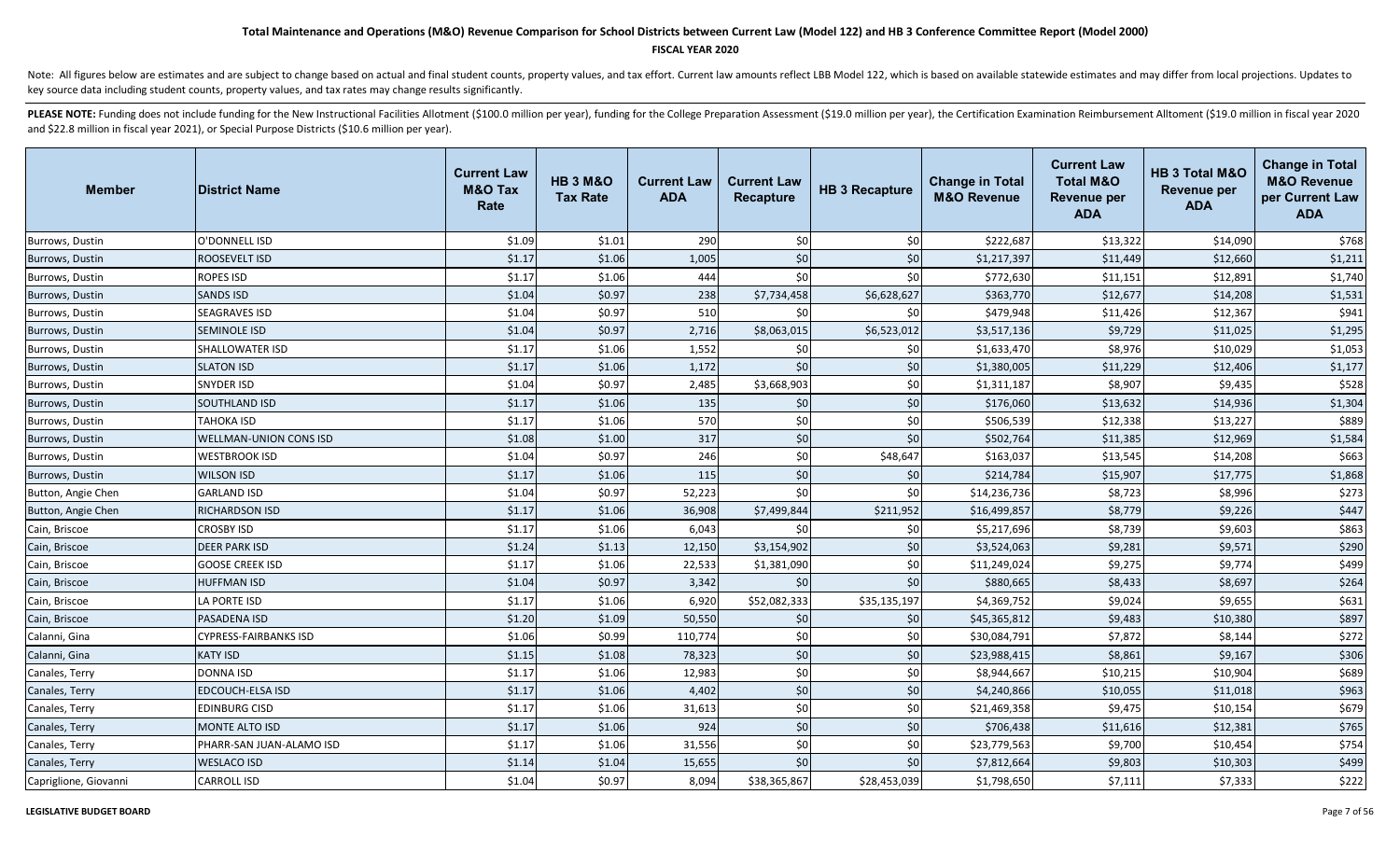#### **FISCAL YEAR 2020**

Note: All figures below are estimates and are subject to change based on actual and final student counts, property values, and tax effort. Current law amounts reflect LBB Model 122, which is based on available statewide es key source data including student counts, property values, and tax rates may change results significantly.

| <b>Member</b>         | <b>District Name</b>             | <b>Current Law</b><br><b>M&amp;O Tax</b><br>Rate | <b>HB 3 M&amp;O</b><br><b>Tax Rate</b> | <b>Current Law</b><br><b>ADA</b> | <b>Current Law</b><br><b>Recapture</b> | <b>HB 3 Recapture</b> | <b>Change in Total</b><br><b>M&amp;O Revenue</b> | <b>Current Law</b><br><b>Total M&amp;O</b><br>Revenue per<br><b>ADA</b> | <b>HB 3 Total M&amp;O</b><br><b>Revenue per</b><br><b>ADA</b> | <b>Change in Total</b><br><b>M&amp;O Revenue</b><br>per Current Law<br><b>ADA</b> |
|-----------------------|----------------------------------|--------------------------------------------------|----------------------------------------|----------------------------------|----------------------------------------|-----------------------|--------------------------------------------------|-------------------------------------------------------------------------|---------------------------------------------------------------|-----------------------------------------------------------------------------------|
| Capriglione, Giovanni | <b>GRAPEVINE-COLLEYVILLE ISD</b> | \$1.04                                           | \$0.97                                 | 13,150                           | \$66,166,447                           | \$48,882,690          | \$3,216,487                                      | \$7,827                                                                 | \$8,071                                                       | \$245                                                                             |
| Capriglione, Giovanni | HURST-EULESS-BEDFORD ISD         | \$1.04                                           | \$0.97                                 | 23,220                           | \$0                                    | \$0                   | \$5,994,969                                      | \$8,262                                                                 | \$8,520                                                       | \$258                                                                             |
| Capriglione, Giovanni | <b>KELLER ISD</b>                | \$1.17                                           | \$1.06                                 | 33,668                           | \$4,983,809                            | \$0                   | \$9,044,369                                      | \$8,596                                                                 | \$8,864                                                       | \$269                                                                             |
| Capriglione, Giovanni | NORTHWEST ISD                    | \$1.04                                           | \$0.97                                 | 24,311                           | \$24,569,759                           | \$0                   | \$15,443,927                                     | \$7,474                                                                 | \$8,109                                                       | \$635                                                                             |
| Clardy, Travis        | <b>ALTO ISD</b>                  | \$1.04                                           | \$0.97                                 | 620                              | \$0                                    | \$0                   | \$883,697                                        | \$10,779                                                                | \$12,204                                                      | \$1,425                                                                           |
| Clardy, Travis        | <b>BULLARD ISD</b>               | \$1.17                                           | \$1.06                                 | 2,510                            | \$2,032                                | \$0                   | \$1,666,020                                      | \$8,815                                                                 | \$9,479                                                       | \$664                                                                             |
| Clardy, Travis        | <b>CARLISLE ISD</b>              | \$1.17                                           | \$1.06                                 | 570                              | \$0                                    | \$0                   | \$810,257                                        | \$11,298                                                                | \$12,719                                                      | \$1,422                                                                           |
| Clardy, Travis        | <b>CENTRAL HEIGHTS ISD</b>       | \$1.04                                           | \$0.97                                 | 1,098                            | \$0                                    | \$0                   | \$1,515,511                                      | \$8,038                                                                 | \$9,418                                                       | \$1,380                                                                           |
| Clardy, Travis        | <b>CHIRENO ISD</b>               | \$1.11                                           | \$1.02                                 | 351                              | \$0                                    | \$0                   | \$621,631                                        | \$11,423                                                                | \$13,196                                                      | \$1,773                                                                           |
| Clardy, Travis        | <b>CUSHING ISD</b>               | \$1.04                                           | \$0.97                                 | 504                              | \$0                                    | \$0                   | \$838,866                                        | \$9,953                                                                 | \$11,617                                                      | \$1,664                                                                           |
| Clardy, Travis        | <b>DOUGLASS ISD</b>              | \$1.04                                           | \$0.97                                 | 496                              | \$0                                    | \$0                   | \$746,824                                        | \$9,415                                                                 | \$10,923                                                      | \$1,507                                                                           |
| Clardy, Travis        | <b>ETOILE ISD</b>                | \$1.17                                           | \$1.06                                 | 119                              | \$0                                    | \$0                   | \$328,677                                        | \$12,802                                                                | \$15,570                                                      | \$2,767                                                                           |
| Clardy, Travis        | <b>GARRISON ISD</b>              | \$1.17                                           | \$1.06                                 | 662                              | \$0                                    | \$0                   | \$1,412,442                                      | \$10,480                                                                | \$12,614                                                      | \$2,134                                                                           |
| Clardy, Travis        | <b>HENDERSON ISD</b>             | \$1.04                                           | \$0.97                                 | 3,225                            | \$0                                    | \$0                   | \$2,541,326                                      | \$8,065                                                                 | \$8,853                                                       | \$788                                                                             |
| Clardy, Travis        | <b>JACKSONVILLE ISD</b>          | \$1.04                                           | \$0.97                                 | 4,455                            | \$0                                    | \$0                   | \$4,669,685                                      | \$8,525                                                                 | \$9,573                                                       | \$1,048                                                                           |
| Clardy, Travis        | KILGORE ISD                      | \$1.04                                           | \$0.97                                 | 3,790                            | \$0                                    | \$0                   | \$3,108,798                                      | \$8,220                                                                 | \$9,041                                                       | \$820                                                                             |
| Clardy, Travis        | <b>LANEVILLE ISD</b>             | \$1.17                                           | \$1.06                                 | 143                              | \$0                                    | $$0$                  | \$195,992                                        | \$13,517                                                                | \$14,887                                                      | \$1,371                                                                           |
| Clardy, Travis        | LEVERETTS CHAPEL ISD             | \$1.17                                           | \$1.09                                 | 240                              | \$0                                    | \$0                   | \$546,091                                        | \$11,749                                                                | \$14,025                                                      | \$2,275                                                                           |
| Clardy, Travis        | <b>MARTINSVILLE ISD</b>          | \$1.17                                           | \$1.06                                 | 377                              | \$0                                    | $$0$$                 | \$729,047                                        | \$11,252                                                                | \$13,187                                                      | \$1,935                                                                           |
| Clardy, Travis        | <b>MOUNT ENTERPRISE ISD</b>      | \$1.17                                           | \$1.06                                 | 379                              | \$0                                    | \$0                   | \$735,296                                        | \$11,280                                                                | \$13,221                                                      | \$1,940                                                                           |
| Clardy, Travis        | <b>NACOGDOCHES ISD</b>           | \$1.17                                           | \$1.06                                 | 5,755                            | \$0                                    | \$0                   | \$7,103,183                                      | \$8,649                                                                 | \$9,883                                                       | \$1,234                                                                           |
| Clardy, Travis        | NEW SUMMERFIELD ISD              | \$1.17                                           | \$1.06                                 | 508                              | \$0                                    | \$0                   | \$967,582                                        | \$11,763                                                                | \$13,667                                                      | \$1,905                                                                           |
| Clardy, Travis        | <b>OVERTON ISD</b>               | \$1.17                                           | \$1.06                                 | 482                              | \$0                                    | \$0                   | \$1,013,803                                      | \$10,723                                                                | \$12,826                                                      | \$2,103                                                                           |
| Clardy, Travis        | <b>RUSK ISD</b>                  | \$1.04                                           | \$0.97                                 | 1,866                            | \$0                                    | \$0                   | \$1,830,599                                      | \$8,715                                                                 | \$9,695                                                       | \$981                                                                             |
| Clardy, Travis        | <b>TATUM ISD</b>                 | \$1.04                                           | \$0.97                                 | 1,462                            | \$0                                    | \$0                   | \$1,093,935                                      | \$8,229                                                                 | \$8,978                                                       | \$748                                                                             |
| Clardy, Travis        | <b>TROUP ISD</b>                 | \$1.17                                           | \$1.06                                 | 1,022                            | \$0                                    | \$0                   | \$1,356,257                                      | \$9,728                                                                 | \$11,055                                                      | \$1,327                                                                           |
| Clardy, Travis        | <b>WELLS ISD</b>                 | \$1.17                                           | \$1.06                                 | 275                              | \$0                                    | \$0                   | \$503,075                                        | \$12,451                                                                | \$14,280                                                      | \$1,829                                                                           |
| Clardy, Travis        | <b>WEST RUSK ISD</b>             | \$1.04                                           | \$0.97                                 | 1,010                            | \$0                                    | \$0                   | \$1,226,256                                      | \$9,450                                                                 | \$10,664                                                      | \$1,215                                                                           |
| Clardy, Travis        | <b>WODEN ISD</b>                 | \$1.11                                           | \$1.02                                 | 690                              | \$0                                    | \$0                   | \$1,197,982                                      | \$10,031                                                                | \$11,767                                                      | \$1,736                                                                           |
| Cole, Sheryl          | <b>AUSTIN ISD</b>                | \$1.08                                           | \$1.00                                 | 71,952                           | \$781,645,840                          | \$588,289,485         | \$87,468,896                                     | \$8,656                                                                 | \$9,872                                                       | \$1,216                                                                           |
| Cole, Sheryl          | <b>MANOR ISD</b>                 | \$1.04                                           | \$0.97                                 | 8,981                            | 50 <sup>1</sup>                        | \$0                   | \$5,786,903                                      | \$8,456                                                                 | \$9,100                                                       | \$644                                                                             |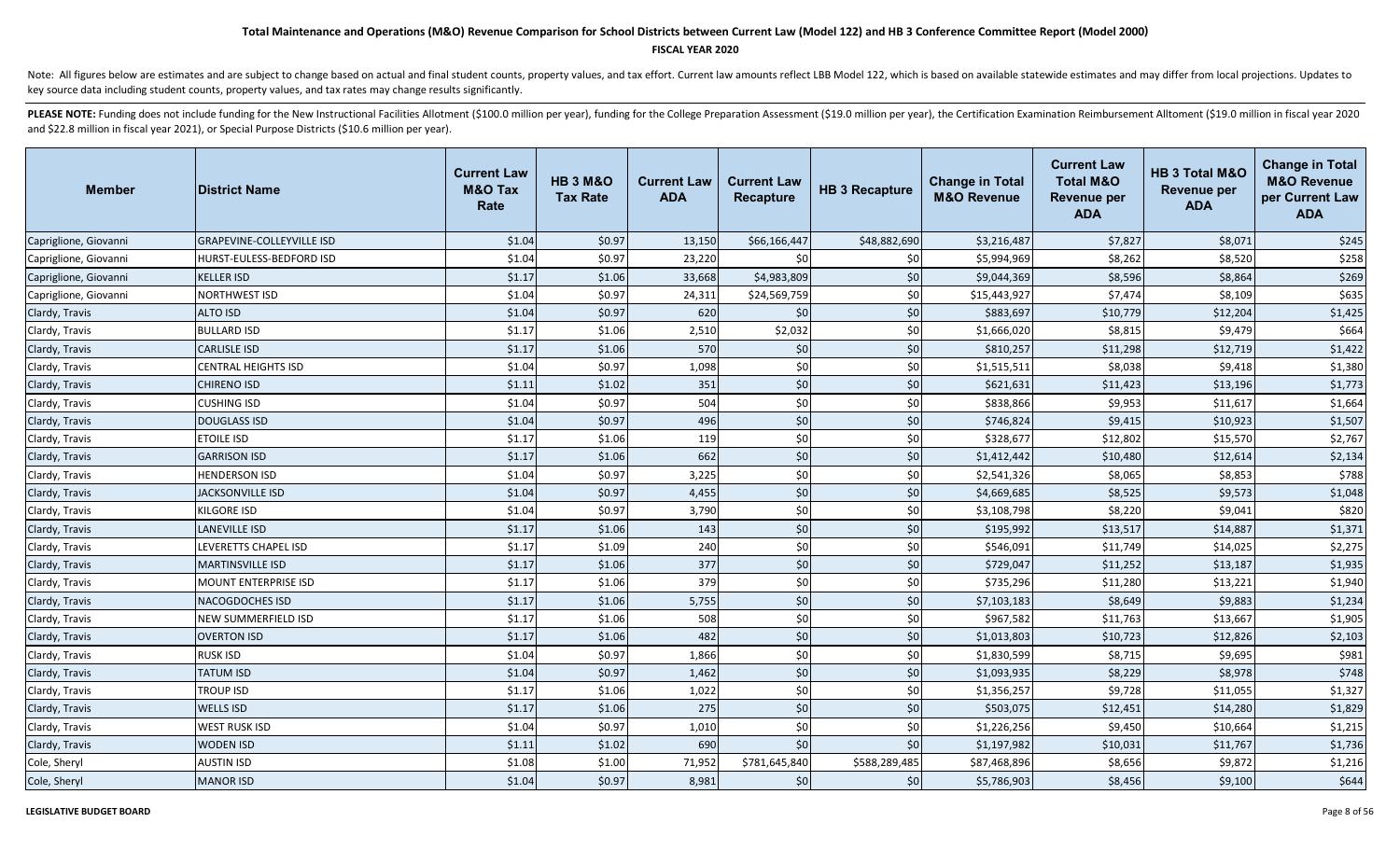#### **FISCAL YEAR 2020**

Note: All figures below are estimates and are subject to change based on actual and final student counts, property values, and tax effort. Current law amounts reflect LBB Model 122, which is based on available statewide es key source data including student counts, property values, and tax rates may change results significantly.

| <b>Member</b>      | <b>District Name</b>     | <b>Current Law</b><br><b>M&amp;O Tax</b><br>Rate | <b>HB 3 M&amp;O</b><br><b>Tax Rate</b> | <b>Current Law</b><br><b>ADA</b> | <b>Current Law</b><br>Recapture | <b>HB 3 Recapture</b> | <b>Change in Total</b><br><b>M&amp;O Revenue</b> | <b>Current Law</b><br><b>Total M&amp;O</b><br><b>Revenue per</b><br><b>ADA</b> | HB 3 Total M&O<br><b>Revenue per</b><br><b>ADA</b> | <b>Change in Total</b><br><b>M&amp;O Revenue</b><br>per Current Law<br><b>ADA</b> |
|--------------------|--------------------------|--------------------------------------------------|----------------------------------------|----------------------------------|---------------------------------|-----------------------|--------------------------------------------------|--------------------------------------------------------------------------------|----------------------------------------------------|-----------------------------------------------------------------------------------|
| Cole, Sheryl       | PFLUGERVILLE ISD         | \$1.06                                           | \$0.99                                 | 24,162                           | \$0                             | \$0                   | \$16,952,453                                     | \$8,579                                                                        | \$9,281                                            | \$702                                                                             |
| Coleman, Garnet F. | <b>HOUSTON ISD</b>       | \$1.04                                           | \$0.97                                 | 187,105                          | \$308,633,579                   | \$0                   | \$97,529,335                                     | \$8,652                                                                        | \$9,173                                            | \$521                                                                             |
| Coleman, Garnet F. | PASADENA ISD             | \$1.20                                           | \$1.09                                 | 50,550                           | \$0                             | \$0                   | \$45,365,812                                     | \$9,483                                                                        | \$10,380                                           | \$897                                                                             |
| Collier, Nicole    | <b>BURLESON ISD</b>      | \$1.17                                           | \$1.06                                 | 12,039                           | \$0                             | $$0$                  | \$8,789,712                                      | \$8,424                                                                        | \$9,154                                            | \$730                                                                             |
| Collier, Nicole    | CROWLEY ISD              | \$1.17                                           | \$1.06                                 | 14,629                           | \$185,260                       | \$0                   | \$6,062,349                                      | \$9,068                                                                        | \$9,483                                            | \$414                                                                             |
| Collier, Nicole    | <b>EVERMAN ISD</b>       | \$1.17                                           | \$1.06                                 | 5,586                            | \$0                             | $$0$$                 | \$6,266,465                                      | \$9,308                                                                        | \$10,430                                           | \$1,122                                                                           |
| Collier, Nicole    | FORT WORTH ISD           | \$1.06                                           | \$0.99                                 | 74,800                           | \$0                             | \$0                   | \$61,387,573                                     | \$9,061                                                                        | \$9,882                                            | \$821                                                                             |
| Cortez, Philip     | <b>HARLANDALE ISD</b>    | \$1.17                                           | \$1.06                                 | 12,394                           | \$0                             | \$0                   | \$13,161,078                                     | \$9,596                                                                        | \$10,657                                           | \$1,062                                                                           |
| Cortez, Philip     | <b>LACKLAND ISD</b>      | \$0.00                                           | \$0.00                                 | 1,023                            | \$0                             | \$0                   | \$1,466,439                                      | \$8,778                                                                        | \$10,211                                           | \$1,433                                                                           |
| Cortez, Philip     | <b>MEDINA VALLEY ISD</b> | \$1.04                                           | \$0.97                                 | 5,352                            | \$0                             | \$0                   | \$4,213,704                                      | \$8,129                                                                        | \$8,916                                            | \$787                                                                             |
| Cortez, Philip     | NORTHSIDE ISD            | \$1.04                                           | \$0.97                                 | 98,269                           | \$0                             | \$0                   | \$41,918,537                                     | \$8,176                                                                        | \$8,603                                            | \$427                                                                             |
| Cortez, Philip     | SOMERSET ISD             | \$1.17                                           | \$1.06                                 | 3,755                            | \$0                             | \$0                   | \$5,918,128                                      | \$9,603                                                                        | \$11,179                                           | \$1,576                                                                           |
| Cortez, Philip     | SOUTH SAN ANTONIO ISD    | \$1.04                                           | \$0.97                                 | 7,664                            | \$0                             | \$0                   | \$7,974,145                                      | \$8,678                                                                        | \$9,718                                            | \$1,040                                                                           |
| Cortez, Philip     | SOUTHWEST ISD            | \$1.12                                           | \$1.03                                 | 12,605                           | \$0                             | \$0                   | \$13,450,997                                     | \$9,290                                                                        | \$10,357                                           | \$1,067                                                                           |
| Craddick, Tom      | CRANE ISD                | \$1.06                                           | \$0.99                                 | 1,053                            | \$0                             | \$0                   | \$986,461                                        | \$10,870                                                                       | \$11,807                                           | \$937                                                                             |
| Craddick, Tom      | <b>DAWSON ISD</b>        | \$1.17                                           | \$1.06                                 | 105                              | \$16,384                        | \$0                   | \$171,906                                        | \$15,071                                                                       | \$16,711                                           | \$1,640                                                                           |
| Craddick, Tom      | <b>GRADY ISD</b>         | \$1.04                                           | \$0.97                                 | 232                              | \$12,822,522                    | \$11,879,270          | \$4,281                                          | \$15,220                                                                       | \$15,238                                           | \$18                                                                              |
| Craddick, Tom      | <b>GREENWOOD ISD</b>     | \$1.16                                           | \$1.06                                 | 2,795                            | \$593,493                       | \$32,968              | \$2,059,056                                      | \$8,338                                                                        | \$9,074                                            | \$737                                                                             |
| Craddick, Tom      | <b>KLONDIKE ISD</b>      | \$1.17                                           | \$1.06                                 | 241                              | \$8,420,576                     | \$7,319,836           | \$90,867                                         | \$15,174                                                                       | \$15,552                                           | \$377                                                                             |
| Craddick, Tom      | <b>LAMESA ISD</b>        | \$1.17                                           | \$1.06                                 | 1,726                            | \$0                             | \$0                   | \$565,210                                        | \$10,478                                                                       | \$10,806                                           | \$327                                                                             |
| Craddick, Tom      | MCCAMEY ISD              | \$1.04                                           | \$0.97                                 | 509                              | \$2,549,438                     | \$1,620,753           | \$178,127                                        | \$11,488                                                                       | \$11,838                                           | \$350                                                                             |
| Craddick, Tom      | MIDLAND ISD              | \$1.04                                           | \$0.97                                 | 24,849                           | \$84,118,135                    | \$41,719,181          | \$18,130,466                                     | \$7,754                                                                        | \$8,484                                            | \$730                                                                             |
| Craddick, Tom      | O'DONNELL ISD            | \$1.09                                           | \$1.01                                 | 290                              | \$0                             | \$0                   | \$222,687                                        | \$13,322                                                                       | \$14,090                                           | \$768                                                                             |
| Craddick, Tom      | RANKIN ISD               | \$1.04                                           | \$0.97                                 | 275                              | \$32,941,261                    | \$31,251,119          | \$6,970                                          | \$20,859                                                                       | \$20,884                                           | \$25                                                                              |
| Craddick, Tom      | SANDS ISD                | \$1.04                                           | \$0.97                                 | 238                              | \$7,734,458                     | \$6,628,627           | \$363,770                                        | \$12,677                                                                       | \$14,208                                           | \$1,531                                                                           |
| Craddick, Tom      | <b>STANTON ISD</b>       | \$1.04                                           | \$0.97                                 | 1,054                            | \$12,431,676                    | \$10,633,851          | \$340,768                                        | \$10,350                                                                       | \$10,673                                           | \$323                                                                             |
| Cyrier, John       | <b>BASTROP ISD</b>       | \$1.04                                           | \$0.97                                 | 10,328                           | \$0                             | \$0                   | \$12,003,064                                     | \$8,317                                                                        | \$9,480                                            | \$1,162                                                                           |
| Cyrier, John       | <b>DIME BOX ISD</b>      | \$1.17                                           | \$1.06                                 | 145                              | \$25,007                        | \$0                   | \$117,552                                        | \$14,587                                                                       | \$15,398                                           | \$811                                                                             |
| Cyrier, John       | <b>ELGIN ISD</b>         | \$1.17                                           | \$1.06                                 | 4,151                            | \$0                             | \$0                   | \$4,710,011                                      | \$9,464                                                                        | \$10,598                                           | \$1,135                                                                           |
| Cyrier, John       | <b>FALLS CITY ISD</b>    | \$1.06                                           | \$0.99                                 | 335                              | \$3,167,937                     | \$2,219,634           | \$408,212                                        | \$10,753                                                                       | \$11,971                                           | \$1,219                                                                           |
| Cyrier, John       | <b>GIDDINGS ISD</b>      | \$1.10                                           | \$1.02                                 | 1,755                            | \$0                             | \$0                   | \$1,059,661                                      | \$9,388                                                                        | \$9,992                                            | \$604                                                                             |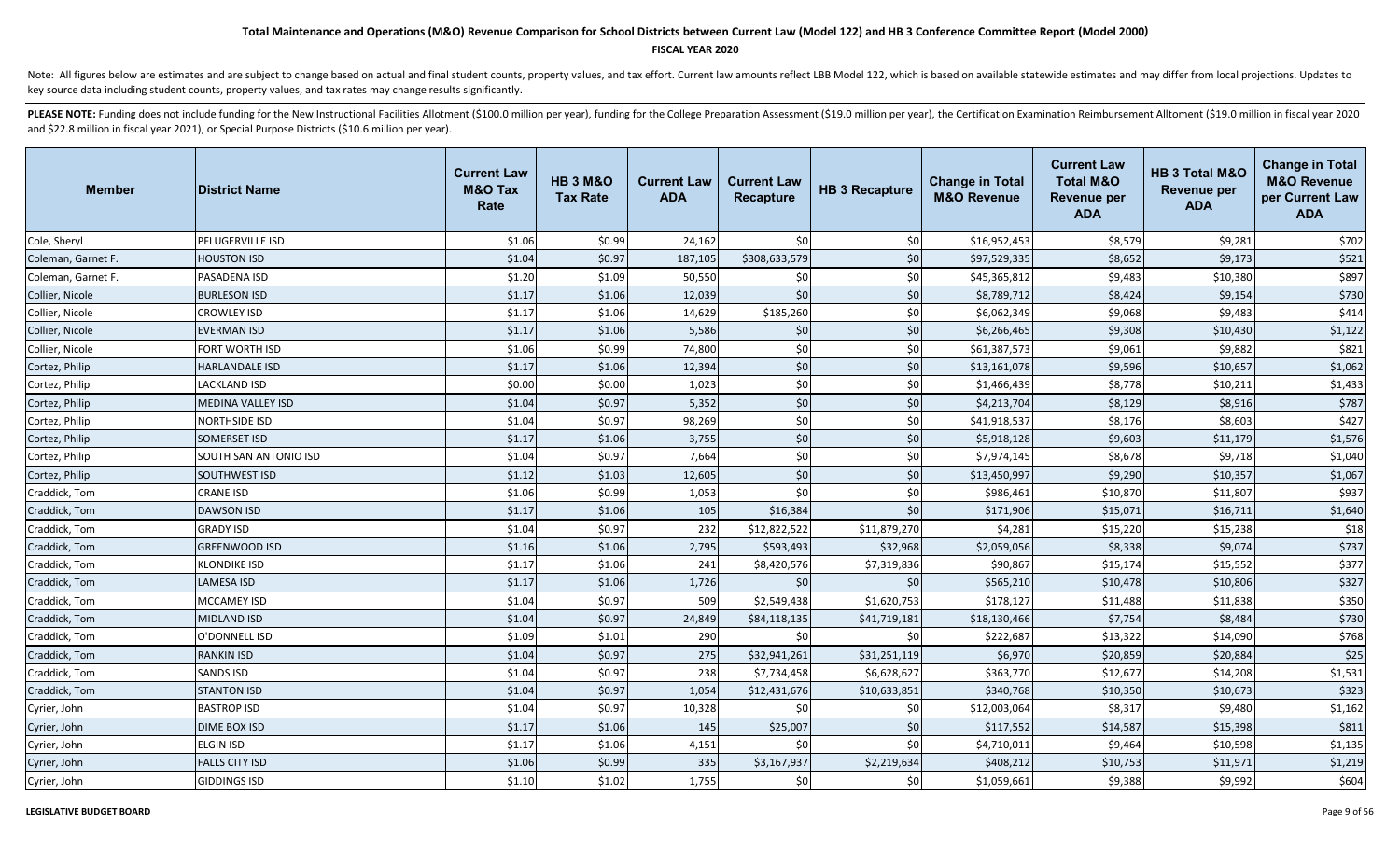#### **FISCAL YEAR 2020**

Note: All figures below are estimates and are subject to change based on actual and final student counts, property values, and tax effort. Current law amounts reflect LBB Model 122, which is based on available statewide es key source data including student counts, property values, and tax rates may change results significantly.

| <b>Member</b> | <b>District Name</b>        | <b>Current Law</b><br><b>M&amp;O Tax</b><br>Rate | <b>HB 3 M&amp;O</b><br><b>Tax Rate</b> | <b>Current Law</b><br><b>ADA</b> | <b>Current Law</b><br><b>Recapture</b> | <b>HB 3 Recapture</b> | <b>Change in Total</b><br><b>M&amp;O Revenue</b> | <b>Current Law</b><br><b>Total M&amp;O</b><br><b>Revenue per</b><br><b>ADA</b> | HB 3 Total M&O<br><b>Revenue per</b><br><b>ADA</b> | <b>Change in Total</b><br><b>M&amp;O Revenue</b><br>per Current Law<br><b>ADA</b> |
|---------------|-----------------------------|--------------------------------------------------|----------------------------------------|----------------------------------|----------------------------------------|-----------------------|--------------------------------------------------|--------------------------------------------------------------------------------|----------------------------------------------------|-----------------------------------------------------------------------------------|
| Cyrier, John  | <b>GONZALES ISD</b>         | \$1.13                                           | \$1.04                                 | 2,788                            | \$98,426                               | \$0                   | \$2,927,339                                      | \$9,560                                                                        | \$10,610                                           | \$1,050                                                                           |
| Cyrier, John  | <b>HAYS CONS ISD</b>        | \$1.04                                           | \$0.97                                 | 18,962                           | \$0                                    | \$0                   | \$15,820,874                                     | \$8,097                                                                        | \$8,931                                            | \$834                                                                             |
| Cyrier, John  | <b>KARNES CITY ISD</b>      | \$1.04                                           | \$0.97                                 | 1,064                            | \$36,417,903                           | \$33,085,075          | \$15,936                                         | \$12,329                                                                       | \$12,344                                           | \$15                                                                              |
| Cyrier, John  | <b>KENEDY ISD</b>           | \$1.04                                           | \$0.97                                 | 700                              | \$5,523,029                            | \$3,894,453           | \$489,701                                        | \$11,341                                                                       | \$12,040                                           | \$700                                                                             |
| Cyrier, John  | <b>LEXINGTON ISD</b>        | \$1.17                                           | \$1.06                                 | 999                              | \$0                                    | \$0                   | \$1,241,629                                      | \$10,509                                                                       | \$11,752                                           | \$1,243                                                                           |
| Cyrier, John  | <b>LOCKHART ISD</b>         | \$1.04                                           | \$0.97                                 | 5,778                            | \$0                                    | \$0                   | \$6,520,100                                      | \$8,255                                                                        | \$9,384                                            | \$1,128                                                                           |
| Cyrier, John  | LULING ISD                  | \$1.04                                           | \$0.97                                 | 1,296                            | \$0                                    | \$0                   | \$1,058,625                                      | \$9,285                                                                        | \$10,102                                           | \$817                                                                             |
| Cyrier, John  | <b>MCDADE ISD</b>           | \$1.04                                           | \$0.97                                 | 380                              | \$0                                    | \$0                   | \$694,916                                        | \$10,501                                                                       | \$12,333                                           | \$1,831                                                                           |
| Cyrier, John  | <b>MOULTON ISD</b>          | \$0.99                                           | \$0.92                                 | 252                              | \$719,672                              | $$0$                  | \$333,935                                        | \$10,945                                                                       | \$12,270                                           | \$1,325                                                                           |
| Cyrier, John  | NIXON-SMILEY CONS ISD       | \$1.06                                           | \$0.99                                 | 991                              | \$0                                    | \$0                   | \$440,113                                        | \$11,284                                                                       | \$11,728                                           | \$444                                                                             |
| Cyrier, John  | NORDHEIM ISD                | \$1.17                                           | \$1.06                                 | 141                              | \$3,505,826                            | \$2,782,917           | \$207,868                                        | \$13,706                                                                       | \$15,182                                           | \$1,475                                                                           |
| Cyrier, John  | <b>PAWNEE ISD</b>           | \$1.04                                           | \$0.97                                 | 294                              | \$612,443                              | \$250,116             | \$4,428                                          | \$12,406                                                                       | \$12,421                                           | \$15                                                                              |
| Cyrier, John  | PETTUS ISD                  | \$1.09                                           | \$1.01                                 | 384                              | \$1,884,925                            | \$776,221             | \$478,105                                        | \$12,218                                                                       | \$13,462                                           | \$1,245                                                                           |
| Cyrier, John  | PRAIRIE LEA ISD             | \$1.02                                           | \$0.95                                 | 199                              | \$0                                    | \$0                   | \$198,247                                        | \$11,529                                                                       | \$12,525                                           | \$996                                                                             |
| Cyrier, John  | <b>RUNGE ISD</b>            | \$1.04                                           | \$0.97                                 | 226                              | \$2,022,614                            | \$1,467,262           | \$151,611                                        | \$12,370                                                                       | \$13,040                                           | \$670                                                                             |
| Cyrier, John  | SAN MARCOS CONS ISD         | \$1.06                                           | \$0.99                                 | 7,510                            | \$10,486,305                           | \$0                   | \$4,942,974                                      | \$8,879                                                                        | \$9,537                                            | \$658                                                                             |
| Cyrier, John  | <b>SHINER ISD</b>           | \$1.04                                           | \$0.97                                 | 618                              | \$1,203,392                            | $$0$$                 | \$890,022                                        | \$9,899                                                                        | \$11,340                                           | \$1,440                                                                           |
| Cyrier, John  | SMITHVILLE ISD              | \$1.17                                           | \$1.06                                 | 1,670                            | \$75,252                               | \$0                   | \$1,187,536                                      | \$9,656                                                                        | \$10,367                                           | \$711                                                                             |
| Cyrier, John  | <b>WAELDER ISD</b>          | \$1.04                                           | \$0.97                                 | 286                              | \$0                                    | $$0$                  | \$405,321                                        | \$11,730                                                                       | \$13,145                                           | \$1,415                                                                           |
| Cyrier, John  | YOAKUM ISD                  | \$1.04                                           | \$0.97                                 | 1,470                            | \$0                                    | \$0                   | \$1,239,997                                      | \$9,489                                                                        | \$10,333                                           | \$844                                                                             |
| Darby, Drew   | <b>BALLINGER ISD</b>        | \$1.17                                           | \$1.06                                 | 823                              | \$0                                    | \$0                   | \$451,826                                        | \$11,544                                                                       | \$12,093                                           | \$549                                                                             |
| Darby, Drew   | <b>BIG SPRING ISD</b>       | \$1.04                                           | \$0.97                                 | 3,700                            | \$0                                    | \$0                   | \$2,840,269                                      | \$8,080                                                                        | \$8,847                                            | \$768                                                                             |
| Darby, Drew   | <b>BLACKWELL CONS ISD</b>   | \$1.04                                           | \$0.97                                 | 142                              | \$7,175,190                            | \$6,449,141           | \$87,967                                         | \$14,190                                                                       | \$14,810                                           | \$619                                                                             |
| Darby, Drew   | <b>BORDEN COUNTY ISD</b>    | \$1.04                                           | \$0.97                                 | 212                              | \$1,180,066                            | \$2,826,070           | \$5,565                                          | \$21,657                                                                       | \$21,683                                           | \$26                                                                              |
| Darby, Drew   | <b>BRADY ISD</b>            | \$1.04                                           | \$0.97                                 | 1,065                            | \$0                                    | \$0                   | \$911,277                                        | \$10,077                                                                       | \$10,933                                           | \$856                                                                             |
| Darby, Drew   | <b>BRONTE ISD</b>           | \$1.08                                           | \$1.00                                 | 205                              | \$0                                    | \$0                   | \$66,040                                         | \$12,873                                                                       | \$13,195                                           | \$322                                                                             |
| Darby, Drew   | <b>CHRISTOVAL ISD</b>       | \$1.17                                           | \$1.06                                 | 505                              | \$0                                    | \$0                   | \$380,284                                        | \$12,849                                                                       | \$13,602                                           | \$753                                                                             |
| Darby, Drew   | COAHOMA ISD                 | \$1.04                                           | \$0.97                                 | 1,021                            | \$0                                    | \$0                   | \$861,668                                        | \$8,972                                                                        | \$9,816                                            | \$844                                                                             |
| Darby, Drew   | <b>EDEN CONS ISD</b>        | \$1.04                                           | \$0.97                                 | 210                              | \$0                                    | \$0                   | \$92,877                                         | \$13,057                                                                       | \$13,499                                           | \$442                                                                             |
| Darby, Drew   | FORSAN ISD                  | \$1.04                                           | \$0.97                                 | 772                              | \$94,803                               | \$0                   | \$874,778                                        | \$9,246                                                                        | \$10,379                                           | \$1,133                                                                           |
| Darby, Drew   | <b>GLASSCOCK COUNTY ISD</b> | \$1.04                                           | \$0.97                                 | 288                              | \$27,193,017                           | \$25,851,199          | \$6,943                                          | \$19,856                                                                       | \$19,880                                           | \$24                                                                              |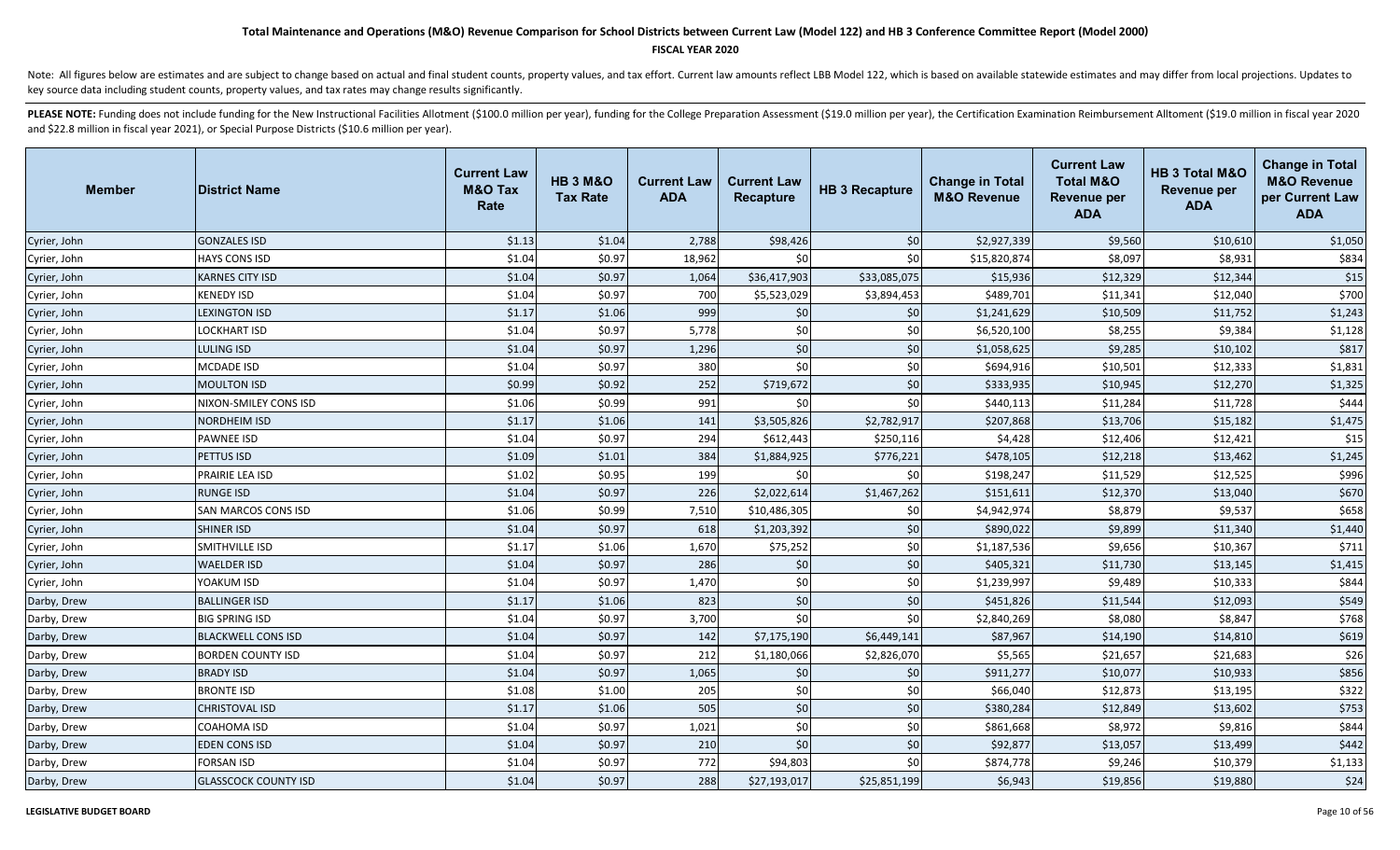### **FISCAL YEAR 2020**

Note: All figures below are estimates and are subject to change based on actual and final student counts, property values, and tax effort. Current law amounts reflect LBB Model 122, which is based on available statewide es key source data including student counts, property values, and tax rates may change results significantly.

| <b>Member</b> | <b>District Name</b>     | <b>Current Law</b><br><b>M&amp;O Tax</b><br>Rate | <b>HB 3 M&amp;O</b><br><b>Tax Rate</b> | <b>Current Law</b><br><b>ADA</b> | <b>Current Law</b><br><b>Recapture</b> | <b>HB 3 Recapture</b> | <b>Change in Total</b><br><b>M&amp;O Revenue</b> | <b>Current Law</b><br><b>Total M&amp;O</b><br><b>Revenue per</b><br><b>ADA</b> | HB 3 Total M&O<br><b>Revenue per</b><br><b>ADA</b> | <b>Change in Total</b><br><b>M&amp;O Revenue</b><br>per Current Law<br><b>ADA</b> |
|---------------|--------------------------|--------------------------------------------------|----------------------------------------|----------------------------------|----------------------------------------|-----------------------|--------------------------------------------------|--------------------------------------------------------------------------------|----------------------------------------------------|-----------------------------------------------------------------------------------|
| Darby, Drew   | <b>GRAPE CREEK ISD</b>   | \$1.17                                           | \$1.06                                 | 1,000                            | \$0                                    | \$0                   | \$1,317,963                                      | \$11,151                                                                       | \$12,469                                           | \$1,318                                                                           |
| Darby, Drew   | <b>IRION CO ISD</b>      | \$1.04                                           | \$0.97                                 | 259                              | \$9,427,720                            | \$8,557,575           | \$4,152                                          | \$13,195                                                                       | \$13,211                                           | \$16                                                                              |
| Darby, Drew   | JIM NED CONS ISD         | \$1.04                                           | \$0.97                                 | 1,251                            | \$0                                    | \$0                   | \$993,759                                        | \$8,429                                                                        | \$9,223                                            | \$794                                                                             |
| Darby, Drew   | MILES ISD                | \$1.17                                           | \$1.06                                 | 426                              | \$0                                    | $$0$$                 | \$820,170                                        | \$10,760                                                                       | \$12,685                                           | \$1,924                                                                           |
| Darby, Drew   | OLFEN ISD                | \$1.17                                           | \$1.06                                 | 108                              | \$0                                    | \$0                   | \$263,421                                        | \$15,335                                                                       | \$17,774                                           | \$2,439                                                                           |
| Darby, Drew   | <b>PAINT ROCK ISD</b>    | \$1.16                                           | \$1.05                                 | 228                              | \$0                                    | \$0                   | \$4,121                                          | \$14,876                                                                       | \$14,894                                           | \$18                                                                              |
| Darby, Drew   | PANTHER CREEK CONS ISD   | \$1.17                                           | \$1.06                                 | 150                              | \$56,311                               | \$7,114               | \$106,942                                        | \$14,135                                                                       | \$14,848                                           | \$713                                                                             |
| Darby, Drew   | <b>REAGAN COUNTY ISD</b> | \$1.15                                           | \$1.05                                 | 806                              | \$25,181,956                           | \$21,306,187          | \$634,045                                        | \$13,193                                                                       | \$13,980                                           | \$787                                                                             |
| Darby, Drew   | ROBERT LEE ISD           | \$1.04                                           | \$0.97                                 | 258                              | \$0                                    | \$0                   | \$275,609                                        | \$11,572                                                                       | \$12,641                                           | \$1,068                                                                           |
| Darby, Drew   | <b>SAN ANGELO ISD</b>    | \$1.04                                           | \$0.97                                 | 13,525                           | 50 <sup>1</sup>                        | \$0                   | \$9,915,403                                      | \$7,959                                                                        | \$8,692                                            | \$733                                                                             |
| Darby, Drew   | <b>SANDS ISD</b>         | \$1.04                                           | \$0.97                                 | 238                              | \$7,734,458                            | \$6,628,627           | \$363,770                                        | \$12,677                                                                       | \$14,208                                           | \$1,531                                                                           |
| Darby, Drew   | <b>STANTON ISD</b>       | \$1.04                                           | \$0.97                                 | 1,054                            | \$12,431,676                           | \$10,633,851          | \$340,768                                        | \$10,350                                                                       | \$10,673                                           | \$323                                                                             |
| Darby, Drew   | <b>STERLING CITY ISD</b> | \$1.04                                           | \$0.97                                 | 289                              | \$6,635,691                            | \$6,163,079           | \$4,896                                          | \$13,936                                                                       | \$13,953                                           | \$17                                                                              |
| Darby, Drew   | <b>VERIBEST ISD</b>      | \$1.17                                           | \$1.06                                 | 243                              | 50 <sup>1</sup>                        | \$0                   | \$311,154                                        | \$12,319                                                                       | \$13,598                                           | \$1,279                                                                           |
| Darby, Drew   | WALL ISD                 | \$1.04                                           | \$0.97                                 | 1,120                            | \$0                                    | \$0                   | \$731,284                                        | \$8,751                                                                        | \$9,404                                            | \$653                                                                             |
| Darby, Drew   | <b>WATER VALLEY ISD</b>  | \$1.17                                           | \$1.06                                 | 300                              | \$0                                    | \$0                   | \$297,606                                        | \$13,749                                                                       | \$14,741                                           | \$992                                                                             |
| Darby, Drew   | <b>WINTERS ISD</b>       | \$1.04                                           | \$0.97                                 | 500                              | \$0                                    | \$0                   | \$141,840                                        | \$12,045                                                                       | \$12,329                                           | \$284                                                                             |
| Davis, Sarah  | <b>HOUSTON ISD</b>       | \$1.04                                           | \$0.97                                 | 187,105                          | \$308,633,579                          | \$0                   | \$97,529,335                                     | \$8,652                                                                        | \$9,173                                            | \$521                                                                             |
| Davis, Sarah  | SPRING BRANCH ISD        | \$1.11                                           | \$1.04                                 | 31,783                           | \$96,906,915                           | \$26,836,390          | \$34,921,610                                     | \$8,525                                                                        | \$9,623                                            | \$1,099                                                                           |
| Davis, Yvonne | <b>CEDAR HILL ISD</b>    | \$1.04                                           | \$0.97                                 | 7,376                            | \$0                                    | \$0                   | \$4,102,093                                      | \$8,197                                                                        | \$8,753                                            | \$556                                                                             |
| Davis, Yvonne | <b>DALLAS ISD</b>        | \$1.17                                           | \$1.06                                 | 139,000                          | \$186,207,172                          | \$12,268,858          | \$70,658,661                                     | \$9,743                                                                        | \$10,251                                           | \$508                                                                             |
| Davis, Yvonne | <b>DESOTO ISD</b>        | \$1.17                                           | \$1.06                                 | 8,800                            | \$0                                    | \$0                   | \$5,367,242                                      | \$9,261                                                                        | \$9,871                                            | \$610                                                                             |
| Davis, Yvonne | <b>DUNCANVILLE ISD</b>   | \$1.17                                           | \$1.06                                 | 11,919                           | \$0                                    | \$0                   | \$5,891,485                                      | \$9,524                                                                        | \$10,018                                           | \$494                                                                             |
| Davis, Yvonne | <b>GRAND PRAIRIE ISD</b> | \$1.17                                           | \$1.06                                 | 27,313                           | \$0                                    | $$0$$                 | \$22,080,944                                     | \$9,452                                                                        | \$10,260                                           | \$808                                                                             |
| Dean, Jay     | <b>BIG SANDY ISD</b>     | \$1.04                                           | \$0.97                                 | 658                              | \$0                                    | \$0                   | \$863,638                                        | \$10,592                                                                       | \$11,905                                           | \$1,313                                                                           |
| Dean, Jay     | <b>GILMER ISD</b>        | \$1.17                                           | \$1.06                                 | 2,305                            | \$0                                    | $$0$                  | \$2,476,609                                      | \$9,517                                                                        | \$10,592                                           | \$1,074                                                                           |
| Dean, Jay     | <b>GLADEWATER ISD</b>    | \$1.17                                           | \$1.06                                 | 1,634                            | \$0                                    | \$0                   | \$1,548,955                                      | \$9,482                                                                        | \$10,431                                           | \$948                                                                             |
| Dean, Jay     | <b>HARMONY ISD</b>       | \$1.17                                           | \$1.06                                 | 1,010                            | \$0                                    | \$0                   | \$1,101,373                                      | \$10,277                                                                       | \$11,368                                           | \$1,091                                                                           |
| Dean, Jay     | <b>KILGORE ISD</b>       | \$1.04                                           | \$0.97                                 | 3,790                            | \$0                                    | \$0                   | \$3,108,798                                      | \$8,220                                                                        | \$9,041                                            | \$820                                                                             |
| Dean, Jay     | LONGVIEW ISD             | \$1.04                                           | \$0.97                                 | 7,934                            | \$0                                    | \$0                   | \$6,960,676                                      | \$8,296                                                                        | \$9,173                                            | \$877                                                                             |
| Dean, Jay     | <b>NEW DIANA ISD</b>     | \$1.11                                           | \$1.02                                 | 1,117                            | \$0                                    | \$0                   | \$1,549,737                                      | \$9,047                                                                        | \$10,434                                           | \$1,387                                                                           |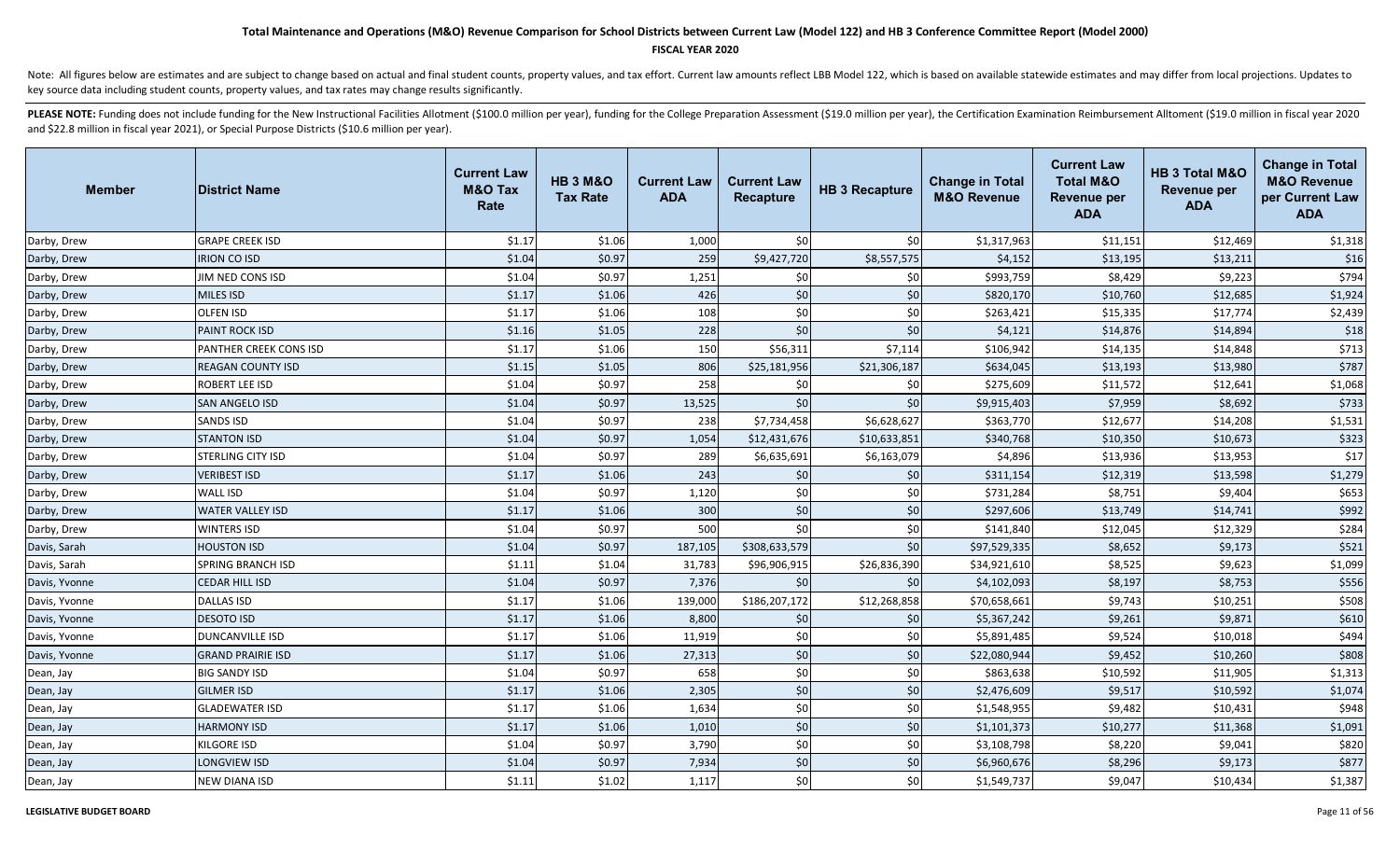### **FISCAL YEAR 2020**

Note: All figures below are estimates and are subject to change based on actual and final student counts, property values, and tax effort. Current law amounts reflect LBB Model 122, which is based on available statewide es key source data including student counts, property values, and tax rates may change results significantly.

| <b>Member</b>            | <b>District Name</b>         | <b>Current Law</b><br><b>M&amp;O Tax</b><br>Rate | <b>HB 3 M&amp;O</b><br><b>Tax Rate</b> | <b>Current Law</b><br><b>ADA</b> | <b>Current Law</b><br><b>Recapture</b> | <b>HB 3 Recapture</b> | <b>Change in Total</b><br><b>M&amp;O Revenue</b> | <b>Current Law</b><br><b>Total M&amp;O</b><br><b>Revenue per</b><br><b>ADA</b> | HB 3 Total M&O<br><b>Revenue per</b><br><b>ADA</b> | <b>Change in Total</b><br><b>M&amp;O Revenue</b><br>per Current Law<br><b>ADA</b> |
|--------------------------|------------------------------|--------------------------------------------------|----------------------------------------|----------------------------------|----------------------------------------|-----------------------|--------------------------------------------------|--------------------------------------------------------------------------------|----------------------------------------------------|-----------------------------------------------------------------------------------|
| Dean, Jay                | ORE CITY ISD                 | \$1.17                                           | \$1.06                                 | 870                              | \$0                                    | \$0                   | \$1,496,540                                      | \$10,943                                                                       | \$12,663                                           | \$1,720                                                                           |
| Dean, Jay                | PINE TREE ISD                | \$1.17                                           | \$1.06                                 | 4,345                            | \$0                                    | \$0                   | \$3,902,898                                      | \$8,571                                                                        | \$9,469                                            | \$898                                                                             |
| Dean, Jay                | PITTSBURG ISD                | \$1.04                                           | \$0.97                                 | 2,220                            | \$0                                    | \$0                   | \$2,010,074                                      | \$8,890                                                                        | \$9,795                                            | \$905                                                                             |
| Dean, Jay                | SABINE ISD                   | \$1.04                                           | \$0.97                                 | 1,422                            | \$0                                    | \$0                   | \$1,421,516                                      | \$7,831                                                                        | \$8,830                                            | \$1,000                                                                           |
| Dean, Jay                | SPRING HILL ISD              | \$1.17                                           | \$1.06                                 | 1,927                            | \$0                                    | $$0$                  | \$1,461,281                                      | \$8,291                                                                        | \$9,049                                            | \$758                                                                             |
| Dean, Jay                | <b>UNION GROVE ISD</b>       | \$1.17                                           | \$1.06                                 | 725                              | \$0                                    | \$0                   | \$1,001,676                                      | \$10,374                                                                       | \$11,756                                           | \$1,382                                                                           |
| Dean, Jay                | <b>UNION HILL ISD</b>        | \$1.17                                           | \$1.06                                 | 340                              | \$0                                    | \$0                   | \$501,114                                        | \$11,521                                                                       | \$12,995                                           | \$1,474                                                                           |
| Dean, Jay                | <b>WHITE OAK ISD</b>         | \$1.17                                           | \$1.06                                 | 1,445                            | \$0                                    | \$0                   | \$1,497,582                                      | \$8,428                                                                        | \$9,465                                            | \$1,036                                                                           |
| Deshotel, Joe            | <b>BEAUMONT ISD</b>          | \$1.04                                           | \$0.97                                 | 16,854                           | \$0                                    | \$0                   | \$9,662,006                                      | \$8,579                                                                        | \$9,152                                            | \$573                                                                             |
| Deshotel, Joe            | HAMSHIRE-FANNETT ISD         | \$1.17                                           | \$1.06                                 | 1,820                            | \$0                                    | \$0                   | \$1,436,318                                      | \$9,202                                                                        | \$9,991                                            | \$789                                                                             |
| Deshotel, Joe            | <b>HARDIN-JEFFERSON ISD</b>  | \$1.04                                           | \$0.97                                 | 2,227                            | \$0                                    | \$0                   | \$1,519,819                                      | \$7,867                                                                        | \$8,549                                            | \$682                                                                             |
| Deshotel, Joe            | NEDERLAND ISD                | \$1.06                                           | \$0.99                                 | 4,934                            | \$0                                    | \$0                   | \$1,305,483                                      | \$8,466                                                                        | \$8,731                                            | \$265                                                                             |
| Deshotel, Joe            | PORT ARTHUR ISD              | \$1.17                                           | \$1.06                                 | 7,306                            | \$13,241,040                           | \$959,332             | \$2,689,560                                      | \$9,696                                                                        | \$10,064                                           | \$368                                                                             |
| Deshotel, Joe            | PORT NECHES-GROVES ISD       | \$1.17                                           | \$1.06                                 | 4,910                            | \$371,624                              | \$0                   | \$1,385,757                                      | \$9,031                                                                        | \$9,313                                            | \$282                                                                             |
| Dominguez, Alex          | <b>BROWNSVILLE ISD</b>       | \$1.15                                           | \$1.05                                 | 39,523                           | \$0                                    | \$0                   | \$33,707,978                                     | \$10,068                                                                       | \$10,921                                           | \$853                                                                             |
| Dominguez, Alex          | LOS FRESNOS CONS ISD         | \$1.17                                           | \$1.06                                 | 9,919                            | \$0                                    | \$0                   | \$6,486,520                                      | \$9,692                                                                        | \$10,346                                           | \$654                                                                             |
| Dominguez, Alex          | POINT ISABEL ISD             | \$1.04                                           | \$0.97                                 | 2,155                            | \$19,288,393                           | \$15,117,366          | \$851,400                                        | \$10,058                                                                       | \$10,453                                           | \$395                                                                             |
| Dominguez, Alex          | RIO HONDO ISD                | \$1.17                                           | \$1.06                                 | 1,662                            | \$0                                    | \$0                   | \$1,101,651                                      | \$10,367                                                                       | \$11,030                                           | \$663                                                                             |
| Dutton, Jr, Harold V.    | <b>CHANNELVIEW ISD</b>       | \$1.04                                           | \$0.97                                 | 9,000                            | \$0                                    | \$0                   | \$4,109,494                                      | \$8,930                                                                        | \$9,386                                            | \$457                                                                             |
| Dutton, Jr, Harold V.    | <b>CROSBY ISD</b>            | \$1.17                                           | \$1.06                                 | 6,043                            | \$0                                    | \$0                   | \$5,217,696                                      | \$8,739                                                                        | \$9,603                                            | \$863                                                                             |
| Dutton, Jr, Harold V.    | <b>GALENA PARK ISD</b>       | \$1.24                                           | \$1.13                                 | 20,717                           | \$0                                    | \$0                   | \$14,763,740                                     | \$9,958                                                                        | \$10,670                                           | \$713                                                                             |
| Dutton, Jr, Harold V.    | <b>HOUSTON ISD</b>           | \$1.04                                           | \$0.97                                 | 187,105                          | \$308,633,579                          | \$0                   | \$97,529,335                                     | \$8,652                                                                        | \$9,173                                            | \$521                                                                             |
| Dutton, Jr, Harold V.    | <b>HUMBLE ISD</b>            | \$1.17                                           | \$1.06                                 | 42,417                           | \$0                                    | \$0                   | \$22,896,822                                     | \$8,558                                                                        | \$9,098                                            | \$540                                                                             |
| Dutton, Jr, Harold V.    | SHELDON ISD                  | \$1.17                                           | \$1.06                                 | 9,189                            | \$1,290,916                            | \$0                   | \$8,392,768                                      | \$9,153                                                                        | \$10,066                                           | \$913                                                                             |
| Farrar, Jessica Cristina | <b>CYPRESS-FAIRBANKS ISD</b> | \$1.06                                           | \$0.99                                 | 110,774                          | \$0                                    | \$0                   | \$30,084,791                                     | \$7,872                                                                        | \$8,144                                            | \$272                                                                             |
| Farrar, Jessica Cristina | <b>HOUSTON ISD</b>           | \$1.04                                           | \$0.97                                 | 187,105                          | \$308,633,579                          | \$0                   | \$97,529,335                                     | \$8,652                                                                        | \$9,173                                            | \$521                                                                             |
| Farrar, Jessica Cristina | <b>SPRING BRANCH ISD</b>     | \$1.11                                           | \$1.04                                 | 31,783                           | \$96,906,915                           | \$26,836,390          | \$34,921,610                                     | \$8,525                                                                        | \$9,623                                            | \$1,099                                                                           |
| Fiero, Arthur "Art"      | EL PASO ISD                  | \$1.17                                           | \$1.06                                 | 51,374                           | \$0                                    | \$0                   | \$42,725,455                                     | \$9,520                                                                        | \$10,352                                           | \$832                                                                             |
| Fiero, Arthur "Art"      | <b>SOCORRO ISD</b>           | \$0.98                                           | \$0.91                                 | 43,573                           | \$0                                    | \$0                   | \$16,673,665                                     | \$8,301                                                                        | \$8,684                                            | \$383                                                                             |
| Fiero, Arthur "Art"      | YSLETA ISD                   | \$1.17                                           | \$1.06                                 | 37,107                           | \$0                                    | \$0                   | \$32,230,448                                     | \$9,171                                                                        | \$10,040                                           | \$869                                                                             |
| Fischer, Trey Martinez   | <b>NORTH EAST ISD</b>        | \$1.04                                           | \$0.97                                 | 60,194                           | \$1,894,230                            | \$0                   | \$27,188,199                                     | \$8,039                                                                        | \$8,491                                            | \$452                                                                             |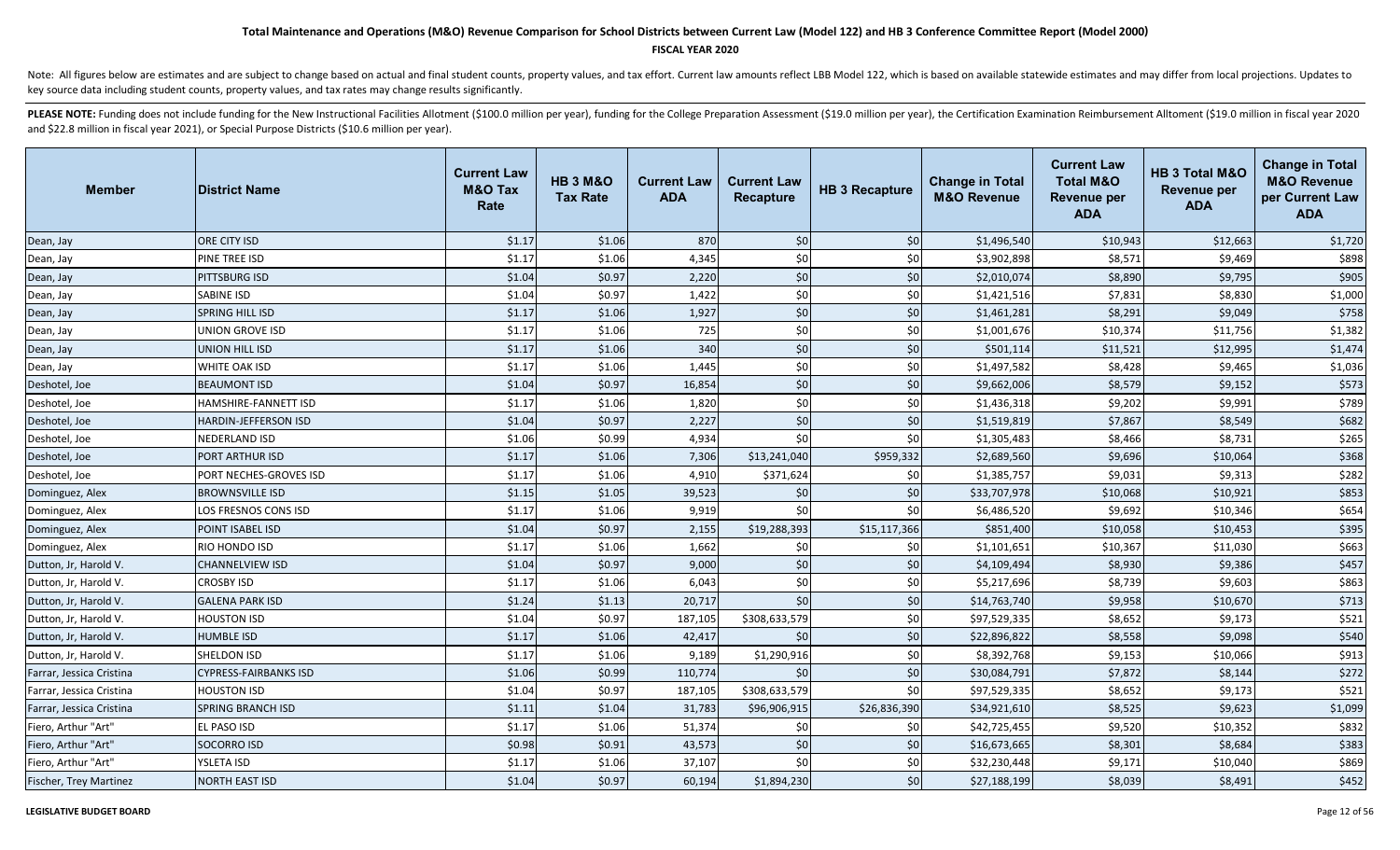### **FISCAL YEAR 2020**

Note: All figures below are estimates and are subject to change based on actual and final student counts, property values, and tax effort. Current law amounts reflect LBB Model 122, which is based on available statewide es key source data including student counts, property values, and tax rates may change results significantly.

| <b>Member</b>                 | <b>District Name</b>     | <b>Current Law</b><br><b>M&amp;O Tax</b><br>Rate | <b>HB 3 M&amp;O</b><br><b>Tax Rate</b> | <b>Current Law</b><br><b>ADA</b> | <b>Current Law</b><br><b>Recapture</b> | <b>HB 3 Recapture</b> | <b>Change in Total</b><br><b>M&amp;O Revenue</b> | <b>Current Law</b><br><b>Total M&amp;O</b><br><b>Revenue per</b><br><b>ADA</b> | HB 3 Total M&O<br><b>Revenue per</b><br><b>ADA</b> | <b>Change in Total</b><br><b>M&amp;O Revenue</b><br>per Current Law<br><b>ADA</b> |
|-------------------------------|--------------------------|--------------------------------------------------|----------------------------------------|----------------------------------|----------------------------------------|-----------------------|--------------------------------------------------|--------------------------------------------------------------------------------|----------------------------------------------------|-----------------------------------------------------------------------------------|
| Fischer, Trey Martinez        | <b>NORTHSIDE ISD</b>     | \$1.04                                           | \$0.97                                 | 98,269                           | \$0                                    | \$0                   | \$41,918,537                                     | \$8,176                                                                        | \$8,603                                            | \$427                                                                             |
| <b>Fischer, Trey Martinez</b> | <b>SAN ANTONIO ISD</b>   | \$1.17                                           | \$1.06                                 | 42,179                           | \$0                                    | \$0                   | \$36,550,883                                     | \$9,762                                                                        | \$10,628                                           | \$867                                                                             |
| Flynn, Dan                    | <b>ATHENS ISD</b>        | \$1.04                                           | \$0.97                                 | 2,770                            | \$0                                    | \$0                   | \$1,975,568                                      | \$9,057                                                                        | \$9,770                                            | \$713                                                                             |
| Flynn, Dan                    | <b>BLAND ISD</b>         | \$1.04                                           | \$0.97                                 | 685                              | \$0                                    | \$0                   | \$970,724                                        | \$10,375                                                                       | \$11,792                                           | \$1,417                                                                           |
| Flynn, Dan                    | <b>BOLES ISD</b>         | \$1.17                                           | \$1.06                                 | 511                              | \$0                                    | \$0                   | \$926,613                                        | \$11,610                                                                       | \$13,422                                           | \$1,812                                                                           |
| Flynn, Dan                    | <b>BROWNSBORO ISD</b>    | \$1.17                                           | \$1.06                                 | 2,540                            | \$0                                    | \$0                   | \$2,634,855                                      | \$8,575                                                                        | \$9,613                                            | \$1,037                                                                           |
| Flynn, Dan                    | CADDO MILLS ISD          | \$1.17                                           | \$1.06                                 | 1,811                            | \$0                                    | \$0                   | \$1,141,993                                      | \$8,905                                                                        | \$9,536                                            | \$631                                                                             |
| Flynn, Dan                    | <b>CAMPBELL ISD</b>      | \$1.04                                           | \$0.97                                 | 260                              | \$0                                    | \$0                   | \$328,019                                        | \$13,432                                                                       | \$14,694                                           | \$1,262                                                                           |
| Flynn, Dan                    | <b>CANTON ISD</b>        | \$1.04                                           | \$0.97                                 | 2,099                            | \$0                                    | \$0                   | \$1,274,085                                      | \$8,247                                                                        | \$8,854                                            | \$607                                                                             |
| Flynn, Dan                    | <b>CELESTE ISD</b>       | \$1.17                                           | \$1.06                                 | 475                              | \$0                                    | \$0                   | \$767,653                                        | \$11,899                                                                       | \$13,515                                           | \$1,616                                                                           |
| Flynn, Dan                    | COMMERCE ISD             | \$1.17                                           | \$1.06                                 | 1,398                            | \$0                                    | \$0                   | \$1,679,043                                      | \$9,805                                                                        | \$11,006                                           | \$1,201                                                                           |
| Flynn, Dan                    | <b>COMMUNITY ISD</b>     | \$1.17                                           | \$1.06                                 | 2,400                            | \$0                                    | \$0                   | \$2,223,839                                      | \$9,380                                                                        | \$10,306                                           | \$927                                                                             |
| Flynn, Dan                    | <b>COMO-PICKTON CISD</b> | \$1.04                                           | \$0.97                                 | 689                              | \$0                                    | \$0                   | \$886,145                                        | \$10,866                                                                       | \$12,153                                           | \$1,287                                                                           |
| Flynn, Dan                    | <b>COOPER ISD</b>        | \$1.17                                           | \$1.06                                 | 760                              | \$0                                    | $$0$                  | \$1,195,024                                      | \$11,251                                                                       | \$12,823                                           | \$1,572                                                                           |
| Flynn, Dan                    | <b>CUMBY ISD</b>         | \$1.17                                           | \$1.06                                 | 345                              | \$0                                    | \$0                   | \$744,414                                        | \$12,198                                                                       | \$14,356                                           | \$2,158                                                                           |
| Flynn, Dan                    | <b>EDGEWOOD ISD</b>      | \$1.17                                           | \$1.06                                 | 930                              | \$0                                    | \$0                   | \$1,634,669                                      | \$10,743                                                                       | \$12,501                                           | \$1,759                                                                           |
| Flynn, Dan                    | <b>EUSTACE ISD</b>       | \$1.04                                           | \$0.97                                 | 1,460                            | \$0                                    | \$0                   | \$978,928                                        | \$8,806                                                                        | \$9,477                                            | \$670                                                                             |
| Flynn, Dan                    | <b>FANNINDEL ISD</b>     | \$1.17                                           | \$1.06                                 | 153                              | \$0                                    | \$0                   | \$222,143                                        | \$14,289                                                                       | \$15,744                                           | \$1,455                                                                           |
| Flynn, Dan                    | <b>FRUITVALE ISD</b>     | \$1.17                                           | \$1.06                                 | 423                              | \$0                                    | \$0                   | \$687,757                                        | \$11,288                                                                       | \$12,913                                           | \$1,625                                                                           |
| Flynn, Dan                    | <b>GRAND SALINE ISD</b>  | \$1.17                                           | \$1.06                                 | 1,000                            | \$0                                    | \$0                   | \$1,458,921                                      | \$10,367                                                                       | \$11,826                                           | \$1,459                                                                           |
| Flynn, Dan                    | <b>GREENVILLE ISD</b>    | \$1.06                                           | \$0.99                                 | 5,080                            | \$0                                    | \$0                   | \$6,078,947                                      | \$8,837                                                                        | \$10,034                                           | \$1,197                                                                           |
| Flynn, Dan                    | <b>LEONARD ISD</b>       | \$1.17                                           | \$1.06                                 | 823                              | \$0                                    | \$0                   | \$1,277,822                                      | \$10,907                                                                       | \$12,461                                           | \$1,553                                                                           |
| Flynn, Dan                    | LINDALE ISD              | \$1.08                                           | \$1.00                                 | 3,920                            | \$0                                    | \$0                   | \$3,163,216                                      | \$8,360                                                                        | \$9,167                                            | \$807                                                                             |
| Flynn, Dan                    | LONE OAK ISD             | \$1.04                                           | \$0.97                                 | 965                              | \$0                                    | $$0$$                 | \$1,245,025                                      | \$10,115                                                                       | \$11,405                                           | \$1,290                                                                           |
| Flynn, Dan                    | <b>MABANK ISD</b>        | \$1.04                                           | \$0.97                                 | 3,360                            | \$0                                    | \$0                   | \$2,248,362                                      | \$8,795                                                                        | \$9,464                                            | \$669                                                                             |
| Flynn, Dan                    | <b>MARTINS MILL ISD</b>  | \$1.04                                           | \$0.97                                 | 480                              | \$0                                    | $$0$                  | \$762,977                                        | \$10,411                                                                       | \$12,001                                           | \$1,590                                                                           |
| Flynn, Dan                    | MILLER GROVE ISD         | \$1.17                                           | \$1.06                                 | 293                              | \$0                                    | \$0                   | \$533,166                                        | \$11,943                                                                       | \$13,762                                           | \$1,819                                                                           |
| Flynn, Dan                    | <b>NORTH HOPKINS ISD</b> | \$1.17                                           | \$1.06                                 | 479                              | \$0                                    | \$0                   | \$701,018                                        | \$11,825                                                                       | \$13,289                                           | \$1,464                                                                           |
| Flynn, Dan                    | <b>QUINLAN ISD</b>       | \$1.17                                           | \$1.06                                 | 2,410                            | \$0                                    | \$0                   | \$2,514,212                                      | \$9,701                                                                        | \$10,744                                           | \$1,043                                                                           |
| Flynn, Dan                    | ROYSE CITY ISD           | \$1.17                                           | \$1.06                                 | 6,074                            | \$0                                    | \$0                   | \$5,317,651                                      | \$8,418                                                                        | \$9,293                                            | \$875                                                                             |
| Flynn, Dan                    | SALTILLO ISD             | \$1.04                                           | \$0.97                                 | 222                              | \$0                                    | \$0                   | \$321,180                                        | \$11,869                                                                       | \$13,314                                           | \$1,446                                                                           |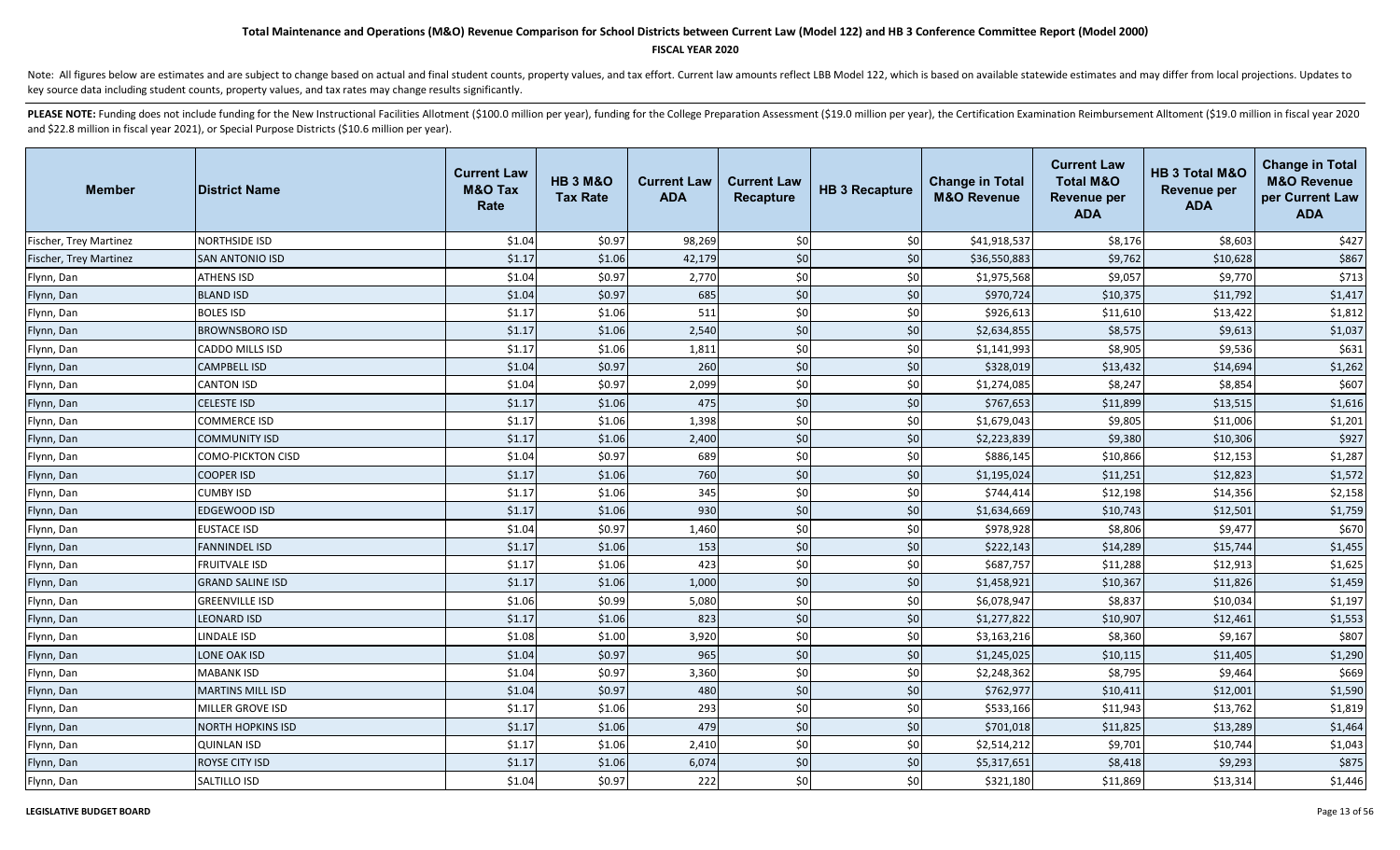### **FISCAL YEAR 2020**

Note: All figures below are estimates and are subject to change based on actual and final student counts, property values, and tax effort. Current law amounts reflect LBB Model 122, which is based on available statewide es key source data including student counts, property values, and tax rates may change results significantly.

| <b>Member</b> | <b>District Name</b>      | <b>Current Law</b><br><b>M&amp;O Tax</b><br>Rate | <b>HB 3 M&amp;O</b><br><b>Tax Rate</b> | <b>Current Law</b><br><b>ADA</b> | <b>Current Law</b><br><b>Recapture</b> | <b>HB 3 Recapture</b> | <b>Change in Total</b><br><b>M&amp;O Revenue</b> | <b>Current Law</b><br><b>Total M&amp;O</b><br><b>Revenue per</b><br><b>ADA</b> | HB 3 Total M&O<br><b>Revenue per</b><br><b>ADA</b> | <b>Change in Total</b><br><b>M&amp;O Revenue</b><br>per Current Law<br><b>ADA</b> |
|---------------|---------------------------|--------------------------------------------------|----------------------------------------|----------------------------------|----------------------------------------|-----------------------|--------------------------------------------------|--------------------------------------------------------------------------------|----------------------------------------------------|-----------------------------------------------------------------------------------|
| Flynn, Dan    | <b>SULPHUR BLUFF ISD</b>  | \$1.17                                           | \$1.06                                 | 215                              | \$0                                    | \$0                   | \$462,691                                        | \$12,331                                                                       | \$14,483                                           | \$2,152                                                                           |
| Flynn, Dan    | SULPHUR SPRINGS ISD       | \$1.04                                           | \$0.97                                 | 4,052                            | \$0                                    | \$0                   | \$2,806,982                                      | \$8,699                                                                        | \$9,392                                            | \$693                                                                             |
| Flynn, Dan    | <b>TERRELL ISD</b>        | \$1.17                                           | \$1.06                                 | 4,291                            | \$0                                    | \$0                   | \$5,157,582                                      | \$9,540                                                                        | \$10,742                                           | \$1,202                                                                           |
| Flynn, Dan    | VAN ISD                   | \$1.17                                           | \$1.06                                 | 2,320                            | \$0                                    | \$0                   | \$2,078,171                                      | \$8,653                                                                        | \$9,549                                            | \$896                                                                             |
| Flynn, Dan    | <b>WILLS POINT ISD</b>    | \$1.14                                           | \$1.04                                 | 2,329                            | \$0                                    | \$0                   | \$2,753,040                                      | \$9,166                                                                        | \$10,348                                           | \$1,182                                                                           |
| Flynn, Dan    | <b>WINNSBORO ISD</b>      | \$1.17                                           | \$1.06                                 | 1,405                            | \$0                                    | \$0                   | \$1,732,990                                      | \$9,528                                                                        | \$10,762                                           | \$1,234                                                                           |
| Flynn, Dan    | <b>WOLFE CITY ISD</b>     | \$1.13                                           | \$1.03                                 | 647                              | \$0                                    | \$0                   | \$869,001                                        | \$11,159                                                                       | \$12,503                                           | \$1,344                                                                           |
| Flynn, Dan    | YANTIS ISD                | \$1.04                                           | \$0.97                                 | 362                              | \$0                                    | \$0                   | \$531,896                                        | \$11,020                                                                       | \$12,492                                           | \$1,471                                                                           |
| Frank, James  | <b>ARCHER CITY ISD</b>    | \$1.04                                           | \$0.97                                 | 445                              | \$0                                    | \$0                   | \$230,598                                        | \$11,889                                                                       | \$12,407                                           | \$518                                                                             |
| Frank, James  | <b>BELLEVUE ISD</b>       | \$1.17                                           | \$1.06                                 | 110                              | \$167,668                              | \$9,237               | \$225,702                                        | \$14,681                                                                       | \$16,741                                           | \$2,059                                                                           |
| Frank, James  | <b>BENJAMIN ISD</b>       | \$1.17                                           | \$1.06                                 | 106                              | \$0                                    | \$0                   | \$116,356                                        | \$17,197                                                                       | \$18,295                                           | \$1,098                                                                           |
| Frank, James  | <b>BOWIE ISD</b>          | \$1.04                                           | \$0.97                                 | 1,582                            | \$0                                    | \$0                   | \$799,474                                        | \$8,865                                                                        | \$9,370                                            | \$505                                                                             |
| Frank, James  | <b>BURKBURNETT ISD</b>    | \$1.17                                           | \$1.06                                 | 2,981                            | \$0                                    | \$0                   | \$2,213,688                                      | \$8,961                                                                        | \$9,704                                            | \$743                                                                             |
| Frank, James  | CITY VIEW ISD             | \$1.17                                           | \$1.06                                 | 1,025                            | \$0                                    | \$0                   | \$1,598,118                                      | \$10,403                                                                       | \$11,962                                           | \$1,560                                                                           |
| Frank, James  | <b>CROWELL ISD</b>        | \$1.17                                           | \$1.06                                 | 190                              | \$148,404                              | \$21,996              | \$62,608                                         | \$15,260                                                                       | \$15,589                                           | \$330                                                                             |
| Frank, James  | <b>ELECTRA ISD</b>        | \$1.17                                           | \$1.06                                 | 370                              | \$0                                    | \$0                   | \$680,552                                        | \$12,019                                                                       | \$13,859                                           | \$1,839                                                                           |
| Frank, James  | <b>GOLD BURG ISD</b>      | \$1.04                                           | \$0.97                                 | 129                              | \$0                                    | \$0                   | \$207,400                                        | \$13,151                                                                       | \$14,759                                           | \$1,608                                                                           |
| Frank, James  | <b>HENRIETTA ISD</b>      | \$1.04                                           | \$0.97                                 | 884                              | \$0                                    | \$0                   | \$351,665                                        | \$10,473                                                                       | \$10,871                                           | \$398                                                                             |
| Frank, James  | <b>HOLLIDAY ISD</b>       | \$1.17                                           | \$1.06                                 | 1,050                            | \$0                                    | \$0                   | \$1,500,625                                      | \$9,453                                                                        | \$10,882                                           | \$1,429                                                                           |
| Frank, James  | <b>IOWA PARK CONS ISD</b> | \$1.17                                           | \$1.06                                 | 1,780                            | \$0                                    | \$0                   | \$1,370,354                                      | \$9,155                                                                        | \$9,925                                            | \$770                                                                             |
| Frank, James  | KNOX CITY-O'BRIEN ISD     | \$1.17                                           | \$1.06                                 | 247                              | \$0                                    | \$0                   | \$316,788                                        | \$13,338                                                                       | \$14,621                                           | \$1,283                                                                           |
| Frank, James  | MIDWAY ISD                | \$1.04                                           | \$0.97                                 | 130                              | \$0                                    | \$0                   | \$306,235                                        | \$13,669                                                                       | \$16,025                                           | \$2,356                                                                           |
| Frank, James  | <b>MUNDAY ISD</b>         | \$1.17                                           | \$1.06                                 | 325                              | \$0                                    | \$0                   | \$529,190                                        | \$12,941                                                                       | \$14,570                                           | \$1,629                                                                           |
| Frank, James  | <b>OLNEY ISD</b>          | \$1.17                                           | \$1.06                                 | 622                              | \$0                                    | \$0                   | \$515,440                                        | \$12,453                                                                       | \$13,283                                           | \$829                                                                             |
| Frank, James  | PETROLIA ISD              | \$1.17                                           | \$1.06                                 | 424                              | \$0                                    | \$0                   | \$648,018                                        | \$12,068                                                                       | \$13,596                                           | \$1,528                                                                           |
| Frank, James  | SEYMOUR ISD               | \$1.04                                           | \$0.97                                 | 551                              | \$0                                    | \$0                   | \$272,013                                        | \$11,199                                                                       | \$11,693                                           | \$494                                                                             |
| Frank, James  | <b>WICHITA FALLS ISD</b>  | \$1.04                                           | \$0.97                                 | 13,582                           | $$0$$                                  | \$0                   | \$10,906,830                                     | \$8,040                                                                        | \$8,843                                            | \$803                                                                             |
| Frank, James  | <b>WINDTHORST ISD</b>     | \$1.17                                           | \$1.06                                 | 381                              | \$0                                    | \$0                   | \$574,980                                        | \$11,495                                                                       | \$13,006                                           | \$1,511                                                                           |
| Frullo, John  | <b>FRENSHIP ISD</b>       | \$1.06                                           | \$0.99                                 | 9,491                            | \$0                                    | \$0                   | \$7,890,497                                      | \$7,958                                                                        | \$8,789                                            | \$831                                                                             |
| Frullo, John  | LUBBOCK ISD               | \$1.06                                           | \$0.99                                 | 25,269                           | \$0                                    | \$0                   | \$13,348,328                                     | \$8,866                                                                        | \$9,394                                            | \$528                                                                             |
| Frullo, John  | ROOSEVELT ISD             | \$1.17                                           | \$1.06                                 | 1,005                            | \$0                                    | \$0                   | \$1,217,397                                      | \$11,449                                                                       | \$12,660                                           | \$1,211                                                                           |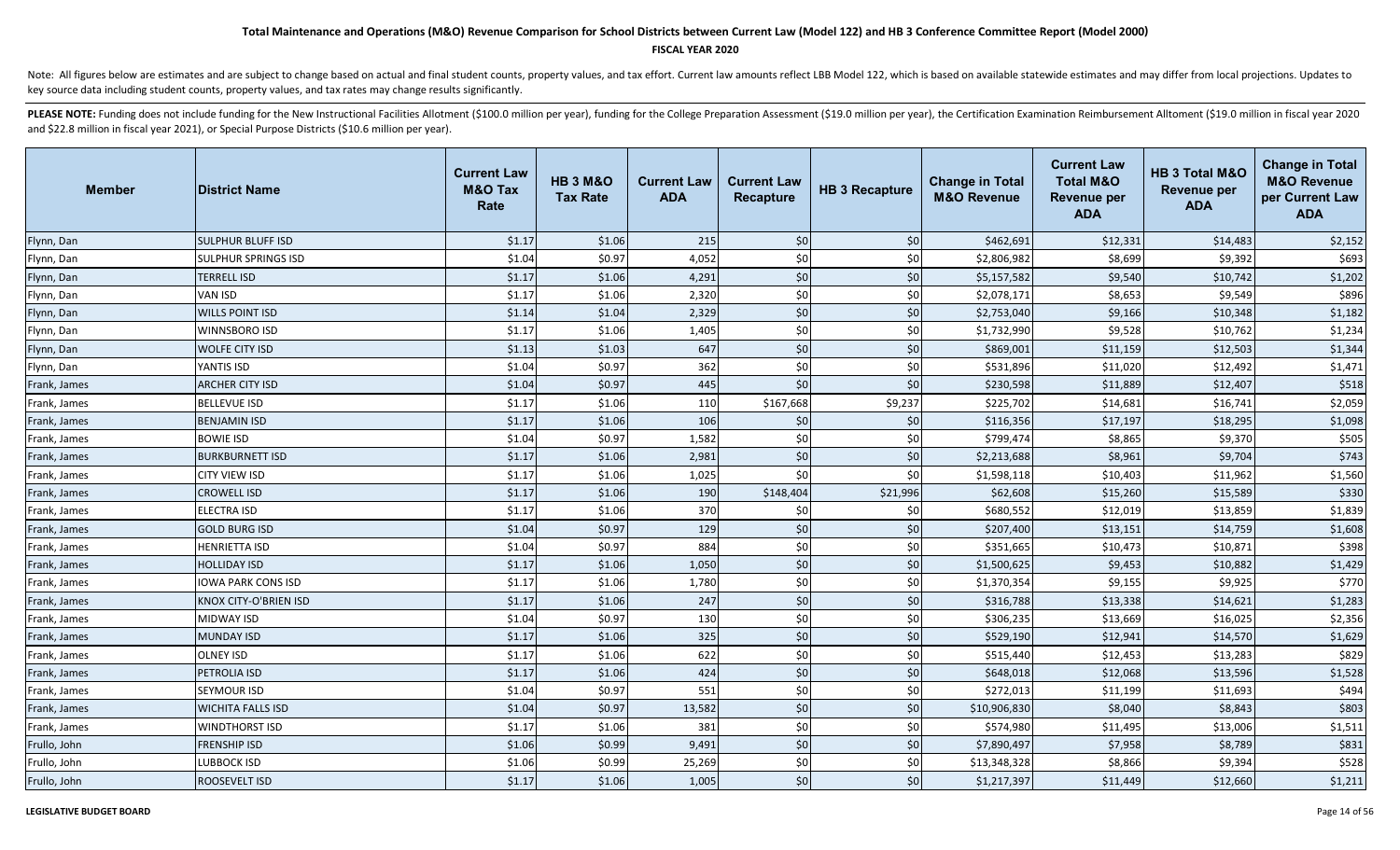### **FISCAL YEAR 2020**

Note: All figures below are estimates and are subject to change based on actual and final student counts, property values, and tax effort. Current law amounts reflect LBB Model 122, which is based on available statewide es key source data including student counts, property values, and tax rates may change results significantly.

| <b>Member</b>           | <b>District Name</b>        | <b>Current Law</b><br><b>M&amp;O Tax</b><br>Rate | <b>HB 3 M&amp;O</b><br><b>Tax Rate</b> | <b>Current Law</b><br><b>ADA</b> | <b>Current Law</b><br><b>Recapture</b> | <b>HB 3 Recapture</b> | <b>Change in Total</b><br><b>M&amp;O Revenue</b> | <b>Current Law</b><br><b>Total M&amp;O</b><br><b>Revenue per</b><br><b>ADA</b> | HB 3 Total M&O<br><b>Revenue per</b><br><b>ADA</b> | <b>Change in Total</b><br><b>M&amp;O Revenue</b><br>per Current Law<br><b>ADA</b> |
|-------------------------|-----------------------------|--------------------------------------------------|----------------------------------------|----------------------------------|----------------------------------------|-----------------------|--------------------------------------------------|--------------------------------------------------------------------------------|----------------------------------------------------|-----------------------------------------------------------------------------------|
| Geren, Charlie          | <b>AZLE ISD</b>             | \$1.17                                           | \$1.06                                 | 6,291                            | \$230,512                              | \$0                   | \$2,719,593                                      | \$8,733                                                                        | \$9,166                                            | \$432                                                                             |
| Geren, Charlie          | <b>CASTLEBERRY ISD</b>      | \$1.17                                           | \$1.06                                 | 3,436                            | \$0                                    | \$0                   | \$3,592,741                                      | \$9,723                                                                        | \$10,769                                           | \$1,046                                                                           |
| Geren, Charlie          | EAGLE MT-SAGINAW ISD        | \$1.17                                           | \$1.06                                 | 19,450                           | \$1,728,910                            | \$0                   | \$7,259,787                                      | \$8,660                                                                        | \$9,033                                            | \$373                                                                             |
| Geren, Charlie          | FORT WORTH ISD              | \$1.06                                           | \$0.99                                 | 74,800                           | \$0                                    | \$0                   | \$61,387,573                                     | \$9,061                                                                        | \$9,882                                            | \$821                                                                             |
| Geren, Charlie          | LAKE WORTH ISD              | \$1.17                                           | \$1.06                                 | 3,100                            | \$0                                    | \$0                   | \$2,938,923                                      | \$9,762                                                                        | \$10,710                                           | \$948                                                                             |
| Geren, Charlie          | NORTHWEST ISD               | \$1.04                                           | \$0.97                                 | 24,311                           | \$24,569,759                           | \$0                   | \$15,443,927                                     | \$7,474                                                                        | \$8,109                                            | \$635                                                                             |
| Geren, Charlie          | WHITE SETTLEMENT ISD        | \$1.04                                           | \$0.97                                 | 6,457                            | \$0                                    | \$0                   | \$4,139,013                                      | \$7,963                                                                        | \$8,604                                            | \$641                                                                             |
| Gervin-Hawkins, Barbara | <b>EAST CENTRAL ISD</b>     | \$1.04                                           | \$0.97                                 | 9,344                            | \$0                                    | \$0                   | \$7,164,822                                      | \$8,397                                                                        | \$9,164                                            | \$767                                                                             |
| Gervin-Hawkins, Barbara | FT SAM HOUSTON ISD          | \$0.00                                           | \$0.00                                 | 1,468                            | \$0                                    | \$0                   | \$1,419,013                                      | \$8,158                                                                        | \$9,124                                            | \$966                                                                             |
| Gervin-Hawkins, Barbara | <b>IUDSON ISD</b>           | \$1.04                                           | \$0.97                                 | 21,300                           | \$0                                    | \$0                   | \$13,910,912                                     | \$8,302                                                                        | \$8,955                                            | \$653                                                                             |
| Gervin-Hawkins, Barbara | NORTH EAST ISD              | \$1.04                                           | \$0.97                                 | 60,194                           | \$1,894,230                            | \$0                   | \$27,188,199                                     | \$8,039                                                                        | \$8,491                                            | \$452                                                                             |
| Gervin-Hawkins, Barbara | <b>SAN ANTONIO ISD</b>      | \$1.17                                           | \$1.06                                 | 42,179                           | \$0                                    | \$0                   | \$36,550,883                                     | \$9,762                                                                        | \$10,628                                           | \$867                                                                             |
| Goldman, Craig          | ALEDO ISD                   | \$1.17                                           | \$1.06                                 | 6,164                            | \$1,267,552                            | \$32,388              | \$3,688,468                                      | \$7,907                                                                        | \$8,505                                            | \$598                                                                             |
| Goldman, Craig          | <b>CROWLEY ISD</b>          | \$1.17                                           | \$1.06                                 | 14,629                           | \$185,260                              | \$0                   | \$6,062,349                                      | \$9,068                                                                        | \$9,483                                            | \$414                                                                             |
| Goldman, Craig          | FORT WORTH ISD              | \$1.06                                           | \$0.99                                 | 74,800                           | \$0                                    | \$0                   | \$61,387,573                                     | \$9,061                                                                        | \$9,882                                            | \$821                                                                             |
| Goldman, Craig          | <b>GODLEY ISD</b>           | \$1.04                                           | \$0.97                                 | 2,164                            | \$0                                    | \$0                   | \$1,525,428                                      | \$8,784                                                                        | \$9,489                                            | \$705                                                                             |
| Goldman, Craig          | WHITE SETTLEMENT ISD        | \$1.04                                           | \$0.97                                 | 6,457                            | \$0                                    | \$0                   | \$4,139,013                                      | \$7,963                                                                        | \$8,604                                            | \$641                                                                             |
| Gonzalez, Jessica       | <b>DALLAS ISD</b>           | \$1.17                                           | \$1.06                                 | 139,000                          | \$186,207,172                          | \$12,268,858          | \$70,658,661                                     | \$9,743                                                                        | \$10,251                                           | \$508                                                                             |
| Gonzalez, Jessica       | <b>GRAND PRAIRIE ISD</b>    | \$1.17                                           | \$1.06                                 | 27,313                           | \$0                                    | \$0                   | \$22,080,944                                     | \$9,452                                                                        | \$10,260                                           | \$808                                                                             |
| Gonzalez, Mary E.       | <b>CLINT ISD</b>            | \$1.17                                           | \$1.06                                 | 10,594                           | \$0                                    | \$0                   | \$7,375,148                                      | \$9,464                                                                        | \$10,160                                           | \$696                                                                             |
| Gonzalez, Mary E.       | <b>FABENS ISD</b>           | \$1.17                                           | \$1.06                                 | 2,081                            | \$0                                    | \$0                   | \$1,870,818                                      | \$10,428                                                                       | \$11,327                                           | \$899                                                                             |
| Gonzalez, Mary E.       | SAN ELIZARIO ISD            | \$1.11                                           | \$1.02                                 | 3,251                            | \$0                                    | \$0                   | \$2,945,010                                      | \$9,983                                                                        | \$10,889                                           | \$906                                                                             |
| Gonzalez, Mary E.       | SOCORRO ISD                 | \$0.98                                           | \$0.91                                 | 43,573                           | \$0                                    | \$0                   | \$16,673,665                                     | \$8,301                                                                        | \$8,684                                            | \$383                                                                             |
| Gonzalez, Mary E.       | <b>TORNILLO ISD</b>         | \$1.09                                           | \$1.01                                 | 917                              | \$0                                    | \$0                   | \$908,024                                        | \$11,476                                                                       | \$12,467                                           | \$990                                                                             |
| Gonzalez, Mary E.       | YSLETA ISD                  | \$1.17                                           | \$1.06                                 | 37,107                           | \$0                                    | \$0                   | \$32,230,448                                     | \$9,171                                                                        | \$10,040                                           | \$869                                                                             |
| Goodwin, Vikki          | <b>AUSTIN ISD</b>           | \$1.08                                           | \$1.00                                 | 71,952                           | \$781,645,840                          | \$588,289,485         | \$87,468,896                                     | \$8,656                                                                        | \$9,872                                            | \$1,216                                                                           |
| Goodwin, Vikki          | <b>DRIPPING SPRINGS ISD</b> | \$1.17                                           | \$1.06                                 | 6,734                            | \$11,067,447                           | \$596,239             | \$4,319,176                                      | \$8,042                                                                        | \$8,684                                            | \$641                                                                             |
| Goodwin, Vikki          | <b>EANES ISD</b>            | \$1.06                                           | \$0.99                                 | 7,822                            | \$110,681,019                          | \$96,095,343          | \$2,305,215                                      | \$8,060                                                                        | \$8,355                                            | \$295                                                                             |
| Goodwin, Vikki          | <b>LAGO VISTA ISD</b>       | \$1.06                                           | \$0.99                                 | 1,475                            | \$5,945,049                            | \$2,681,504           | \$1,531,746                                      | \$8,128                                                                        | \$9,167                                            | \$1,038                                                                           |
| Goodwin, Vikki          | <b>LAKE TRAVIS ISD</b>      | \$1.06                                           | \$0.99                                 | 10,396                           | \$58,266,677                           | \$35,712,810          | \$11,261,160                                     | \$7,066                                                                        | \$8,149                                            | \$1,083                                                                           |
| Goodwin, Vikki          | <b>LEANDER ISD</b>          | \$1.04                                           | \$0.97                                 | 39,208                           | \$1,326,672                            | \$0                   | \$17,766,045                                     | \$7,778                                                                        | \$8,231                                            | \$453                                                                             |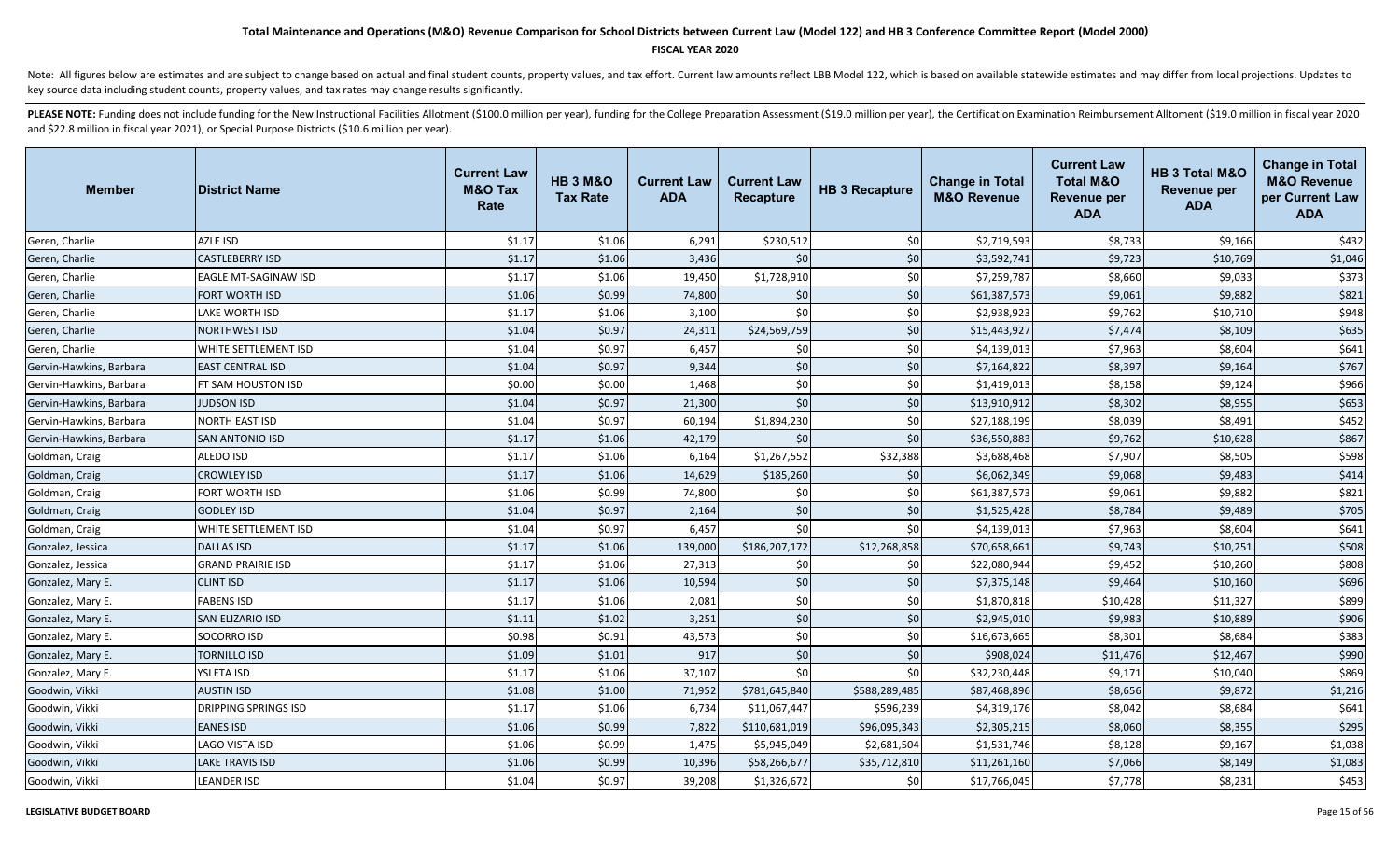#### **FISCAL YEAR 2020**

Note: All figures below are estimates and are subject to change based on actual and final student counts, property values, and tax effort. Current law amounts reflect LBB Model 122, which is based on available statewide es key source data including student counts, property values, and tax rates may change results significantly.

| <b>Member</b>          | <b>IDistrict Name</b>         | <b>Current Law</b><br><b>M&amp;O Tax</b><br>Rate | <b>HB 3 M&amp;O</b><br><b>Tax Rate</b> | <b>Current Law</b><br><b>ADA</b> | <b>Current Law</b><br>Recapture | <b>HB 3 Recapture</b> | <b>Change in Total</b><br><b>M&amp;O Revenue</b> | <b>Current Law</b><br><b>Total M&amp;O</b><br>Revenue per<br><b>ADA</b> | HB 3 Total M&O<br><b>Revenue per</b><br><b>ADA</b> | <b>Change in Total</b><br><b>M&amp;O Revenue</b><br>per Current Law<br><b>ADA</b> |
|------------------------|-------------------------------|--------------------------------------------------|----------------------------------------|----------------------------------|---------------------------------|-----------------------|--------------------------------------------------|-------------------------------------------------------------------------|----------------------------------------------------|-----------------------------------------------------------------------------------|
| Goodwin, Vikki         | <b>MARBLE FALLS ISD</b>       | \$1.05                                           | \$0.98                                 | 3,918                            | \$11,035,462                    | \$3,820,200           | \$2,660,478                                      | \$9,118                                                                 | \$9,797                                            | \$679                                                                             |
| Goodwin, Vikki         | <b>ROUND ROCK ISD</b>         | \$1.04                                           | \$0.97                                 | 48,262                           | \$51,612,437                    | \$0                   | \$15,516,483                                     | \$7,730                                                                 | \$8,052                                            | \$322                                                                             |
| Guerra, Robert "Bobby" | <b>EDINBURG CISD</b>          | \$1.17                                           | \$1.06                                 | 31,613                           | \$0                             | \$0                   | \$21,469,358                                     | \$9,475                                                                 | \$10,154                                           | \$679                                                                             |
| Guerra, Robert "Bobby" | LA JOYA ISD                   | \$1.17                                           | \$1.06                                 | 25,604                           | \$0                             | \$0                   | \$24,326,878                                     | \$9,876                                                                 | \$10,827                                           | \$950                                                                             |
| Guerra, Robert "Bobby" | <b>MCALLEN ISD</b>            | \$1.16                                           | \$1.05                                 | 20,731                           | \$0                             | \$0                   | \$9,226,505                                      | \$9,761                                                                 | \$10,206                                           | \$445                                                                             |
| Guerra, Robert "Bobby" | <b>MISSION CONS ISD</b>       | \$1.17                                           | \$1.06                                 | 14,200                           | \$0                             | \$0                   | \$8,869,234                                      | \$9,809                                                                 | \$10,433                                           | \$625                                                                             |
| Guerra, Robert "Bobby" | PHARR-SAN JUAN-ALAMO ISD      | \$1.17                                           | \$1.06                                 | 31,556                           | \$0                             | \$0                   | \$23,779,563                                     | \$9,700                                                                 | \$10,454                                           | \$754                                                                             |
| Guerra, Robert "Bobby" | SHARYLAND ISD                 | \$1.17                                           | \$1.06                                 | 9,615                            | \$0                             | \$0                   | \$7,097,694                                      | \$9,138                                                                 | \$9,876                                            | \$738                                                                             |
| Guillen, Ryan          | <b>BENAVIDES ISD</b>          | \$1.04                                           | \$0.97                                 | 282                              | \$0                             | \$0                   | \$4,769                                          | \$13,919                                                                | \$13,936                                           | \$17                                                                              |
| Guillen, Ryan          | <b>BROOKS ISD</b>             | \$1.17                                           | \$1.06                                 | 1,417                            | \$0                             | \$0                   | \$479,143                                        | \$10,821                                                                | \$11,159                                           | \$338                                                                             |
| Guillen, Ryan          | <b>CHARLOTTE ISD</b>          | \$1.17                                           | \$1.06                                 | 431                              | \$52,570                        | \$0                   | \$562,444                                        | \$12,666                                                                | \$13,971                                           | \$1,306                                                                           |
| Guillen, Ryan          | <b>COTULLA ISD</b>            | \$1.06                                           | \$0.99                                 | 1,261                            | \$40,697,533                    | \$36,546,516          | \$257,804                                        | \$12,983                                                                | \$13,188                                           | \$204                                                                             |
| Guillen, Ryan          | <b>DILLEY ISD</b>             | \$1.16                                           | \$1.06                                 | 865                              | \$4,192,207                     | \$2,261,123           | \$174,786                                        | \$12,796                                                                | \$12,998                                           | \$202                                                                             |
| Guillen, Ryan          | <b>FREER ISD</b>              | \$1.17                                           | \$1.06                                 | 700                              | \$0                             | \$0                   | \$121,064                                        | \$13,071                                                                | \$13,244                                           | \$173                                                                             |
| Guillen, Ryan          | <b>GEORGE WEST ISD</b>        | \$1.04                                           | \$0.97                                 | 1,013                            | \$0                             | \$0                   | \$455,537                                        | \$9,650                                                                 | \$10,100                                           | \$450                                                                             |
| Guillen, Ryan          | JIM HOGG COUNTY ISD           | \$1.04                                           | \$0.97                                 | 1,075                            | \$0                             | \$0                   | \$736,451                                        | \$10,188                                                                | \$10,873                                           | \$685                                                                             |
| Guillen, Ryan          | JOURDANTON ISD                | \$1.17                                           | \$1.06                                 | 1,516                            | \$196,573                       | \$0                   | \$964,008                                        | \$9,439                                                                 | \$10,075                                           | \$636                                                                             |
| Guillen, Ryan          | <b>KARNES CITY ISD</b>        | \$1.04                                           | \$0.97                                 | 1,064                            | \$36,417,903                    | \$33,085,075          | \$15,936                                         | \$12,329                                                                | \$12,344                                           | \$15                                                                              |
| Guillen, Ryan          | <b>KENEDY COUNTY WIDE CSD</b> | \$1.06                                           | \$0.99                                 | 62                               | \$8,355,986                     | \$7,993,913           | \$2,129                                          | \$28,350                                                                | \$28,384                                           | \$34                                                                              |
| Guillen, Ryan          | <b>LASARA ISD</b>             | \$1.17                                           | \$1.06                                 | 341                              | \$0                             | \$0                   | \$146,148                                        | \$13,582                                                                | \$14,011                                           | \$429                                                                             |
| Guillen, Ryan          | <b>LYFORD CISD</b>            | \$1.17                                           | \$1.06                                 | 1,388                            | \$0                             | \$0                   | \$315,800                                        | \$11,231                                                                | \$11,458                                           | \$227                                                                             |
| Guillen, Ryan          | <b>LYTLE ISD</b>              | \$1.17                                           | \$1.06                                 | 1,589                            | \$0                             | \$0                   | \$1,464,975                                      | \$9,391                                                                 | \$10,313                                           | \$922                                                                             |
| Guillen, Ryan          | <b>MATHIS ISD</b>             | \$1.17                                           | \$1.06                                 | 1,500                            | \$0                             | \$0                   | \$942,759                                        | \$10,117                                                                | \$10,746                                           | \$629                                                                             |
| Guillen, Ryan          | MCMULLEN COUNTY ISD           | \$0.99                                           | \$0.92                                 | 241                              | \$21,060,088                    | \$21,613,959          | \$6,444                                          | \$22,017                                                                | \$22,044                                           | \$27                                                                              |
| Guillen, Ryan          | <b>PLEASANTON ISD</b>         | \$1.17                                           | \$1.06                                 | 3,284                            | \$356,988                       | \$0                   | \$1,864,253                                      | \$9,319                                                                 | \$9,887                                            | \$568                                                                             |
| Guillen, Ryan          | POTEET ISD                    | \$1.17                                           | \$1.06                                 | 1,545                            | \$0                             | \$0                   | \$1,491,755                                      | \$9,742                                                                 | \$10,707                                           | \$966                                                                             |
| Guillen, Ryan          | <b>PREMONT ISD</b>            | \$1.17                                           | \$1.06                                 | 500                              | \$0                             | \$0                   | \$959,447                                        | \$12,440                                                                | \$14,359                                           | \$1,919                                                                           |
| Guillen, Ryan          | <b>RAMIREZ CSD</b>            | \$1.04                                           | \$0.97                                 | 28                               | \$0                             | \$0                   | \$85,974                                         | \$22,306                                                                | \$25,376                                           | \$3,070                                                                           |
| Guillen, Ryan          | RAYMONDVILLE ISD              | \$1.17                                           | \$1.06                                 | 1,850                            | \$0                             | \$0                   | \$609,286                                        | \$10,539                                                                | \$10,868                                           | \$329                                                                             |
| Guillen, Ryan          | <b>RIO GRANDE CITY ISD</b>    | \$1.08                                           | \$1.01                                 | 9,600                            | \$0                             | \$0                   | \$6,739,349                                      | \$9,933                                                                 | \$10,635                                           | \$702                                                                             |
| Guillen, Ryan          | <b>ROMA ISD</b>               | \$1.17                                           | \$1.06                                 | 5,800                            | \$0                             | \$0                   | \$4,824,415                                      | \$10,109                                                                | \$10,941                                           | \$832                                                                             |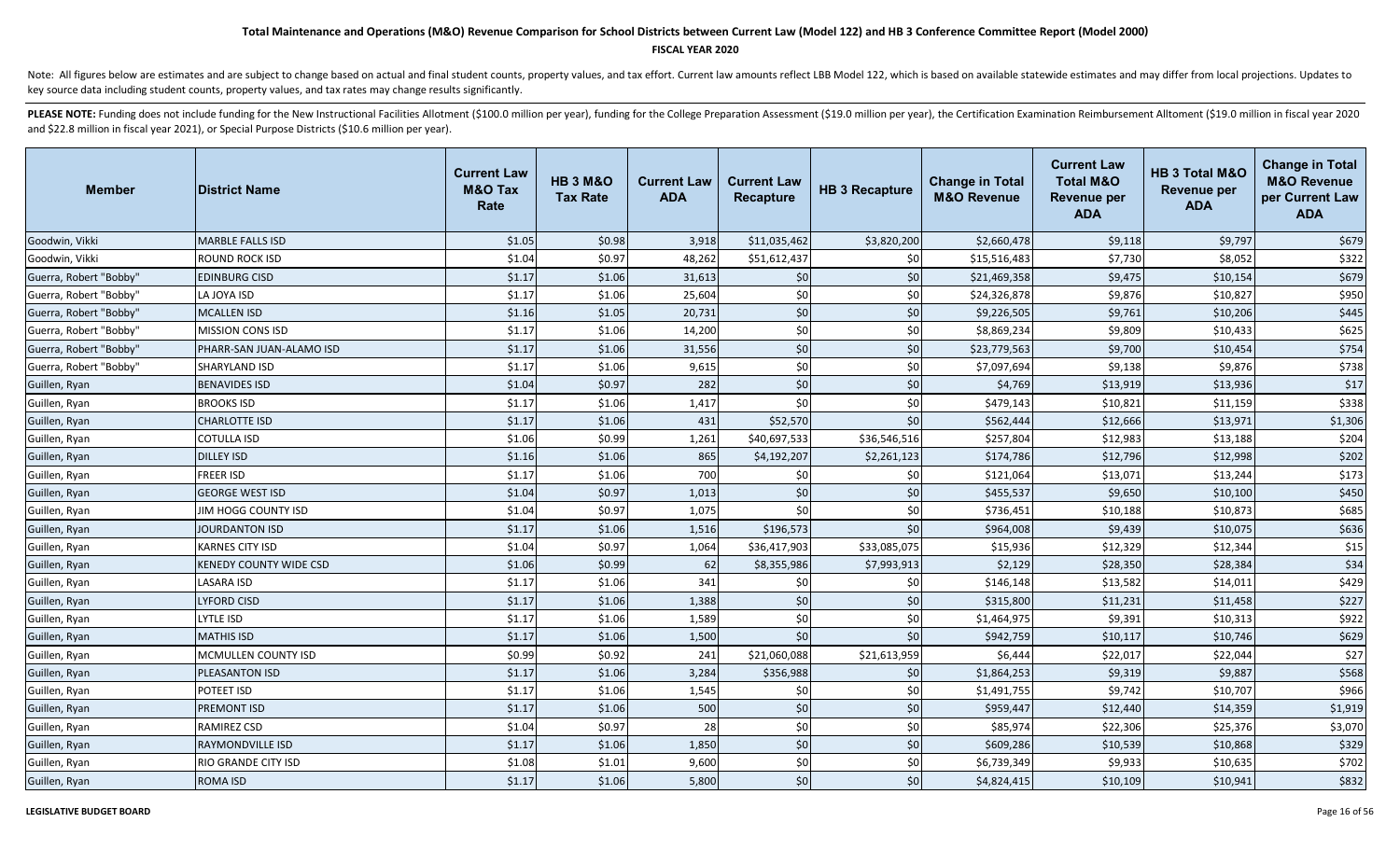### **FISCAL YEAR 2020**

Note: All figures below are estimates and are subject to change based on actual and final student counts, property values, and tax effort. Current law amounts reflect LBB Model 122, which is based on available statewide es key source data including student counts, property values, and tax rates may change results significantly.

| <b>Member</b>      | <b>District Name</b>      | <b>Current Law</b><br><b>M&amp;O Tax</b><br>Rate | <b>HB 3 M&amp;O</b><br><b>Tax Rate</b> | <b>Current Law</b><br><b>ADA</b> | <b>Current Law</b><br><b>Recapture</b> | <b>HB 3 Recapture</b> | <b>Change in Total</b><br><b>M&amp;O Revenue</b> | <b>Current Law</b><br><b>Total M&amp;O</b><br><b>Revenue per</b><br><b>ADA</b> | HB 3 Total M&O<br><b>Revenue per</b><br><b>ADA</b> | <b>Change in Total</b><br><b>M&amp;O Revenue</b><br>per Current Law<br><b>ADA</b> |
|--------------------|---------------------------|--------------------------------------------------|----------------------------------------|----------------------------------|----------------------------------------|-----------------------|--------------------------------------------------|--------------------------------------------------------------------------------|----------------------------------------------------|-----------------------------------------------------------------------------------|
| Guillen, Ryan      | SAN DIEGO ISD             | \$1.04                                           | \$0.97                                 | 1,305                            | \$0                                    | \$0                   | \$1,314,209                                      | \$9,789                                                                        | \$10,796                                           | \$1,007                                                                           |
| Guillen, Ryan      | SAN ISIDRO ISD            | \$1.17                                           | \$1.06                                 | 213                              | \$56,545                               | \$0                   | \$112,794                                        | \$14,085                                                                       | \$14,616                                           | \$530                                                                             |
| Guillen, Ryan      | SAN PERLITA ISD           | \$1.09                                           | \$1.01                                 | 243                              | \$0                                    | \$0                   | \$32,042                                         | \$14,092                                                                       | \$14,224                                           | \$132                                                                             |
| Guillen, Ryan      | SOMERSET ISD              | \$1.17                                           | \$1.06                                 | 3,755                            | \$0                                    | \$0                   | \$5,918,128                                      | \$9,603                                                                        | \$11,179                                           | \$1,576                                                                           |
| Guillen, Ryan      | THREE RIVERS ISD          | \$1.04                                           | \$0.97                                 | 606                              | \$9,084,052                            | \$7,829,323           | \$64,015                                         | \$12,378                                                                       | \$12,483                                           | \$106                                                                             |
| Gutierrez, Rolando | <b>EAST CENTRAL ISD</b>   | \$1.04                                           | \$0.97                                 | 9,344                            | \$0                                    | \$0                   | \$7,164,822                                      | \$8,397                                                                        | \$9,164                                            | \$767                                                                             |
| Gutierrez, Rolando | EDGEWOOD ISD              | \$1.17                                           | \$1.06                                 | 8,686                            | \$0                                    | \$0                   | \$9,670,714                                      | \$9,764                                                                        | \$10,878                                           | \$1,113                                                                           |
| Gutierrez, Rolando | <b>HARLANDALE ISD</b>     | \$1.17                                           | \$1.06                                 | 12,394                           | \$0                                    | \$0                   | \$13,161,078                                     | \$9,596                                                                        | \$10,657                                           | \$1,062                                                                           |
| Gutierrez, Rolando | <b>JUDSON ISD</b>         | \$1.04                                           | \$0.97                                 | 21,300                           | \$0                                    | \$0                   | \$13,910,912                                     | \$8,302                                                                        | \$8,955                                            | \$653                                                                             |
| Gutierrez, Rolando | <b>NORTH EAST ISD</b>     | \$1.04                                           | \$0.97                                 | 60,194                           | \$1,894,230                            | \$0                   | \$27,188,199                                     | \$8,039                                                                        | \$8,491                                            | \$452                                                                             |
| Gutierrez, Rolando | SAN ANTONIO ISD           | \$1.17                                           | \$1.06                                 | 42,179                           | \$0                                    | \$0                   | \$36,550,883                                     | \$9,762                                                                        | \$10,628                                           | \$867                                                                             |
| Gutierrez, Rolando | SCHERTZ-CIBOLO-U CITY ISD | \$1.04                                           | \$0.97                                 | 15,311                           | \$0                                    | \$0                   | \$7,887,832                                      | \$7,492                                                                        | \$8,007                                            | \$515                                                                             |
| Harless, E. Sam    | CYPRESS-FAIRBANKS ISD     | \$1.06                                           | \$0.99                                 | 110,774                          | \$0                                    | \$0                   | \$30,084,791                                     | \$7,872                                                                        | \$8,144                                            | \$272                                                                             |
| Harless, E. Sam    | KLEIN ISD                 | \$1.06                                           | \$0.99                                 | 50,571                           | \$0                                    | \$0                   | \$24,037,291                                     | \$8,462                                                                        | \$8,937                                            | \$475                                                                             |
| Harless, E. Sam    | SPRING ISD                | \$1.06                                           | \$0.99                                 | 32,650                           | \$0                                    | \$0                   | \$9,314,146                                      | \$9,128                                                                        | \$9,414                                            | \$285                                                                             |
| Harless, E. Sam    | <b>TOMBALL ISD</b>        | \$1.04                                           | \$0.97                                 | 17,044                           | \$1,991,365                            | \$0                   | \$5,807,561                                      | \$7,745                                                                        | \$8,085                                            | \$341                                                                             |
| Harris, Cody       | <b>ABBOTT ISD</b>         | \$1.11                                           | \$1.02                                 | 255                              | \$0                                    | \$0                   | \$450,127                                        | \$11,227                                                                       | \$12,992                                           | \$1,765                                                                           |
| Harris, Cody       | <b>AQUILLA ISD</b>        | \$1.17                                           | \$1.06                                 | 300                              | \$0                                    | \$0                   | \$744,100                                        | \$11,512                                                                       | \$13,992                                           | \$2,480                                                                           |
| Harris, Cody       | <b>BLOOMING GROVE ISD</b> | \$1.08                                           | \$1.00                                 | 860                              | \$0                                    | \$0                   | \$1,289,450                                      | \$10,197                                                                       | \$11,697                                           | \$1,500                                                                           |
| Harris, Cody       | <b>BLUM ISD</b>           | \$1.17                                           | \$1.06                                 | 337                              | \$0                                    | \$0                   | \$501,054                                        | \$12,396                                                                       | \$13,885                                           | \$1,488                                                                           |
| Harris, Cody       | <b>BUFFALO ISD</b>        | \$1.17                                           | \$1.06                                 | 890                              | \$0                                    | \$0                   | \$576,981                                        | \$11,467                                                                       | \$12,115                                           | \$648                                                                             |
| Harris, Cody       | <b>BYNUM ISD</b>          | \$1.17                                           | \$1.06                                 | 194                              | \$0                                    | \$0                   | \$325,985                                        | \$13,049                                                                       | \$14,733                                           | \$1,684                                                                           |
| Harris, Cody       | CAYUGA ISD                | \$1.17                                           | \$1.06                                 | 550                              | \$0                                    | \$0                   | \$956,929                                        | \$10,937                                                                       | \$12,677                                           | \$1,740                                                                           |
| Harris, Cody       | CORSICANA ISD             | \$1.04                                           | \$0.97                                 | 5,560                            | \$0                                    | $$0$$                 | \$5,960,846                                      | \$8,346                                                                        | \$9,418                                            | \$1,072                                                                           |
| Harris, Cody       | COVINGTON ISD             | \$1.17                                           | \$1.06                                 | 270                              | \$0                                    | \$0                   | \$483,420                                        | \$12,395                                                                       | \$14,185                                           | \$1,790                                                                           |
| Harris, Cody       | <b>DAWSON ISD</b>         | \$1.06                                           | \$0.99                                 | 467                              | \$0                                    | $$0$$                 | \$714,150                                        | \$11,408                                                                       | \$12,938                                           | \$1,530                                                                           |
| Harris, Cody       | DEW ISD                   | \$1.17                                           | \$1.06                                 | 155                              | \$247,501                              | \$10,780              | \$309,734                                        | \$11,954                                                                       | \$13,954                                           | \$2,001                                                                           |
| Harris, Cody       | <b>ELKHART ISD</b>        | \$1.17                                           | \$1.06                                 | 1,136                            | \$0                                    | \$0                   | \$1,722,220                                      | \$9,971                                                                        | \$11,487                                           | \$1,516                                                                           |
| Harris, Cody       | <b>FAIRFIELD ISD</b>      | \$1.14                                           | \$1.04                                 | 1,725                            | \$1,066,563                            | \$52,342              | \$1,099,242                                      | \$9,044                                                                        | \$9,682                                            | \$637                                                                             |
| Harris, Cody       | <b>FRANKSTON ISD</b>      | \$1.17                                           | \$1.06                                 | 775                              | \$0                                    | \$0                   | \$1,189,125                                      | \$10,260                                                                       | \$11,795                                           | \$1,534                                                                           |
| Harris, Cody       | <b>FROST ISD</b>          | \$1.17                                           | \$1.06                                 | 385                              | \$0                                    | \$0                   | \$606,219                                        | \$11,620                                                                       | \$13,195                                           | \$1,575                                                                           |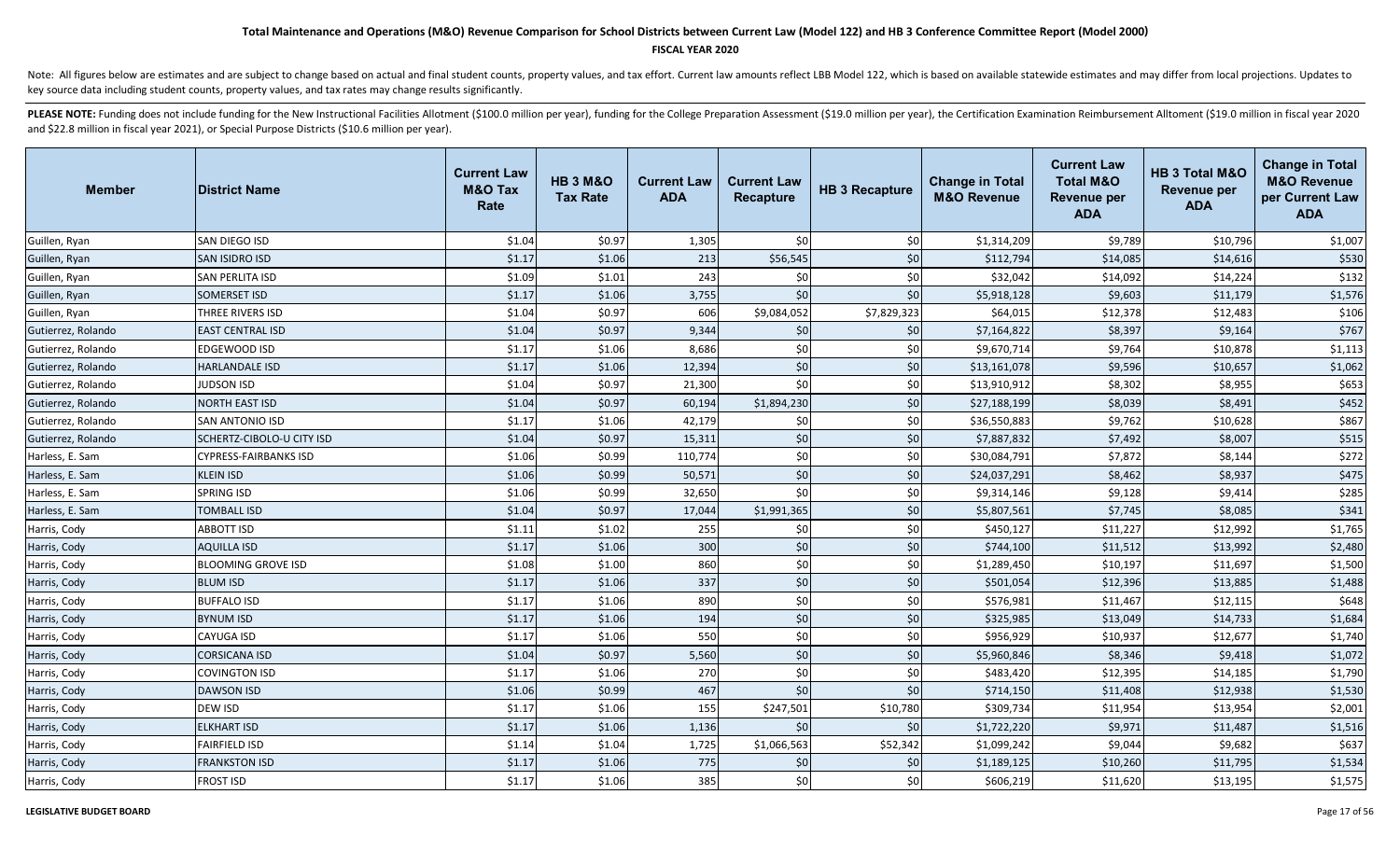### **FISCAL YEAR 2020**

Note: All figures below are estimates and are subject to change based on actual and final student counts, property values, and tax effort. Current law amounts reflect LBB Model 122, which is based on available statewide es key source data including student counts, property values, and tax rates may change results significantly.

| <b>Member</b> | <b>IDistrict Name</b>      | <b>Current Law</b><br>M&O Tax<br>Rate | <b>HB 3 M&amp;O</b><br><b>Tax Rate</b> | <b>Current Law</b><br><b>ADA</b> | <b>Current Law</b><br>Recapture | <b>HB 3 Recapture</b> | <b>Change in Total</b><br><b>M&amp;O Revenue</b> | <b>Current Law</b><br><b>Total M&amp;O</b><br><b>Revenue per</b><br><b>ADA</b> | HB 3 Total M&O<br><b>Revenue per</b><br><b>ADA</b> | <b>Change in Total</b><br><b>M&amp;O Revenue</b><br>per Current Law<br><b>ADA</b> |
|---------------|----------------------------|---------------------------------------|----------------------------------------|----------------------------------|---------------------------------|-----------------------|--------------------------------------------------|--------------------------------------------------------------------------------|----------------------------------------------------|-----------------------------------------------------------------------------------|
| Harris, Cody  | <b>GRANDVIEW ISD</b>       | \$1.04                                | \$0.97                                 | 1,250                            | \$0                             | \$0                   | \$1,555,344                                      | \$8,421                                                                        | \$9,665                                            | \$1,244                                                                           |
| Harris, Cody  | <b>HILLSBORO ISD</b>       | \$1.15                                | \$1.05                                 | 1,819                            | $$0$$                           | \$0                   | \$1,809,316                                      | \$9,731                                                                        | \$10,726                                           | \$995                                                                             |
| Harris, Cody  | <b>HUBBARD ISD</b>         | \$1.17                                | \$1.06                                 | 365                              | $$0$                            | \$0                   | \$659,743                                        | \$12,031                                                                       | \$13,839                                           | \$1,808                                                                           |
| Harris, Cody  | <b>ITASCA ISD</b>          | \$1.17                                | \$1.06                                 | 649                              | \$0                             | \$0                   | \$975,220                                        | \$11,474                                                                       | \$12,976                                           | \$1,502                                                                           |
| Harris, Cody  | <b>KERENS ISD</b>          | \$1.04                                | \$0.97                                 | 541                              | \$0                             | \$0                   | \$754,212                                        | \$10,967                                                                       | \$12,361                                           | \$1,394                                                                           |
| Harris, Cody  | LA POYNOR ISD              | \$1.04                                | \$0.97                                 | 420                              | \$0                             | \$0                   | \$604,518                                        | \$10,264                                                                       | \$11,703                                           | \$1,439                                                                           |
| Harris, Cody  | <b>MALONE ISD</b>          | \$1.17                                | \$1.06                                 | 125                              | \$0                             | \$0                   | \$380,326                                        | \$12,375                                                                       | \$15,418                                           | \$3,043                                                                           |
| Harris, Cody  | MILDRED ISD                | \$1.04                                | \$0.97                                 | 703                              | \$0                             | \$0                   | \$702,210                                        | \$9,806                                                                        | \$10,804                                           | \$999                                                                             |
| Harris, Cody  | <b>MILFORD ISD</b>         | \$1.17                                | \$1.06                                 | 235                              | \$0                             | \$0                   | \$449,677                                        | \$13,012                                                                       | \$14,925                                           | \$1,914                                                                           |
| Harris, Cody  | <b>MOUNT CALM ISD</b>      | \$1.17                                | \$1.06                                 | 155                              | \$0                             | \$0                   | \$411,929                                        | \$12,574                                                                       | \$15,232                                           | \$2,658                                                                           |
| Harris, Cody  | <b>NECHES ISD</b>          | \$1.17                                | \$1.06                                 | 327                              | \$0                             | \$0                   | \$626,463                                        | \$11,001                                                                       | \$12,917                                           | \$1,916                                                                           |
| Harris, Cody  | OAKWOOD ISD                | \$1.06                                | \$0.99                                 | 179                              | \$0                             | \$0                   | \$231,977                                        | \$12,498                                                                       | \$13,792                                           | \$1,294                                                                           |
| Harris, Cody  | <b>PALESTINE ISD</b>       | \$1.17                                | \$1.06                                 | 3,140                            | $$0$                            | \$0                   | \$3,405,913                                      | \$9,698                                                                        | \$10,783                                           | \$1,085                                                                           |
| Harris, Cody  | PENELOPE ISD               | \$1.17                                | \$1.06                                 | 210                              | \$0                             | \$0                   | \$409,127                                        | \$13,271                                                                       | \$15,219                                           | \$1,948                                                                           |
| Harris, Cody  | <b>RICE ISD</b>            | \$1.17                                | \$1.06                                 | 861                              | \$0                             | \$0                   | \$1,392,660                                      | \$10,681                                                                       | \$12,299                                           | \$1,618                                                                           |
| Harris, Cody  | RIO VISTA ISD              | \$1.17                                | \$1.06                                 | 708                              | \$0                             | \$0                   | \$1,030,750                                      | \$10,815                                                                       | \$12,270                                           | \$1,455                                                                           |
| Harris, Cody  | <b>SLOCUM ISD</b>          | \$1.17                                | \$1.06                                 | 388                              | \$0                             | \$0                   | \$634,180                                        | \$11,640                                                                       | \$13,277                                           | \$1,637                                                                           |
| Harris, Cody  | <b>TEAGUE ISD</b>          | \$1.04                                | \$0.97                                 | 1,100                            | \$0                             | \$0                   | \$1,320,763                                      | \$9,567                                                                        | \$10,768                                           | \$1,201                                                                           |
| Harris, Cody  | <b>WEST ISD</b>            | \$1.04                                | \$0.97                                 | 1,250                            | \$0                             | \$0                   | \$1,313,095                                      | \$8,808                                                                        | \$9,859                                            | \$1,050                                                                           |
| Harris, Cody  | WESTWOOD ISD               | \$1.17                                | \$1.06                                 | 1,430                            | \$0                             | \$0                   | \$1,040,951                                      | \$10,022                                                                       | \$10,750                                           | \$728                                                                             |
| Harris, Cody  | <b>WHITNEY ISD</b>         | \$1.17                                | \$1.06                                 | 1,400                            | \$0                             | \$0                   | \$1,581,627                                      | \$9,678                                                                        | \$10,808                                           | \$1,130                                                                           |
| Harris, Cody  | <b>WORTHAM ISD</b>         | \$1.04                                | \$0.97                                 | 462                              | \$0                             | \$0                   | \$736,486                                        | \$10,442                                                                       | \$12,034                                           | \$1,592                                                                           |
| Hefner, Cole  | <b>ALBA-GOLDEN ISD</b>     | \$1.17                                | \$1.06                                 | 823                              | \$0                             | \$0                   | \$1,159,777                                      | \$10,703                                                                       | \$12,112                                           | \$1,409                                                                           |
| Hefner, Cole  | ARP ISD                    | \$1.17                                | \$1.06                                 | 846                              | \$0                             | \$0                   | \$1,371,393                                      | \$9,685                                                                        | \$11,306                                           | \$1,621                                                                           |
| Hefner, Cole  | <b>BIG SANDY ISD</b>       | \$1.04                                | \$0.97                                 | 658                              | \$0                             | \$0                   | \$863,638                                        | \$10,592                                                                       | \$11,905                                           | \$1,313                                                                           |
| Hefner, Cole  | <b>CHAPEL HILL ISD</b>     | \$1.12                                | \$1.03                                 | 3,278                            | \$0                             | \$0                   | \$3,700,983                                      | \$9,521                                                                        | \$10,650                                           | \$1,129                                                                           |
| Hefner, Cole  | <b>CHAPEL HILL ISD</b>     | \$1.15                                | \$1.05                                 | 987                              | \$0                             | \$0                   | \$1,610,306                                      | \$10,273                                                                       | \$11,904                                           | \$1,631                                                                           |
| Hefner, Cole  | <b>COMO-PICKTON CISD</b>   | \$1.04                                | \$0.97                                 | 689                              | \$0                             | \$0                   | \$886,145                                        | \$10,866                                                                       | \$12,153                                           | \$1,287                                                                           |
| Hefner, Cole  | DAINGERFIELD-LONE STAR ISD | \$1.04                                | \$0.97                                 | 948                              | \$0                             | \$0                   | \$1,215,603                                      | \$10,598                                                                       | \$11,880                                           | \$1,282                                                                           |
| Hefner, Cole  | <b>GLADEWATER ISD</b>      | \$1.17                                | \$1.06                                 | 1,634                            | \$0                             | \$0                   | \$1,548,955                                      | \$9,482                                                                        | \$10,431                                           | \$948                                                                             |
| Hefner, Cole  | <b>HARMONY ISD</b>         | \$1.17                                | \$1.06                                 | 1,010                            | \$0                             | \$0                   | \$1,101,373                                      | \$10,277                                                                       | \$11,368                                           | \$1,091                                                                           |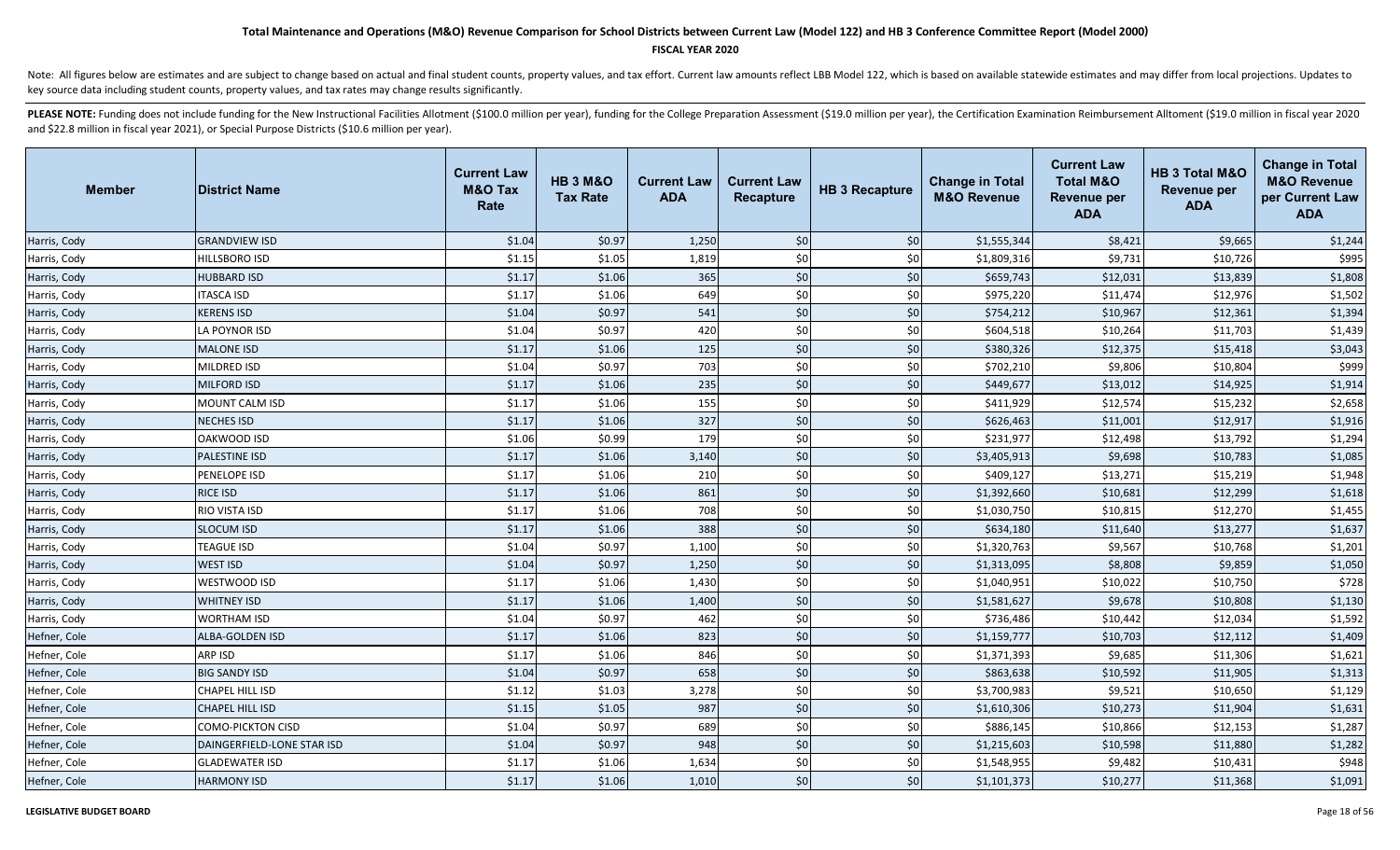### **FISCAL YEAR 2020**

Note: All figures below are estimates and are subject to change based on actual and final student counts, property values, and tax effort. Current law amounts reflect LBB Model 122, which is based on available statewide es key source data including student counts, property values, and tax rates may change results significantly.

| <b>Member</b>     | <b>District Name</b>      | <b>Current Law</b><br><b>M&amp;O Tax</b><br>Rate | <b>HB 3 M&amp;O</b><br><b>Tax Rate</b> | <b>Current Law</b><br><b>ADA</b> | <b>Current Law</b><br>Recapture | <b>HB 3 Recapture</b> | <b>Change in Total</b><br><b>M&amp;O Revenue</b> | <b>Current Law</b><br><b>Total M&amp;O</b><br><b>Revenue per</b><br><b>ADA</b> | HB 3 Total M&O<br><b>Revenue per</b><br><b>ADA</b> | <b>Change in Total</b><br><b>M&amp;O Revenue</b><br>per Current Law<br><b>ADA</b> |
|-------------------|---------------------------|--------------------------------------------------|----------------------------------------|----------------------------------|---------------------------------|-----------------------|--------------------------------------------------|--------------------------------------------------------------------------------|----------------------------------------------------|-----------------------------------------------------------------------------------|
| Hefner, Cole      | <b>HARTS BLUFF ISD</b>    | \$1.04                                           | \$0.97                                 | 625                              | \$0                             | \$0                   | \$1,326,840                                      | \$9,369                                                                        | \$11,492                                           | \$2,123                                                                           |
| Hefner, Cole      | <b>HAWKINS ISD</b>        | \$1.04                                           | \$0.97                                 | 671                              | \$117,366                       | \$0                   | \$631,845                                        | \$10,781                                                                       | \$11,722                                           | \$941                                                                             |
| Hefner, Cole      | <b>HUGHES SPRINGS ISD</b> | \$1.12                                           | \$1.03                                 | 1,138                            | \$0                             | \$0                   | \$1,688,352                                      | \$9,721                                                                        | \$11,205                                           | \$1,484                                                                           |
| Hefner, Cole      | LINDALE ISD               | \$1.08                                           | \$1.00                                 | 3,920                            | \$0                             | \$0                   | \$3,163,216                                      | \$8,360                                                                        | \$9,167                                            | \$807                                                                             |
| Hefner, Cole      | LONE OAK ISD              | \$1.04                                           | \$0.97                                 | 965                              | \$0                             | \$0                   | \$1,245,025                                      | \$10,115                                                                       | \$11,405                                           | \$1,290                                                                           |
| Hefner, Cole      | <b>MILLER GROVE ISD</b>   | \$1.17                                           | \$1.06                                 | 293                              | \$0                             | \$0                   | \$533,166                                        | \$11,943                                                                       | \$13,762                                           | \$1,819                                                                           |
| Hefner, Cole      | MINEOLA ISD               | \$1.17                                           | \$1.06                                 | 1,512                            | \$0                             | \$0                   | \$1,545,137                                      | \$9,325                                                                        | \$10,347                                           | \$1,022                                                                           |
| Hefner, Cole      | <b>MOUNT PLEASANT ISD</b> | \$1.04                                           | \$0.97                                 | 4,804                            | \$0                             | \$0                   | \$4,777,985                                      | \$8,847                                                                        | \$9,841                                            | \$995                                                                             |
| Hefner, Cole      | PEWITT ISD                | \$1.04                                           | \$0.97                                 | 800                              | \$0                             | \$0                   | \$923,128                                        | \$10,521                                                                       | \$11,675                                           | \$1,154                                                                           |
| Hefner, Cole      | PITTSBURG ISD             | \$1.04                                           | \$0.97                                 | 2,220                            | \$0                             | \$0                   | \$2,010,074                                      | \$8,890                                                                        | \$9,795                                            | \$905                                                                             |
| Hefner, Cole      | <b>QUITMAN ISD</b>        | \$1.17                                           | \$1.06                                 | 1,045                            | \$0                             | \$0                   | \$1,331,586                                      | \$10,659                                                                       | \$11,933                                           | \$1,274                                                                           |
| Hefner, Cole      | <b>RAINS ISD</b>          | \$1.04                                           | \$0.97                                 | 1,581                            | \$0                             | \$0                   | \$1,649,447                                      | \$8,916                                                                        | \$9,960                                            | \$1,043                                                                           |
| Hefner, Cole      | RIVERCREST                | \$1.17                                           | \$1.06                                 | 651                              | \$0                             | \$0                   | \$1,194,181                                      | \$11,278                                                                       | \$13,113                                           | \$1,835                                                                           |
| Hefner, Cole      | <b>TROUP ISD</b>          | \$1.17                                           | \$1.06                                 | 1,022                            | $$0$                            | $$0$                  | \$1,356,257                                      | \$9,728                                                                        | \$11,055                                           | \$1,327                                                                           |
| Hefner, Cole      | TYLER ISD                 | \$1.04                                           | \$0.97                                 | 16,750                           | \$0                             | \$0                   | \$10,935,256                                     | \$8,450                                                                        | \$9,103                                            | \$653                                                                             |
| Hefner, Cole      | UNION HILL ISD            | \$1.17                                           | \$1.06                                 | 340                              | \$0                             | \$0                   | \$501,114                                        | \$11,521                                                                       | \$12,995                                           | \$1,474                                                                           |
| Hefner, Cole      | VAN ISD                   | \$1.17                                           | \$1.06                                 | 2,320                            | \$0                             | \$0                   | \$2,078,171                                      | \$8,653                                                                        | \$9,549                                            | \$896                                                                             |
| Hefner, Cole      | <b>WHITEHOUSE ISD</b>     | \$1.06                                           | \$0.99                                 | 4,522                            | \$0                             | \$0                   | \$2,773,809                                      | \$8,123                                                                        | \$8,736                                            | \$613                                                                             |
| Hefner, Cole      | WINNSBORO ISD             | \$1.17                                           | \$1.06                                 | 1,405                            | \$0                             | \$0                   | \$1,732,990                                      | \$9,528                                                                        | \$10,762                                           | \$1,234                                                                           |
| Hefner, Cole      | <b>WINONA ISD</b>         | \$1.04                                           | \$0.97                                 | 1,009                            | \$0                             | \$0                   | \$1,300,904                                      | \$9,914                                                                        | \$11,203                                           | \$1,289                                                                           |
| Hefner, Cole      | YANTIS ISD                | \$1.04                                           | \$0.97                                 | 362                              | \$0                             | \$0                   | \$531,896                                        | \$11,020                                                                       | \$12,492                                           | \$1,471                                                                           |
| Hernandez, Ana E. | CHANNELVIEW ISD           | \$1.04                                           | \$0.97                                 | 9,000                            | \$0                             | \$0                   | \$4,109,494                                      | \$8,930                                                                        | \$9,386                                            | \$457                                                                             |
| Hernandez, Ana E. | <b>GALENA PARK ISD</b>    | \$1.24                                           | \$1.13                                 | 20,717                           | \$0                             | \$0                   | \$14,763,740                                     | \$9,958                                                                        | \$10,670                                           | \$713                                                                             |
| Hernandez, Ana E. | <b>HOUSTON ISD</b>        | \$1.04                                           | \$0.97                                 | 187,105                          | \$308,633,579                   | $$0$$                 | \$97,529,335                                     | \$8,652                                                                        | \$9,173                                            | \$521                                                                             |
| Hernandez, Ana E. | SHELDON ISD               | \$1.17                                           | \$1.06                                 | 9,189                            | \$1,290,916                     | \$0                   | \$8,392,768                                      | \$9,153                                                                        | \$10,066                                           | \$913                                                                             |
| Herrero, Abel     | <b>AGUA DULCE ISD</b>     | \$1.17                                           | \$1.06                                 | 299                              | \$0                             | \$0                   | \$506,521                                        | \$12,394                                                                       | \$14,086                                           | \$1,693                                                                           |
| Herrero, Abel     | <b>BANQUETE ISD</b>       | \$1.17                                           | \$1.06                                 | 875                              | \$0                             | \$0                   | \$756,354                                        | \$11,697                                                                       | \$12,562                                           | \$864                                                                             |
| Herrero, Abel     | <b>BISHOP CONS ISD</b>    | \$1.04                                           | \$0.97                                 | 1,520                            | \$0                             | \$0                   | \$1,138,100                                      | \$9,339                                                                        | \$10,088                                           | \$749                                                                             |
| Herrero, Abel     | <b>CALALLEN ISD</b>       | \$1.17                                           | \$1.06                                 | 3,850                            | \$0                             | \$0                   | \$1,855,485                                      | \$9,108                                                                        | \$9,590                                            | \$482                                                                             |
| Herrero, Abel     | <b>CORPUS CHRISTI ISD</b> | \$1.11                                           | \$1.02                                 | 34,359                           | \$566,963                       | \$0                   | \$14,880,349                                     | \$8,862                                                                        | \$9,295                                            | \$433                                                                             |
| Herrero, Abel     | <b>DRISCOLL ISD</b>       | \$1.06                                           | \$0.99                                 | 275                              | \$0                             | \$0                   | \$536,809                                        | \$11,476                                                                       | \$13,428                                           | \$1,952                                                                           |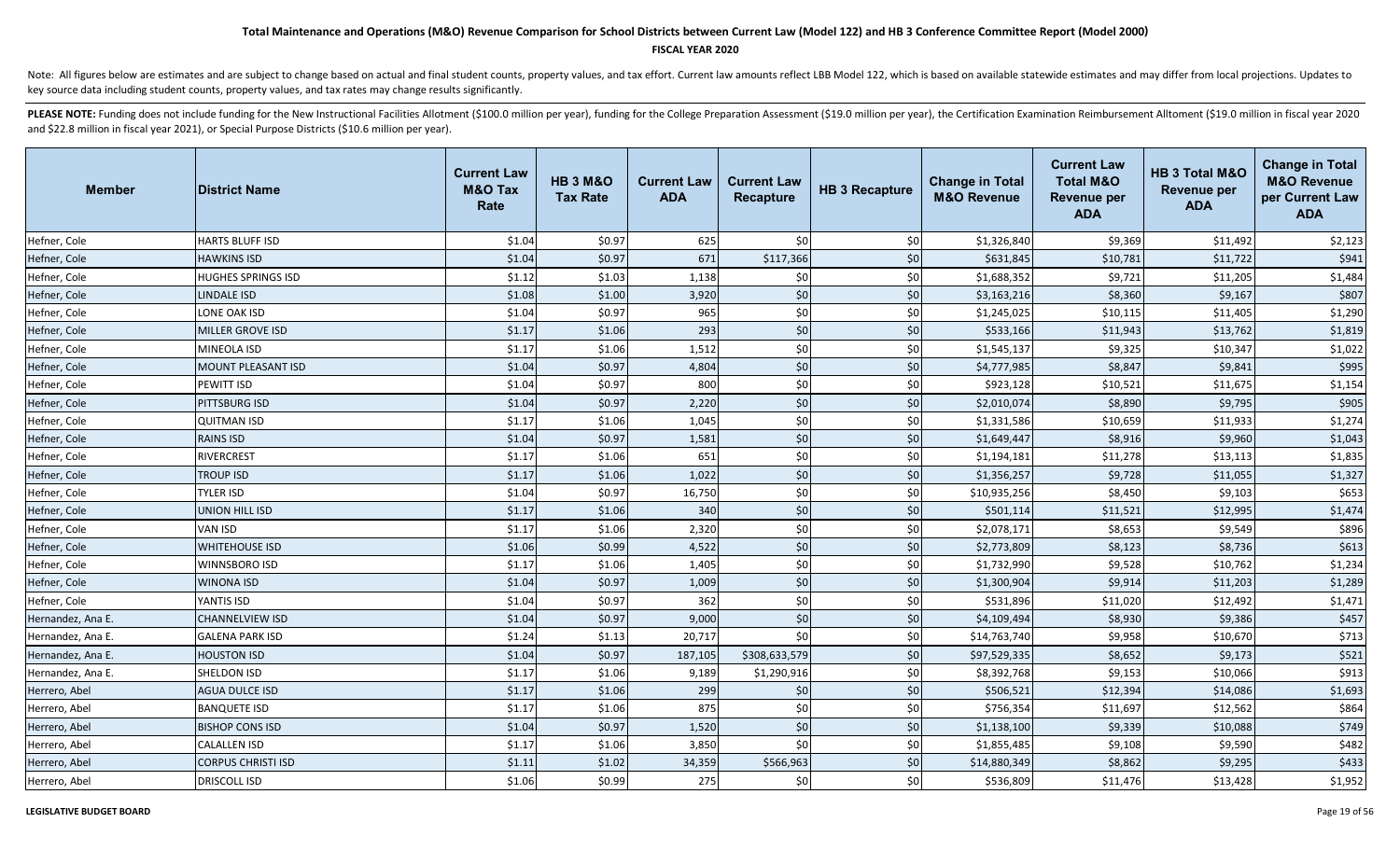#### **FISCAL YEAR 2020**

Note: All figures below are estimates and are subject to change based on actual and final student counts, property values, and tax effort. Current law amounts reflect LBB Model 122, which is based on available statewide es key source data including student counts, property values, and tax rates may change results significantly.

| <b>Member</b>   | <b>District Name</b>      | <b>Current Law</b><br><b>M&amp;O Tax</b><br>Rate | <b>HB 3 M&amp;O</b><br><b>Tax Rate</b> | <b>Current Law</b><br><b>ADA</b> | <b>Current Law</b><br>Recapture | <b>HB 3 Recapture</b> | <b>Change in Total</b><br><b>M&amp;O Revenue</b> | <b>Current Law</b><br><b>Total M&amp;O</b><br>Revenue per<br><b>ADA</b> | HB 3 Total M&O<br><b>Revenue per</b><br><b>ADA</b> | <b>Change in Total</b><br><b>M&amp;O Revenue</b><br>per Current Law<br><b>ADA</b> |
|-----------------|---------------------------|--------------------------------------------------|----------------------------------------|----------------------------------|---------------------------------|-----------------------|--------------------------------------------------|-------------------------------------------------------------------------|----------------------------------------------------|-----------------------------------------------------------------------------------|
| Herrero, Abel   | <b>LONDON ISD</b>         | \$0.93                                           | \$0.86                                 | 1,205                            | \$0                             | \$0                   | \$530,952                                        | \$7,571                                                                 | \$8,012                                            | \$441                                                                             |
| Herrero, Abel   | <b>ROBSTOWN ISD</b>       | \$1.17                                           | \$1.06                                 | 2,401                            | \$0                             | \$0                   | \$943,975                                        | \$10,594                                                                | \$10,987                                           | \$393                                                                             |
| Herrero, Abel   | <b>TULOSO-MIDWAY ISD</b>  | \$1.17                                           | \$1.06                                 | 3,644                            | \$3,485,017                     | \$280,321             | \$1,053,513                                      | \$9,252                                                                 | \$9,541                                            | \$289                                                                             |
| Herrero, Abel   | WEST OSO ISD              | \$1.17                                           | \$1.06                                 | 1,935                            | \$0                             | \$0                   | \$1,953,440                                      | \$10,297                                                                | \$11,306                                           | \$1,010                                                                           |
| Hinojosa, Gina  | <b>AUSTIN ISD</b>         | \$1.08                                           | \$1.00                                 | 71,952                           | \$781,645,840                   | \$588,289,485         | \$87,468,896                                     | \$8,656                                                                 | \$9,872                                            | \$1,216                                                                           |
| Hinojosa, Gina  | <b>PFLUGERVILLE ISD</b>   | \$1.06                                           | \$0.99                                 | 24,162                           | \$0                             | \$0                   | \$16,952,453                                     | \$8,579                                                                 | \$9,281                                            | \$702                                                                             |
| Holland, Justin | <b>ANNA ISD</b>           | \$1.17                                           | \$1.06                                 | 3,718                            | \$0                             | \$0                   | \$2,839,882                                      | \$8,997                                                                 | \$9,760                                            | \$764                                                                             |
| Holland, Justin | <b>BLAND ISD</b>          | \$1.04                                           | \$0.97                                 | 685                              | \$0                             | \$0                   | \$970,724                                        | \$10,375                                                                | \$11,792                                           | \$1,417                                                                           |
| Holland, Justin | <b>BLUE RIDGE ISD</b>     | \$1.17                                           | \$1.06                                 | 840                              | \$0                             | \$0                   | \$1,144,626                                      | \$11,109                                                                | \$12,472                                           | \$1,363                                                                           |
| Holland, Justin | <b>CELINA ISD</b>         | \$1.14                                           | \$1.04                                 | 2,885                            | \$140,882                       | \$0                   | \$1,915,619                                      | \$8,557                                                                 | \$9,221                                            | \$664                                                                             |
| Holland, Justin | <b>COMMUNITY ISD</b>      | \$1.17                                           | \$1.06                                 | 2,400                            | \$0                             | \$0                   | \$2,223,839                                      | \$9,380                                                                 | \$10,306                                           | \$927                                                                             |
| Holland, Justin | <b>FARMERSVILLE ISD</b>   | \$1.17                                           | \$1.06                                 | 1,660                            | \$0                             | \$0                   | \$1,626,470                                      | \$9,491                                                                 | \$10,471                                           | \$980                                                                             |
| Holland, Justin | <b>FRISCO ISD</b>         | \$1.17                                           | \$1.06                                 | 59,436                           | \$43,568,828                    | \$2,710,818           | \$33,944,114                                     | \$8,015                                                                 | \$8,586                                            | \$571                                                                             |
| Holland, Justin | <b>LEONARD ISD</b>        | \$1.17                                           | \$1.06                                 | 823                              | \$0                             | \$0                   | \$1,277,822                                      | \$10,907                                                                | \$12,461                                           | \$1,553                                                                           |
| Holland, Justin | <b>PROSPER ISD</b>        | \$1.17                                           | \$1.06                                 | 15,785                           | \$2,788,399                     | \$0                   | \$10,492,481                                     | \$7,688                                                                 | \$8,352                                            | \$665                                                                             |
| Holland, Justin | <b>ROCKWALL ISD</b>       | \$1.04                                           | \$0.97                                 | 16,087                           | \$0                             | \$0                   | \$8,075,544                                      | \$7,735                                                                 | \$8,237                                            | \$502                                                                             |
| Holland, Justin | ROYSE CITY ISD            | \$1.17                                           | \$1.06                                 | 6,074                            | \$0                             | \$0                   | \$5,317,651                                      | \$8,418                                                                 | \$9,293                                            | \$875                                                                             |
| Holland, Justin | <b>TRENTON ISD</b>        | \$1.17                                           | \$1.06                                 | 560                              | \$0                             | \$0                   | \$901,647                                        | \$11,297                                                                | \$12,907                                           | \$1,610                                                                           |
| Holland, Justin | <b>VAN ALSTYNE ISD</b>    | \$1.12                                           | \$1.03                                 | 1,790                            | \$0                             | \$0                   | \$1,391,739                                      | \$8,680                                                                 | \$9,457                                            | \$778                                                                             |
| Holland, Justin | <b>WHITEWRIGHT ISD</b>    | \$1.17                                           | \$1.06                                 | 820                              | \$0                             | \$0                   | \$1,265,007                                      | \$10,337                                                                | \$11,880                                           | \$1,543                                                                           |
| Howard, Donna   | <b>AUSTIN ISD</b>         | \$1.08                                           | \$1.00                                 | 71,952                           | \$781,645,840                   | \$588,289,485         | \$87,468,896                                     | \$8,656                                                                 | \$9,872                                            | \$1,216                                                                           |
| Howard, Donna   | <b>EANES ISD</b>          | \$1.06                                           | \$0.99                                 | 7,822                            | \$110,681,019                   | \$96,095,343          | \$2,305,215                                      | \$8,060                                                                 | \$8,355                                            | \$295                                                                             |
| Howard, Donna   | <b>LEANDER ISD</b>        | \$1.04                                           | \$0.97                                 | 39,208                           | \$1,326,672                     | \$0                   | \$17,766,045                                     | \$7,778                                                                 | \$8,231                                            | \$453                                                                             |
| Huberty, Dan    | ALDINE ISD                | \$1.15                                           | \$1.08                                 | 60,260                           | \$0                             | \$0                   | \$46,898,250                                     | \$9,438                                                                 | \$10,216                                           | \$778                                                                             |
| Huberty, Dan    | <b>HUFFMAN ISD</b>        | \$1.04                                           | \$0.97                                 | 3,342                            | \$0                             | \$0                   | \$880,665                                        | \$8,433                                                                 | \$8,697                                            | \$264                                                                             |
| Huberty, Dan    | <b>HUMBLE ISD</b>         | \$1.17                                           | \$1.06                                 | 42,417                           | \$0                             | \$0                   | \$22,896,822                                     | \$8,558                                                                 | \$9,098                                            | \$540                                                                             |
| Huberty, Dan    | <b>NEW CANEY ISD</b>      | \$1.17                                           | \$1.06                                 | 14,894                           | \$0                             | \$0                   | \$15,445,550                                     | \$9,202                                                                 | \$10,239                                           | \$1,037                                                                           |
| Huberty, Dan    | <b>SPRING ISD</b>         | \$1.06                                           | \$0.99                                 | 32,650                           | \$0                             | \$0                   | \$9,314,146                                      | \$9,128                                                                 | \$9,414                                            | \$285                                                                             |
| Hunter, Todd    | <b>CORPUS CHRISTI ISD</b> | \$1.11                                           | \$1.02                                 | 34,359                           | \$566,963                       | \$0                   | \$14,880,349                                     | \$8,862                                                                 | \$9,295                                            | \$433                                                                             |
| Hunter, Todd    | <b>FLOUR BLUFF ISD</b>    | \$1.06                                           | \$0.99                                 | 5,330                            | \$0                             | \$0                   | \$2,379,497                                      | \$8,347                                                                 | \$8,793                                            | \$446                                                                             |
| Hunter, Todd    | <b>LONDON ISD</b>         | \$0.93                                           | \$0.86                                 | 1,205                            | \$0                             | \$0                   | \$530,952                                        | \$7,571                                                                 | \$8,012                                            | \$441                                                                             |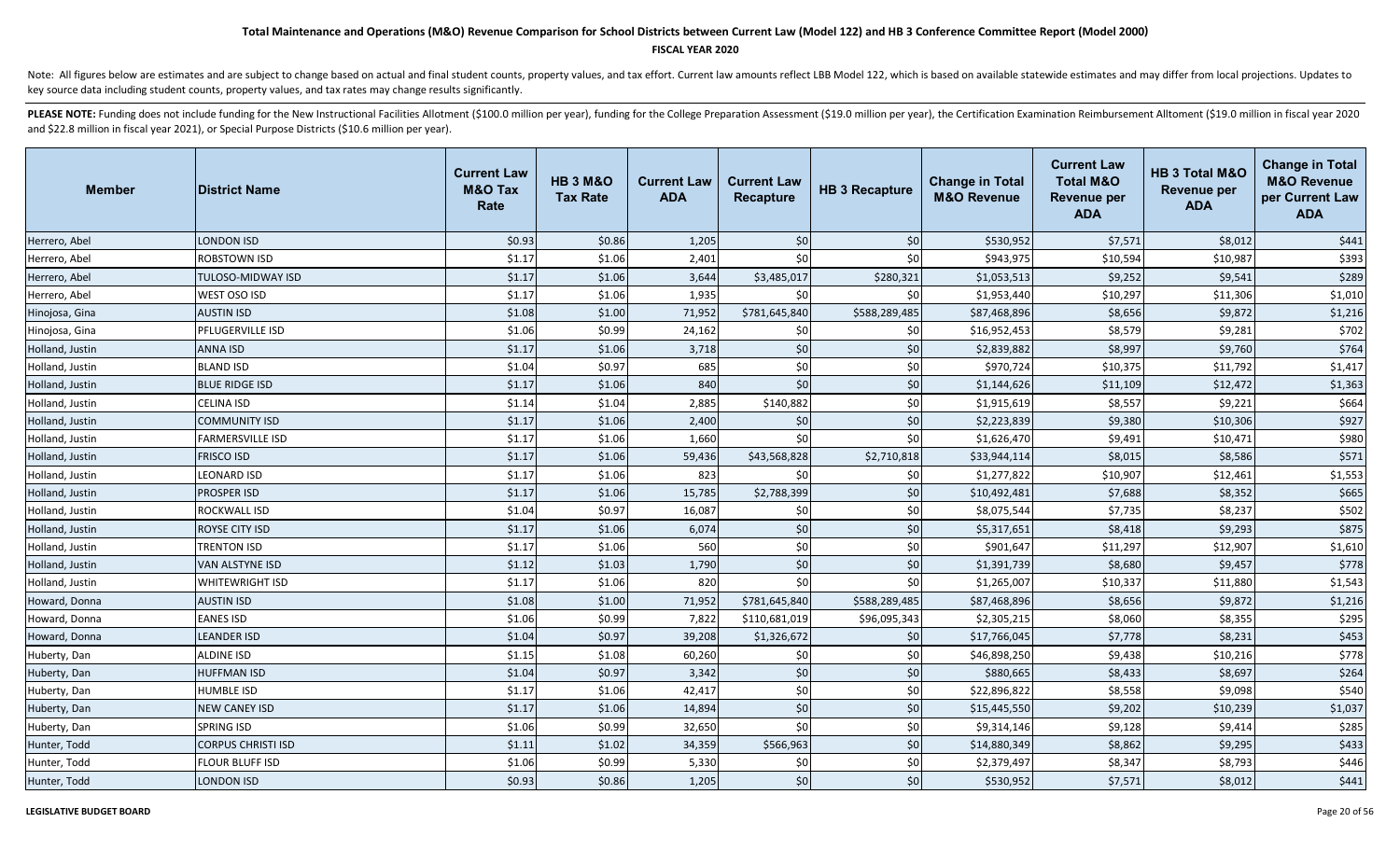#### **FISCAL YEAR 2020**

Note: All figures below are estimates and are subject to change based on actual and final student counts, property values, and tax effort. Current law amounts reflect LBB Model 122, which is based on available statewide es key source data including student counts, property values, and tax rates may change results significantly.

| <b>Member</b>      | <b>District Name</b>          | <b>Current Law</b><br><b>M&amp;O Tax</b><br>Rate | <b>HB 3 M&amp;O</b><br><b>Tax Rate</b> | <b>Current Law</b><br><b>ADA</b> | <b>Current Law</b><br><b>Recapture</b> | <b>HB 3 Recapture</b> | <b>Change in Total</b><br><b>M&amp;O Revenue</b> | <b>Current Law</b><br><b>Total M&amp;O</b><br><b>Revenue per</b><br><b>ADA</b> | HB 3 Total M&O<br><b>Revenue per</b><br><b>ADA</b> | <b>Change in Total</b><br><b>M&amp;O Revenue</b><br>per Current Law<br><b>ADA</b> |
|--------------------|-------------------------------|--------------------------------------------------|----------------------------------------|----------------------------------|----------------------------------------|-----------------------|--------------------------------------------------|--------------------------------------------------------------------------------|----------------------------------------------------|-----------------------------------------------------------------------------------|
| Hunter, Todd       | PORT ARANSAS ISD              | \$1.03                                           | \$0.96                                 | 487                              | \$18,237,026                           | \$16,763,762          | \$7,673                                          | \$12,958                                                                       | \$12,974                                           | \$16                                                                              |
| Israel, Celia      | <b>AUSTIN ISD</b>             | \$1.08                                           | \$1.00                                 | 71,952                           | \$781,645,840                          | \$588,289,485         | \$87,468,896                                     | \$8,656                                                                        | \$9,872                                            | \$1,216                                                                           |
| Israel, Celia      | COUPLAND ISD                  | \$1.04                                           | \$0.97                                 | 170                              | \$0                                    | \$0                   | \$338,321                                        | \$9,960                                                                        | \$11,950                                           | \$1,990                                                                           |
| Israel, Celia      | <b>DEL VALLE ISD</b>          | \$1.04                                           | \$0.97                                 | 9,973                            | \$0                                    | \$0                   | \$7,664,724                                      | \$9,014                                                                        | \$9,783                                            | \$769                                                                             |
| Israel, Celia      | ELGIN ISD                     | \$1.17                                           | \$1.06                                 | 4,151                            | \$0                                    | $$0$                  | \$4,710,011                                      | \$9,464                                                                        | \$10,598                                           | \$1,135                                                                           |
| Israel, Celia      | <b>MANOR ISD</b>              | \$1.04                                           | \$0.97                                 | 8,981                            | \$0                                    | \$0                   | \$5,786,903                                      | \$8,456                                                                        | \$9,100                                            | \$644                                                                             |
| Israel, Celia      | PFLUGERVILLE ISD              | \$1.06                                           | \$0.99                                 | 24,162                           | \$0                                    | \$0                   | \$16,952,453                                     | \$8,579                                                                        | \$9,281                                            | \$702                                                                             |
| Israel, Celia      | ROUND ROCK ISD                | \$1.04                                           | \$0.97                                 | 48,262                           | \$51,612,437                           | \$0                   | \$15,516,483                                     | \$7,730                                                                        | \$8,052                                            | \$322                                                                             |
| Johnson, Eric      | <b>DALLAS ISD</b>             | \$1.17                                           | \$1.06                                 | 139,000                          | \$186,207,172                          | \$12,268,858          | \$70,658,661                                     | \$9,743                                                                        | \$10,251                                           | \$508                                                                             |
| Johnson, Eric      | <b>MESQUITE ISD</b>           | \$1.04                                           | \$0.97                                 | 37,954                           | \$0                                    | \$0                   | \$25,650,958                                     | \$8,661                                                                        | \$9,337                                            | \$676                                                                             |
| Johnson, Jarvis D. | ALDINE ISD                    | \$1.15                                           | \$1.08                                 | 60,260                           | \$0                                    | \$0                   | \$46,898,250                                     | \$9,438                                                                        | \$10,216                                           | \$778                                                                             |
| Johnson, Jarvis D. | CYPRESS-FAIRBANKS ISD         | \$1.06                                           | \$0.99                                 | 110,774                          | \$0                                    | \$0                   | \$30,084,791                                     | \$7,872                                                                        | \$8,144                                            | \$272                                                                             |
| Johnson, Jarvis D. | <b>HOUSTON ISD</b>            | \$1.04                                           | \$0.97                                 | 187,105                          | \$308,633,579                          | \$0                   | \$97,529,335                                     | \$8,652                                                                        | \$9,173                                            | \$521                                                                             |
| Johnson, Jarvis D. | KLEIN ISD                     | \$1.06                                           | \$0.99                                 | 50,571                           | \$0                                    | $$0$                  | \$24,037,291                                     | \$8,462                                                                        | \$8,937                                            | \$475                                                                             |
| Johnson, Jarvis D. | SPRING ISD                    | \$1.06                                           | \$0.99                                 | 32,650                           | \$0                                    | \$0                   | \$9,314,146                                      | \$9,128                                                                        | \$9,414                                            | \$285                                                                             |
| Johnson, Julie     | CARROLLTON-FARMERS BRANCH ISD | \$1.17                                           | \$1.06                                 | 23,425                           | \$38,855,216                           | \$2,265,646           | \$13,449,480                                     | \$9,291                                                                        | \$9,865                                            | \$574                                                                             |
| Johnson, Julie     | <b>COPPELL ISD</b>            | \$1.17                                           | \$1.06                                 | 12,630                           | \$54,415,308                           | \$30,383,531          | \$6,546,092                                      | \$8,041                                                                        | \$8,559                                            | \$518                                                                             |
| Johnson, Julie     | <b>DALLAS ISD</b>             | \$1.17                                           | \$1.06                                 | 139,000                          | \$186,207,172                          | \$12,268,858          | \$70,658,661                                     | \$9,743                                                                        | \$10,251                                           | \$508                                                                             |
| Johnson, Julie     | <b>IRVING ISD</b>             | \$1.17                                           | \$1.06                                 | 31,000                           | \$0                                    | \$0                   | \$21,722,050                                     | \$9,478                                                                        | \$10,179                                           | \$701                                                                             |
| Kacal, Kyle J.     | <b>AXTELL ISD</b>             | \$1.17                                           | \$1.06                                 | 755                              | \$0                                    | \$0                   | \$1,661,001                                      | \$12,064                                                                       | \$14,265                                           | \$2,201                                                                           |
| Kacal, Kyle J.     | <b>BREMOND ISD</b>            | \$1.04                                           | \$0.97                                 | 469                              | \$0                                    | \$0                   | \$933,710                                        | \$10,643                                                                       | \$12,634                                           | \$1,991                                                                           |
| Kacal, Kyle J.     | <b>BRUCEVILLE-EDDY ISD</b>    | \$1.17                                           | \$1.06                                 | 635                              | \$0                                    | \$0                   | \$865,513                                        | \$11,811                                                                       | \$13,174                                           | \$1,363                                                                           |
| Kacal, Kyle J.     | <b>BRYAN ISD</b>              | \$1.06                                           | \$0.99                                 | 14,900                           | \$0                                    | \$0                   | \$9,757,654                                      | \$8,971                                                                        | \$9,625                                            | \$655                                                                             |
| Kacal, Kyle J.     | <b>CALVERT ISD</b>            | \$1.16                                           | \$1.05                                 | 140                              | \$25,580                               | \$0                   | \$236,635                                        | \$13,767                                                                       | \$15,458                                           | \$1,690                                                                           |
| Kacal, Kyle J.     | CHILTON ISD                   | \$1.04                                           | \$0.97                                 | 471                              | \$0                                    | \$0                   | \$733,750                                        | \$11,476                                                                       | \$13,035                                           | \$1,560                                                                           |
| Kacal, Kyle J.     | <b>COLLEGE STATION ISD</b>    | \$1.04                                           | \$0.97                                 | 13,171                           | \$17,537,617                           | \$0                   | \$6,302,649                                      | \$7,752                                                                        | \$8,230                                            | \$479                                                                             |
| Kacal, Kyle J.     | <b>CONNALLY ISD</b>           | \$1.17                                           | \$1.06                                 | 2,180                            | \$0                                    | \$0                   | \$2,193,863                                      | \$9,699                                                                        | \$10,706                                           | \$1,006                                                                           |
| Kacal, Kyle J.     | COOLIDGE ISD                  | \$1.17                                           | \$1.06                                 | 285                              | \$0                                    | \$0                   | \$569,681                                        | \$13,212                                                                       | \$15,211                                           | \$1,999                                                                           |
| Kacal, Kyle J.     | <b>FRANKLIN ISD</b>           | \$1.04                                           | \$0.97                                 | 1,145                            | \$7,716,028                            | \$5,589,350           | \$378,098                                        | \$10,145                                                                       | \$10,475                                           | \$330                                                                             |
| Kacal, Kyle J.     | <b>GHOLSON ISD</b>            | \$1.04                                           | \$0.97                                 | 200                              | \$0                                    | \$0                   | \$278,397                                        | \$11,806                                                                       | \$13,198                                           | \$1,392                                                                           |
| Kacal, Kyle J.     | <b>GROESBECK ISD</b>          | \$1.04                                           | \$0.97                                 | 1,561                            | \$467,041                              | \$0                   | \$911,362                                        | \$9,390                                                                        | \$9,974                                            | \$584                                                                             |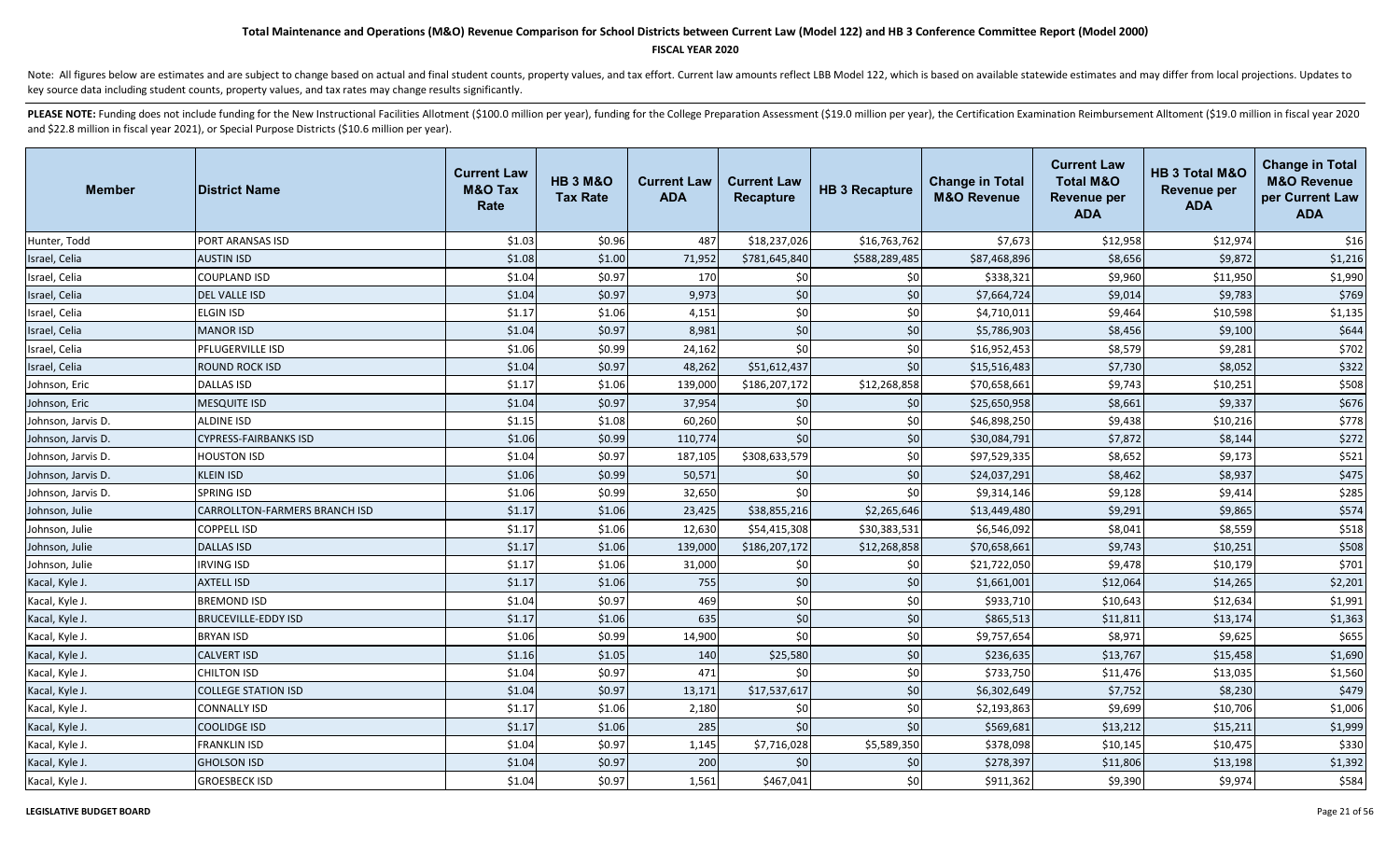### **FISCAL YEAR 2020**

Note: All figures below are estimates and are subject to change based on actual and final student counts, property values, and tax effort. Current law amounts reflect LBB Model 122, which is based on available statewide es key source data including student counts, property values, and tax rates may change results significantly.

| <b>Member</b>  | <b>District Name</b>     | <b>Current Law</b><br><b>M&amp;O Tax</b><br>Rate | <b>HB 3 M&amp;O</b><br><b>Tax Rate</b> | <b>Current Law</b><br><b>ADA</b> | <b>Current Law</b><br>Recapture | <b>HB 3 Recapture</b> | <b>Change in Total</b><br><b>M&amp;O Revenue</b> | <b>Current Law</b><br><b>Total M&amp;O</b><br><b>Revenue per</b><br><b>ADA</b> | HB 3 Total M&O<br><b>Revenue per</b><br><b>ADA</b> | <b>Change in Total</b><br><b>M&amp;O Revenue</b><br>per Current Law<br><b>ADA</b> |
|----------------|--------------------------|--------------------------------------------------|----------------------------------------|----------------------------------|---------------------------------|-----------------------|--------------------------------------------------|--------------------------------------------------------------------------------|----------------------------------------------------|-----------------------------------------------------------------------------------|
| Kacal, Kyle J. | <b>HALLSBURG ISD</b>     | \$1.04                                           | \$0.97                                 | 155                              | \$0                             | \$0                   | \$297,472                                        | \$10,321                                                                       | \$12,240                                           | \$1,919                                                                           |
| Kacal, Kyle J. | <b>HEARNE ISD</b>        | \$1.04                                           | \$0.97                                 | 773                              | \$0                             | \$0                   | \$973,346                                        | \$11,670                                                                       | \$12,930                                           | \$1,259                                                                           |
| Kacal, Kyle J. | <b>HUBBARD ISD</b>       | \$1.17                                           | \$1.06                                 | 365                              | \$0                             | \$0                   | \$659,743                                        | \$12,031                                                                       | \$13,839                                           | \$1,808                                                                           |
| Kacal, Kyle J. | LA VEGA ISD              | \$1.17                                           | \$1.06                                 | 2,891                            | \$0                             | \$0                   | \$3,452,365                                      | \$9,644                                                                        | \$10,839                                           | \$1,194                                                                           |
| Kacal, Kyle J. | <b>LEON ISD</b>          | \$1.04                                           | \$0.97                                 | 705                              | \$1,288,505                     | \$116,965             | \$139,660                                        | \$11,380                                                                       | \$11,578                                           | \$198                                                                             |
| Kacal, Kyle J. | <b>LORENA ISD</b>        | \$1.17                                           | \$1.06                                 | 1,664                            | \$0                             | \$0                   | \$1,165,787                                      | \$8,730                                                                        | \$9,430                                            | \$701                                                                             |
| Kacal, Kyle J. | <b>MARLIN ISD</b>        | \$1.16                                           | \$1.05                                 | 830                              | \$0                             | \$0                   | \$840,528                                        | \$12,083                                                                       | \$13,095                                           | \$1,013                                                                           |
| Kacal, Kyle J. | <b>MART ISD</b>          | \$1.04                                           | \$0.97                                 | 479                              | \$0                             | \$0                   | \$750,696                                        | \$11,169                                                                       | \$12,735                                           | \$1,566                                                                           |
| Kacal, Kyle J. | <b>MEXIA ISD</b>         | \$1.17                                           | \$1.06                                 | 1,633                            | \$0                             | \$0                   | \$1,537,295                                      | \$10,115                                                                       | \$11,056                                           | \$941                                                                             |
| Kacal, Kyle J. | <b>MOUNT CALM ISD</b>    | \$1.17                                           | \$1.06                                 | 155                              | \$0                             | \$0                   | \$411,929                                        | \$12,574                                                                       | \$15,232                                           | \$2,658                                                                           |
| Kacal, Kyle J. | <b>MUMFORD ISD</b>       | \$1.04                                           | \$0.97                                 | 559                              | \$0                             | \$0                   | \$570,027                                        | \$10,787                                                                       | \$11,807                                           | \$1,020                                                                           |
| Kacal, Kyle J. | <b>NAVASOTA ISD</b>      | \$1.04                                           | \$0.97                                 | 2,790                            | $$0$$                           | \$0                   | \$1,624,597                                      | \$8,641                                                                        | \$9,224                                            | \$582                                                                             |
| Kacal, Kyle J. | <b>RIESEL ISD</b>        | \$1.04                                           | \$0.97                                 | 670                              | $$0$$                           | \$0                   | \$1,008,583                                      | \$9,798                                                                        | \$11,304                                           | \$1,505                                                                           |
| Kacal, Kyle J. | <b>ROBINSON ISD</b>      | \$1.17                                           | \$1.06                                 | 2,303                            | \$0                             | \$0                   | \$1,540,823                                      | \$8,731                                                                        | \$9,400                                            | \$669                                                                             |
| Kacal, Kyle J. | <b>ROSEBUD-LOTT ISD</b>  | \$1.04                                           | \$0.97                                 | 624                              | \$0                             | \$0                   | \$160,672                                        | \$11,951                                                                       | \$12,209                                           | \$258                                                                             |
| Kacal, Kyle J. | <b>TROY ISD</b>          | \$1.04                                           | \$0.97                                 | 1,489                            | \$0                             | \$0                   | \$1,364,960                                      | \$8,455                                                                        | \$9,371                                            | \$917                                                                             |
| Kacal, Kyle J. | <b>WACO ISD</b>          | \$1.17                                           | \$1.06                                 | 13,266                           | \$0                             | \$0                   | \$8,605,273                                      | \$9,521                                                                        | \$10,169                                           | \$649                                                                             |
| Kacal, Kyle J. | <b>WEST ISD</b>          | \$1.04                                           | \$0.97                                 | 1,250                            | \$0                             | \$0                   | \$1,313,095                                      | \$8,808                                                                        | \$9,859                                            | \$1,050                                                                           |
| Kacal, Kyle J. | <b>WESTPHALIA ISD</b>    | \$1.04                                           | \$0.97                                 | 152                              | \$0                             | \$0                   | \$258,882                                        | \$9,664                                                                        | \$11,367                                           | \$1,703                                                                           |
| Kacal, Kyle J. | <b>WORTHAM ISD</b>       | \$1.04                                           | \$0.97                                 | 462                              | \$0                             | \$0                   | \$736,486                                        | \$10,442                                                                       | \$12,034                                           | \$1,592                                                                           |
| King, Ken      | <b>ABERNATHY ISD</b>     | \$1.17                                           | \$1.06                                 | 734                              | \$231,489                       | \$12,390              | \$922,254                                        | \$10,896                                                                       | \$12,153                                           | \$1,257                                                                           |
| King, Ken      | <b>AMHERST ISD</b>       | \$1.17                                           | \$1.06                                 | 140                              | \$0                             | \$0                   | \$319,011                                        | \$14,069                                                                       | \$16,348                                           | \$2,279                                                                           |
| King, Ken      | <b>ANTON ISD</b>         | \$1.10                                           | \$1.02                                 | 195                              | $$0$                            | \$0                   | \$339,431                                        | \$12,013                                                                       | \$13,754                                           | \$1,741                                                                           |
| King, Ken      | <b>BOOKER ISD</b>        | \$1.17                                           | \$1.06                                 | 354                              | $$0$$                           | \$0                   | \$213,346                                        | \$13,589                                                                       | \$14,191                                           | \$602                                                                             |
| King, Ken      | <b>CANADIAN ISD</b>      | \$0.94                                           | \$0.87                                 | 844                              | \$3,978,812                     | \$2,262,750           | \$442,293                                        | \$9,651                                                                        | \$10,175                                           | \$524                                                                             |
| King, Ken      | <b>CLARENDON ISD</b>     | \$1.17                                           | \$1.06                                 | 425                              | \$0                             | \$0                   | \$211,979                                        | \$12,398                                                                       | \$12,897                                           | \$499                                                                             |
| King, Ken      | <b>CLAUDE ISD</b>        | \$1.04                                           | \$0.97                                 | 320                              | \$0                             | \$0                   | \$193,682                                        | \$12,086                                                                       | \$12,692                                           | \$606                                                                             |
| King, Ken      | <b>COTTON CENTER ISD</b> | \$1.15                                           | \$1.05                                 | 106                              | \$0                             | \$0                   | \$256,098                                        | \$16,801                                                                       | \$19,217                                           | \$2,416                                                                           |
| King, Ken      | <b>DARROUZETT ISD</b>    | \$1.04                                           | \$0.97                                 | 110                              | \$0                             | \$0                   | \$169,980                                        | \$15,237                                                                       | \$16,782                                           | \$1,545                                                                           |
| King, Ken      | <b>DENVER CITY ISD</b>   | \$1.04                                           | \$0.97                                 | 1,613                            | \$634,761                       | \$0                   | \$1,982,178                                      | \$9,417                                                                        | \$10,645                                           | \$1,229                                                                           |
| King, Ken      | <b>DIMMITT ISD</b>       | \$1.04                                           | \$0.97                                 | 1,113                            | \$0                             | \$0                   | \$419,790                                        | \$10,232                                                                       | \$10,610                                           | \$377                                                                             |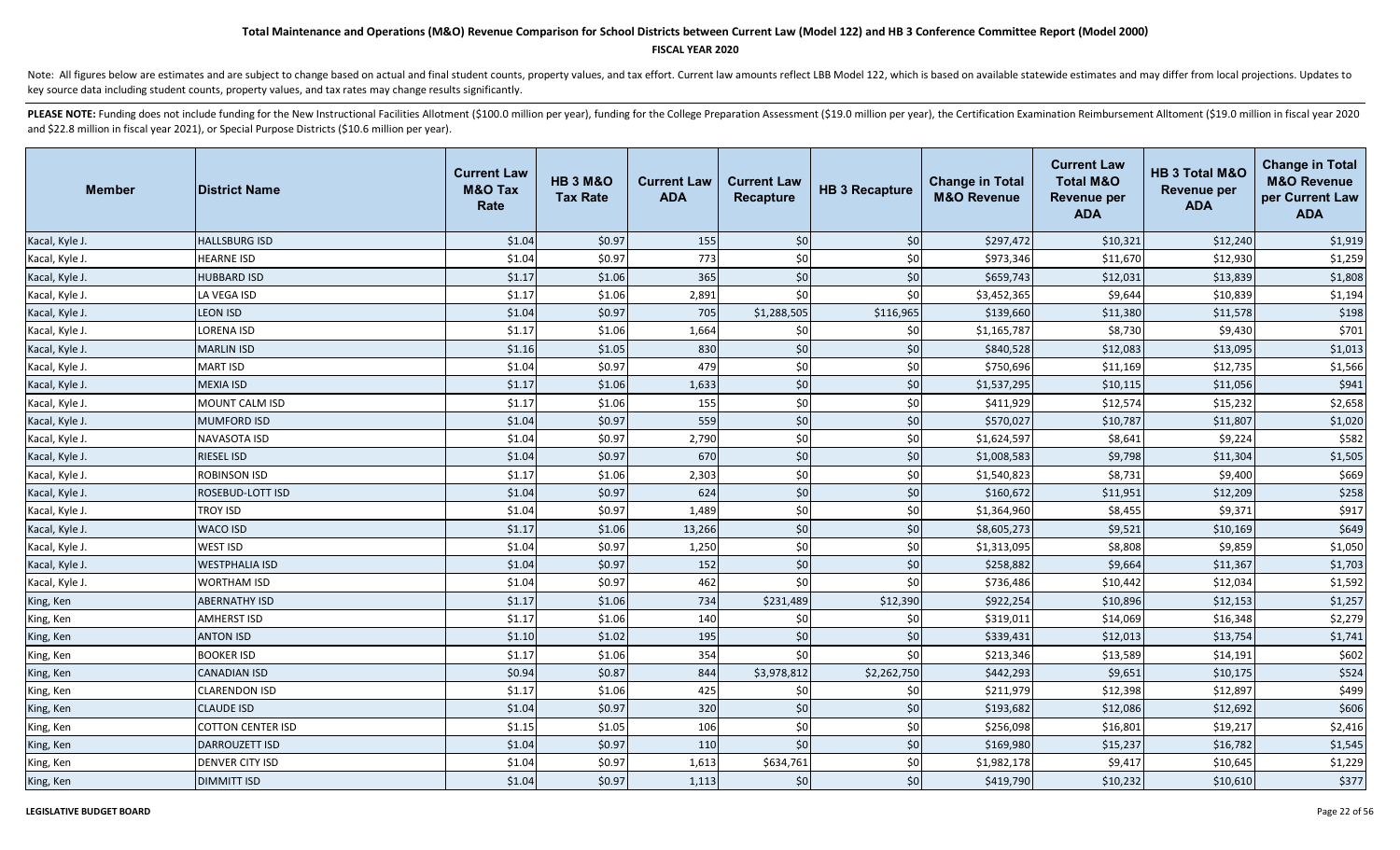### **FISCAL YEAR 2020**

Note: All figures below are estimates and are subject to change based on actual and final student counts, property values, and tax effort. Current law amounts reflect LBB Model 122, which is based on available statewide es key source data including student counts, property values, and tax rates may change results significantly.

| <b>Member</b> | <b>District Name</b>         | <b>Current Law</b><br><b>M&amp;O Tax</b><br>Rate | <b>HB 3 M&amp;O</b><br><b>Tax Rate</b> | <b>Current Law</b><br><b>ADA</b> | <b>Current Law</b><br><b>Recapture</b> | <b>HB 3 Recapture</b> | <b>Change in Total</b><br><b>M&amp;O Revenue</b> | <b>Current Law</b><br><b>Total M&amp;O</b><br><b>Revenue per</b><br><b>ADA</b> | HB 3 Total M&O<br><b>Revenue per</b><br><b>ADA</b> | <b>Change in Total</b><br><b>M&amp;O Revenue</b><br>per Current Law<br><b>ADA</b> |
|---------------|------------------------------|--------------------------------------------------|----------------------------------------|----------------------------------|----------------------------------------|-----------------------|--------------------------------------------------|--------------------------------------------------------------------------------|----------------------------------------------------|-----------------------------------------------------------------------------------|
| King, Ken     | <b>FARWELL ISD</b>           | \$1.17                                           | \$1.06                                 | 515                              | \$0                                    | \$0                   | \$846,243                                        | \$11,668                                                                       | \$13,311                                           | \$1,643                                                                           |
| King, Ken     | <b>FOLLETT ISD</b>           | \$1.04                                           | \$0.97                                 | 120                              | \$0                                    | \$0                   | \$253,048                                        | \$13,458                                                                       | \$15,570                                           | \$2,112                                                                           |
| King, Ken     | FORT ELLIOTT CONS ISD        | \$1.04                                           | \$0.97                                 | 128                              | \$9,383,072                            | \$9,317,929           | \$3,634                                          | \$23,386                                                                       | \$23,414                                           | \$28                                                                              |
| King, Ken     | <b>GRANDVIEW-HOPKINS ISD</b> | \$0.97                                           | \$0.90                                 | 50                               | \$181,141                              | \$302,857             | \$53,727                                         | \$16,886                                                                       | \$17,963                                           | \$1,077                                                                           |
| King, Ken     | <b>GROOM ISD</b>             | \$1.06                                           | \$0.99                                 | 152                              | \$0                                    | \$0                   | \$271,950                                        | \$11,833                                                                       | \$13,622                                           | \$1,789                                                                           |
| King, Ken     | <b>GRUVER ISD</b>            | \$1.06                                           | \$0.99                                 | 428                              | \$0                                    | $$0$$                 | \$125,422                                        | \$12,198                                                                       | \$12,490                                           | \$293                                                                             |
| King, Ken     | <b>HALE CENTER ISD</b>       | \$1.17                                           | \$1.06                                 | 570                              | \$0                                    | \$0                   | \$876,824                                        | \$11,479                                                                       | \$13,017                                           | \$1,538                                                                           |
| King, Ken     | <b>HAPPY ISD</b>             | \$1.04                                           | \$0.97                                 | 231                              | \$0                                    | \$0                   | \$103,889                                        | \$11,968                                                                       | \$12,418                                           | \$450                                                                             |
| King, Ken     | <b>HART ISD</b>              | \$1.17                                           | \$1.06                                 | 204                              | \$0                                    | \$0                   | \$234,044                                        | \$12,929                                                                       | \$14,078                                           | \$1,149                                                                           |
| King, Ken     | <b>HEDLEY ISD</b>            | \$1.04                                           | \$0.97                                 | 102                              | \$0                                    | \$0                   | \$20,264                                         | \$16,991                                                                       | \$17,190                                           | \$199                                                                             |
| King, Ken     | <b>HEREFORD ISD</b>          | \$1.04                                           | \$0.97                                 | 3,836                            | \$0                                    | \$0                   | \$3,410,572                                      | \$8,387                                                                        | \$9,276                                            | \$889                                                                             |
| King, Ken     | <b>HIGGINS ISD</b>           | \$1.17                                           | \$1.06                                 | 120                              | \$1,151,226                            | \$676,407             | \$151,647                                        | \$14,638                                                                       | \$15,902                                           | \$1,264                                                                           |
| King, Ken     | <b>KRESS ISD</b>             | \$1.17                                           | \$1.06                                 | 260                              | \$0                                    | \$0                   | \$495,626                                        | \$12,223                                                                       | \$14,132                                           | \$1,909                                                                           |
| King, Ken     | LAZBUDDIE ISD                | \$1.12                                           | \$1.03                                 | 155                              | \$0                                    | $$0$$                 | \$228,271                                        | \$12,965                                                                       | \$14,438                                           | \$1,473                                                                           |
| King, Ken     | <b>LEFORS ISD</b>            | \$1.04                                           | \$0.97                                 | 144                              | \$0                                    | \$0                   | \$187,925                                        | \$12,194                                                                       | \$13,499                                           | \$1,305                                                                           |
| King, Ken     | LEVELLAND ISD                | \$1.06                                           | \$0.99                                 | 2,575                            | \$0                                    | \$0                   | \$1,673,781                                      | \$9,495                                                                        | \$10,145                                           | \$650                                                                             |
| King, Ken     | LITTLEFIELD ISD              | \$1.04                                           | \$0.97                                 | 1,260                            | \$0                                    | \$0                   | \$997,584                                        | \$9,458                                                                        | \$10,250                                           | \$792                                                                             |
| King, Ken     | <b>MCLEAN ISD</b>            | \$1.04                                           | \$0.97                                 | 240                              | \$0                                    | \$0                   | \$147,644                                        | \$12,183                                                                       | \$12,798                                           | \$615                                                                             |
| King, Ken     | <b>MIAMI ISD</b>             | \$1.06                                           | \$0.99                                 | 200                              | \$3,220,308                            | \$2,688,417           | \$133,459                                        | \$12,279                                                                       | \$12,947                                           | \$667                                                                             |
| King, Ken     | <b>MORTON ISD</b>            | \$1.04                                           | \$0.97                                 | 348                              | \$0                                    | \$0                   | \$462,015                                        | \$11,718                                                                       | \$13,046                                           | \$1,328                                                                           |
| King, Ken     | MULESHOE ISD                 | \$1.17                                           | \$1.06                                 | 1,321                            | \$0                                    | \$0                   | \$1,482,727                                      | \$11,059                                                                       | \$12,182                                           | \$1,122                                                                           |
| King, Ken     | <b>NAZARETH ISD</b>          | \$1.17                                           | \$1.06                                 | 230                              | \$0                                    | \$0                   | \$479,556                                        | \$10,711                                                                       | \$12,794                                           | \$2,082                                                                           |
| King, Ken     | <b>OLTON ISD</b>             | \$1.12                                           | \$1.03                                 | 574                              | \$0                                    | \$0                   | \$416,309                                        | \$12,328                                                                       | \$13,053                                           | \$725                                                                             |
| King, Ken     | <b>PAMPA ISD</b>             | \$1.06                                           | \$0.99                                 | 3,300                            | \$0                                    | \$0                   | \$1,927,888                                      | \$8,884                                                                        | \$9,468                                            | \$584                                                                             |
| King, Ken     | PERRYTON ISD                 | \$1.04                                           | \$0.97                                 | 2,080                            | \$0                                    | \$0                   | \$1,067,200                                      | \$8,623                                                                        | \$9,136                                            | \$513                                                                             |
| King, Ken     | PETERSBURG ISD               | \$1.17                                           | \$1.06                                 | 251                              | \$0                                    | \$0                   | \$463,341                                        | \$13,284                                                                       | \$15,132                                           | \$1,848                                                                           |
| King, Ken     | <b>PLAINS ISD</b>            | \$1.04                                           | \$0.97                                 | 450                              | \$3,455,762                            | \$2,416,040           | \$243,383                                        | \$11,830                                                                       | \$12,370                                           | \$541                                                                             |
| King, Ken     | <b>PLAINVIEW ISD</b>         | \$1.17                                           | \$1.06                                 | 5,066                            | \$0                                    | \$0                   | \$4,677,948                                      | \$9,129                                                                        | \$10,052                                           | \$923                                                                             |
| King, Ken     | PRINGLE-MORSE CONS ISD       | \$1.04                                           | \$0.97                                 | 107                              | \$0                                    | \$0                   | \$179,361                                        | \$13,500                                                                       | \$15,171                                           | \$1,671                                                                           |
| King, Ken     | <b>ROPES ISD</b>             | \$1.17                                           | \$1.06                                 | 444                              | \$0                                    | \$0                   | \$772,630                                        | \$11,151                                                                       | \$12,891                                           | \$1,740                                                                           |
| King, Ken     | <b>SEAGRAVES ISD</b>         | \$1.04                                           | \$0.97                                 | 510                              | \$0                                    | \$0                   | \$479,948                                        | \$11,426                                                                       | \$12,367                                           | \$941                                                                             |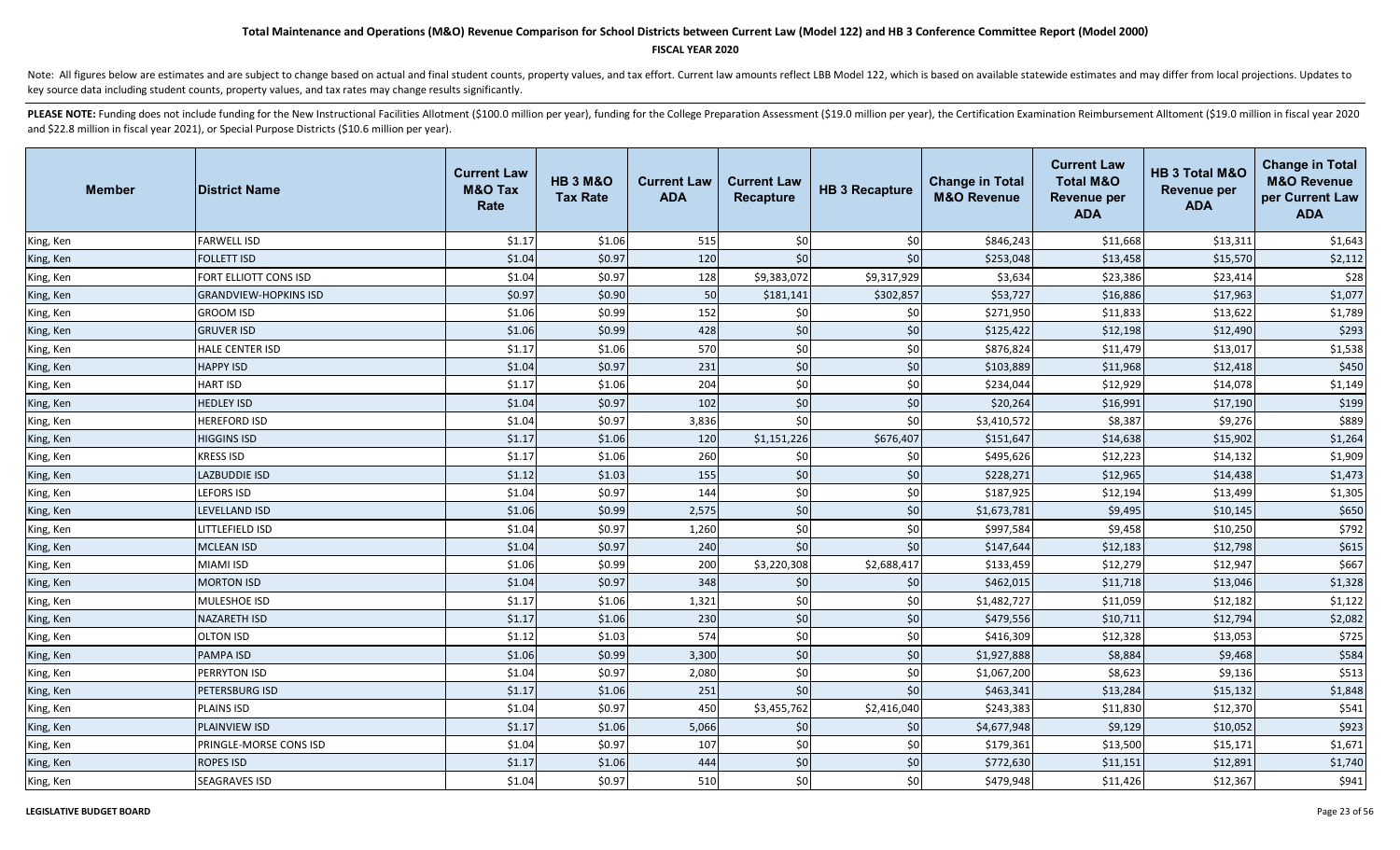### **FISCAL YEAR 2020**

Note: All figures below are estimates and are subject to change based on actual and final student counts, property values, and tax effort. Current law amounts reflect LBB Model 122, which is based on available statewide es key source data including student counts, property values, and tax rates may change results significantly.

| <b>Member</b> | <b>District Name</b>       | <b>Current Law</b><br><b>M&amp;O Tax</b><br>Rate | <b>HB 3 M&amp;O</b><br><b>Tax Rate</b> | <b>Current Law</b><br><b>ADA</b> | <b>Current Law</b><br>Recapture | <b>HB 3 Recapture</b> | <b>Change in Total</b><br><b>M&amp;O Revenue</b> | <b>Current Law</b><br><b>Total M&amp;O</b><br><b>Revenue per</b><br><b>ADA</b> | HB 3 Total M&O<br><b>Revenue per</b><br><b>ADA</b> | <b>Change in Total</b><br><b>M&amp;O Revenue</b><br>per Current Law<br><b>ADA</b> |
|---------------|----------------------------|--------------------------------------------------|----------------------------------------|----------------------------------|---------------------------------|-----------------------|--------------------------------------------------|--------------------------------------------------------------------------------|----------------------------------------------------|-----------------------------------------------------------------------------------|
| King, Ken     | <b>SILVERTON ISD</b>       | \$1.04                                           | \$0.97                                 | 185                              | \$0                             | \$0                   | \$112,569                                        | \$12,471                                                                       | \$13,080                                           | \$608                                                                             |
| King, Ken     | <b>SMYER ISD</b>           | \$1.16                                           | \$1.05                                 | 408                              | \$0                             | \$0                   | \$687,199                                        | \$11,987                                                                       | \$13,671                                           | \$1,685                                                                           |
| King, Ken     | <b>SPEARMAN ISD</b>        | \$1.17                                           | \$1.06                                 | 805                              | \$0                             | $$0$$                 | \$424,465                                        | \$11,633                                                                       | \$12,161                                           | \$527                                                                             |
| King, Ken     | SPRINGLAKE-EARTH ISD       | \$1.04                                           | \$0.97                                 | 351                              | \$0                             | \$0                   | \$425,637                                        | \$11,681                                                                       | \$12,893                                           | \$1,213                                                                           |
| King, Ken     | <b>SUDAN ISD</b>           | \$1.04                                           | \$0.97                                 | 452                              | \$0                             | \$0                   | \$200,065                                        | \$12,256                                                                       | \$12,698                                           | \$442                                                                             |
| King, Ken     | <b>SUNDOWN ISD</b>         | \$1.04                                           | \$0.97                                 | 563                              | \$371,356                       | \$2,096,114           | \$712,537                                        | \$15,866                                                                       | \$17,132                                           | \$1,266                                                                           |
| King, Ken     | <b>TULIA ISD</b>           | \$1.16                                           | \$1.05                                 | 1,010                            | \$0                             | \$0                   | \$723,640                                        | \$11,380                                                                       | \$12,097                                           | \$716                                                                             |
| King, Ken     | <b>TURKEY-QUITAQUE ISD</b> | \$1.04                                           | \$0.97                                 | 185                              | \$0                             | \$0                   | \$178,638                                        | \$12,246                                                                       | \$13,212                                           | \$966                                                                             |
| King, Ken     | <b>WHITE DEER ISD</b>      | \$1.04                                           | \$0.97                                 | 334                              | \$0                             | \$0                   | \$373,747                                        | \$10,938                                                                       | \$12,057                                           | \$1,119                                                                           |
| King, Ken     | <b>WHITEFACE CONS ISD</b>  | \$1.04                                           | \$0.97                                 | 293                              | \$0                             | \$371,943             | \$114,986                                        | \$15,272                                                                       | \$15,665                                           | \$393                                                                             |
| King, Ken     | <b>WHITHARRAL ISD</b>      | \$1.17                                           | \$1.06                                 | 177                              | \$0                             | \$0                   | \$287,667                                        | \$11,512                                                                       | \$13,136                                           | \$1,625                                                                           |
| King, Phil    | ALEDO ISD                  | \$1.17                                           | \$1.06                                 | 6,164                            | \$1,267,552                     | \$32,388              | \$3,688,468                                      | \$7,907                                                                        | \$8,505                                            | \$598                                                                             |
| King, Phil    | <b>ALVORD ISD</b>          | \$1.17                                           | \$1.06                                 | 693                              | \$11,230                        | \$0                   | \$822,644                                        | \$11,263                                                                       | \$12,451                                           | \$1,188                                                                           |
| King, Phil    | AZLE ISD                   | \$1.17                                           | \$1.06                                 | 6,291                            | \$230,512                       | \$0                   | \$2,719,593                                      | \$8,733                                                                        | \$9,166                                            | \$432                                                                             |
| King, Phil    | <b>BOYD ISD</b>            | \$1.04                                           | \$0.97                                 | 1,288                            | \$0                             | \$0                   | \$692,455                                        | \$9,155                                                                        | \$9,693                                            | \$538                                                                             |
| King, Phil    | <b>BRIDGEPORT ISD</b>      | \$1.04                                           | \$0.97                                 | 1,942                            | \$0                             | \$0                   | \$620,945                                        | \$9,228                                                                        | \$9,548                                            | \$320                                                                             |
| King, Phil    | <b>BROCK ISD</b>           | \$1.17                                           | \$1.06                                 | 1,550                            | \$17,433                        | \$0                   | \$1,258,769                                      | \$8,511                                                                        | \$9,323                                            | \$812                                                                             |
| King, Phil    | <b>CHICO ISD</b>           | \$1.04                                           | \$0.97                                 | 559                              | \$612,069                       | \$0                   | \$368,468                                        | \$11,490                                                                       | \$12,149                                           | \$659                                                                             |
| King, Phil    | <b>DECATUR ISD</b>         | \$1.04                                           | \$0.97                                 | 3,348                            | \$0                             | \$0                   | \$1,955,033                                      | \$8,750                                                                        | \$9,334                                            | \$584                                                                             |
| King, Phil    | <b>GARNER ISD</b>          | \$1.04                                           | \$0.97                                 | 180                              | \$62,279                        | \$0                   | \$288,712                                        | \$11,003                                                                       | \$12,606                                           | \$1,604                                                                           |
| King, Phil    | <b>GRANBURY ISD</b>        | \$1.04                                           | \$0.97                                 | 7,012                            | \$10,588,036                    | \$0                   | \$3,595,560                                      | \$8,236                                                                        | \$8,748                                            | \$513                                                                             |
| King, Phil    | <b>JACKSBORO ISD</b>       | \$1.04                                           | \$0.97                                 | 1,044                            | \$0                             | \$0                   | \$719,153                                        | \$10,273                                                                       | \$10,962                                           | \$689                                                                             |
| King, Phil    | <b>LIPAN ISD</b>           | \$1.17                                           | \$1.06                                 | 398                              | \$0                             | \$0                   | \$685,834                                        | \$11,229                                                                       | \$12,951                                           | \$1,723                                                                           |
| King, Phil    | MILLSAP ISD                | \$1.17                                           | \$1.06                                 | 1,001                            | \$0                             | \$0                   | \$1,241,040                                      | \$10,334                                                                       | \$11,573                                           | \$1,240                                                                           |
| King, Phil    | <b>NORTHWEST ISD</b>       | \$1.04                                           | \$0.97                                 | 24,311                           | \$24,569,759                    | \$0                   | \$15,443,927                                     | \$7,474                                                                        | \$8,109                                            | \$635                                                                             |
| King, Phil    | <b>PARADISE ISD</b>        | \$1.04                                           | \$0.97                                 | 1,125                            | \$0                             | \$0                   | \$1,385,437                                      | \$8,845                                                                        | \$10,076                                           | \$1,231                                                                           |
| King, Phil    | <b>PEASTER ISD</b>         | \$1.04                                           | \$0.97                                 | 1,180                            | \$0                             | \$0                   | \$1,244,219                                      | \$8,657                                                                        | \$9,711                                            | \$1,054                                                                           |
| King, Phil    | PERRIN-WHITT CONS ISD      | \$1.04                                           | \$0.97                                 | 310                              | \$0                             | \$0                   | \$284,246                                        | \$11,635                                                                       | \$12,552                                           | \$917                                                                             |
| King, Phil    | <b>POOLVILLE ISD</b>       | \$1.17                                           | \$1.06                                 | 497                              | \$0                             | \$0                   | \$647,713                                        | \$11,978                                                                       | \$13,282                                           | \$1,303                                                                           |
| King, Phil    | <b>SLIDELL ISD</b>         | \$1.06                                           | \$0.99                                 | 226                              | \$638,340                       | \$18,376              | \$309,153                                        | \$11,361                                                                       | \$12,726                                           | \$1,365                                                                           |
| King, Phil    | <b>SPRINGTOWN ISD</b>      | \$1.17                                           | \$1.06                                 | 3,217                            | \$0                             | \$0                   | \$2,707,047                                      | \$9,174                                                                        | \$10,016                                           | \$841                                                                             |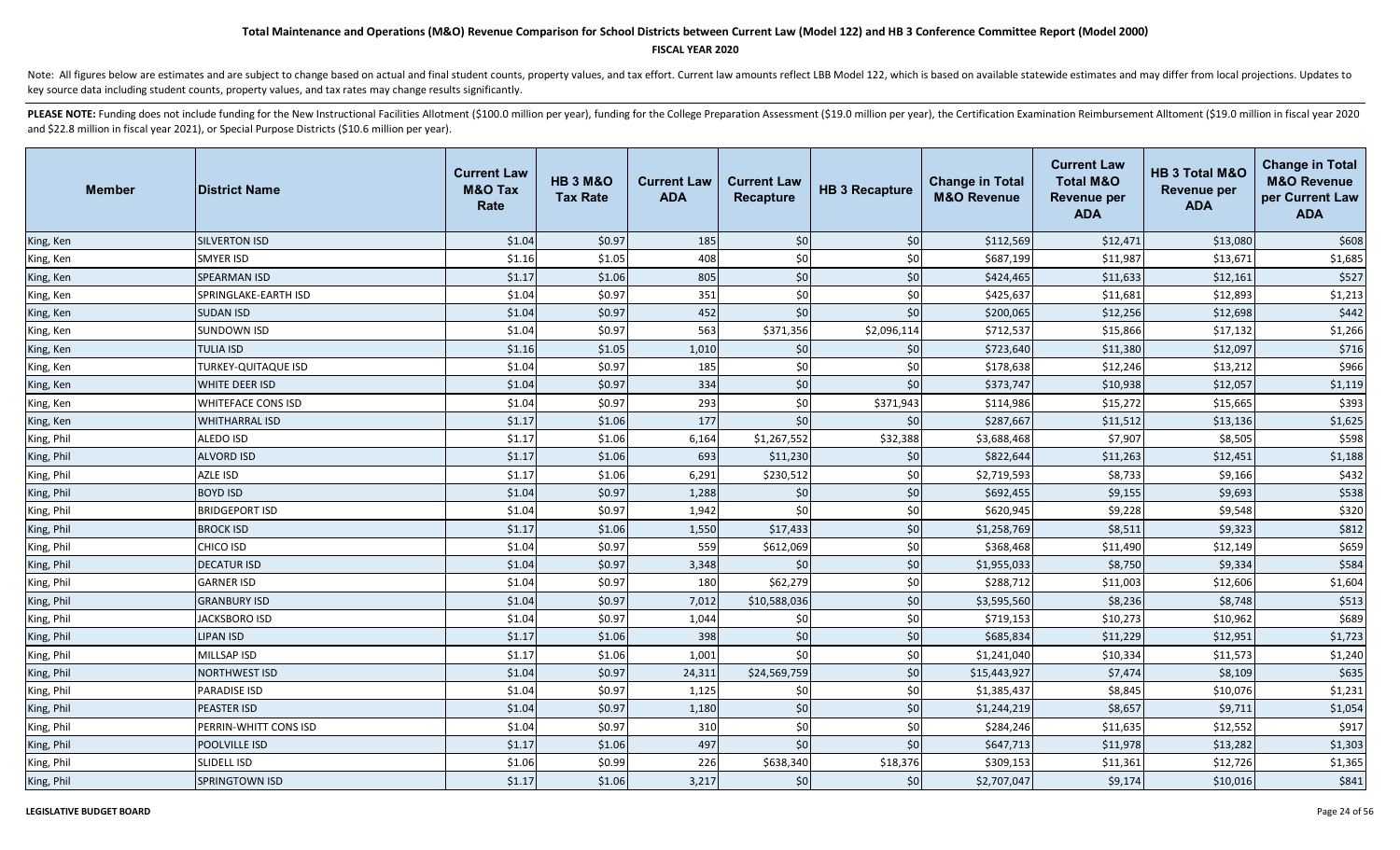#### **FISCAL YEAR 2020**

Note: All figures below are estimates and are subject to change based on actual and final student counts, property values, and tax effort. Current law amounts reflect LBB Model 122, which is based on available statewide es key source data including student counts, property values, and tax rates may change results significantly.

| Member           | <b>District Name</b>            | <b>Current Law</b><br><b>M&amp;O Tax</b><br>Rate | <b>HB 3 M&amp;O</b><br><b>Tax Rate</b> | <b>Current Law</b><br><b>ADA</b> | <b>Current Law</b><br>Recapture | <b>HB 3 Recapture</b> | <b>Change in Total</b><br><b>M&amp;O Revenue</b> | <b>Current Law</b><br><b>Total M&amp;O</b><br>Revenue per<br><b>ADA</b> | HB 3 Total M&O<br><b>Revenue per</b><br><b>ADA</b> | <b>Change in Total</b><br><b>M&amp;O Revenue</b><br>per Current Law<br><b>ADA</b> |
|------------------|---------------------------------|--------------------------------------------------|----------------------------------------|----------------------------------|---------------------------------|-----------------------|--------------------------------------------------|-------------------------------------------------------------------------|----------------------------------------------------|-----------------------------------------------------------------------------------|
| King, Phil       | <b>WEATHERFORD ISD</b>          | \$1.17                                           | \$1.06                                 | 7,607                            | \$1,211,934                     | \$0                   | \$2,671,233                                      | \$8,979                                                                 | \$9,330                                            | \$351                                                                             |
| King, Tracy O.   | <b>CARRIZO SPRINGS CONS ISD</b> | \$1.06                                           | \$0.99                                 | 1,995                            | \$41,836,688                    | \$36,383,453          | \$1,114,393                                      | \$10,357                                                                | \$10,915                                           | \$559                                                                             |
| King, Tracy O.   | <b>CHARLOTTE ISD</b>            | \$1.17                                           | \$1.06                                 | 431                              | \$52,570                        | \$0                   | \$562,444                                        | \$12,666                                                                | \$13,971                                           | \$1,306                                                                           |
| King, Tracy O.   | <b>CRYSTAL CITY ISD</b>         | \$1.04                                           | \$0.97                                 | 1,773                            | \$0                             | \$0                   | \$539,628                                        | \$9,737                                                                 | \$10,041                                           | \$304                                                                             |
| King, Tracy O.   | <b>DEVINE ISD</b>               | \$1.17                                           | \$1.06                                 | 1,860                            | \$0                             | \$0                   | \$1,336,774                                      | \$9,535                                                                 | \$10,253                                           | \$719                                                                             |
| King, Tracy O.   | <b>DILLEY ISD</b>               | \$1.16                                           | \$1.06                                 | 865                              | \$4,192,207                     | \$2,261,123           | \$174,786                                        | \$12,796                                                                | \$12,998                                           | \$202                                                                             |
| King, Tracy O.   | <b>KNIPPA ISD</b>               | \$1.17                                           | \$1.06                                 | 460                              | \$0                             | \$0                   | \$859,080                                        | \$10,626                                                                | \$12,493                                           | \$1,868                                                                           |
| King, Tracy O.   | <b>LA PRYOR ISD</b>             | \$1.17                                           | \$1.06                                 | 430                              | \$0                             | \$0                   | \$158,935                                        | \$13,438                                                                | \$13,807                                           | \$370                                                                             |
| King, Tracy O.   | <b>LEAKEY ISD</b>               | \$1.04                                           | \$0.97                                 | 255                              | \$1,655,950                     | \$1,042,287           | \$154,427                                        | \$12,536                                                                | \$13,143                                           | \$607                                                                             |
| King, Tracy O.   | <b>NUECES CANYON CONS ISD</b>   | \$1.17                                           | \$1.06                                 | 250                              | \$83,972                        | \$9,579               | \$43,614                                         | \$14,243                                                                | \$14,418                                           | \$174                                                                             |
| King, Tracy O.   | <b>PEARSALL ISD</b>             | \$1.17                                           | \$1.06                                 | 1,984                            | \$199,210                       | \$0                   | \$1,537,338                                      | \$10,029                                                                | \$10,804                                           | \$775                                                                             |
| King, Tracy O.   | <b>SABINAL ISD</b>              | \$1.04                                           | \$0.97                                 | 420                              | \$0                             | \$0                   | \$6,429                                          | \$12,599                                                                | \$12,614                                           | \$15                                                                              |
| King, Tracy O.   | UNITED ISD                      | \$1.04                                           | \$0.97                                 | 40,414                           | \$0                             | \$0                   | \$14,437,523                                     | \$8,739                                                                 | \$9,097                                            | \$357                                                                             |
| King, Tracy O.   | <b>UTOPIA ISD</b>               | \$1.04                                           | \$0.97                                 | 226                              | \$0                             | \$0                   | \$35,287                                         | \$12,507                                                                | \$12,663                                           | \$156                                                                             |
| King, Tracy O.   | <b>UVALDE CONS ISD</b>          | \$1.08                                           | \$1.00                                 | 3,807                            | \$0                             | \$0                   | \$2,035,942                                      | \$9,398                                                                 | \$9,933                                            | \$535                                                                             |
| King, Tracy O.   | <b>WEBB CONS ISD</b>            | \$1.00                                           | \$0.93                                 | 231                              | \$2,029,732                     | \$2,540,106           | \$12,531                                         | \$17,765                                                                | \$17,819                                           | \$54                                                                              |
| King, Tracy O.   | <b>ZAPATA COUNTY ISD</b>        | \$1.04                                           | \$0.97                                 | 3,160                            | \$0                             | \$0                   | \$2,028,642                                      | \$9,007                                                                 | \$9,649                                            | \$642                                                                             |
| Klick, Stephanie | <b>BIRDVILLE ISD</b>            | \$1.04                                           | \$0.97                                 | 21,994                           | \$0                             | \$0                   | \$6,178,718                                      | \$8,485                                                                 | \$8,766                                            | \$281                                                                             |
| Klick, Stephanie | <b>KELLER ISD</b>               | \$1.17                                           | \$1.06                                 | 33,668                           | \$4,983,809                     | \$0                   | \$9,044,369                                      | \$8,596                                                                 | \$8,864                                            | \$269                                                                             |
| Krause, Matt     | <b>ARLINGTON ISD</b>            | \$1.04                                           | \$0.97                                 | 54,124                           | \$0                             | \$0                   | \$28,530,368                                     | \$8,516                                                                 | \$9,044                                            | \$527                                                                             |
| Krause, Matt     | <b>BIRDVILLE ISD</b>            | \$1.04                                           | \$0.97                                 | 21,994                           | \$0                             | \$0                   | \$6,178,718                                      | \$8,485                                                                 | \$8,766                                            | \$281                                                                             |
| Krause, Matt     | <b>EAGLE MT-SAGINAW ISD</b>     | \$1.17                                           | \$1.06                                 | 19,450                           | \$1,728,910                     | \$0                   | \$7,259,787                                      | \$8,660                                                                 | \$9,033                                            | \$373                                                                             |
| Krause, Matt     | FORT WORTH ISD                  | \$1.06                                           | \$0.99                                 | 74,800                           | \$0                             | \$0                   | \$61,387,573                                     | \$9,061                                                                 | \$9,882                                            | \$821                                                                             |
| Krause, Matt     | HURST-EULESS-BEDFORD ISD        | \$1.04                                           | \$0.97                                 | 23,220                           | \$0                             | \$0                   | \$5,994,969                                      | \$8,262                                                                 | \$8,520                                            | \$258                                                                             |
| Krause, Matt     | <b>KELLER ISD</b>               | \$1.17                                           | \$1.06                                 | 33,668                           | \$4,983,809                     | \$0                   | \$9,044,369                                      | \$8,596                                                                 | \$8,864                                            | \$269                                                                             |
| Krause, Matt     | <b>NORTHWEST ISD</b>            | \$1.04                                           | \$0.97                                 | 24,311                           | \$24,569,759                    | \$0                   | \$15,443,927                                     | \$7,474                                                                 | \$8,109                                            | \$635                                                                             |
| Kuempel, John    | <b>COMAL ISD</b>                | \$1.04                                           | \$0.97                                 | 23,817                           | \$11,387,353                    | \$0                   | \$7,184,916                                      | \$7,159                                                                 | \$7,460                                            | \$302                                                                             |
| Kuempel, John    | <b>FALLS CITY ISD</b>           | \$1.06                                           | \$0.99                                 | 335                              | \$3,167,937                     | \$2,219,634           | \$408,212                                        | \$10,753                                                                | \$11,971                                           | \$1,219                                                                           |
| Kuempel, John    | <b>FLORESVILLE ISD</b>          | \$1.04                                           | \$0.97                                 | 3,752                            | \$0                             | \$0                   | \$2,677,355                                      | \$8,288                                                                 | \$9,002                                            | \$714                                                                             |
| Kuempel, John    | <b>LA VERNIA ISD</b>            | \$1.04                                           | \$0.97                                 | 3,162                            | \$0                             | \$0                   | \$2,751,284                                      | \$7,913                                                                 | \$8,783                                            | \$870                                                                             |
| Kuempel, John    | <b>LULING ISD</b>               | \$1.04                                           | \$0.97                                 | 1,296                            | \$0                             | \$0                   | \$1,058,625                                      | \$9,285                                                                 | \$10,102                                           | \$817                                                                             |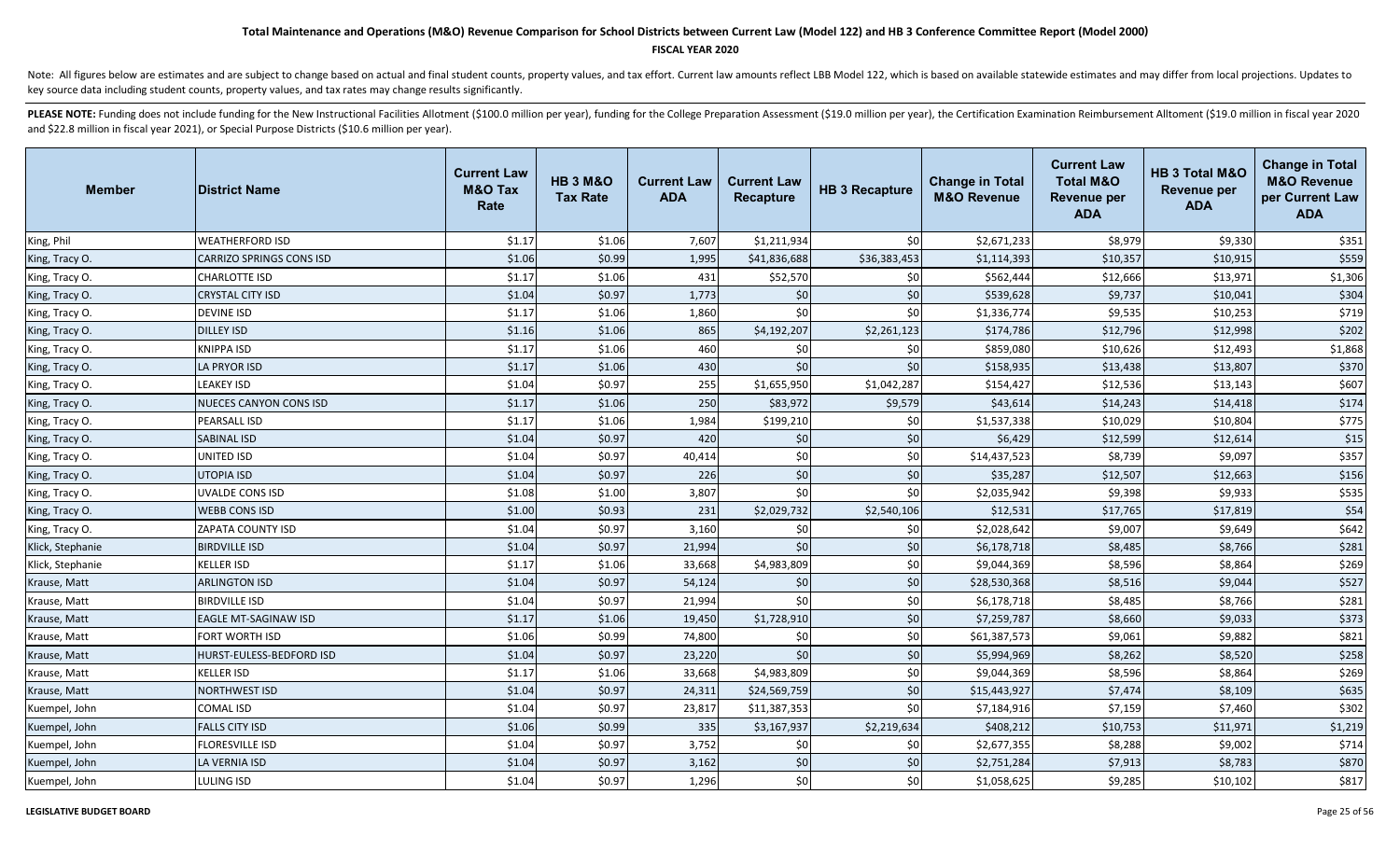### **FISCAL YEAR 2020**

Note: All figures below are estimates and are subject to change based on actual and final student counts, property values, and tax effort. Current law amounts reflect LBB Model 122, which is based on available statewide es key source data including student counts, property values, and tax rates may change results significantly.

| <b>Member</b>    | <b>District Name</b>       | <b>Current Law</b><br><b>M&amp;O Tax</b><br>Rate | <b>HB 3 M&amp;O</b><br><b>Tax Rate</b> | <b>Current Law</b><br><b>ADA</b> | <b>Current Law</b><br><b>Recapture</b> | <b>HB 3 Recapture</b> | <b>Change in Total</b><br><b>M&amp;O Revenue</b> | <b>Current Law</b><br><b>Total M&amp;O</b><br><b>Revenue per</b><br><b>ADA</b> | <b>HB 3 Total M&amp;O</b><br>Revenue per<br><b>ADA</b> | <b>Change in Total</b><br><b>M&amp;O Revenue</b><br>per Current Law<br><b>ADA</b> |
|------------------|----------------------------|--------------------------------------------------|----------------------------------------|----------------------------------|----------------------------------------|-----------------------|--------------------------------------------------|--------------------------------------------------------------------------------|--------------------------------------------------------|-----------------------------------------------------------------------------------|
| Kuempel, John    | <b>MARION ISD</b>          | \$1.17                                           | \$1.06                                 | 1,397                            | \$59,799                               | \$0                   | \$1,220,390                                      | \$9,323                                                                        | \$10,197                                               | \$874                                                                             |
| Kuempel, John    | NAVARRO ISD                | \$1.12                                           | \$1.03                                 | 1,897                            | \$107,193                              | \$0                   | \$1,631,258                                      | \$8,803                                                                        | \$9,663                                                | \$860                                                                             |
| Kuempel, John    | <b>NEW BRAUNFELS ISD</b>   | \$1.04                                           | \$0.97                                 | 8,679                            | \$0                                    | \$0                   | \$5,210,507                                      | \$7,813                                                                        | \$8,413                                                | \$600                                                                             |
| Kuempel, John    | NIXON-SMILEY CONS ISD      | \$1.06                                           | \$0.99                                 | 991                              | \$0                                    | \$0                   | \$440,113                                        | \$11,284                                                                       | \$11,728                                               | \$444                                                                             |
| Kuempel, John    | POTH ISD                   | \$1.04                                           | \$0.97                                 | 796                              | \$0                                    | $$0$                  | \$933,156                                        | \$9,808                                                                        | \$10,981                                               | \$1,172                                                                           |
| Kuempel, John    | PRAIRIE LEA ISD            | \$1.02                                           | \$0.95                                 | 199                              | \$0                                    | \$0                   | \$198,247                                        | \$11,529                                                                       | \$12,525                                               | \$996                                                                             |
| Kuempel, John    | <b>SAN MARCOS CONS ISD</b> | \$1.06                                           | \$0.99                                 | 7,510                            | \$10,486,305                           | \$0                   | \$4,942,974                                      | \$8,879                                                                        | \$9,537                                                | \$658                                                                             |
| Kuempel, John    | SCHERTZ-CIBOLO-U CITY ISD  | \$1.04                                           | \$0.97                                 | 15,311                           | \$0                                    | \$0                   | \$7,887,832                                      | \$7,492                                                                        | \$8,007                                                | \$515                                                                             |
| Kuempel, John    | <b>SEGUIN ISD</b>          | \$1.06                                           | \$0.99                                 | 6,550                            | \$0                                    | \$0                   | \$4,890,830                                      | \$8,668                                                                        | \$9,414                                                | \$747                                                                             |
| Kuempel, John    | STOCKDALE ISD              | \$1.04                                           | \$0.97                                 | 770                              | \$0                                    | \$0                   | \$1,007,106                                      | \$10,462                                                                       | \$11,770                                               | \$1,308                                                                           |
| Lambert, Stan    | <b>ABILENE ISD</b>         | \$1.04                                           | \$0.97                                 | 15,070                           | \$0                                    | \$0                   | \$12,688,522                                     | \$8,090                                                                        | \$8,932                                                | \$842                                                                             |
| Lambert, Stan    | <b>ANSON ISD</b>           | \$1.17                                           | \$1.06                                 | 717                              | \$0                                    | \$0                   | \$1,451,472                                      | \$11,407                                                                       | \$13,431                                               | \$2,024                                                                           |
| Lambert, Stan    | <b>BLACKWELL CONS ISD</b>  | \$1.04                                           | \$0.97                                 | 142                              | \$7,175,190                            | \$6,449,141           | \$87,967                                         | \$14,190                                                                       | \$14,810                                               | \$619                                                                             |
| Lambert, Stan    | CLYDE CONS ISD             | \$1.06                                           | \$0.97                                 | 1,338                            | \$0                                    | \$0                   | \$553,085                                        | \$9,408                                                                        | \$9,821                                                | \$413                                                                             |
| Lambert, Stan    | <b>EULA ISD</b>            | \$1.17                                           | \$1.06                                 | 365                              | \$43,834                               | $$0$                  | \$696,471                                        | \$12,602                                                                       | \$14,511                                               | \$1,908                                                                           |
| Lambert, Stan    | <b>HAMLIN ISD</b>          | \$1.17                                           | \$1.06                                 | 375                              | \$0                                    | $$0$$                 | \$644,718                                        | \$12,166                                                                       | \$13,886                                               | \$1,719                                                                           |
| Lambert, Stan    | <b>HAWLEY ISD</b>          | \$1.17                                           | \$1.06                                 | 733                              | \$0                                    | $$0$$                 | \$962,713                                        | \$10,861                                                                       | \$12,174                                               | \$1,313                                                                           |
| Lambert, Stan    | <b>HIGHLAND ISD</b>        | \$1.16                                           | \$1.05                                 | 212                              | \$88,345                               | \$246,349             | \$423,646                                        | \$15,249                                                                       | \$17,248                                               | \$1,998                                                                           |
| Lambert, Stan    | <b>JIM NED CONS ISD</b>    | \$1.04                                           | \$0.97                                 | 1,251                            | \$0                                    | \$0                   | \$993,759                                        | \$8,429                                                                        | \$9,223                                                | \$794                                                                             |
| Lambert, Stan    | LUEDERS-AVOCA ISD          | \$1.17                                           | \$1.06                                 | 90                               | \$0                                    | \$0                   | \$262,511                                        | \$22,254                                                                       | \$25,170                                               | \$2,917                                                                           |
| Lambert, Stan    | <b>MERKEL ISD</b>          | \$1.04                                           | \$0.97                                 | 1,038                            | \$0                                    | \$0                   | \$800,661                                        | \$10,446                                                                       | \$11,217                                               | \$772                                                                             |
| Lambert, Stan    | PAINT CREEK ISD            | \$1.04                                           | \$0.97                                 | 115                              | \$0                                    | \$0                   | \$191,765                                        | \$14,839                                                                       | \$16,508                                               | \$1,669                                                                           |
| Lambert, Stan    | <b>ROBY CONS ISD</b>       | \$1.17                                           | \$1.06                                 | 299                              | \$0                                    | \$0                   | \$161,816                                        | \$12,895                                                                       | \$13,436                                               | \$541                                                                             |
| Lambert, Stan    | ROSCOE ISD                 | \$1.17                                           | \$1.06                                 | 561                              | \$26,913                               | \$0                   | \$1,204,885                                      | \$10,441                                                                       | \$12,588                                               | \$2,146                                                                           |
| Lambert, Stan    | <b>STAMFORD ISD</b>        | \$1.17                                           | \$1.06                                 | 619                              | \$0                                    | \$0                   | \$1,282,672                                      | \$11,133                                                                       | \$13,205                                               | \$2,072                                                                           |
| Lambert, Stan    | <b>SWEETWATER ISD</b>      | \$1.10                                           | \$1.01                                 | 1,915                            | sol                                    | \$0                   | \$1,735,757                                      | \$9,668                                                                        | \$10,575                                               | \$906                                                                             |
| Lambert, Stan    | <b>TRENT ISD</b>           | \$1.17                                           | \$1.06                                 | 170                              | \$48,668                               | \$3,814               | \$3,041                                          | \$14,721                                                                       | \$14,739                                               | \$18                                                                              |
| Lambert, Stan    | <b>WINTERS ISD</b>         | \$1.04                                           | \$0.97                                 | 500                              | \$0                                    | \$0                   | \$141,840                                        | \$12,045                                                                       | \$12,329                                               | \$284                                                                             |
| Lambert, Stan    | <b>WYLIE ISD</b>           | \$1.04                                           | \$0.97                                 | 4,300                            | \$0                                    | \$0                   | \$2,975,588                                      | \$7,415                                                                        | \$8,107                                                | \$692                                                                             |
| Landgraf, Brooks | <b>ANDREWS ISD</b>         | \$1.06                                           | \$0.99                                 | 3,946                            | \$17,203,229                           | \$11,128,373          | \$1,340,286                                      | \$8,442                                                                        | \$8,781                                                | \$340                                                                             |
| Landgraf, Brooks | <b>ECTOR COUNTY ISD</b>    | \$1.17                                           | \$1.06                                 | 30,476                           | \$622,877                              | \$0                   | \$15,487,423                                     | \$8,550                                                                        | \$9,058                                                | \$508                                                                             |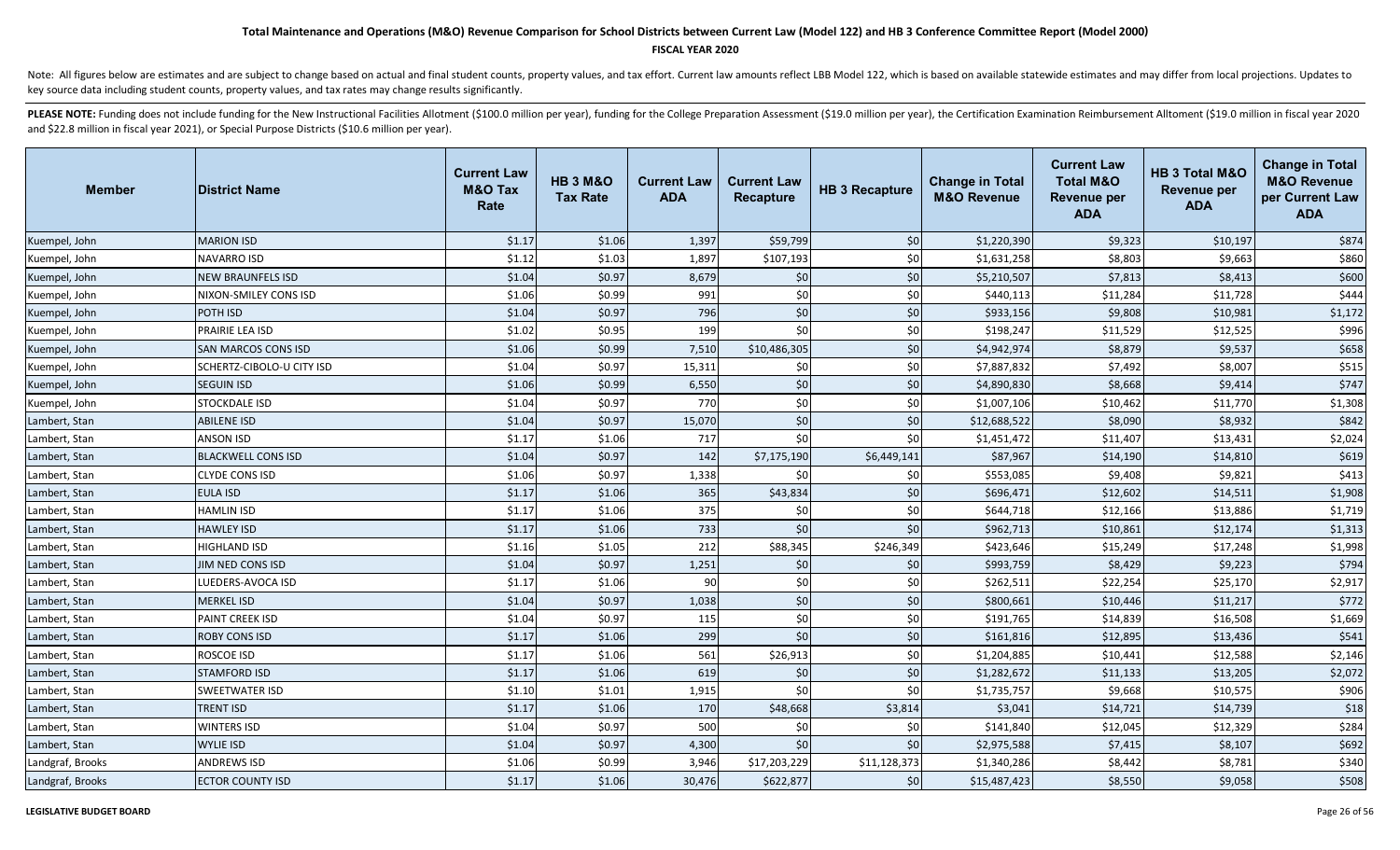### **FISCAL YEAR 2020**

Note: All figures below are estimates and are subject to change based on actual and final student counts, property values, and tax effort. Current law amounts reflect LBB Model 122, which is based on available statewide es key source data including student counts, property values, and tax rates may change results significantly.

| <b>Member</b>    | <b>District Name</b>          | <b>Current Law</b><br><b>M&amp;O Tax</b><br>Rate | <b>HB 3 M&amp;O</b><br><b>Tax Rate</b> | <b>Current Law</b><br><b>ADA</b> | <b>Current Law</b><br><b>Recapture</b> | <b>HB 3 Recapture</b> | <b>Change in Total</b><br><b>M&amp;O Revenue</b> | <b>Current Law</b><br><b>Total M&amp;O</b><br><b>Revenue per</b><br><b>ADA</b> | HB 3 Total M&O<br><b>Revenue per</b><br><b>ADA</b> | <b>Change in Total</b><br><b>M&amp;O Revenue</b><br>per Current Law<br><b>ADA</b> |
|------------------|-------------------------------|--------------------------------------------------|----------------------------------------|----------------------------------|----------------------------------------|-----------------------|--------------------------------------------------|--------------------------------------------------------------------------------|----------------------------------------------------|-----------------------------------------------------------------------------------|
| Landgraf, Brooks | <b>GRANDFALLS-ROYALTY ISD</b> | \$1.04                                           | \$0.97                                 | 157                              | \$0                                    | \$0                   | \$183,193                                        | \$11,703                                                                       | \$12,873                                           | \$1,170                                                                           |
| Landgraf, Brooks | <b>KERMIT ISD</b>             | \$1.09                                           | \$1.01                                 | 1,325                            | \$16,721                               | \$0                   | \$433,089                                        | \$10,459                                                                       | \$10,786                                           | \$327                                                                             |
| Landgraf, Brooks | MONAHANS-WICKETT-PYOTE ISD    | \$0.97                                           | \$0.91                                 | 2,273                            | \$3,781,598                            | \$538,792             | \$727,278                                        | \$8,088                                                                        | \$8,408                                            | \$320                                                                             |
| Landgraf, Brooks | PECOS-BARSTOW-TOYAH ISD       | \$1.04                                           | \$0.97                                 | 2,600                            | \$104,833,127                          | \$94,372,882          | \$1,244,645                                      | \$11,014                                                                       | \$11,493                                           | \$479                                                                             |
| Landgraf, Brooks | WINK-LOVING ISD               | \$1.04                                           | \$0.97                                 | 417                              | \$39,734,821                           | \$38,836,882          | \$10,785                                         | \$21,274                                                                       | \$21,299                                           | \$26                                                                              |
| Lang, Mike       | <b>ALBANY ISD</b>             | \$1.04                                           | \$0.97                                 | 477                              | \$0                                    | \$0                   | \$44,588                                         | \$11,365                                                                       | \$11,458                                           | \$94                                                                              |
| Lang, Mike       | <b>BAIRD ISD</b>              | \$1.17                                           | \$1.06                                 | 262                              | \$46,156                               | \$0                   | \$10,626                                         | \$14,379                                                                       | \$14,420                                           | \$41                                                                              |
| Lang, Mike       | <b>BANGS ISD</b>              | \$1.04                                           | \$0.97                                 | 817                              | \$0                                    | \$0                   | \$887,704                                        | \$10,093                                                                       | \$11,179                                           | \$1,086                                                                           |
| Lang, Mike       | <b>BLANKET ISD</b>            | \$1.04                                           | \$0.97                                 | 174                              | \$0                                    | \$0                   | \$145,717                                        | \$12,137                                                                       | \$12,974                                           | \$837                                                                             |
| Lang, Mike       | <b>BLUFF DALE ISD</b>         | \$1.17                                           | \$1.06                                 | 209                              | \$48,250                               | \$0                   | \$435,658                                        | \$10,842                                                                       | \$12,926                                           | \$2,084                                                                           |
| Lang, Mike       | <b>BRECKENRIDGE ISD</b>       | \$1.17                                           | \$1.06                                 | 1,342                            | \$0                                    | \$0                   | \$1,049,821                                      | \$10,066                                                                       | \$10,848                                           | \$782                                                                             |
| Lang, Mike       | <b>BROOKESMITH ISD</b>        | \$1.17                                           | \$1.06                                 | 200                              | \$0                                    | \$0                   | \$394,878                                        | \$12,245                                                                       | \$14,219                                           | \$1,974                                                                           |
| Lang, Mike       | BROWNWOOD ISD                 | \$1.04                                           | \$0.97                                 | 3,375                            | \$0                                    | $$0$$                 | \$2,369,736                                      | \$8,403                                                                        | \$9,105                                            | \$702                                                                             |
| Lang, Mike       | <b>CISCO ISD</b>              | \$1.07                                           | \$1.00                                 | 815                              | \$45,174                               | $$0$$                 | \$895,475                                        | \$10,478                                                                       | \$11,577                                           | \$1,099                                                                           |
| Lang, Mike       | CLYDE CONS ISD                | \$1.06                                           | \$0.97                                 | 1,338                            | \$0                                    | \$0                   | \$553,085                                        | \$9,408                                                                        | \$9,821                                            | \$413                                                                             |
| Lang, Mike       | <b>COLEMAN ISD</b>            | \$1.17                                           | \$1.06                                 | 785                              | \$0                                    | $$0$$                 | \$759,515                                        | \$11,315                                                                       | \$12,282                                           | \$968                                                                             |
| Lang, Mike       | <b>CROSS PLAINS ISD</b>       | \$1.17                                           | \$1.06                                 | 318                              | \$0                                    | \$0                   | \$289,306                                        | \$13,238                                                                       | \$14,148                                           | \$910                                                                             |
| Lang, Mike       | <b>DE LEON ISD</b>            | \$1.13                                           | \$1.04                                 | 703                              | \$0                                    | \$0                   | \$1,314,329                                      | \$10,731                                                                       | \$12,600                                           | \$1,870                                                                           |
| Lang, Mike       | <b>EARLY ISD</b>              | \$1.17                                           | \$1.06                                 | 1,135                            | \$0                                    | \$0                   | \$1,697,392                                      | \$9,533                                                                        | \$11,029                                           | \$1,495                                                                           |
| Lang, Mike       | <b>EASTLAND ISD</b>           | \$1.04                                           | \$0.97                                 | 1,055                            | \$0                                    | \$0                   | \$1,261,693                                      | \$9,706                                                                        | \$10,902                                           | \$1,196                                                                           |
| Lang, Mike       | <b>EULA ISD</b>               | \$1.17                                           | \$1.06                                 | 365                              | \$43,834                               | \$0                   | \$696,471                                        | \$12,602                                                                       | \$14,511                                           | \$1,908                                                                           |
| Lang, Mike       | <b>GORDON ISD</b>             | \$1.04                                           | \$0.97                                 | 165                              | \$67,693                               | \$0                   | \$208,041                                        | \$11,376                                                                       | \$12,634                                           | \$1,258                                                                           |
| Lang, Mike       | <b>GORMAN ISD</b>             | \$1.04                                           | \$0.97                                 | 278                              | \$0                                    | \$0                   | \$424,394                                        | \$11,516                                                                       | \$13,044                                           | \$1,528                                                                           |
| Lang, Mike       | <b>GRAFORD ISD</b>            | \$1.04                                           | \$0.97                                 | 327                              | \$6,837,164                            | \$5,806,823           | \$275,539                                        | \$12,209                                                                       | \$13,052                                           | \$843                                                                             |
| Lang, Mike       | <b>GRANBURY ISD</b>           | \$1.04                                           | \$0.97                                 | 7,012                            | \$10,588,036                           | \$0                   | \$3,595,560                                      | \$8,236                                                                        | \$8,748                                            | \$513                                                                             |
| Lang, Mike       | LINGLEVILLE ISD               | \$1.04                                           | \$0.97                                 | 265                              | \$0                                    | \$0                   | \$460,450                                        | \$10,774                                                                       | \$12,511                                           | \$1,738                                                                           |
| Lang, Mike       | LIPAN ISD                     | \$1.17                                           | \$1.06                                 | 398                              | \$0                                    | \$0                   | \$685,834                                        | \$11,229                                                                       | \$12,951                                           | \$1,723                                                                           |
| Lang, Mike       | <b>LUEDERS-AVOCA ISD</b>      | \$1.17                                           | \$1.06                                 | 90                               | \$0                                    | \$0                   | \$262,511                                        | \$22,254                                                                       | \$25,170                                           | \$2,917                                                                           |
| Lang, Mike       | <b>MAY ISD</b>                | \$1.04                                           | \$0.97                                 | 230                              | \$0                                    | \$0                   | \$239,449                                        | \$11,614                                                                       | \$12,655                                           | \$1,041                                                                           |
| Lang, Mike       | <b>MILLSAP ISD</b>            | \$1.17                                           | \$1.06                                 | 1,001                            | \$0                                    | \$0                   | \$1,241,040                                      | \$10,334                                                                       | \$11,573                                           | \$1,240                                                                           |
| Lang, Mike       | MINERAL WELLS ISD             | \$1.17                                           | \$1.06                                 | 2,941                            | \$0                                    | \$0                   | \$3,911,390                                      | \$9,326                                                                        | \$10,656                                           | \$1,330                                                                           |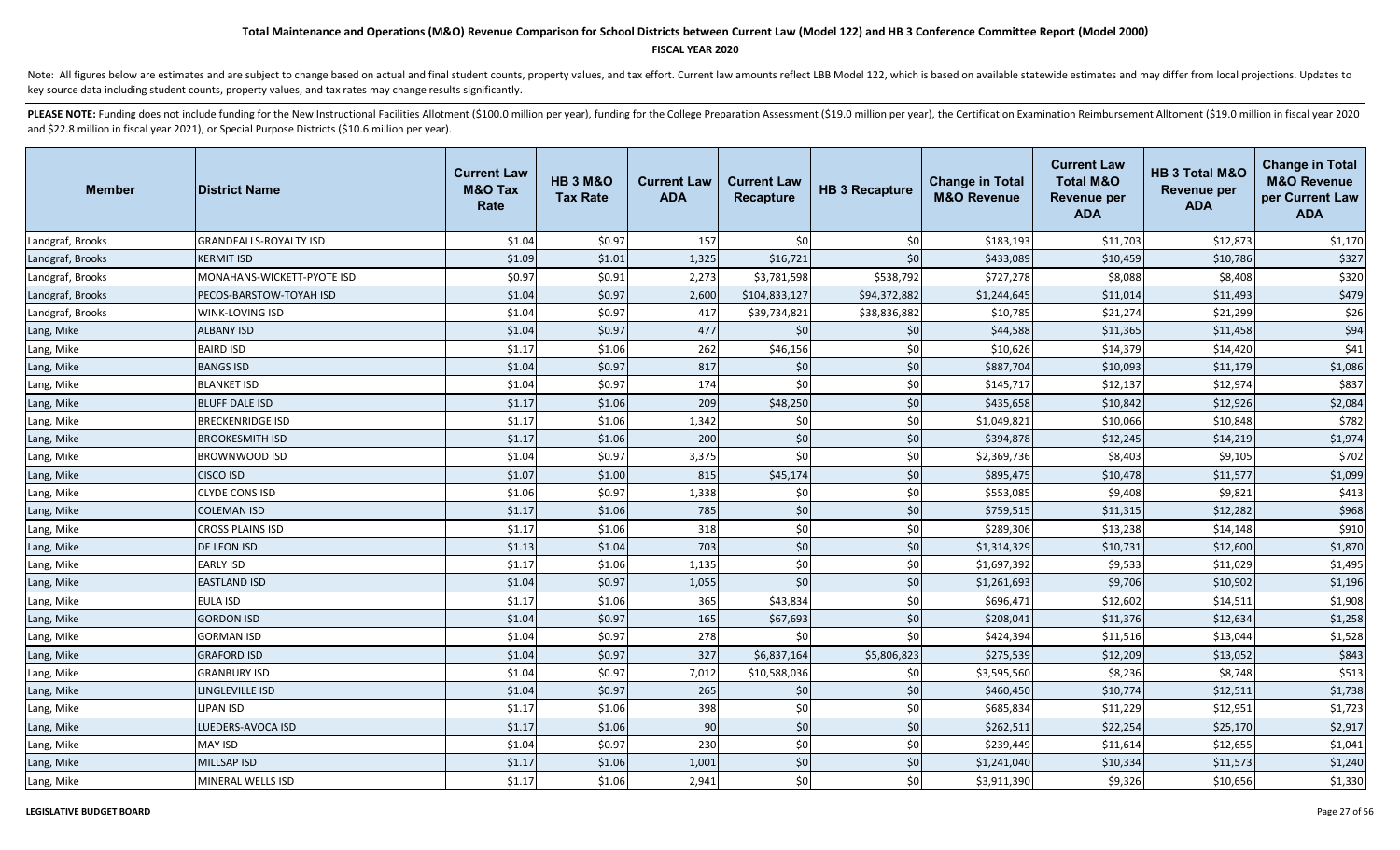### **FISCAL YEAR 2020**

Note: All figures below are estimates and are subject to change based on actual and final student counts, property values, and tax effort. Current law amounts reflect LBB Model 122, which is based on available statewide es key source data including student counts, property values, and tax rates may change results significantly.

| <b>Member</b> | <b>District Name</b>           | <b>Current Law</b><br><b>M&amp;O Tax</b><br>Rate | <b>HB 3 M&amp;O</b><br><b>Tax Rate</b> | <b>Current Law</b><br><b>ADA</b> | <b>Current Law</b><br>Recapture | <b>HB 3 Recapture</b> | <b>Change in Total</b><br><b>M&amp;O Revenue</b> | <b>Current Law</b><br><b>Total M&amp;O</b><br><b>Revenue per</b><br><b>ADA</b> | HB 3 Total M&O<br><b>Revenue per</b><br><b>ADA</b> | <b>Change in Total</b><br><b>M&amp;O Revenue</b><br>per Current Law<br><b>ADA</b> |
|---------------|--------------------------------|--------------------------------------------------|----------------------------------------|----------------------------------|---------------------------------|-----------------------|--------------------------------------------------|--------------------------------------------------------------------------------|----------------------------------------------------|-----------------------------------------------------------------------------------|
| Lang, Mike    | <b>MORAN ISD</b>               | \$1.04                                           | \$0.97                                 | 110                              | \$0                             | \$0                   | \$200,636                                        | \$15,475                                                                       | \$17,299                                           | \$1,824                                                                           |
| Lang, Mike    | PALO PINTO ISD                 | \$1.06                                           | \$0.99                                 | 90                               | \$4,410,284                     | \$3,878,109           | \$141,181                                        | \$15,265                                                                       | \$16,833                                           | \$1,569                                                                           |
| Lang, Mike    | PANTHER CREEK CONS ISD         | \$1.17                                           | \$1.06                                 | 150                              | \$56,311                        | \$7,114               | \$106,942                                        | \$14,135                                                                       | \$14,848                                           | \$713                                                                             |
| Lang, Mike    | PERRIN-WHITT CONS ISD          | \$1.04                                           | \$0.97                                 | 310                              | \$0                             | \$0                   | \$284,246                                        | \$11,635                                                                       | \$12,552                                           | \$917                                                                             |
| Lang, Mike    | <b>RANGER ISD</b>              | \$1.04                                           | \$0.97                                 | 327                              | \$0                             | \$0                   | \$606,574                                        | \$11,327                                                                       | \$13,182                                           | \$1,855                                                                           |
| Lang, Mike    | <b>RISING STAR ISD</b>         | \$1.17                                           | \$1.06                                 | 143                              | \$0                             | \$0                   | \$268,750                                        | \$13,398                                                                       | \$15,280                                           | \$1,882                                                                           |
| Lang, Mike    | <b>SANTA ANNA ISD</b>          | \$1.04                                           | \$0.97                                 | 243                              | \$0                             | \$0                   | \$318,708                                        | \$11,956                                                                       | \$13,267                                           | \$1,312                                                                           |
| Lang, Mike    | <b>SANTO ISD</b>               | \$1.17                                           | \$1.06                                 | 440                              | \$49,416                        | \$0                   | \$500,443                                        | \$11,685                                                                       | \$12,822                                           | \$1,137                                                                           |
| Lang, Mike    | <b>STRAWN ISD</b>              | \$1.17                                           | \$1.06                                 | 165                              | \$0                             | \$0                   | \$355,191                                        | \$12,527                                                                       | \$14,680                                           | \$2,153                                                                           |
| Lang, Mike    | <b>TOLAR ISD</b>               | \$1.04                                           | \$0.97                                 | 730                              | \$0                             | \$0                   | \$1,050,575                                      | \$9,088                                                                        | \$10,527                                           | \$1,439                                                                           |
| Lang, Mike    | <b>WOODSON ISD</b>             | \$1.17                                           | \$1.06                                 | 132                              | \$0                             | \$0                   | \$230,983                                        | \$15,884                                                                       | \$17,634                                           | \$1,750                                                                           |
| Lang, Mike    | <b>ZEPHYR ISD</b>              | \$1.04                                           | \$0.97                                 | 186                              | \$0                             | \$0                   | \$270,571                                        | \$11,733                                                                       | \$13,187                                           | \$1,455                                                                           |
| Larson, Lyle  | <b>BOERNE ISD</b>              | \$1.04                                           | \$0.97                                 | 9,124                            | \$12,035,093                    | \$0                   | \$4,518,662                                      | \$7,701                                                                        | \$8,197                                            | \$495                                                                             |
| Larson, Lyle  | <b>COMAL ISD</b>               | \$1.04                                           | \$0.97                                 | 23,817                           | \$11,387,353                    | \$0                   | \$7,184,916                                      | \$7,159                                                                        | \$7,460                                            | \$302                                                                             |
| Larson, Lyle  | <b>NORTH EAST ISD</b>          | \$1.04                                           | \$0.97                                 | 60,194                           | \$1,894,230                     | \$0                   | \$27,188,199                                     | \$8,039                                                                        | \$8,491                                            | \$452                                                                             |
| Larson, Lyle  | <b>NORTHSIDE ISD</b>           | \$1.04                                           | \$0.97                                 | 98,269                           | \$0                             | \$0                   | \$41,918,537                                     | \$8,176                                                                        | \$8,603                                            | \$427                                                                             |
| Leach, Jeff   | <b>ALLEN ISD</b>               | \$1.14                                           | \$1.04                                 | 20,995                           | \$12,221,782                    | \$690,334             | \$6,846,634                                      | \$8,156                                                                        | \$8,482                                            | \$326                                                                             |
| Leach, Jeff   | <b>PLANO ISD</b>               | \$1.17                                           | \$1.06                                 | 50,300                           | \$251,628,027                   | \$154,629,817         | \$18,162,495                                     | \$8,714                                                                        | \$9,075                                            | \$361                                                                             |
| Leman, Ben    | <b>ANDERSON-SHIRO CONS ISD</b> | \$1.04                                           | \$0.97                                 | 828                              | \$0                             | \$0                   | \$670,412                                        | \$9,819                                                                        | \$10,629                                           | \$810                                                                             |
| Leman, Ben    | <b>BELLVILLE ISD</b>           | \$1.12                                           | \$1.03                                 | 2,136                            | \$205,482                       | \$0                   | \$737,431                                        | \$9,480                                                                        | \$9,825                                            | \$345                                                                             |
| Leman, Ben    | <b>BRAZOS ISD</b>              | \$1.04                                           | \$0.97                                 | 745                              | \$0                             | \$0                   | \$972,831                                        | \$11,021                                                                       | \$12,326                                           | \$1,306                                                                           |
| Leman, Ben    | <b>BRENHAM ISD</b>             | \$1.04                                           | \$0.97                                 | 4,650                            | \$0                             | \$0                   | \$1,326,046                                      | \$9,125                                                                        | \$9,410                                            | \$285                                                                             |
| Leman, Ben    | <b>BURTON ISD</b>              | \$1.04                                           | \$0.97                                 | 422                              | \$445,210                       | \$0                   | \$550,715                                        | \$10,968                                                                       | \$12,273                                           | \$1,305                                                                           |
| Leman, Ben    | <b>CALDWELL ISD</b>            | \$1.13                                           | \$1.03                                 | 1,700                            | \$106,402                       | \$0                   | \$895,905                                        | \$9,486                                                                        | \$10,013                                           | \$527                                                                             |
| Leman, Ben    | <b>COLUMBUS ISD</b>            | \$1.04                                           | \$0.97                                 | 1,397                            | \$80,468                        | \$0                   | \$546,220                                        | \$9,729                                                                        | \$10,120                                           | \$391                                                                             |
| Leman, Ben    | <b>EZZELL ISD</b>              | \$1.00                                           | \$0.93                                 | 95                               | \$0                             | \$0                   | \$120,801                                        | \$9,767                                                                        | \$11,039                                           | \$1,272                                                                           |
| Leman, Ben    | <b>FAYETTEVILLE ISD</b>        | \$1.04                                           | \$0.97                                 | 230                              | \$99,891                        | \$0                   | \$245,418                                        | \$10,512                                                                       | \$11,579                                           | \$1,067                                                                           |
| Leman, Ben    | <b>FLATONIA ISD</b>            | \$1.17                                           | \$1.06                                 | 550                              | \$132,385                       | \$0                   | \$833,364                                        | \$12,036                                                                       | \$13,551                                           | \$1,515                                                                           |
| Leman, Ben    | <b>GIDDINGS ISD</b>            | \$1.10                                           | \$1.02                                 | 1,755                            | \$0                             | \$0                   | \$1,059,661                                      | \$9,388                                                                        | \$9,992                                            | \$604                                                                             |
| Leman, Ben    | <b>HALLETTSVILLE ISD</b>       | \$1.04                                           | \$0.97                                 | 1,088                            | \$0                             | \$0                   | \$350,404                                        | \$10,306                                                                       | \$10,628                                           | \$322                                                                             |
| Leman, Ben    | <b>IOLA ISD</b>                | \$1.04                                           | \$0.97                                 | 503                              | \$0                             | \$0                   | \$594,853                                        | \$10,317                                                                       | \$11,499                                           | \$1,183                                                                           |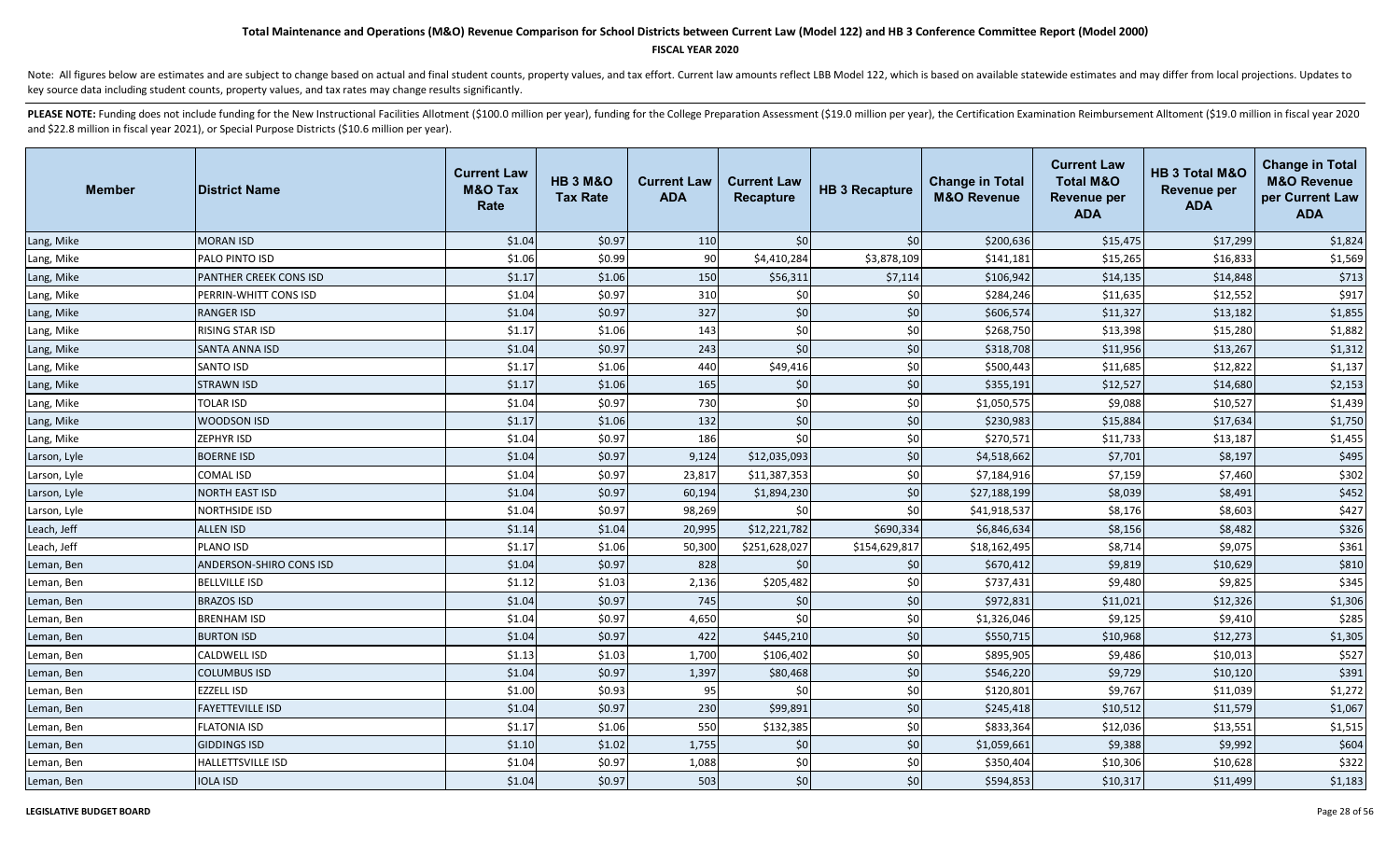### **FISCAL YEAR 2020**

Note: All figures below are estimates and are subject to change based on actual and final student counts, property values, and tax effort. Current law amounts reflect LBB Model 122, which is based on available statewide es key source data including student counts, property values, and tax rates may change results significantly.

| <b>Member</b>   | <b>District Name</b>         | <b>Current Law</b><br><b>M&amp;O Tax</b><br>Rate | <b>HB 3 M&amp;O</b><br><b>Tax Rate</b> | <b>Current Law</b><br><b>ADA</b> | <b>Current Law</b><br><b>Recapture</b> | <b>HB 3 Recapture</b> | <b>Change in Total</b><br><b>M&amp;O Revenue</b> | <b>Current Law</b><br><b>Total M&amp;O</b><br><b>Revenue per</b><br><b>ADA</b> | HB 3 Total M&O<br><b>Revenue per</b><br><b>ADA</b> | <b>Change in Total</b><br><b>M&amp;O Revenue</b><br>per Current Law<br><b>ADA</b> |
|-----------------|------------------------------|--------------------------------------------------|----------------------------------------|----------------------------------|----------------------------------------|-----------------------|--------------------------------------------------|--------------------------------------------------------------------------------|----------------------------------------------------|-----------------------------------------------------------------------------------|
| Leman, Ben      | LA GRANGE ISD                | \$1.04                                           | \$0.97                                 | 1,823                            | \$0                                    | \$0                   | \$817,141                                        | \$8,621                                                                        | \$9,069                                            | \$448                                                                             |
| Leman, Ben      | <b>MADISONVILLE CONS ISD</b> | \$1.17                                           | \$1.06                                 | 2,279                            | \$0                                    | \$0                   | \$2,288,024                                      | \$9,471                                                                        | \$10,475                                           | \$1,004                                                                           |
| Leman, Ben      | <b>MOULTON ISD</b>           | \$0.99                                           | \$0.92                                 | 252                              | \$719,672                              | \$0                   | \$333,935                                        | \$10,945                                                                       | \$12,270                                           | \$1,325                                                                           |
| Leman, Ben      | <b>NAVASOTA ISD</b>          | \$1.04                                           | \$0.97                                 | 2,790                            | \$0                                    | \$0                   | \$1,624,597                                      | \$8,641                                                                        | \$9,224                                            | \$582                                                                             |
| Leman, Ben      | RICE CONS ISD                | \$1.04                                           | \$0.97                                 | 1,293                            | \$0                                    | \$0                   | \$479,088                                        | \$10,244                                                                       | \$10,614                                           | \$371                                                                             |
| Leman, Ben      | <b>RICHARDS ISD</b>          | \$1.06                                           | \$0.99                                 | 170                              | \$0                                    | \$0                   | \$187,556                                        | \$12,180                                                                       | \$13,283                                           | \$1,103                                                                           |
| Leman, Ben      | ROUND TOP-CARMINE ISD        | \$1.06                                           | \$0.99                                 | 255                              | \$1,325,084                            | \$511,968             | \$439,415                                        | \$10,781                                                                       | \$12,504                                           | \$1,723                                                                           |
| Leman, Ben      | <b>SCHULENBURG ISD</b>       | \$1.04                                           | \$0.97                                 | 685                              | \$0                                    | \$0                   | \$858,562                                        | \$10,841                                                                       | \$12,094                                           | \$1,253                                                                           |
| Leman, Ben      | <b>SEALY ISD</b>             | \$1.11                                           | \$1.02                                 | 2,630                            | \$89,590                               | \$0                   | \$1,258,682                                      | \$8,697                                                                        | \$9,176                                            | \$479                                                                             |
| Leman, Ben      | <b>SHINER ISD</b>            | \$1.04                                           | \$0.97                                 | 618                              | \$1,203,392                            | \$0                   | \$890,022                                        | \$9,899                                                                        | \$11,340                                           | \$1,440                                                                           |
| Leman, Ben      | SMITHVILLE ISD               | \$1.17                                           | \$1.06                                 | 1,670                            | \$75,252                               | \$0                   | \$1,187,536                                      | \$9,656                                                                        | \$10,367                                           | \$711                                                                             |
| Leman, Ben      | <b>SNOOK ISD</b>             | \$1.17                                           | \$1.06                                 | 483                              | \$0                                    | \$0                   | \$617,987                                        | \$12,335                                                                       | \$13,614                                           | \$1,279                                                                           |
| Leman, Ben      | SOMERVILLE ISD               | \$1.04                                           | \$0.97                                 | 484                              | \$0                                    | \$0                   | \$792,898                                        | \$11,001                                                                       | \$12,640                                           | \$1,638                                                                           |
| Leman, Ben      | <b>SWEET HOME ISD</b>        | \$1.04                                           | \$0.97                                 | 143                              | \$0                                    | $$0$$                 | \$220,440                                        | \$9,941                                                                        | \$11,478                                           | \$1,538                                                                           |
| Leman, Ben      | <b>VYSEHRAD ISD</b>          | \$1.04                                           | \$0.97                                 | 107                              | \$0                                    | \$0                   | \$188,804                                        | \$9,848                                                                        | \$11,621                                           | \$1,773                                                                           |
| Leman, Ben      | <b>WEIMAR ISD</b>            | \$1.04                                           | \$0.97                                 | 620                              | \$0                                    | \$0                   | \$771,815                                        | \$10,899                                                                       | \$12,143                                           | \$1,245                                                                           |
| Leman, Ben      | YOAKUM ISD                   | \$1.04                                           | \$0.97                                 | 1,470                            | \$0                                    | \$0                   | \$1,239,997                                      | \$9,489                                                                        | \$10,333                                           | \$844                                                                             |
| Longoria, Oscar | <b>EDCOUCH-ELSA ISD</b>      | \$1.17                                           | \$1.06                                 | 4,402                            | \$0                                    | \$0                   | \$4,240,866                                      | \$10,055                                                                       | \$11,018                                           | \$963                                                                             |
| Longoria, Oscar | <b>EDINBURG CISD</b>         | \$1.17                                           | \$1.06                                 | 31,613                           | \$0                                    | \$0                   | \$21,469,358                                     | \$9,475                                                                        | \$10,154                                           | \$679                                                                             |
| Longoria, Oscar | <b>HARLINGEN CONS ISD</b>    | \$1.17                                           | \$1.06                                 | 16,816                           | \$0                                    | \$0                   | \$8,852,106                                      | \$9,834                                                                        | \$10,360                                           | \$526                                                                             |
| Longoria, Oscar | LA FERIA ISD                 | \$1.17                                           | \$1.06                                 | 3,005                            | \$0                                    | \$0                   | \$1,864,037                                      | \$9,906                                                                        | \$10,526                                           | \$620                                                                             |
| Longoria, Oscar | LA JOYA ISD                  | \$1.17                                           | \$1.06                                 | 25,604                           | \$0                                    | \$0                   | \$24,326,878                                     | \$9,876                                                                        | \$10,827                                           | \$950                                                                             |
| Longoria, Oscar | LA VILLA ISD                 | \$1.17                                           | \$1.06                                 | 513                              | \$0                                    | \$0                   | \$390,992                                        | \$12,873                                                                       | \$13,635                                           | \$762                                                                             |
| Longoria, Oscar | LYFORD CISD                  | \$1.17                                           | \$1.06                                 | 1,388                            | \$0                                    | $$0$$                 | \$315,800                                        | \$11,231                                                                       | \$11,458                                           | \$227                                                                             |
| Longoria, Oscar | <b>MCALLEN ISD</b>           | \$1.16                                           | \$1.05                                 | 20,731                           | \$0                                    | \$0                   | \$9,226,505                                      | \$9,761                                                                        | \$10,206                                           | \$445                                                                             |
| Longoria, Oscar | <b>MERCEDES ISD</b>          | \$1.17                                           | \$1.06                                 | 4,832                            | \$0                                    | \$0                   | \$3,428,326                                      | \$10,051                                                                       | \$10,761                                           | \$710                                                                             |
| Longoria, Oscar | <b>MISSION CONS ISD</b>      | \$1.17                                           | \$1.06                                 | 14,200                           | \$0                                    | \$0                   | \$8,869,234                                      | \$9,809                                                                        | \$10,433                                           | \$625                                                                             |
| Longoria, Oscar | <b>MONTE ALTO ISD</b>        | \$1.17                                           | \$1.06                                 | 924                              | \$0                                    | \$0                   | \$706,438                                        | \$11,616                                                                       | \$12,381                                           | \$765                                                                             |
| Longoria, Oscar | RIO HONDO ISD                | \$1.17                                           | \$1.06                                 | 1,662                            | \$0                                    | \$0                   | \$1,101,651                                      | \$10,367                                                                       | \$11,030                                           | \$663                                                                             |
| Longoria, Oscar | <b>SANTA ROSA ISD</b>        | \$1.17                                           | \$1.06                                 | 1,009                            | \$0                                    | \$0                   | \$1,118,431                                      | \$11,796                                                                       | \$12,905                                           | \$1,108                                                                           |
| Longoria, Oscar | SHARYLAND ISD                | \$1.17                                           | \$1.06                                 | 9,615                            | \$0                                    | \$0                   | \$7,097,694                                      | \$9,138                                                                        | \$9,876                                            | \$738                                                                             |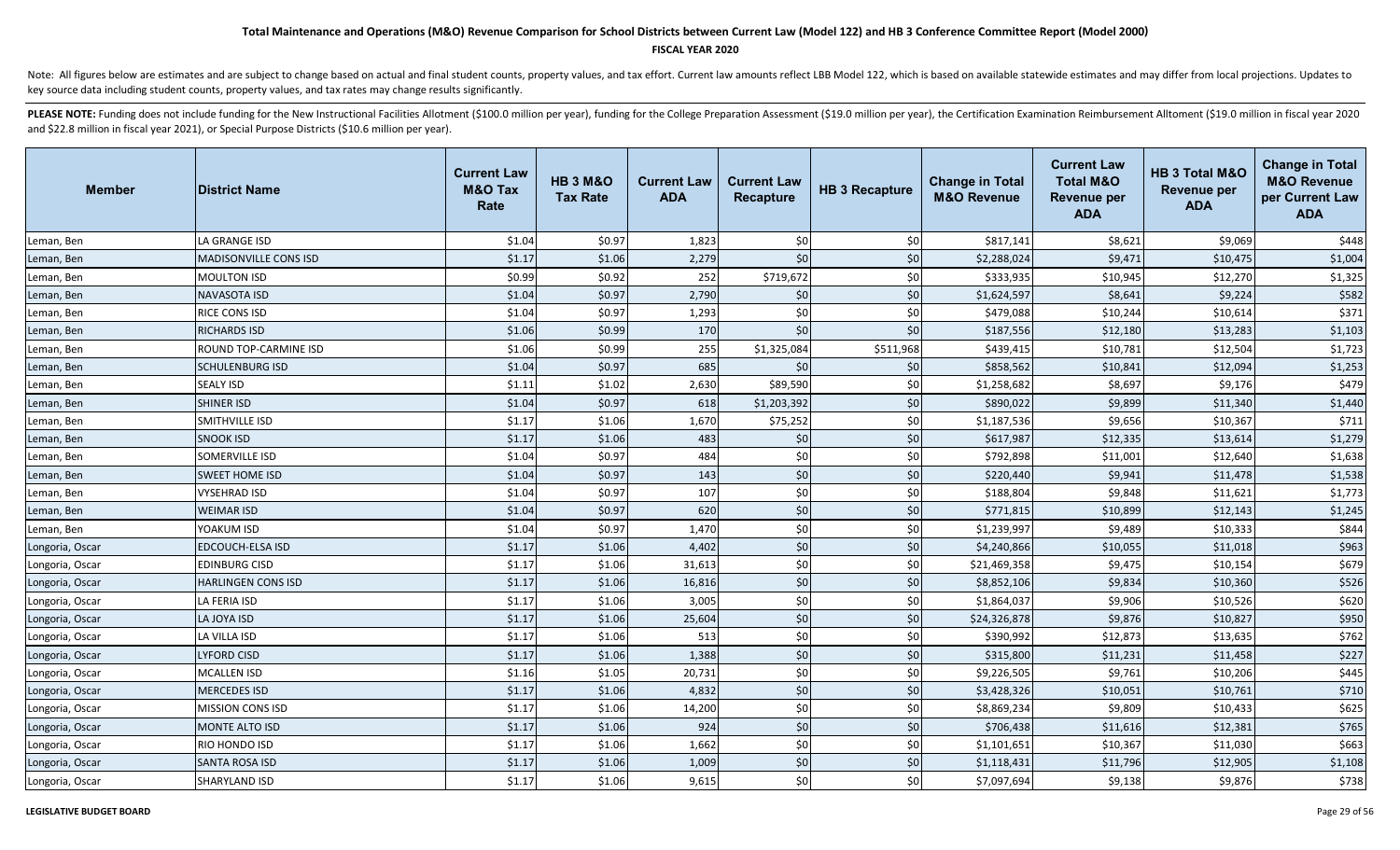### **FISCAL YEAR 2020**

Note: All figures below are estimates and are subject to change based on actual and final student counts, property values, and tax effort. Current law amounts reflect LBB Model 122, which is based on available statewide es key source data including student counts, property values, and tax rates may change results significantly.

| <b>Member</b>    | <b>District Name</b>        | <b>Current Law</b><br><b>M&amp;O Tax</b><br>Rate | <b>HB 3 M&amp;O</b><br><b>Tax Rate</b> | <b>Current Law</b><br><b>ADA</b> | <b>Current Law</b><br>Recapture | <b>HB 3 Recapture</b> | <b>Change in Total</b><br><b>M&amp;O Revenue</b> | <b>Current Law</b><br><b>Total M&amp;O</b><br><b>Revenue per</b><br><b>ADA</b> | HB 3 Total M&O<br><b>Revenue per</b><br><b>ADA</b> | <b>Change in Total</b><br><b>M&amp;O Revenue</b><br>per Current Law<br><b>ADA</b> |
|------------------|-----------------------------|--------------------------------------------------|----------------------------------------|----------------------------------|---------------------------------|-----------------------|--------------------------------------------------|--------------------------------------------------------------------------------|----------------------------------------------------|-----------------------------------------------------------------------------------|
| Longoria, Oscar  | <b>WESLACO ISD</b>          | \$1.14                                           | \$1.04                                 | 15,655                           | \$0                             | \$0                   | \$7,812,664                                      | \$9,803                                                                        | \$10,303                                           | \$499                                                                             |
| Lopez, Ray       | EDGEWOOD ISD                | \$1.17                                           | \$1.06                                 | 8,686                            | \$0                             | \$0                   | \$9,670,714                                      | \$9,764                                                                        | \$10,878                                           | \$1,113                                                                           |
| Lopez, Ray       | <b>NORTHSIDE ISD</b>        | \$1.04                                           | \$0.97                                 | 98,269                           | \$0                             | \$0                   | \$41,918,537                                     | \$8,176                                                                        | \$8,603                                            | \$427                                                                             |
| Lopez, Ray       | <b>SAN ANTONIO ISD</b>      | \$1.17                                           | \$1.06                                 | 42,179                           | \$0                             | \$0                   | \$36,550,883                                     | \$9,762                                                                        | \$10,628                                           | \$867                                                                             |
| Lozano, J. M.    | <b>AGUA DULCE ISD</b>       | \$1.17                                           | \$1.06                                 | 299                              | \$0                             | \$0                   | \$506,521                                        | \$12,394                                                                       | \$14,086                                           | \$1,693                                                                           |
| Lozano, J. M.    | <b>ALICE ISD</b>            | \$1.10                                           | \$1.02                                 | 4,457                            | \$0                             | \$0                   | \$3,167,591                                      | \$9,198                                                                        | \$9,909                                            | \$711                                                                             |
| Lozano, J. M.    | <b>ARANSAS PASS ISD</b>     | \$1.17                                           | \$1.06                                 | 1,550                            | \$0                             | \$0                   | \$800,998                                        | \$9,780                                                                        | \$10,297                                           | \$517                                                                             |
| Lozano, J. M.    | <b>BEEVILLE ISD</b>         | \$1.17                                           | \$1.06                                 | 2,945                            | \$0                             | \$0                   | \$2,858,899                                      | \$9,688                                                                        | \$10,658                                           | \$971                                                                             |
| Lozano, J. M.    | BEN BOLT-PALITO BLANCO CISD | \$1.17                                           | \$1.06                                 | 472                              | \$0                             | \$0                   | \$377,105                                        | \$12,323                                                                       | \$13,122                                           | \$799                                                                             |
| Lozano, J. M.    | <b>GREGORY-PORTLAND ISD</b> | \$1.17                                           | \$1.06                                 | 4,399                            | \$217,814                       | \$0                   | \$2,163,905                                      | \$8,756                                                                        | \$9,248                                            | \$492                                                                             |
| Lozano, J. M.    | <b>INGLESIDE ISD</b>        | \$1.04                                           | \$0.97                                 | 1,976                            | \$5,911,624                     | \$2,692,949           | \$1,120,726                                      | \$8,800                                                                        | \$9,367                                            | \$567                                                                             |
| Lozano, J. M.    | <b>KINGSVILLE ISD</b>       | \$1.17                                           | \$1.06                                 | 3,079                            | \$0                             | \$0                   | \$2,249,864                                      | \$9,938                                                                        | \$10,669                                           | \$731                                                                             |
| Lozano, J. M.    | LA GLORIA ISD               | \$1.04                                           | \$0.97                                 | 120                              | \$0                             | \$0                   | \$221,548                                        | \$10,355                                                                       | \$12,201                                           | \$1,846                                                                           |
| Lozano, J. M.    | <b>MATHIS ISD</b>           | \$1.17                                           | \$1.06                                 | 1,500                            | \$0                             | \$0                   | \$942,759                                        | \$10,117                                                                       | \$10,746                                           | \$629                                                                             |
| Lozano, J. M.    | <b>ODEM-EDROY ISD</b>       | \$1.17                                           | \$1.06                                 | 891                              | \$0                             | \$0                   | \$33,311                                         | \$11,621                                                                       | \$11,658                                           | \$37                                                                              |
| Lozano, J. M.    | <b>ORANGE GROVE ISD</b>     | \$1.06                                           | \$0.99                                 | 1,675                            | \$0                             | \$0                   | \$864,496                                        | \$9,113                                                                        | \$9,629                                            | \$516                                                                             |
| Lozano, J. M.    | <b>PAWNEE ISD</b>           | \$1.04                                           | \$0.97                                 | 294                              | \$612,443                       | \$250,116             | \$4,428                                          | \$12,406                                                                       | \$12,421                                           | \$15                                                                              |
| Lozano, J. M.    | PETTUS ISD                  | \$1.09                                           | \$1.01                                 | 384                              | \$1,884,925                     | \$776,221             | \$478,105                                        | \$12,218                                                                       | \$13,462                                           | \$1,245                                                                           |
| Lozano, J. M.    | <b>PREMONT ISD</b>          | \$1.17                                           | \$1.06                                 | 500                              | \$0                             | \$0                   | \$959,447                                        | \$12,440                                                                       | \$14,359                                           | \$1,919                                                                           |
| Lozano, J. M.    | <b>REFUGIO ISD</b>          | \$1.17                                           | \$1.06                                 | 638                              | \$0                             | \$0                   | \$428,844                                        | \$12,332                                                                       | \$13,004                                           | \$672                                                                             |
| Lozano, J. M.    | <b>RICARDO ISD</b>          | \$1.17                                           | \$1.06                                 | 622                              | \$0                             | \$0                   | \$901,532                                        | \$10,525                                                                       | \$11,974                                           | \$1,449                                                                           |
| Lozano, J. M.    | <b>RIVIERA ISD</b>          | \$1.17                                           | \$1.06                                 | 400                              | \$9,636                         | \$0                   | \$6,731                                          | \$13,844                                                                       | \$13,861                                           | \$17                                                                              |
| Lozano, J. M.    | SAN DIEGO ISD               | \$1.04                                           | \$0.97                                 | 1,305                            | \$0                             | \$0                   | \$1,314,209                                      | \$9,789                                                                        | \$10,796                                           | \$1,007                                                                           |
| Lozano, J. M.    | <b>SANTA GERTRUDIS ISD</b>  | \$1.04                                           | \$0.97                                 | 747                              | \$0                             | \$0                   | \$1,058,663                                      | \$9,048                                                                        | \$10,465                                           | \$1,417                                                                           |
| Lozano, J. M.    | <b>SINTON ISD</b>           | \$1.17                                           | \$1.06                                 | 2,005                            | \$0                             | \$0                   | \$622,169                                        | \$9,929                                                                        | \$10,240                                           | \$310                                                                             |
| Lozano, J. M.    | <b>SKIDMORE-TYNAN ISD</b>   | \$1.17                                           | \$1.06                                 | 780                              | \$0                             | \$0                   | \$1,133,756                                      | \$10,986                                                                       | \$12,440                                           | \$1,454                                                                           |
| Lozano, J. M.    | <b>TAFT ISD</b>             | \$1.17                                           | \$1.06                                 | 969                              | \$0                             | \$0                   | \$281,895                                        | \$12,266                                                                       | \$12,557                                           | \$291                                                                             |
| Lucio III, Eddie | <b>BROWNSVILLE ISD</b>      | \$1.15                                           | \$1.05                                 | 39,523                           | \$0                             | \$0                   | \$33,707,978                                     | \$10,068                                                                       | \$10,921                                           | \$853                                                                             |
| Lucio III, Eddie | <b>HARLINGEN CONS ISD</b>   | \$1.17                                           | \$1.06                                 | 16,816                           | \$0                             | \$0                   | \$8,852,106                                      | \$9,834                                                                        | \$10,360                                           | \$526                                                                             |
| Lucio III, Eddie | LOS FRESNOS CONS ISD        | \$1.17                                           | \$1.06                                 | 9,919                            | \$0                             | \$0                   | \$6,486,520                                      | \$9,692                                                                        | \$10,346                                           | \$654                                                                             |
| Lucio III, Eddie | <b>RIO HONDO ISD</b>        | \$1.17                                           | \$1.06                                 | 1,662                            | \$0                             | \$0                   | \$1,101,651                                      | \$10,367                                                                       | \$11,030                                           | \$663                                                                             |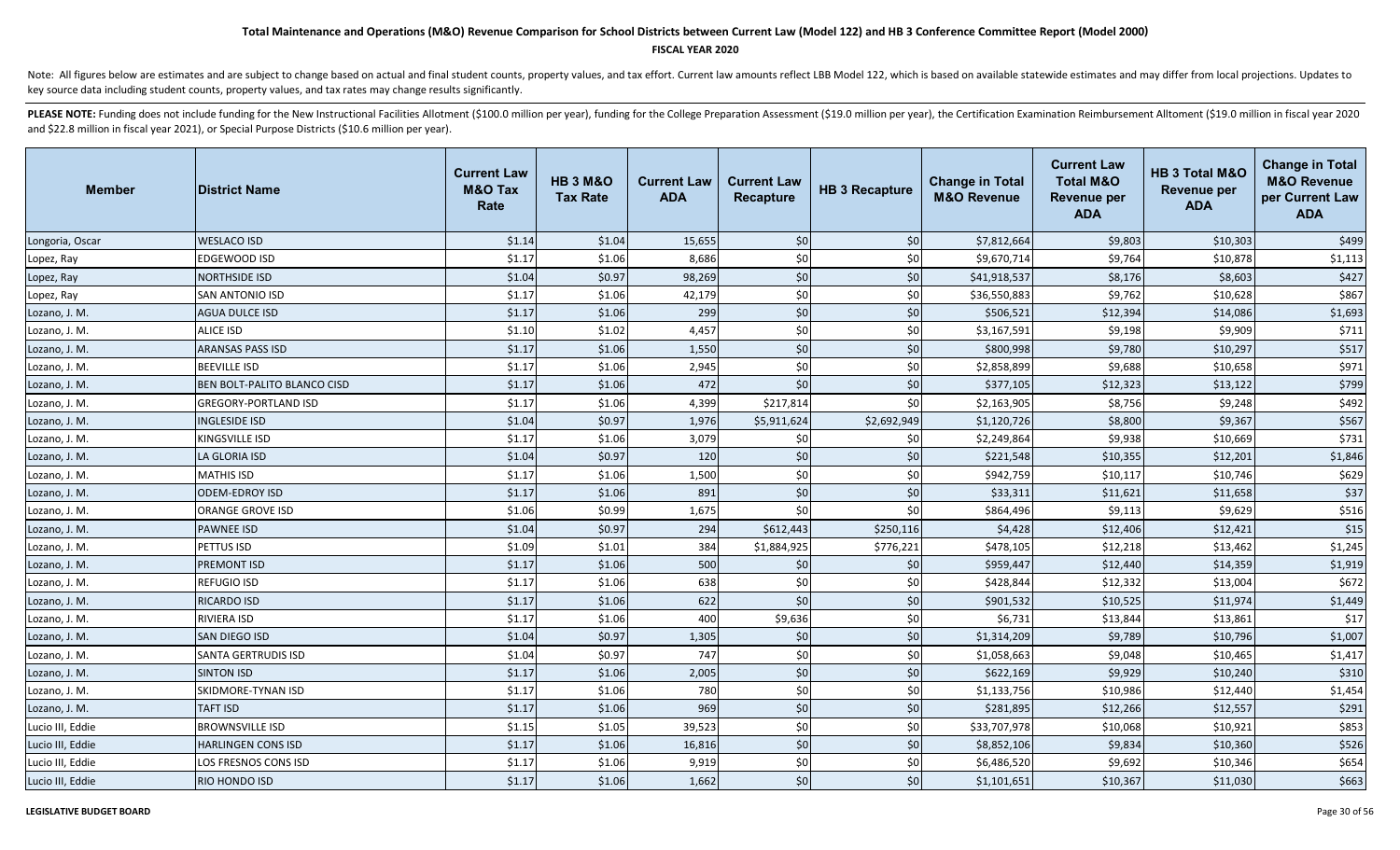### **FISCAL YEAR 2020**

Note: All figures below are estimates and are subject to change based on actual and final student counts, property values, and tax effort. Current law amounts reflect LBB Model 122, which is based on available statewide es key source data including student counts, property values, and tax rates may change results significantly.

| <b>Member</b>             | <b>District Name</b>                 | <b>Current Law</b><br><b>M&amp;O Tax</b><br>Rate | <b>HB 3 M&amp;O</b><br><b>Tax Rate</b> | <b>Current Law</b><br><b>ADA</b> | <b>Current Law</b><br><b>Recapture</b> | <b>HB 3 Recapture</b> | <b>Change in Total</b><br><b>M&amp;O Revenue</b> | <b>Current Law</b><br><b>Total M&amp;O</b><br><b>Revenue per</b><br><b>ADA</b> | HB 3 Total M&O<br><b>Revenue per</b><br><b>ADA</b> | <b>Change in Total</b><br><b>M&amp;O Revenue</b><br>per Current Law<br><b>ADA</b> |
|---------------------------|--------------------------------------|--------------------------------------------------|----------------------------------------|----------------------------------|----------------------------------------|-----------------------|--------------------------------------------------|--------------------------------------------------------------------------------|----------------------------------------------------|-----------------------------------------------------------------------------------|
| Lucio III, Eddie          | SAN BENITO CONS ISD                  | \$1.17                                           | \$1.06                                 | 9,521                            | \$0                                    | \$0                   | \$5,063,388                                      | \$9,986                                                                        | \$10,518                                           | \$532                                                                             |
| Lucio III, Eddie          | <b>SANTA MARIA ISD</b>               | \$1.17                                           | \$1.06                                 | 603                              | \$0                                    | \$0                   | \$617,185                                        | \$12,534                                                                       | \$13,557                                           | \$1,023                                                                           |
| Martinez, Armando "Mando" | <b>DONNA ISD</b>                     | \$1.17                                           | \$1.06                                 | 12,983                           | \$0                                    | \$0                   | \$8,944,667                                      | \$10,215                                                                       | \$10,904                                           | \$689                                                                             |
| Martinez, Armando "Mando" | <b>HIDALGO ISD</b>                   | \$1.17                                           | \$1.06                                 | 2,894                            | \$0                                    | \$0                   | \$2,092,040                                      | \$10,653                                                                       | \$11,376                                           | \$723                                                                             |
| Martinez, Armando "Mando" | <b>MERCEDES ISD</b>                  | \$1.17                                           | \$1.06                                 | 4,832                            | \$0                                    | \$0                   | \$3,428,326                                      | \$10,051                                                                       | \$10,761                                           | \$710                                                                             |
| Martinez, Armando "Mando" | PHARR-SAN JUAN-ALAMO ISD             | \$1.17                                           | \$1.06                                 | 31,556                           | \$0                                    | \$0                   | \$23,779,563                                     | \$9,700                                                                        | \$10,454                                           | \$754                                                                             |
| Martinez, Armando "Mando" | <b>PROGRESO ISD</b>                  | \$1.04                                           | \$0.97                                 | 1,672                            | \$0                                    | \$0                   | \$1,295,574                                      | \$9,365                                                                        | \$10,140                                           | \$775                                                                             |
| Martinez, Armando "Mando" | <b>WESLACO ISD</b>                   | \$1.14                                           | \$1.04                                 | 15,655                           | \$0                                    | \$0                   | \$7,812,664                                      | \$9,803                                                                        | \$10,303                                           | \$499                                                                             |
| Metcalf, Will             | <b>CONROE ISD</b>                    | \$1.06                                           | \$0.99                                 | 60,502                           | \$0                                    | \$0                   | \$24,360,792                                     | \$8,322                                                                        | \$8,725                                            | \$403                                                                             |
| Metcalf, Will             | <b>MONTGOMERY ISD</b>                | \$1.04                                           | \$0.97                                 | 8,787                            | \$3,201,923                            | \$0                   | \$3,983,773                                      | \$7,721                                                                        | \$8,175                                            | \$453                                                                             |
| Metcalf, Will             | <b>NEW CANEY ISD</b>                 | \$1.17                                           | \$1.06                                 | 14,894                           | \$0                                    | \$0                   | \$15,445,550                                     | \$9,202                                                                        | \$10,239                                           | \$1,037                                                                           |
| Metcalf, Will             | <b>RICHARDS ISD</b>                  | \$1.06                                           | \$0.99                                 | 170                              | \$0                                    | \$0                   | \$187,556                                        | \$12,180                                                                       | \$13,283                                           | \$1,103                                                                           |
| Metcalf, Will             | SPLENDORA ISD                        | \$1.17                                           | \$1.06                                 | 4,025                            | \$0                                    | \$0                   | \$3,848,121                                      | \$9,264                                                                        | \$10,220                                           | \$956                                                                             |
| Metcalf, Will             | <b>WILLIS ISD</b>                    | \$1.07                                           | \$1.00                                 | 7,399                            | \$186,695                              | \$0                   | \$3,330,038                                      | \$8,610                                                                        | \$9,060                                            | \$450                                                                             |
| Meyer, Morgan             | <b>DALLAS ISD</b>                    | \$1.17                                           | \$1.06                                 | 139,000                          | \$186,207,172                          | \$12,268,858          | \$70,658,661                                     | \$9,743                                                                        | \$10,251                                           | \$508                                                                             |
| Meyer, Morgan             | <b>HIGHLAND PARK ISD</b>             | \$1.04                                           | \$0.97                                 | 6,536                            | \$104,806,396                          | \$91,997,341          | \$3,496,467                                      | \$7,852                                                                        | \$8,387                                            | \$535                                                                             |
| Meza, Thresa "Terry"      | <b>CARROLLTON-FARMERS BRANCH ISD</b> | \$1.17                                           | \$1.06                                 | 23,425                           | \$38,855,216                           | \$2,265,646           | \$13,449,480                                     | \$9,291                                                                        | \$9,865                                            | \$574                                                                             |
| Meza, Thresa "Terry"      | <b>GRAND PRAIRIE ISD</b>             | \$1.17                                           | \$1.06                                 | 27,313                           | \$0                                    | \$0                   | \$22,080,944                                     | \$9,452                                                                        | \$10,260                                           | \$808                                                                             |
| Meza, Thresa "Terry"      | <b>IRVING ISD</b>                    | \$1.17                                           | \$1.06                                 | 31,000                           | \$0                                    | \$0                   | \$21,722,050                                     | \$9,478                                                                        | \$10,179                                           | \$701                                                                             |
| Middleton, Mayes          | <b>ANAHUAC ISD</b>                   | \$1.06                                           | \$0.99                                 | 1,256                            | \$0                                    | \$0                   | \$373,892                                        | \$9,423                                                                        | \$9,721                                            | \$298                                                                             |
| Middleton, Mayes          | <b>BARBERS HILL ISD</b>              | \$1.06                                           | \$0.99                                 | 5,702                            | \$8,882,388                            | \$3,788,183           | \$5,634,438                                      | \$8,224                                                                        | \$9,212                                            | \$988                                                                             |
| Middleton, Mayes          | <b>CLEAR CREEK ISD</b>               | \$1.06                                           | \$0.99                                 | 40,475                           | \$0                                    | \$0                   | \$10,243,132                                     | \$8,098                                                                        | \$8,351                                            | \$253                                                                             |
| Middleton, Mayes          | <b>DICKINSON ISD</b>                 | \$1.06                                           | \$0.99                                 | 10,750                           | \$0                                    | \$0                   | \$3,711,886                                      | \$8,737                                                                        | \$9,082                                            | \$345                                                                             |
| Middleton, Mayes          | <b>EAST CHAMBERS ISD</b>             | \$1.17                                           | \$1.06                                 | 1,467                            | \$0                                    | \$0                   | \$1,225,920                                      | \$9,432                                                                        | \$10,267                                           | \$836                                                                             |
| Middleton, Mayes          | <b>GALVESTON ISD</b>                 | \$1.06                                           | \$0.99                                 | 6,301                            | \$28,469,762                           | \$15,634,527          | \$5,015,941                                      | \$8,703                                                                        | \$9,499                                            | \$796                                                                             |
| Middleton, Mayes          | <b>GOOSE CREEK ISD</b>               | \$1.17                                           | \$1.06                                 | 22,533                           | \$1,381,090                            | \$0                   | \$11,249,024                                     | \$9,275                                                                        | \$9,774                                            | \$499                                                                             |
| Middleton, Mayes          | HIGH ISLAND ISD                      | \$1.17                                           | \$1.06                                 | 133                              | \$0                                    | \$0                   | \$184,024                                        | \$16,193                                                                       | \$17,576                                           | \$1,384                                                                           |
| Middleton, Mayes          | <b>HITCHCOCK ISD</b>                 | \$1.04                                           | \$0.97                                 | 1,640                            | \$0                                    | \$0                   | \$551,962                                        | \$9,503                                                                        | \$9,840                                            | \$337                                                                             |
| Middleton, Mayes          | SANTA FE ISD                         | \$1.04                                           | \$0.97                                 | 4,604                            | \$0                                    | \$0                   | \$1,187,897                                      | \$8,255                                                                        | \$8,513                                            | \$258                                                                             |
| Middleton, Mayes          | <b>TEXAS CITY ISD</b>                | \$1.17                                           | \$1.06                                 | 7,561                            | \$1,737,974                            | \$2,682               | \$5,921,450                                      | \$11,845                                                                       | \$12,628                                           | \$783                                                                             |
| Miller, D.F. "Rick"       | <b>FORT BEND ISD</b>                 | \$1.06                                           | \$0.99                                 | 73,580                           | \$0                                    | \$0                   | \$19,450,074                                     | \$8,458                                                                        | \$8,723                                            | \$264                                                                             |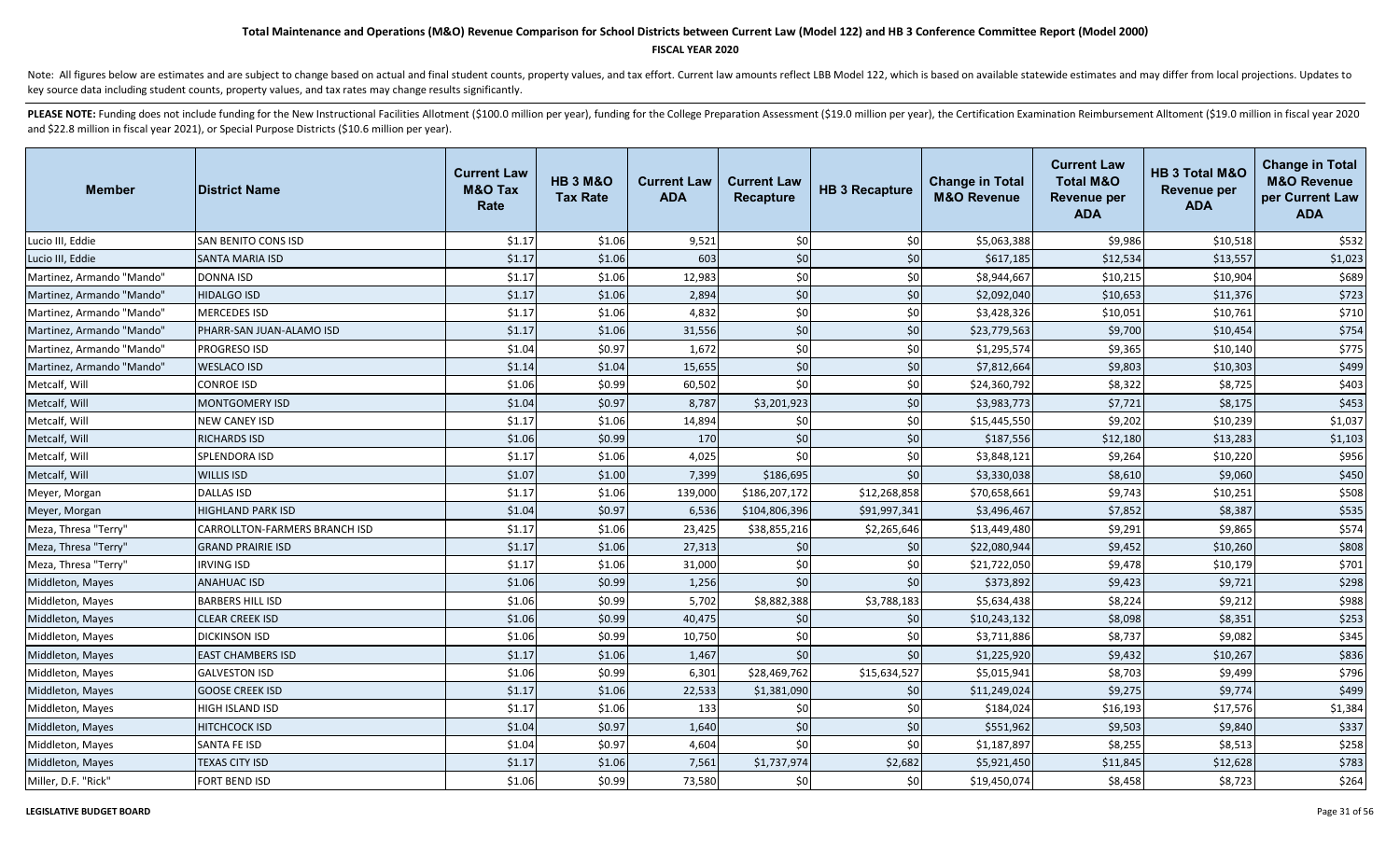#### **FISCAL YEAR 2020**

Note: All figures below are estimates and are subject to change based on actual and final student counts, property values, and tax effort. Current law amounts reflect LBB Model 122, which is based on available statewide es key source data including student counts, property values, and tax rates may change results significantly.

| <b>Member</b>       | <b>District Name</b>          | <b>Current Law</b><br><b>M&amp;O Tax</b><br>Rate | <b>HB 3 M&amp;O</b><br><b>Tax Rate</b> | <b>Current Law</b><br><b>ADA</b> | <b>Current Law</b><br><b>Recapture</b> | <b>HB 3 Recapture</b> | <b>Change in Total</b><br><b>M&amp;O Revenue</b> | <b>Current Law</b><br><b>Total M&amp;O</b><br><b>Revenue per</b><br><b>ADA</b> | <b>HB 3 Total M&amp;O</b><br><b>Revenue per</b><br><b>ADA</b> | <b>Change in Total</b><br><b>M&amp;O Revenue</b><br>per Current Law<br><b>ADA</b> |
|---------------------|-------------------------------|--------------------------------------------------|----------------------------------------|----------------------------------|----------------------------------------|-----------------------|--------------------------------------------------|--------------------------------------------------------------------------------|---------------------------------------------------------------|-----------------------------------------------------------------------------------|
| Miller, D.F. "Rick" | <b>LAMAR CONSOLIDATED ISD</b> | \$1.06                                           | \$0.99                                 | 32,784                           | \$0                                    | \$0                   | \$13,632,722                                     | \$8,493                                                                        | \$8,909                                                       | \$416                                                                             |
| Minjarez, Ina       | EDGEWOOD ISD                  | \$1.17                                           | \$1.06                                 | 8,686                            | \$0                                    | \$0                   | \$9,670,714                                      | \$9,764                                                                        | \$10,878                                                      | \$1,113                                                                           |
| Minjarez, Ina       | <b>NORTHSIDE ISD</b>          | \$1.04                                           | \$0.97                                 | 98,269                           | \$0                                    | \$0                   | \$41,918,537                                     | \$8,176                                                                        | \$8,603                                                       | \$427                                                                             |
| Minjarez, Ina       | SOUTHWEST ISD                 | \$1.12                                           | \$1.03                                 | 12,605                           | \$0                                    | \$0                   | \$13,450,997                                     | \$9,290                                                                        | \$10,357                                                      | \$1,067                                                                           |
| Moody, Joe          | <b>ANTHONY ISD</b>            | \$1.04                                           | \$0.97                                 | 796                              | \$0                                    | \$0                   | \$1,262,119                                      | \$10,510                                                                       | \$12,096                                                      | \$1,586                                                                           |
| Moody, Joe          | CANUTILLO ISD                 | \$1.17                                           | \$1.06                                 | 5,818                            | \$0                                    | \$0                   | \$2,265,890                                      | \$9,460                                                                        | \$9,849                                                       | \$389                                                                             |
| Moody, Joe          | EL PASO ISD                   | \$1.17                                           | \$1.06                                 | 51,374                           | \$0                                    | \$0                   | \$42,725,455                                     | \$9,520                                                                        | \$10,352                                                      | \$832                                                                             |
| Moody, Joe          | YSLETA ISD                    | \$1.17                                           | \$1.06                                 | 37,107                           | \$0                                    | \$0                   | \$32,230,448                                     | \$9,171                                                                        | \$10,040                                                      | \$869                                                                             |
| Morales, Christina  | <b>HOUSTON ISD</b>            | \$1.04                                           | \$0.97                                 | 187,105                          | \$308,633,579                          | \$0                   | \$97,529,335                                     | \$8,652                                                                        | \$9,173                                                       | \$521                                                                             |
| Morales, Christina  | <b>PASADENA ISD</b>           | \$1.20                                           | \$1.09                                 | 50,550                           | \$0                                    | \$0                   | \$45,365,812                                     | \$9,483                                                                        | \$10,380                                                      | \$897                                                                             |
| Morrison, Geanie    | <b>ARANSAS COUNTY ISD</b>     | \$1.06                                           | \$0.99                                 | 2,708                            | \$4,981,784                            | \$1,807,188           | \$804,003                                        | \$9,502                                                                        | \$9,799                                                       | \$297                                                                             |
| Morrison, Geanie    | ARANSAS PASS ISD              | \$1.17                                           | \$1.06                                 | 1,550                            | \$0                                    | \$0                   | \$800,998                                        | \$9,780                                                                        | \$10,297                                                      | \$517                                                                             |
| Morrison, Geanie    | AUSTWELL-TIVOLI ISD           | \$1.17                                           | \$1.06                                 | 108                              | \$632,117                              | \$390,924             | \$181,456                                        | \$18,917                                                                       | \$20,590                                                      | \$1,673                                                                           |
| Morrison, Geanie    | <b>BLOOMINGTON ISD</b>        | \$1.04                                           | \$0.97                                 | 775                              | \$0                                    | \$0                   | \$804,119                                        | \$10,970                                                                       | \$12,008                                                      | \$1,038                                                                           |
| Morrison, Geanie    | CALHOUN CO ISD                | \$1.04                                           | \$0.97                                 | 3,595                            | \$7,666,711                            | \$1,557,301           | \$1,893,484                                      | \$8,839                                                                        | \$9,366                                                       | \$527                                                                             |
| Morrison, Geanie    | <b>CUERO ISD</b>              | \$1.12                                           | \$1.03                                 | 1,960                            | \$77,850                               | \$0                   | \$801,031                                        | \$9,639                                                                        | \$10,048                                                      | \$409                                                                             |
| Morrison, Geanie    | <b>GOLIAD ISD</b>             | \$1.04                                           | \$0.97                                 | 1,230                            | \$0                                    | \$0                   | \$363,353                                        | \$9,453                                                                        | \$9,748                                                       | \$295                                                                             |
| Morrison, Geanie    | <b>INDUSTRIAL ISD</b>         | \$1.09                                           | \$1.01                                 | 1,110                            | \$723,629                              | \$0                   | \$378,204                                        | \$9,877                                                                        | \$10,217                                                      | \$341                                                                             |
| Morrison, Geanie    | <b>MEYERSVILLE ISD</b>        | \$1.04                                           | \$0.97                                 | 110                              | \$0                                    | \$0                   | \$269,531                                        | \$10,341                                                                       | \$12,787                                                      | \$2,446                                                                           |
| Morrison, Geanie    | NORDHEIM ISD                  | \$1.17                                           | \$1.06                                 | 141                              | \$3,505,826                            | \$2,782,917           | \$207,868                                        | \$13,706                                                                       | \$15,182                                                      | \$1,475                                                                           |
| Morrison, Geanie    | <b>NURSERY ISD</b>            | \$1.01                                           | \$0.94                                 | 106                              | \$1,318,937                            | \$996,105             | \$142,660                                        | \$11,332                                                                       | \$12,678                                                      | \$1,346                                                                           |
| Morrison, Geanie    | <b>REFUGIO ISD</b>            | \$1.17                                           | \$1.06                                 | 638                              | \$0                                    | \$0                   | \$428,844                                        | \$12,332                                                                       | \$13,004                                                      | \$672                                                                             |
| Morrison, Geanie    | <b>VICTORIA ISD</b>           | \$1.15                                           | \$1.05                                 | 13,100                           | \$0                                    | \$0                   | \$7,652,271                                      | \$8,967                                                                        | \$9,551                                                       | \$584                                                                             |
| Morrison, Geanie    | <b>WESTHOFF ISD</b>           | \$1.04                                           | \$0.97                                 | 82                               | \$7,722,202                            | \$7,239,268           | \$1,916                                          | \$19,230                                                                       | \$19,254                                                      | \$23                                                                              |
| Morrison, Geanie    | <b>WOODSBORO ISD</b>          | \$1.17                                           | \$1.06                                 | 415                              | \$40,421                               | \$0                   | \$879,309                                        | \$12,118                                                                       | \$14,237                                                      | \$2,119                                                                           |
| Morrison, Geanie    | YOAKUM ISD                    | \$1.04                                           | \$0.97                                 | 1,470                            | \$0                                    | \$0                   | \$1,239,997                                      | \$9,489                                                                        | \$10,333                                                      | \$844                                                                             |
| Morrison, Geanie    | YORKTOWN ISD                  | \$0.96                                           | \$0.89                                 | 500                              | \$13,451,118                           | \$12,090,091          | \$7,038                                          | \$11,585                                                                       | \$11,599                                                      | \$14                                                                              |
| Munoz, Jr, Sergio   | <b>HIDALGO ISD</b>            | \$1.17                                           | \$1.06                                 | 2,894                            | \$0                                    | \$0                   | \$2,092,040                                      | \$10,653                                                                       | \$11,376                                                      | \$723                                                                             |
| Munoz, Jr, Sergio   | LA JOYA ISD                   | \$1.17                                           | \$1.06                                 | 25,604                           | \$0                                    | \$0                   | \$24,326,878                                     | \$9,876                                                                        | \$10,827                                                      | \$950                                                                             |
| Munoz, Jr, Sergio   | <b>MCALLEN ISD</b>            | \$1.16                                           | \$1.05                                 | 20,731                           | \$0                                    | \$0                   | \$9,226,505                                      | \$9,761                                                                        | \$10,206                                                      | \$445                                                                             |
| Munoz, Jr, Sergio   | <b>MISSION CONS ISD</b>       | \$1.17                                           | \$1.06                                 | 14,200                           | \$0                                    | \$0                   | \$8,869,234                                      | \$9,809                                                                        | \$10,433                                                      | \$625                                                                             |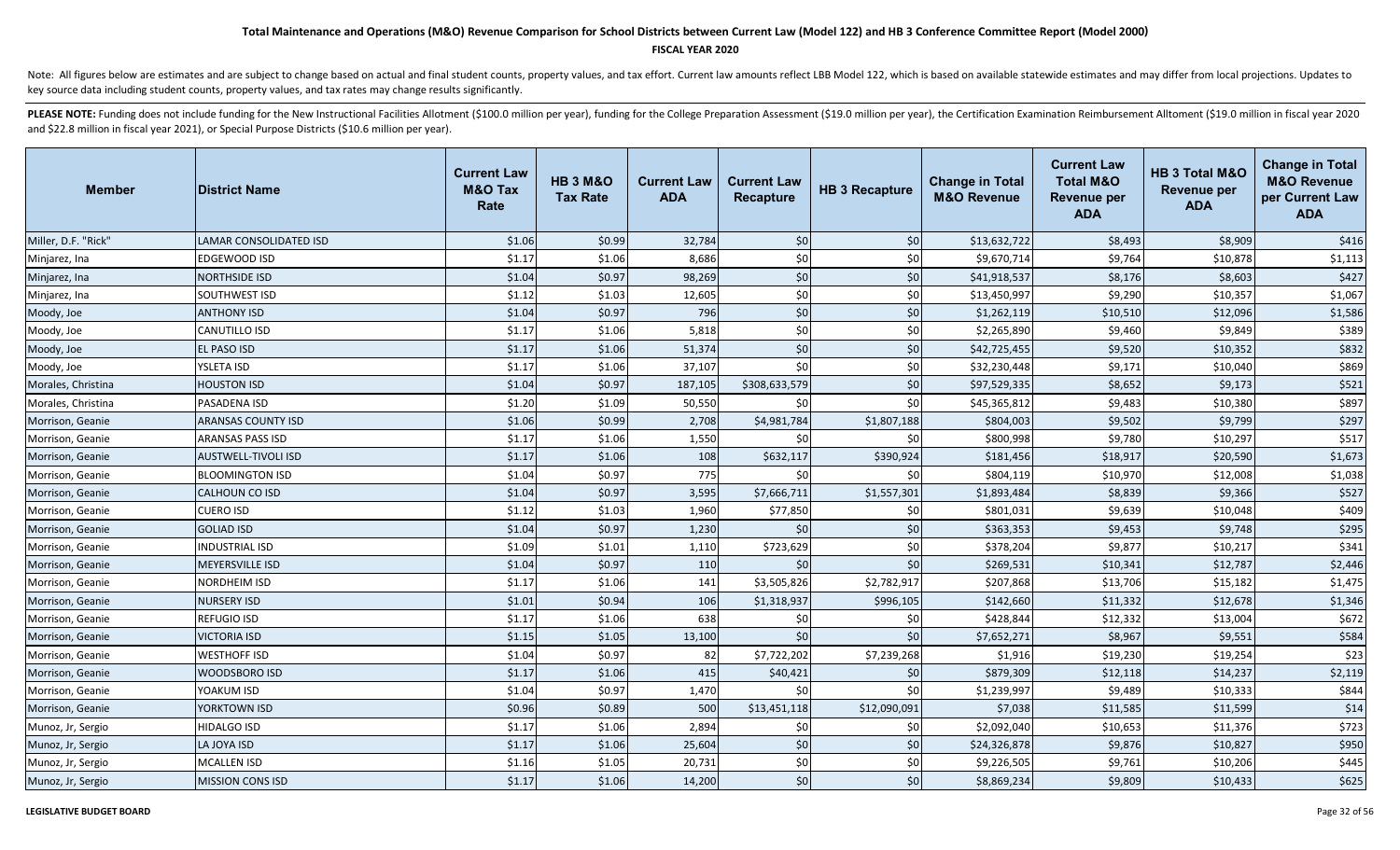### **FISCAL YEAR 2020**

Note: All figures below are estimates and are subject to change based on actual and final student counts, property values, and tax effort. Current law amounts reflect LBB Model 122, which is based on available statewide es key source data including student counts, property values, and tax rates may change results significantly.

| <b>Member</b>     | <b>District Name</b>          | <b>Current Law</b><br><b>M&amp;O Tax</b><br>Rate | <b>HB 3 M&amp;O</b><br><b>Tax Rate</b> | <b>Current Law</b><br><b>ADA</b> | <b>Current Law</b><br><b>Recapture</b> | <b>HB 3 Recapture</b> | <b>Change in Total</b><br><b>M&amp;O Revenue</b> | <b>Current Law</b><br><b>Total M&amp;O</b><br><b>Revenue per</b><br><b>ADA</b> | HB 3 Total M&O<br><b>Revenue per</b><br><b>ADA</b> | <b>Change in Total</b><br><b>M&amp;O Revenue</b><br>per Current Law<br><b>ADA</b> |
|-------------------|-------------------------------|--------------------------------------------------|----------------------------------------|----------------------------------|----------------------------------------|-----------------------|--------------------------------------------------|--------------------------------------------------------------------------------|----------------------------------------------------|-----------------------------------------------------------------------------------|
| Munoz, Jr, Sergio | PHARR-SAN JUAN-ALAMO ISD      | \$1.17                                           | \$1.06                                 | 31,556                           | \$0                                    | \$0                   | \$23,779,563                                     | \$9,700                                                                        | \$10,454                                           | \$754                                                                             |
| Munoz, Jr, Sergio | <b>SHARYLAND ISD</b>          | \$1.17                                           | \$1.06                                 | 9,615                            | \$0                                    | \$0                   | \$7,097,694                                      | \$9,138                                                                        | \$9,876                                            | \$738                                                                             |
| Munoz, Jr, Sergio | VALLEY VIEW ISD               | \$1.17                                           | \$1.06                                 | 4,131                            | \$0                                    | \$0                   | \$3,784,169                                      | \$9,979                                                                        | \$10,895                                           | \$916                                                                             |
| Murphy, Jim       | <b>HOUSTON ISD</b>            | \$1.04                                           | \$0.97                                 | 187,105                          | \$308,633,579                          | \$0                   | \$97,529,335                                     | \$8,652                                                                        | \$9,173                                            | \$521                                                                             |
| Murphy, Jim       | <b>KATY ISD</b>               | \$1.15                                           | \$1.08                                 | 78,323                           | \$0                                    | \$0                   | \$23,988,415                                     | \$8,861                                                                        | \$9,167                                            | \$306                                                                             |
| Murphy, Jim       | <b>SPRING BRANCH ISD</b>      | \$1.11                                           | \$1.04                                 | 31,783                           | \$96,906,915                           | \$26,836,390          | \$34,921,610                                     | \$8,525                                                                        | \$9,623                                            | \$1,099                                                                           |
| Murr, Andrew S.   | <b>BANDERA ISD</b>            | \$1.04                                           | \$0.97                                 | 2,045                            | \$1,044,477                            | \$0                   | \$987,763                                        | \$8,852                                                                        | \$9,334                                            | \$483                                                                             |
| Murr, Andrew S.   | <b>BURNET CONS ISD</b>        | \$1.06                                           | \$0.99                                 | 3,054                            | \$2,874,518                            | \$0                   | \$1,878,165                                      | \$9,211                                                                        | \$9,826                                            | \$615                                                                             |
| Murr, Andrew S.   | CENTER POINT ISD              | \$1.04                                           | \$0.97                                 | 525                              | \$0                                    | \$0                   | \$458,153                                        | \$11,310                                                                       | \$12,182                                           | \$873                                                                             |
| Murr, Andrew S.   | <b>COMFORT ISD</b>            | \$1.04                                           | \$0.97                                 | 1,040                            | \$0                                    | \$0                   | \$358,975                                        | \$11,045                                                                       | \$11,390                                           | \$345                                                                             |
| Murr, Andrew S.   | CROCKETT CO CONS CSD          | \$1.06                                           | \$0.99                                 | 700                              | \$6,168,681                            | \$4,868,504           | \$69,165                                         | \$11,954                                                                       | \$12,053                                           | \$99                                                                              |
| Murr, Andrew S.   | <b>D'HANIS ISD</b>            | \$1.04                                           | \$0.97                                 | 350                              | \$0                                    | \$0                   | \$79,290                                         | \$12,129                                                                       | \$12,355                                           | \$227                                                                             |
| Murr, Andrew S.   | <b>DEVINE ISD</b>             | \$1.17                                           | \$1.06                                 | 1,860                            | \$0                                    | \$0                   | \$1,336,774                                      | \$9,535                                                                        | \$10,253                                           | \$719                                                                             |
| Murr, Andrew S.   | <b>DIVIDE ISD</b>             | \$0.87                                           | \$0.81                                 | 16                               | \$148,286                              | \$39,812              | \$42,668                                         | \$30,531                                                                       | \$33,160                                           | \$2,629                                                                           |
| Murr, Andrew S.   | DOSS CONS CSD                 | \$0.93                                           | \$0.86                                 | 17                               | \$30,296                               | \$0                   | \$103,791                                        | \$27,095                                                                       | \$33,325                                           | \$6,230                                                                           |
| Murr, Andrew S.   | <b>HARPER ISD</b>             | \$1.04                                           | \$0.97                                 | 550                              | \$0                                    | \$0                   | \$159,888                                        | \$11,168                                                                       | \$11,458                                           | \$291                                                                             |
| Murr, Andrew S.   | <b>HONDO ISD</b>              | \$1.04                                           | \$0.97                                 | 1,825                            | \$0                                    | \$0                   | \$664,715                                        | \$8,925                                                                        | \$9,289                                            | \$364                                                                             |
| Murr, Andrew S.   | <b>HUNT ISD</b>               | \$1.04                                           | \$0.97                                 | 177                              | \$2,215,472                            | \$1,713,668           | \$211,155                                        | \$11,826                                                                       | \$13,019                                           | \$1,193                                                                           |
| Murr, Andrew S.   | <b>INGRAM ISD</b>             | \$1.04                                           | \$0.97                                 | 1,100                            | \$0                                    | \$0                   | \$1,300,706                                      | \$9,553                                                                        | \$10,735                                           | \$1,182                                                                           |
| Murr, Andrew S.   | <b>JUNCTION ISD</b>           | \$1.03                                           | \$0.96                                 | 550                              | \$0                                    | \$0                   | \$8,305                                          | \$12,428                                                                       | \$12,443                                           | \$15                                                                              |
| Murr, Andrew S.   | <b>KERRVILLE ISD</b>          | \$1.04                                           | \$0.97                                 | 4,645                            | \$0                                    | \$0                   | \$3,236,623                                      | \$7,919                                                                        | \$8,616                                            | \$697                                                                             |
| Murr, Andrew S.   | <b>LEAKEY ISD</b>             | \$1.04                                           | \$0.97                                 | 255                              | \$1,655,950                            | \$1,042,287           | \$154,427                                        | \$12,536                                                                       | \$13,143                                           | \$607                                                                             |
| Murr, Andrew S.   | <b>LLANO ISD</b>              | \$1.04                                           | \$0.97                                 | 1,644                            | \$24,783,042                           | \$20,797,307          | \$979,230                                        | \$9,761                                                                        | \$10,356                                           | \$595                                                                             |
| Murr, Andrew S.   | LYTLE ISD                     | \$1.17                                           | \$1.06                                 | 1,589                            | \$0                                    | \$0                   | \$1,464,975                                      | \$9,391                                                                        | \$10,313                                           | \$922                                                                             |
| Murr, Andrew S.   | <b>MASON ISD</b>              | \$1.14                                           | \$1.04                                 | 665                              | \$0                                    | \$0                   | \$625,059                                        | \$11,506                                                                       | \$12,446                                           | \$940                                                                             |
| Murr, Andrew S.   | <b>MEDINA ISD</b>             | \$1.04                                           | \$0.97                                 | 274                              | \$0                                    | \$0                   | \$65,666                                         | \$13,166                                                                       | \$13,405                                           | \$240                                                                             |
| Murr, Andrew S.   | <b>MEDINA VALLEY ISD</b>      | \$1.04                                           | \$0.97                                 | 5,352                            | \$0                                    | \$0                   | \$4,213,704                                      | \$8,129                                                                        | \$8,916                                            | \$787                                                                             |
| Murr, Andrew S.   | <b>MENARD ISD</b>             | \$1.04                                           | \$0.97                                 | 274                              | \$0                                    | \$0                   | \$197,682                                        | \$12,159                                                                       | \$12,880                                           | \$721                                                                             |
| Murr, Andrew S.   | <b>NATALIA ISD</b>            | \$1.17                                           | \$1.06                                 | 983                              | \$0                                    | \$0                   | \$1,204,848                                      | \$10,751                                                                       | \$11,977                                           | \$1,226                                                                           |
| Murr, Andrew S.   | <b>NUECES CANYON CONS ISD</b> | \$1.17                                           | \$1.06                                 | 250                              | \$83,972                               | \$9,579               | \$43,614                                         | \$14,243                                                                       | \$14,418                                           | \$174                                                                             |
| Murr, Andrew S.   | <b>ROCKSPRINGS ISD</b>        | \$1.04                                           | \$0.97                                 | 280                              | \$88,939                               | \$0                   | \$127,285                                        | \$12,777                                                                       | \$13,232                                           | \$455                                                                             |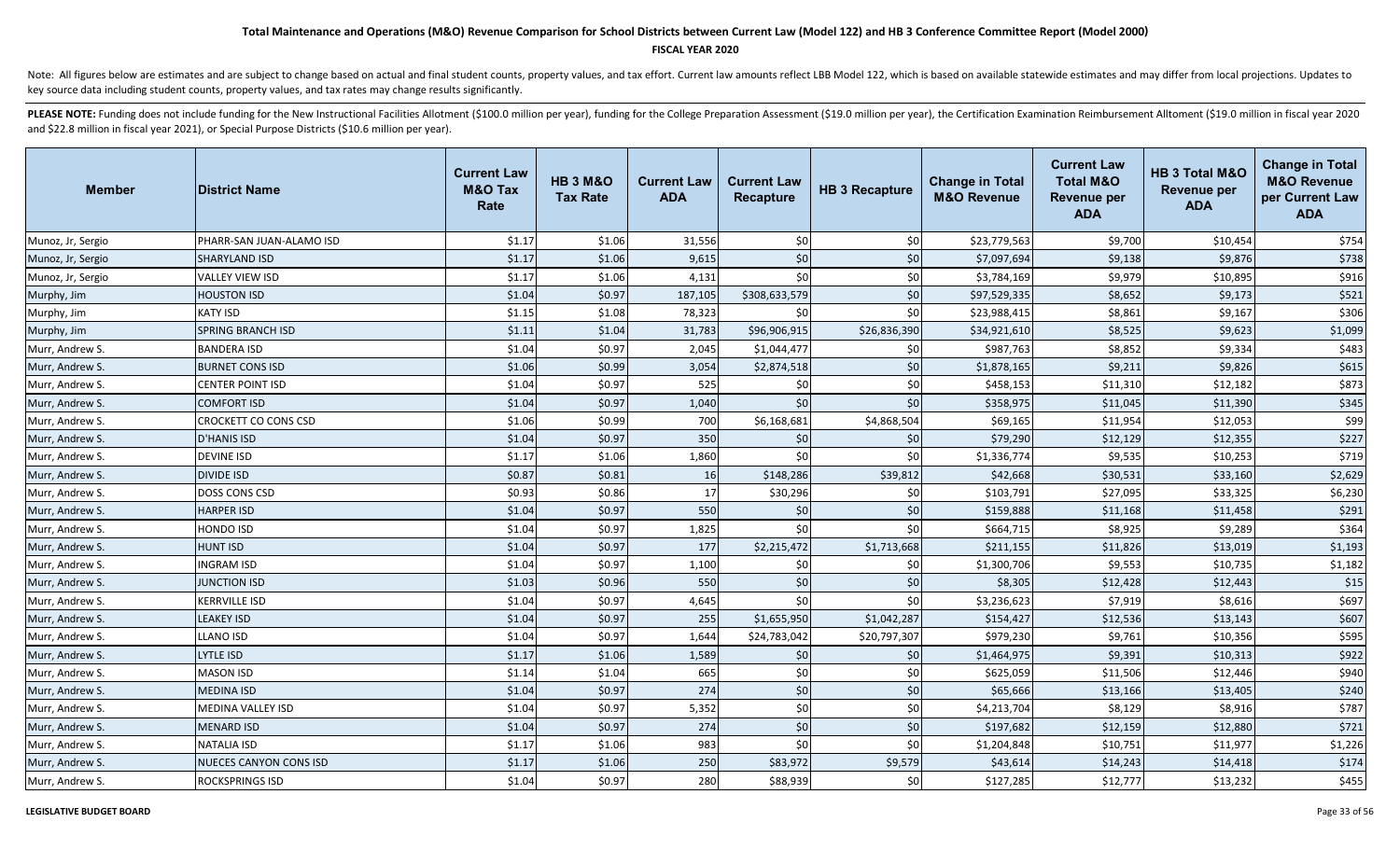### **FISCAL YEAR 2020**

Note: All figures below are estimates and are subject to change based on actual and final student counts, property values, and tax effort. Current law amounts reflect LBB Model 122, which is based on available statewide es key source data including student counts, property values, and tax rates may change results significantly.

| <b>Member</b>   | <b>District Name</b>           | <b>Current Law</b><br><b>M&amp;O Tax</b><br>Rate | <b>HB 3 M&amp;O</b><br><b>Tax Rate</b> | <b>Current Law</b><br><b>ADA</b> | <b>Current Law</b><br><b>Recapture</b> | <b>HB 3 Recapture</b> | <b>Change in Total</b><br><b>M&amp;O Revenue</b> | <b>Current Law</b><br><b>Total M&amp;O</b><br><b>Revenue per</b><br><b>ADA</b> | HB 3 Total M&O<br><b>Revenue per</b><br><b>ADA</b> | <b>Change in Total</b><br><b>M&amp;O Revenue</b><br>per Current Law<br><b>ADA</b> |
|-----------------|--------------------------------|--------------------------------------------------|----------------------------------------|----------------------------------|----------------------------------------|-----------------------|--------------------------------------------------|--------------------------------------------------------------------------------|----------------------------------------------------|-----------------------------------------------------------------------------------|
| Murr, Andrew S. | <b>SCHLEICHER ISD</b>          | \$1.17                                           | \$1.06                                 | 484                              | \$0                                    | \$0                   | \$87,838                                         | \$12,246                                                                       | \$12,428                                           | \$181                                                                             |
| Murr, Andrew S. | <b>SONORA ISD</b>              | \$1.06                                           | \$0.99                                 | 745                              | \$0                                    | \$0                   | \$151,089                                        | \$11,256                                                                       | \$11,458                                           | \$203                                                                             |
| Murr, Andrew S. | <b>UTOPIA ISD</b>              | \$1.04                                           | \$0.97                                 | 226                              | \$0                                    | \$0                   | \$35,287                                         | \$12,507                                                                       | \$12,663                                           | \$156                                                                             |
| Neave, Victoria | <b>DALLAS ISD</b>              | \$1.17                                           | \$1.06                                 | 139,000                          | \$186,207,172                          | \$12,268,858          | \$70,658,661                                     | \$9,743                                                                        | \$10,251                                           | \$508                                                                             |
| Neave, Victoria | <b>GARLAND ISD</b>             | \$1.04                                           | \$0.97                                 | 52,223                           | \$0                                    | \$0                   | \$14,236,736                                     | \$8,723                                                                        | \$8,996                                            | \$273                                                                             |
| Neave, Victoria | MESQUITE ISD                   | \$1.04                                           | \$0.97                                 | 37,954                           | \$0                                    | \$0                   | \$25,650,958                                     | \$8,661                                                                        | \$9,337                                            | \$676                                                                             |
| Nevarez, Poncho | ALPINE ISD                     | \$1.17                                           | \$1.06                                 | 942                              | \$65,178                               | \$0                   | \$320,571                                        | \$10,895                                                                       | \$11,236                                           | \$340                                                                             |
| Nevarez, Poncho | <b>BALMORHEA ISD</b>           | \$1.17                                           | \$1.06                                 | 154                              | \$0                                    | \$0                   | \$92,106                                         | \$14,675                                                                       | \$15,273                                           | \$598                                                                             |
| Nevarez, Poncho | <b>BRACKETT ISD</b>            | \$1.04                                           | \$0.97                                 | 515                              | \$0                                    | \$0                   | \$21,677                                         | \$11,982                                                                       | \$12,024                                           | \$42                                                                              |
| Nevarez, Poncho | <b>BUENA VISTA ISD</b>         | \$1.04                                           | \$0.97                                 | 201                              | \$1,480,636                            | \$1,238,938           | \$74,618                                         | \$13,038                                                                       | \$13,410                                           | \$371                                                                             |
| Nevarez, Poncho | <b>COMSTOCK ISD</b>            | \$1.17                                           | \$1.06                                 | 205                              | \$266,729                              | \$19,416              | \$171,726                                        | \$12,527                                                                       | \$13,365                                           | \$838                                                                             |
| Nevarez, Poncho | CULBERSON COUNTY-ALLAMOORE ISD | \$1.04                                           | \$0.97                                 | 335                              | \$16,582,514                           | \$15,031,295          | \$75,044                                         | \$14,439                                                                       | \$14,663                                           | \$224                                                                             |
| Nevarez, Poncho | <b>DELL CITY ISD</b>           | \$1.04                                           | \$0.97                                 | 48                               | \$0                                    | \$0                   | \$83,082                                         | \$32,387                                                                       | \$34,115                                           | \$1,728                                                                           |
| Nevarez, Poncho | EAGLE PASS ISD                 | \$1.17                                           | \$1.06                                 | 13,397                           | \$0                                    | \$0                   | \$10,685,970                                     | \$9,550                                                                        | \$10,348                                           | \$798                                                                             |
| Nevarez, Poncho | <b>FT DAVIS ISD</b>            | \$1.17                                           | \$1.06                                 | 211                              | \$99,165                               | \$17,479              | \$63,027                                         | \$13,671                                                                       | \$13,970                                           | \$299                                                                             |
| Nevarez, Poncho | FT HANCOCK ISD                 | \$0.98                                           | \$0.91                                 | 355                              | \$0                                    | \$0                   | \$46,072                                         | \$12,612                                                                       | \$12,741                                           | \$130                                                                             |
| Nevarez, Poncho | FT STOCKTON ISD                | \$1.04                                           | \$0.97                                 | 2,243                            | \$0                                    | \$0                   | \$686,493                                        | \$9,795                                                                        | \$10,101                                           | \$306                                                                             |
| Nevarez, Poncho | <b>IRAAN-SHEFFIELD ISD</b>     | \$1.06                                           | \$0.99                                 | 380                              | \$5,582,594                            | \$4,965,413           | \$160,953                                        | \$13,640                                                                       | \$14,063                                           | \$424                                                                             |
| Nevarez, Poncho | <b>MARATHON ISD</b>            | \$1.17                                           | \$1.06                                 | 51                               | \$18,698                               | \$0                   | \$94,541                                         | \$30,508                                                                       | \$32,355                                           | \$1,846                                                                           |
| Nevarez, Poncho | <b>MARFA ISD</b>               | \$1.04                                           | \$0.97                                 | 289                              | \$916,360                              | \$417,933             | \$79,953                                         | \$12,602                                                                       | \$12,879                                           | \$276                                                                             |
| Nevarez, Poncho | PECOS-BARSTOW-TOYAH ISD        | \$1.04                                           | \$0.97                                 | 2,600                            | \$104,833,127                          | \$94,372,882          | \$1,244,645                                      | \$11,014                                                                       | \$11,493                                           | \$479                                                                             |
| Nevarez, Poncho | PRESIDIO ISD                   | \$1.17                                           | \$1.06                                 | 1,155                            | \$0                                    | \$0                   | \$1,022,947                                      | \$11,374                                                                       | \$12,259                                           | \$886                                                                             |
| Nevarez, Poncho | SAN FELIPE-DEL RIO CONS ISD    | \$1.16                                           | \$1.05                                 | 9,586                            | \$0                                    | \$0                   | \$7,805,455                                      | \$8,931                                                                        | \$9,745                                            | \$814                                                                             |
| Nevarez, Poncho | SAN VICENTE ISD                | \$1.04                                           | \$0.97                                 | 13                               | \$0                                    | \$0                   | \$24,374                                         | \$59,501                                                                       | \$61,376                                           | \$1,875                                                                           |
| Nevarez, Poncho | SIERRA BLANCA ISD              | \$1.06                                           | \$0.99                                 | 103                              | \$347,393                              | \$111,468             | \$9,957                                          | \$17,856                                                                       | \$17,952                                           | \$96                                                                              |
| Nevarez, Poncho | TERLINGUA CSD                  | \$1.04                                           | \$0.97                                 | 102                              | \$0                                    | \$0                   | \$2,211                                          | \$17,918                                                                       | \$17,940                                           | \$22                                                                              |
| Nevarez, Poncho | <b>TERRELL COUNTY ISD</b>      | \$1.04                                           | \$0.97                                 | 114                              | \$945,840                              | \$728,133             | \$2,120                                          | \$15,303                                                                       | \$15,322                                           | \$19                                                                              |
| Nevarez, Poncho | <b>VALENTINE ISD</b>           | \$1.04                                           | \$0.97                                 | 34                               | \$0                                    | \$0                   | \$50,644                                         | \$43,395                                                                       | \$44,897                                           | \$1,501                                                                           |
| Nevarez, Poncho | <b>WINK-LOVING ISD</b>         | \$1.04                                           | \$0.97                                 | 417                              | \$39,734,821                           | \$38,836,882          | \$10,785                                         | \$21,274                                                                       | \$21,299                                           | \$26                                                                              |
| Noble, Candy    | ALLEN ISD                      | \$1.14                                           | \$1.04                                 | 20,995                           | \$12,221,782                           | \$690,334             | \$6,846,634                                      | \$8,156                                                                        | \$8,482                                            | \$326                                                                             |
| Noble, Candy    | <b>COMMUNITY ISD</b>           | \$1.17                                           | \$1.06                                 | 2,400                            | \$0                                    | \$0                   | \$2,223,839                                      | \$9,380                                                                        | \$10,306                                           | \$927                                                                             |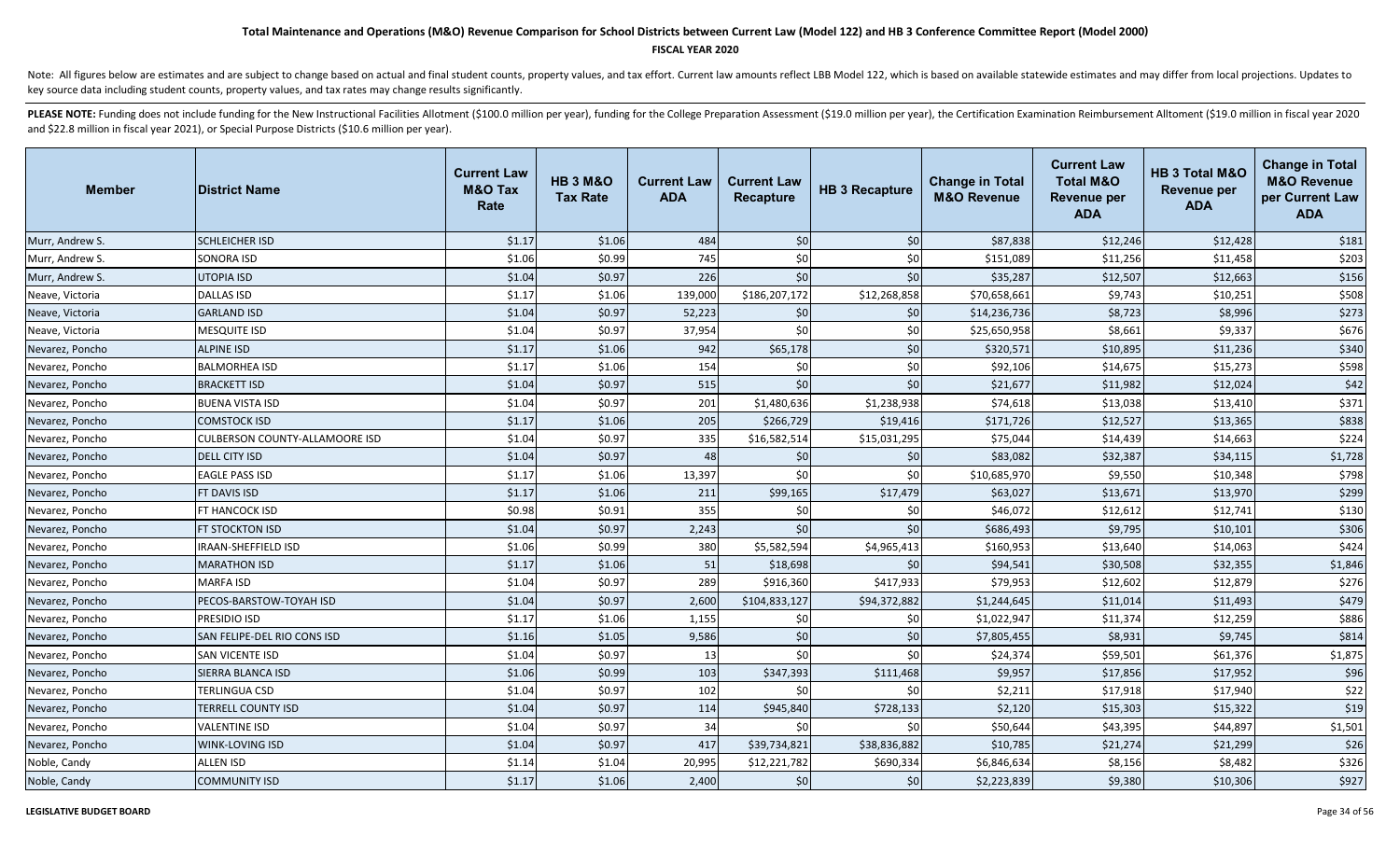### **FISCAL YEAR 2020**

Note: All figures below are estimates and are subject to change based on actual and final student counts, property values, and tax effort. Current law amounts reflect LBB Model 122, which is based on available statewide es key source data including student counts, property values, and tax rates may change results significantly.

| <b>Member</b>          | <b>District Name</b>         | <b>Current Law</b><br><b>M&amp;O Tax</b><br>Rate | <b>HB 3 M&amp;O</b><br><b>Tax Rate</b> | <b>Current Law</b><br><b>ADA</b> | <b>Current Law</b><br><b>Recapture</b> | <b>HB 3 Recapture</b> | <b>Change in Total</b><br><b>M&amp;O Revenue</b> | <b>Current Law</b><br><b>Total M&amp;O</b><br><b>Revenue per</b><br><b>ADA</b> | HB 3 Total M&O<br><b>Revenue per</b><br><b>ADA</b> | <b>Change in Total</b><br><b>M&amp;O Revenue</b><br>per Current Law<br><b>ADA</b> |
|------------------------|------------------------------|--------------------------------------------------|----------------------------------------|----------------------------------|----------------------------------------|-----------------------|--------------------------------------------------|--------------------------------------------------------------------------------|----------------------------------------------------|-----------------------------------------------------------------------------------|
| Noble, Candy           | FARMERSVILLE ISD             | \$1.17                                           | \$1.06                                 | 1,660                            | 50 <sup>1</sup>                        | \$0                   | \$1,626,470                                      | \$9,491                                                                        | \$10,471                                           | \$980                                                                             |
| Noble, Candy           | <b>LOVEJOY ISD</b>           | \$1.17                                           | \$1.06                                 | 4,334                            | \$1,065,264                            | \$81,031              | \$2,725,648                                      | \$8,039                                                                        | \$8,668                                            | \$629                                                                             |
| Noble, Candy           | <b>MCKINNEY ISD</b>          | \$1.17                                           | \$1.06                                 | 22,925                           | \$11,340,427                           | \$1,008,431           | \$9,889,473                                      | \$8,588                                                                        | \$9,020                                            | \$431                                                                             |
| Noble, Candy           | <b>PLANO ISD</b>             | \$1.17                                           | \$1.06                                 | 50,300                           | \$251,628,027                          | \$154,629,817         | \$18,162,495                                     | \$8,714                                                                        | \$9,075                                            | \$361                                                                             |
| Noble, Candy           | PRINCETON ISD                | \$1.17                                           | \$1.06                                 | 4,950                            | \$0                                    | \$0                   | \$5,285,231                                      | \$8,701                                                                        | \$9,768                                            | \$1,068                                                                           |
| Noble, Candy           | ROYSE CITY ISD               | \$1.17                                           | \$1.06                                 | 6,074                            | \$0                                    | \$0                   | \$5,317,651                                      | \$8,418                                                                        | \$9,293                                            | \$875                                                                             |
| Noble, Candy           | <b>WYLIE ISD</b>             | \$1.17                                           | \$1.06                                 | 16,578                           | \$0                                    | \$0                   | \$12,712,238                                     | \$8,311                                                                        | \$9,078                                            | \$767                                                                             |
| Oliverson, Tom         | <b>CYPRESS-FAIRBANKS ISD</b> | \$1.06                                           | \$0.99                                 | 110,774                          | \$0                                    | \$0                   | \$30,084,791                                     | \$7,872                                                                        | \$8,144                                            | \$272                                                                             |
| Oliverson, Tom         | <b>KLEIN ISD</b>             | \$1.06                                           | \$0.99                                 | 50,571                           | \$0                                    | \$0                   | \$24,037,291                                     | \$8,462                                                                        | \$8,937                                            | \$475                                                                             |
| Oliverson, Tom         | <b>TOMBALL ISD</b>           | \$1.04                                           | \$0.97                                 | 17,044                           | \$1,991,365                            | \$0                   | \$5,807,561                                      | \$7,745                                                                        | \$8,085                                            | \$341                                                                             |
| Oliverson, Tom         | <b>WALLER ISD</b>            | \$1.04                                           | \$0.97                                 | 7,295                            | \$0                                    | \$0                   | \$4,430,561                                      | \$8,511                                                                        | \$9,119                                            | \$607                                                                             |
| Ortega, Evelina "Lina" | EL PASO ISD                  | \$1.17                                           | \$1.06                                 | 51,374                           | \$0                                    | \$0                   | \$42,725,455                                     | \$9,520                                                                        | \$10,352                                           | \$832                                                                             |
| Ortega, Evelina "Lina" | YSLETA ISD                   | \$1.17                                           | \$1.06                                 | 37,107                           | \$0                                    | \$0                   | \$32,230,448                                     | \$9,171                                                                        | \$10,040                                           | \$869                                                                             |
| Pacheco, Leo           | <b>EAST CENTRAL ISD</b>      | \$1.04                                           | \$0.97                                 | 9,344                            | \$0                                    | $$0$$                 | \$7,164,822                                      | \$8,397                                                                        | \$9,164                                            | \$767                                                                             |
| Pacheco, Leo           | <b>HARLANDALE ISD</b>        | \$1.17                                           | \$1.06                                 | 12,394                           | \$0                                    | \$0                   | \$13,161,078                                     | \$9,596                                                                        | \$10,657                                           | \$1,062                                                                           |
| Pacheco, Leo           | <b>JUDSON ISD</b>            | \$1.04                                           | \$0.97                                 | 21,300                           | \$0                                    | \$0                   | \$13,910,912                                     | \$8,302                                                                        | \$8,955                                            | \$653                                                                             |
| Pacheco, Leo           | <b>NORTH EAST ISD</b>        | \$1.04                                           | \$0.97                                 | 60,194                           | \$1,894,230                            | \$0                   | \$27,188,199                                     | \$8,039                                                                        | \$8,491                                            | \$452                                                                             |
| Pacheco, Leo           | <b>RANDOLPH FIELD ISD</b>    | \$0.00                                           | \$0.00                                 | 1,407                            | \$0                                    | \$0                   | \$1,670,148                                      | \$7,453                                                                        | \$8,640                                            | \$1,187                                                                           |
| Pacheco, Leo           | <b>SAN ANTONIO ISD</b>       | \$1.17                                           | \$1.06                                 | 42,179                           | \$0                                    | \$0                   | \$36,550,883                                     | \$9,762                                                                        | \$10,628                                           | \$867                                                                             |
| Pacheco, Leo           | SCHERTZ-CIBOLO-U CITY ISD    | \$1.04                                           | \$0.97                                 | 15,311                           | \$0                                    | \$0                   | \$7,887,832                                      | \$7,492                                                                        | \$8,007                                            | \$515                                                                             |
| Pacheco, Leo           | <b>SOMERSET ISD</b>          | \$1.17                                           | \$1.06                                 | 3,755                            | \$0                                    | \$0                   | \$5,918,128                                      | \$9,603                                                                        | \$11,179                                           | \$1,576                                                                           |
| Pacheco, Leo           | SOUTH SAN ANTONIO ISD        | \$1.04                                           | \$0.97                                 | 7,664                            | \$0                                    | \$0                   | \$7,974,145                                      | \$8,678                                                                        | \$9,718                                            | \$1,040                                                                           |
| Pacheco, Leo           | SOUTHSIDE ISD                | \$1.17                                           | \$1.06                                 | 5,166                            | \$0                                    | \$0                   | \$2,514,877                                      | \$10,186                                                                       | \$10,673                                           | \$487                                                                             |
| Pacheco, Leo           | SOUTHWEST ISD                | \$1.12                                           | \$1.03                                 | 12,605                           | \$0                                    | \$0                   | \$13,450,997                                     | \$9,290                                                                        | \$10,357                                           | \$1,067                                                                           |
| Paddie, Chris          | ATLANTA ISD                  | \$1.17                                           | \$1.06                                 | 1,575                            | \$0                                    | \$0                   | \$1,428,050                                      | \$9,625                                                                        | \$10,531                                           | \$907                                                                             |
| Paddie, Chris          | <b>AVINGER ISD</b>           | \$1.17                                           | \$1.06                                 | 130                              | \$0                                    | $$0$                  | \$258,788                                        | \$13,231                                                                       | \$15,222                                           | \$1,991                                                                           |
| Paddie, Chris          | <b>BECKVILLE ISD</b>         | \$1.04                                           | \$0.97                                 | 610                              | \$0                                    | \$0                   | \$735,450                                        | \$9,924                                                                        | \$11,130                                           | \$1,206                                                                           |
| Paddie, Chris          | <b>BLOOMBURG ISD</b>         | \$1.17                                           | \$1.06                                 | 258                              | \$0                                    | \$0                   | \$499,127                                        | \$12,062                                                                       | \$13,996                                           | \$1,935                                                                           |
| Paddie, Chris          | <b>BROOKELAND ISD</b>        | \$1.04                                           | \$0.97                                 | 380                              | \$0                                    | \$0                   | \$485,010                                        | \$10,752                                                                       | \$12,028                                           | \$1,276                                                                           |
| Paddie, Chris          | <b>CARTHAGE ISD</b>          | \$1.04                                           | \$0.97                                 | 2,494                            | \$6,749,905                            | \$2,102,167           | \$1,927,483                                      | \$8,663                                                                        | \$9,436                                            | \$773                                                                             |
| Paddie, Chris          | <b>CENTER ISD</b>            | \$1.17                                           | \$1.06                                 | 2,360                            | 50 <sup>1</sup>                        | \$0                   | \$3,183,256                                      | \$9,688                                                                        | \$11,037                                           | \$1,349                                                                           |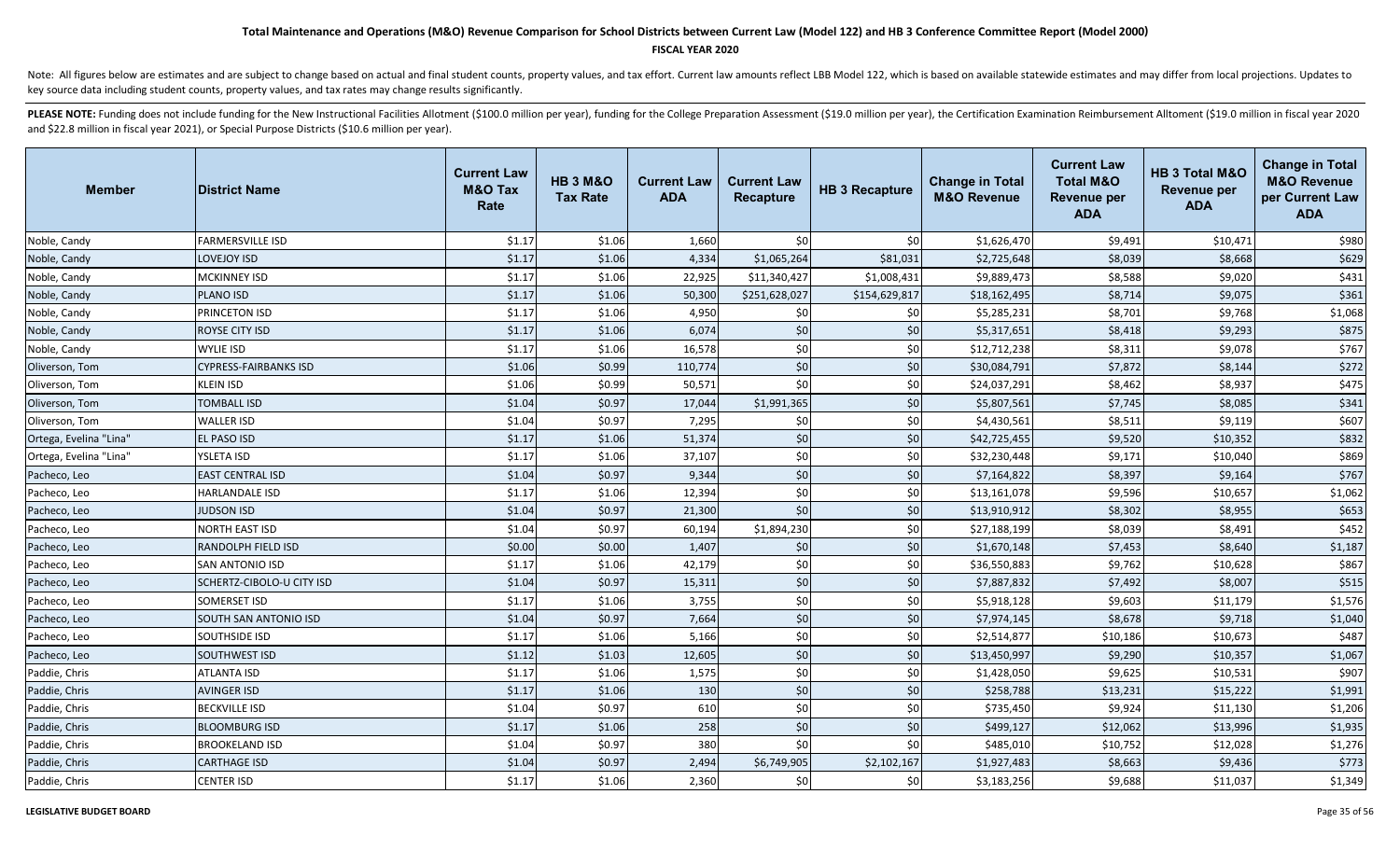### **FISCAL YEAR 2020**

Note: All figures below are estimates and are subject to change based on actual and final student counts, property values, and tax effort. Current law amounts reflect LBB Model 122, which is based on available statewide es key source data including student counts, property values, and tax rates may change results significantly.

| <b>Member</b>    | <b>District Name</b>      | <b>Current Law</b><br><b>M&amp;O Tax</b><br>Rate | <b>HB 3 M&amp;O</b><br><b>Tax Rate</b> | <b>Current Law</b><br><b>ADA</b> | <b>Current Law</b><br>Recapture | <b>HB 3 Recapture</b> | <b>Change in Total</b><br><b>M&amp;O Revenue</b> | <b>Current Law</b><br><b>Total M&amp;O</b><br>Revenue per<br><b>ADA</b> | HB 3 Total M&O<br><b>Revenue per</b><br><b>ADA</b> | <b>Change in Total</b><br><b>M&amp;O Revenue</b><br>per Current Law<br><b>ADA</b> |
|------------------|---------------------------|--------------------------------------------------|----------------------------------------|----------------------------------|---------------------------------|-----------------------|--------------------------------------------------|-------------------------------------------------------------------------|----------------------------------------------------|-----------------------------------------------------------------------------------|
| Paddie, Chris    | <b>ELYSIAN FIELDS ISD</b> | \$1.04                                           | \$0.97                                 | 825                              | \$0                             | \$0                   | \$982,724                                        | \$9,775                                                                 | \$10,966                                           | \$1,191                                                                           |
| Paddie, Chris    | <b>EXCELSIOR ISD</b>      | \$1.17                                           | \$1.06                                 | 80                               | \$0                             | \$0                   | \$188,042                                        | \$14,157                                                                | \$16,508                                           | \$2,351                                                                           |
| Paddie, Chris    | <b>GARY ISD</b>           | \$1.04                                           | \$0.97                                 | 420                              | \$0                             | $$0$$                 | \$614,364                                        | \$9,903                                                                 | \$11,366                                           | \$1,463                                                                           |
| Paddie, Chris    | <b>HALLSVILLE ISD</b>     | \$1.04                                           | \$0.97                                 | 10,035                           | \$0                             | \$0                   | \$6,672,158                                      | \$7,188                                                                 | \$7,853                                            | \$665                                                                             |
| Paddie, Chris    | <b>HARLETON ISD</b>       | \$1.17                                           | \$1.06                                 | 680                              | \$0                             | \$0                   | \$1,085,874                                      | \$10,326                                                                | \$11,924                                           | \$1,597                                                                           |
| Paddie, Chris    | <b>HEMPHILL ISD</b>       | \$1.04                                           | \$0.97                                 | 825                              | \$0                             | \$0                   | \$190,822                                        | \$11,227                                                                | \$11,458                                           | \$231                                                                             |
| Paddie, Chris    | <b>HUGHES SPRINGS ISD</b> | \$1.12                                           | \$1.03                                 | 1,138                            | \$0                             | \$0                   | \$1,688,352                                      | \$9,721                                                                 | \$11,205                                           | \$1,484                                                                           |
| Paddie, Chris    | JEFFERSON ISD             | \$1.04                                           | \$0.97                                 | 1,200                            | \$0                             | \$0                   | \$677,682                                        | \$10,347                                                                | \$10,911                                           | \$565                                                                             |
| Paddie, Chris    | <b>JOAQUIN ISD</b>        | \$1.17                                           | \$1.06                                 | 620                              | \$0                             | \$0                   | \$1,063,867                                      | \$11,604                                                                | \$13,320                                           | \$1,716                                                                           |
| Paddie, Chris    | <b>KARNACK ISD</b>        | \$1.04                                           | \$0.97                                 | 113                              | \$920,545                       | \$431,843             | \$303,608                                        | \$11,656                                                                | \$14,336                                           | \$2,680                                                                           |
| Paddie, Chris    | LINDEN-KILDARE CONS ISD   | \$1.17                                           | \$1.06                                 | 618                              | \$0                             | \$0                   | \$654,278                                        | \$12,167                                                                | \$13,226                                           | \$1,059                                                                           |
| Paddie, Chris    | <b>MARSHALL ISD</b>       | \$1.04                                           | \$0.97                                 | 4,770                            | \$0                             | \$0                   | \$4,090,115                                      | \$7,859                                                                 | \$8,716                                            | \$857                                                                             |
| Paddie, Chris    | <b>MCLEOD ISD</b>         | \$1.04                                           | \$0.97                                 | 361                              | \$0                             | \$0                   | \$694,644                                        | \$10,301                                                                | \$12,224                                           | \$1,923                                                                           |
| Paddie, Chris    | <b>NEW DIANA ISD</b>      | \$1.11                                           | \$1.02                                 | 1,117                            | \$0                             | \$0                   | \$1,549,737                                      | \$9,047                                                                 | \$10,434                                           | \$1,387                                                                           |
| Paddie, Chris    | <b>ORE CITY ISD</b>       | \$1.17                                           | \$1.06                                 | 870                              | \$0                             | \$0                   | \$1,496,540                                      | \$10,943                                                                | \$12,663                                           | \$1,720                                                                           |
| Paddie, Chris    | PEWITT ISD                | \$1.04                                           | \$0.97                                 | 800                              | \$0                             | \$0                   | \$923,128                                        | \$10,521                                                                | \$11,675                                           | \$1,154                                                                           |
| Paddie, Chris    | <b>QUEEN CITY ISD</b>     | \$1.17                                           | \$1.06                                 | 983                              | \$0                             | \$0                   | \$1,113,675                                      | \$10,734                                                                | \$11,867                                           | \$1,133                                                                           |
| Paddie, Chris    | <b>SAN AUGUSTINE ISD</b>  | \$1.06                                           | \$0.99                                 | 691                              | \$0                             | \$0                   | \$814,618                                        | \$11,789                                                                | \$12,967                                           | \$1,178                                                                           |
| Paddie, Chris    | SHELBYVILLE ISD           | \$1.11                                           | \$1.02                                 | 729                              | \$0                             | \$0                   | \$1,147,703                                      | \$10,759                                                                | \$12,334                                           | \$1,574                                                                           |
| Paddie, Chris    | <b>TATUM ISD</b>          | \$1.04                                           | \$0.97                                 | 1,462                            | \$0                             | \$0                   | \$1,093,935                                      | \$8,229                                                                 | \$8,978                                            | \$748                                                                             |
| Paddie, Chris    | <b>TENAHA ISD</b>         | \$1.04                                           | \$0.97                                 | 533                              | \$0                             | \$0                   | \$804,754                                        | \$11,815                                                                | \$13,325                                           | \$1,511                                                                           |
| Paddie, Chris    | <b>TIMPSON ISD</b>        | \$1.17                                           | \$1.06                                 | 623                              | \$0                             | \$0                   | \$1,121,198                                      | \$11,127                                                                | \$12,927                                           | \$1,800                                                                           |
| Paddie, Chris    | <b>WASKOM ISD</b>         | \$1.04                                           | \$0.97                                 | 862                              | \$0                             | \$0                   | \$1,053,652                                      | \$9,552                                                                 | \$10,775                                           | \$1,223                                                                           |
| Paddie, Chris    | <b>WEST SABINE ISD</b>    | \$1.04                                           | \$0.97                                 | 578                              | \$0                             | \$0                   | \$822,955                                        | \$10,501                                                                | \$11,924                                           | \$1,423                                                                           |
| Parker, Tan      | <b>ARGYLE ISD</b>         | \$1.10                                           | \$1.02                                 | 3,370                            | \$504,067                       | \$11,057              | \$2,305,636                                      | \$7,866                                                                 | \$8,550                                            | \$684                                                                             |
| Parker, Tan      | <b>DENTON ISD</b>         | \$1.06                                           | \$0.99                                 | 29,265                           | \$0                             | \$0                   | \$14,976,676                                     | \$8,448                                                                 | \$8,959                                            | \$512                                                                             |
| Parker, Tan      | <b>LEWISVILLE ISD</b>     | \$1.04                                           | \$0.97                                 | 48,896                           | \$61,420,828                    | \$0                   | \$18,329,795                                     | \$8,055                                                                 | \$8,430                                            | \$375                                                                             |
| Parker, Tan      | <b>NORTHWEST ISD</b>      | \$1.04                                           | \$0.97                                 | 24,311                           | \$24,569,759                    | \$0                   | \$15,443,927                                     | \$7,474                                                                 | \$8,109                                            | \$635                                                                             |
| Parker, Tan      | <b>PONDER ISD</b>         | \$1.04                                           | \$0.97                                 | 1,591                            | \$0                             | \$0                   | \$1,331,078                                      | \$8,191                                                                 | \$9,028                                            | \$837                                                                             |
| Patterson, Jared | <b>AUBREY ISD</b>         | \$1.17                                           | \$1.06                                 | 2,561                            | \$0                             | \$0                   | \$1,999,084                                      | \$8,634                                                                 | \$9,415                                            | \$780                                                                             |
| Patterson, Jared | <b>CELINA ISD</b>         | \$1.14                                           | \$1.04                                 | 2,885                            | \$140,882                       | \$0                   | \$1,915,619                                      | \$8,557                                                                 | \$9,221                                            | \$664                                                                             |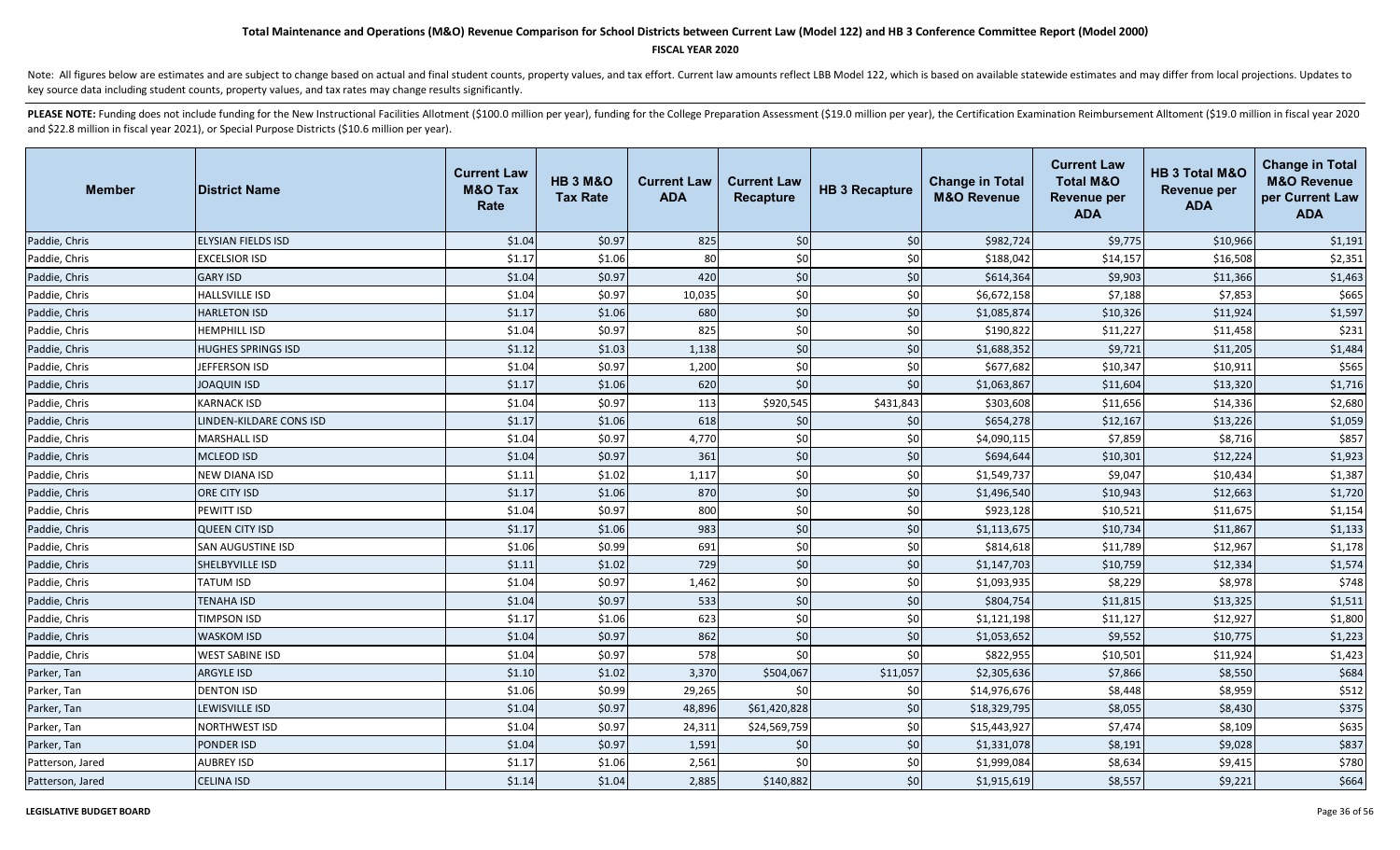#### **FISCAL YEAR 2020**

Note: All figures below are estimates and are subject to change based on actual and final student counts, property values, and tax effort. Current law amounts reflect LBB Model 122, which is based on available statewide es key source data including student counts, property values, and tax rates may change results significantly.

| <b>Member</b>    | <b>District Name</b>             | <b>Current Law</b><br><b>M&amp;O Tax</b><br>Rate | <b>HB 3 M&amp;O</b><br><b>Tax Rate</b> | <b>Current Law</b><br><b>ADA</b> | <b>Current Law</b><br><b>Recapture</b> | <b>HB 3 Recapture</b> | <b>Change in Total</b><br><b>M&amp;O Revenue</b> | <b>Current Law</b><br><b>Total M&amp;O</b><br><b>Revenue per</b><br><b>ADA</b> | HB 3 Total M&O<br><b>Revenue per</b><br><b>ADA</b> | <b>Change in Total</b><br><b>M&amp;O Revenue</b><br>per Current Law<br><b>ADA</b> |
|------------------|----------------------------------|--------------------------------------------------|----------------------------------------|----------------------------------|----------------------------------------|-----------------------|--------------------------------------------------|--------------------------------------------------------------------------------|----------------------------------------------------|-----------------------------------------------------------------------------------|
| Patterson, Jared | <b>DENTON ISD</b>                | \$1.06                                           | \$0.99                                 | 29,265                           | \$0                                    | \$0                   | \$14,976,676                                     | \$8,448                                                                        | \$8,959                                            | \$512                                                                             |
| Patterson, Jared | <b>FRISCO ISD</b>                | \$1.17                                           | \$1.06                                 | 59,436                           | \$43,568,828                           | \$2,710,818           | \$33,944,114                                     | \$8,015                                                                        | \$8,586                                            | \$571                                                                             |
| Patterson, Jared | LEWISVILLE ISD                   | \$1.04                                           | \$0.97                                 | 48,896                           | \$61,420,828                           | \$0                   | \$18,329,795                                     | \$8,055                                                                        | \$8,430                                            | \$375                                                                             |
| Patterson, Jared | LITTLE ELM ISD                   | \$1.17                                           | \$1.06                                 | 7,570                            | \$1,614,567                            | \$0                   | \$6,485,315                                      | \$8,534                                                                        | \$9,391                                            | \$857                                                                             |
| Patterson, Jared | PILOT POINT ISD                  | \$1.17                                           | \$1.06                                 | 1,320                            | \$161,564                              | \$0                   | \$1,382,742                                      | \$9,873                                                                        | \$10,920                                           | \$1,048                                                                           |
| Patterson, Jared | PROSPER ISD                      | \$1.17                                           | \$1.06                                 | 15,785                           | \$2,788,399                            | \$0                   | \$10,492,481                                     | \$7,688                                                                        | \$8,352                                            | \$665                                                                             |
| Patterson, Jared | SANGER ISD                       | \$1.17                                           | \$1.06                                 | 2,554                            | \$0                                    | \$0                   | \$1,304,054                                      | \$9,244                                                                        | \$9,754                                            | \$511                                                                             |
| Paul, Dennis     | <b>CLEAR CREEK ISD</b>           | \$1.06                                           | \$0.99                                 | 40,475                           | \$0                                    | \$0                   | \$10,243,132                                     | \$8,098                                                                        | \$8,351                                            | \$253                                                                             |
| Paul, Dennis     | LA PORTE ISD                     | \$1.17                                           | \$1.06                                 | 6,920                            | \$52,082,333                           | \$35,135,197          | \$4,369,752                                      | \$9,024                                                                        | \$9,655                                            | \$631                                                                             |
| Paul, Dennis     | PASADENA ISD                     | \$1.20                                           | \$1.09                                 | 50,550                           | \$0                                    | \$0                   | \$45,365,812                                     | \$9,483                                                                        | \$10,380                                           | \$897                                                                             |
| Paul, Dennis     | PEARLAND ISD                     | \$1.06                                           | \$0.99                                 | 20,849                           | \$0                                    | \$0                   | \$5,318,438                                      | \$8,163                                                                        | \$8,418                                            | \$255                                                                             |
| Perez, Mary Ann  | <b>DEER PARK ISD</b>             | \$1.24                                           | \$1.13                                 | 12,150                           | \$3,154,902                            | \$0                   | \$3,524,063                                      | \$9,281                                                                        | \$9,571                                            | \$290                                                                             |
| Perez, Mary Ann  | <b>GALENA PARK ISD</b>           | \$1.24                                           | \$1.13                                 | 20,717                           | \$0                                    | \$0                   | \$14,763,740                                     | \$9,958                                                                        | \$10,670                                           | \$713                                                                             |
| Perez, Mary Ann  | <b>GOOSE CREEK ISD</b>           | \$1.17                                           | \$1.06                                 | 22,533                           | \$1,381,090                            | \$0                   | \$11,249,024                                     | \$9,275                                                                        | \$9,774                                            | \$499                                                                             |
| Perez, Mary Ann  | <b>HOUSTON ISD</b>               | \$1.04                                           | \$0.97                                 | 187,105                          | \$308,633,579                          | \$0                   | \$97,529,335                                     | \$8,652                                                                        | \$9,173                                            | \$521                                                                             |
| Perez, Mary Ann  | PASADENA ISD                     | \$1.20                                           | \$1.09                                 | 50,550                           | \$0                                    | \$0                   | \$45,365,812                                     | \$9,483                                                                        | \$10,380                                           | \$897                                                                             |
| Phelan, Dade     | <b>BEAUMONT ISD</b>              | \$1.04                                           | \$0.97                                 | 16,854                           | \$0                                    | \$0                   | \$9,662,006                                      | \$8,579                                                                        | \$9,152                                            | \$573                                                                             |
| Phelan, Dade     | <b>BRIDGE CITY ISD</b>           | \$1.04                                           | \$0.97                                 | 3,060                            | \$0                                    | \$0                   | \$1,494,193                                      | \$7,943                                                                        | \$8,432                                            | \$488                                                                             |
| Phelan, Dade     | HAMSHIRE-FANNETT ISD             | \$1.17                                           | \$1.06                                 | 1,820                            | \$0                                    | \$0                   | \$1,436,318                                      | \$9,202                                                                        | \$9,991                                            | \$789                                                                             |
| Phelan, Dade     | <b>HARDIN-JEFFERSON ISD</b>      | \$1.04                                           | \$0.97                                 | 2,227                            | \$0                                    | \$0                   | \$1,519,819                                      | \$7,867                                                                        | \$8,549                                            | \$682                                                                             |
| Phelan, Dade     | LITTLE CYPRESS-MAURICEVILLE CI   | \$1.17                                           | \$1.06                                 | 3,176                            | \$0                                    | \$0                   | \$1,061,938                                      | \$8,908                                                                        | \$9,242                                            | \$334                                                                             |
| Phelan, Dade     | <b>NEDERLAND ISD</b>             | \$1.06                                           | \$0.99                                 | 4,934                            | \$0                                    | \$0                   | \$1,305,483                                      | \$8,466                                                                        | \$8,731                                            | \$265                                                                             |
| Phelan, Dade     | ORANGEFIELD ISD                  | \$1.17                                           | \$1.06                                 | 1,704                            | \$0                                    | \$0                   | \$1,137,762                                      | \$8,644                                                                        | \$9,312                                            | \$668                                                                             |
| Phelan, Dade     | <b>PORT ARTHUR ISD</b>           | \$1.17                                           | \$1.06                                 | 7,306                            | \$13,241,040                           | \$959,332             | \$2,689,560                                      | \$9,696                                                                        | \$10,064                                           | \$368                                                                             |
| Phelan, Dade     | PORT NECHES-GROVES ISD           | \$1.17                                           | \$1.06                                 | 4,910                            | \$371,624                              | \$0                   | \$1,385,757                                      | \$9,031                                                                        | \$9,313                                            | \$282                                                                             |
| Phelan, Dade     | <b>SABINE PASS ISD</b>           | \$1.17                                           | \$1.06                                 | 348                              | \$5,526,831                            | \$5,281,598           | \$76,479                                         | \$16,283                                                                       | \$16,503                                           | \$220                                                                             |
| Phelan, Dade     | <b>VIDOR ISD</b>                 | \$1.13                                           | \$1.03                                 | 4,316                            | \$0                                    | \$0                   | \$2,853,643                                      | \$8,778                                                                        | \$9,439                                            | \$661                                                                             |
| Phelan, Dade     | <b>WEST ORANGE-COVE CONS ISD</b> | \$1.17                                           | \$1.06                                 | 2,231                            | \$1,219,670                            | \$152,524             | \$700,709                                        | \$10,051                                                                       | \$10,365                                           | \$314                                                                             |
| Price, Four      | <b>AMARILLO ISD</b>              | \$1.08                                           | \$1.00                                 | 29,637                           | \$0                                    | \$0                   | \$26,737,178                                     | \$8,726                                                                        | \$9,628                                            | \$902                                                                             |
| Price, Four      | <b>BORGER ISD</b>                | \$1.04                                           | \$0.97                                 | 2,376                            | \$0                                    | \$0                   | \$1,908,245                                      | \$8,499                                                                        | \$9,303                                            | \$803                                                                             |
| Price, Four      | <b>BUSHLAND ISD</b>              | \$1.04                                           | \$0.97                                 | 1,327                            | \$3,398,608                            | \$1,410,269           | \$375,575                                        | \$9,023                                                                        | \$9,306                                            | \$283                                                                             |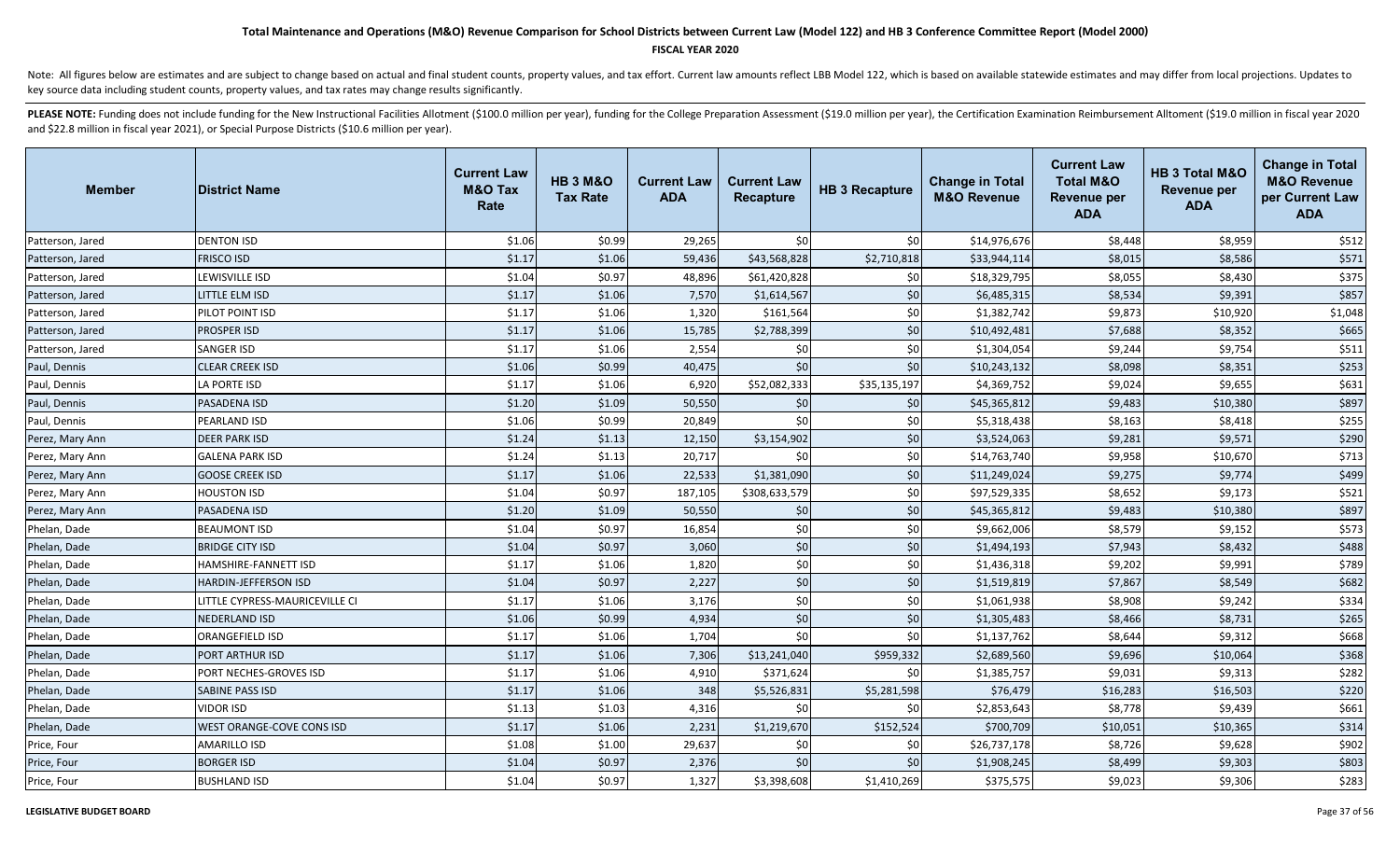### **FISCAL YEAR 2020**

Note: All figures below are estimates and are subject to change based on actual and final student counts, property values, and tax effort. Current law amounts reflect LBB Model 122, which is based on available statewide es key source data including student counts, property values, and tax rates may change results significantly.

| <b>Member</b>         | <b>District Name</b>           | <b>Current Law</b><br><b>M&amp;O Tax</b><br>Rate | <b>HB 3 M&amp;O</b><br><b>Tax Rate</b> | <b>Current Law</b><br><b>ADA</b> | <b>Current Law</b><br><b>Recapture</b> | <b>HB 3 Recapture</b> | <b>Change in Total</b><br><b>M&amp;O Revenue</b> | <b>Current Law</b><br><b>Total M&amp;O</b><br><b>Revenue per</b><br><b>ADA</b> | HB 3 Total M&O<br><b>Revenue per</b><br><b>ADA</b> | <b>Change in Total</b><br><b>M&amp;O Revenue</b><br>per Current Law<br><b>ADA</b> |
|-----------------------|--------------------------------|--------------------------------------------------|----------------------------------------|----------------------------------|----------------------------------------|-----------------------|--------------------------------------------------|--------------------------------------------------------------------------------|----------------------------------------------------|-----------------------------------------------------------------------------------|
| Price, Four           | <b>DUMAS ISD</b>               | \$1.04                                           | \$0.97                                 | 3,979                            | \$0                                    | \$0                   | \$2,717,342                                      | \$8,472                                                                        | \$9,155                                            | \$683                                                                             |
| Price, Four           | <b>GROOM ISD</b>               | \$1.06                                           | \$0.99                                 | 152                              | \$0                                    | \$0                   | \$271,950                                        | \$11,833                                                                       | \$13,622                                           | \$1,789                                                                           |
| Price, Four           | <b>GRUVER ISD</b>              | \$1.06                                           | \$0.99                                 | 428                              | \$0                                    | \$0                   | \$125,422                                        | \$12,198                                                                       | \$12,490                                           | \$293                                                                             |
| Price, Four           | <b>HIGHLAND PARK ISD</b>       | \$1.04                                           | \$0.97                                 | 805                              | \$6,017,342                            | \$3,624,213           | \$1,143,668                                      | \$10,549                                                                       | \$11,970                                           | \$1,421                                                                           |
| Price, Four           | <b>PANHANDLE ISD</b>           | \$1.04                                           | \$0.97                                 | 637                              | \$0                                    | \$0                   | \$9,157                                          | \$11,832                                                                       | \$11,846                                           | \$14                                                                              |
| Price, Four           | PLEMONS-STINNETT-PHILLIPS CONS | \$1.04                                           | \$0.97                                 | 640                              | \$6,259,313                            | \$4,832,838           | \$337,975                                        | \$11,180                                                                       | \$11,709                                           | \$528                                                                             |
| Price, Four           | PRINGLE-MORSE CONS ISD         | \$1.04                                           | \$0.97                                 | 107                              | \$0                                    | \$0                   | \$179,361                                        | \$13,500                                                                       | \$15,171                                           | \$1,671                                                                           |
| Price, Four           | RIVER ROAD ISD                 | \$1.09                                           | \$1.01                                 | 1,225                            | \$0                                    | \$0                   | \$1,643,441                                      | \$9,532                                                                        | \$10,873                                           | \$1,342                                                                           |
| Price, Four           | <b>SANFORD ISD</b>             | \$1.14                                           | \$1.04                                 | 655                              | \$0                                    | \$0                   | \$983,892                                        | \$10,952                                                                       | \$12,454                                           | \$1,502                                                                           |
| Price, Four           | SPEARMAN ISD                   | \$1.17                                           | \$1.06                                 | 805                              | \$0                                    | \$0                   | \$424,465                                        | \$11,633                                                                       | \$12,161                                           | \$527                                                                             |
| Price, Four           | <b>SPRING CREEK ISD</b>        | \$1.12                                           | \$1.03                                 | 90                               | \$0                                    | \$0                   | \$149,151                                        | \$10,616                                                                       | \$12,274                                           | \$1,657                                                                           |
| Price, Four           | STRATFORD ISD                  | \$1.17                                           | \$1.06                                 | 527                              | \$157,482                              | \$13,006              | \$132,015                                        | \$12,873                                                                       | \$13,124                                           | \$251                                                                             |
| Price, Four           | <b>SUNRAY ISD</b>              | \$1.04                                           | \$0.97                                 | 520                              | \$0                                    | \$0                   | \$471,618                                        | \$10,746                                                                       | \$11,653                                           | \$906                                                                             |
| Price, Four           | TEXHOMA ISD                    | \$1.04                                           | \$0.97                                 | 103                              | \$0                                    | \$0                   | \$174,966                                        | \$15,467                                                                       | \$17,171                                           | \$1,704                                                                           |
| Price, Four           | <b>WHITE DEER ISD</b>          | \$1.04                                           | \$0.97                                 | 334                              | \$0                                    | \$0                   | \$373,747                                        | \$10,938                                                                       | \$12,057                                           | \$1,119                                                                           |
| Ramos, Ana-Maria      | <b>DALLAS ISD</b>              | \$1.17                                           | \$1.06                                 | 139,000                          | \$186,207,172                          | \$12,268,858          | \$70,658,661                                     | \$9,743                                                                        | \$10,251                                           | \$508                                                                             |
| Ramos, Ana-Maria      | <b>GARLAND ISD</b>             | \$1.04                                           | \$0.97                                 | 52,223                           | \$0                                    | \$0                   | \$14,236,736                                     | \$8,723                                                                        | \$8,996                                            | \$273                                                                             |
| Ramos, Ana-Maria      | RICHARDSON ISD                 | \$1.17                                           | \$1.06                                 | 36,908                           | \$7,499,844                            | \$211,952             | \$16,499,857                                     | \$8,779                                                                        | \$9,226                                            | \$447                                                                             |
| Raney, John           | <b>BRYAN ISD</b>               | \$1.06                                           | \$0.99                                 | 14,900                           | \$0                                    | \$0                   | \$9,757,654                                      | \$8,971                                                                        | \$9,625                                            | \$655                                                                             |
| Raney, John           | <b>COLLEGE STATION ISD</b>     | \$1.04                                           | \$0.97                                 | 13,171                           | \$17,537,617                           | \$0                   | \$6,302,649                                      | \$7,752                                                                        | \$8,230                                            | \$479                                                                             |
| Raymond, Richard Pena | <b>LAREDO ISD</b>              | \$1.04                                           | \$0.97                                 | 21,700                           | \$0                                    | \$0                   | \$20,163,913                                     | \$8,896                                                                        | \$9,825                                            | \$929                                                                             |
| Raymond, Richard Pena | UNITED ISD                     | \$1.04                                           | \$0.97                                 | 40,414                           | \$0                                    | \$0                   | \$14,437,523                                     | \$8,739                                                                        | \$9,097                                            | \$357                                                                             |
| Reynolds, Ron         | <b>FORT BEND ISD</b>           | \$1.06                                           | \$0.99                                 | 73,580                           | \$0                                    | \$0                   | \$19,450,074                                     | \$8,458                                                                        | \$8,723                                            | \$264                                                                             |
| Reynolds, Ron         | STAFFORD MSD                   | \$1.05                                           | \$0.98                                 | 3,380                            | \$236,158                              | \$0                   | \$1,848,400                                      | \$8,927                                                                        | \$9,474                                            | \$547                                                                             |
| Rodriguez, Eddie      | <b>AUSTIN ISD</b>              | \$1.08                                           | \$1.00                                 | 71,952                           | \$781,645,840                          | \$588,289,485         | \$87,468,896                                     | \$8,656                                                                        | \$9,872                                            | \$1,216                                                                           |
| Rodriguez, Eddie      | DEL VALLE ISD                  | \$1.04                                           | \$0.97                                 | 9,973                            | \$0                                    | \$0                   | \$7,664,724                                      | \$9,014                                                                        | \$9,783                                            | \$769                                                                             |
| Rodriguez, Eddie      | <b>MANOR ISD</b>               | \$1.04                                           | \$0.97                                 | 8,981                            | \$0                                    | \$0                   | \$5,786,903                                      | \$8,456                                                                        | \$9,100                                            | \$644                                                                             |
| Romero Jr, Ramon      | <b>CASTLEBERRY ISD</b>         | \$1.17                                           | \$1.06                                 | 3,436                            | \$0                                    | \$0                   | \$3,592,741                                      | \$9,723                                                                        | \$10,769                                           | \$1,046                                                                           |
| Romero Jr, Ramon      | <b>EAGLE MT-SAGINAW ISD</b>    | \$1.17                                           | \$1.06                                 | 19,450                           | \$1,728,910                            | \$0                   | \$7,259,787                                      | \$8,660                                                                        | \$9,033                                            | \$373                                                                             |
| Romero Jr, Ramon      | FORT WORTH ISD                 | \$1.06                                           | \$0.99                                 | 74,800                           | \$0                                    | \$0                   | \$61,387,573                                     | \$9,061                                                                        | \$9,882                                            | \$821                                                                             |
| Romero Jr, Ramon      | <b>LAKE WORTH ISD</b>          | \$1.17                                           | \$1.06                                 | 3,100                            | \$0                                    | \$0                   | \$2,938,923                                      | \$9,762                                                                        | \$10,710                                           | \$948                                                                             |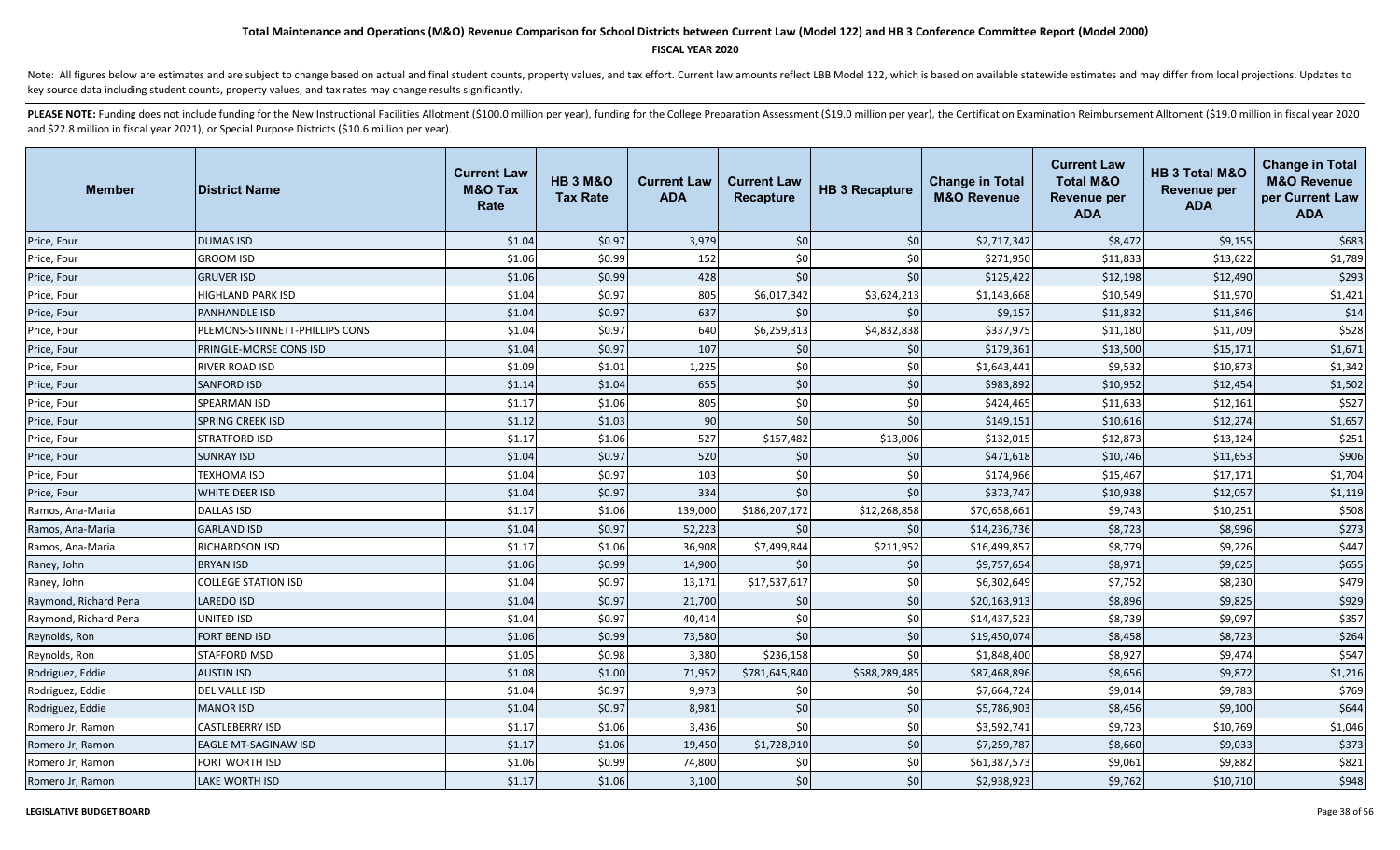#### **FISCAL YEAR 2020**

Note: All figures below are estimates and are subject to change based on actual and final student counts, property values, and tax effort. Current law amounts reflect LBB Model 122, which is based on available statewide es key source data including student counts, property values, and tax rates may change results significantly.

| <b>Member</b>     | <b>District Name</b>     | <b>Current Law</b><br><b>M&amp;O Tax</b><br>Rate | <b>HB 3 M&amp;O</b><br><b>Tax Rate</b> | <b>Current Law</b><br><b>ADA</b> | <b>Current Law</b><br><b>Recapture</b> | <b>HB 3 Recapture</b> | <b>Change in Total</b><br><b>M&amp;O Revenue</b> | <b>Current Law</b><br><b>Total M&amp;O</b><br><b>Revenue per</b><br><b>ADA</b> | <b>HB 3 Total M&amp;O</b><br><b>Revenue per</b><br><b>ADA</b> | <b>Change in Total</b><br><b>M&amp;O Revenue</b><br>per Current Law<br><b>ADA</b> |
|-------------------|--------------------------|--------------------------------------------------|----------------------------------------|----------------------------------|----------------------------------------|-----------------------|--------------------------------------------------|--------------------------------------------------------------------------------|---------------------------------------------------------------|-----------------------------------------------------------------------------------|
| Rose, Toni        | <b>DALLAS ISD</b>        | \$1.17                                           | \$1.06                                 | 139,000                          | \$186,207,172                          | \$12,268,858          | \$70,658,661                                     | \$9,743                                                                        | \$10,251                                                      | \$508                                                                             |
| Rose, Toni        | <b>MESQUITE ISD</b>      | \$1.04                                           | \$0.97                                 | 37,954                           | \$0                                    | \$0                   | \$25,650,958                                     | \$8,661                                                                        | \$9,337                                                       | \$676                                                                             |
| Rosenthal, Jon E. | CYPRESS-FAIRBANKS ISD    | \$1.06                                           | \$0.99                                 | 110,774                          | \$0                                    | \$0                   | \$30,084,791                                     | \$7,872                                                                        | \$8,144                                                       | \$272                                                                             |
| Sanford, Scott    | <b>ALLEN ISD</b>         | \$1.14                                           | \$1.04                                 | 20,995                           | \$12,221,782                           | \$690,334             | \$6,846,634                                      | \$8,156                                                                        | \$8,482                                                       | \$326                                                                             |
| Sanford, Scott    | ANNA ISD                 | \$1.17                                           | \$1.06                                 | 3,718                            | \$0                                    | \$0                   | \$2,839,882                                      | \$8,997                                                                        | \$9,760                                                       | \$764                                                                             |
| Sanford, Scott    | <b>BLUE RIDGE ISD</b>    | \$1.17                                           | \$1.06                                 | 840                              | \$0                                    | \$0                   | \$1,144,626                                      | \$11,109                                                                       | \$12,472                                                      | \$1,363                                                                           |
| Sanford, Scott    | CELINA ISD               | \$1.14                                           | \$1.04                                 | 2,885                            | \$140,882                              | \$0                   | \$1,915,619                                      | \$8,557                                                                        | \$9,221                                                       | \$664                                                                             |
| Sanford, Scott    | <b>FARMERSVILLE ISD</b>  | \$1.17                                           | \$1.06                                 | 1,660                            | \$0                                    | \$0                   | \$1,626,470                                      | \$9,491                                                                        | \$10,471                                                      | \$980                                                                             |
| Sanford, Scott    | <b>FRISCO ISD</b>        | \$1.17                                           | \$1.06                                 | 59,436                           | \$43,568,828                           | \$2,710,818           | \$33,944,114                                     | \$8,015                                                                        | \$8,586                                                       | \$571                                                                             |
| Sanford, Scott    | <b>MCKINNEY ISD</b>      | \$1.17                                           | \$1.06                                 | 22,925                           | \$11,340,427                           | \$1,008,431           | \$9,889,473                                      | \$8,588                                                                        | \$9,020                                                       | \$431                                                                             |
| Sanford, Scott    | MELISSA ISD              | \$1.17                                           | \$1.06                                 | 3,260                            | \$0                                    | \$0                   | \$1,906,308                                      | \$8,430                                                                        | \$9,015                                                       | \$585                                                                             |
| Sanford, Scott    | PRINCETON ISD            | \$1.17                                           | \$1.06                                 | 4,950                            | \$0                                    | \$0                   | \$5,285,231                                      | \$8,701                                                                        | \$9,768                                                       | \$1,068                                                                           |
| Sanford, Scott    | PROSPER ISD              | \$1.17                                           | \$1.06                                 | 15,785                           | \$2,788,399                            | \$0                   | \$10,492,481                                     | \$7,688                                                                        | \$8,352                                                       | \$665                                                                             |
| Schaefer, Matt    | ARP ISD                  | \$1.17                                           | \$1.06                                 | 846                              | \$0                                    | $$0$                  | \$1,371,393                                      | \$9,685                                                                        | \$11,306                                                      | \$1,621                                                                           |
| Schaefer, Matt    | <b>BULLARD ISD</b>       | \$1.17                                           | \$1.06                                 | 2,510                            | \$2,032                                | \$0                   | \$1,666,020                                      | \$8,815                                                                        | \$9,479                                                       | \$664                                                                             |
| Schaefer, Matt    | CHAPEL HILL ISD          | \$1.12                                           | \$1.03                                 | 3,278                            | \$0                                    | \$0                   | \$3,700,983                                      | \$9,521                                                                        | \$10,650                                                      | \$1,129                                                                           |
| Schaefer, Matt    | TYLER ISD                | \$1.04                                           | \$0.97                                 | 16,750                           | \$0                                    | \$0                   | \$10,935,256                                     | \$8,450                                                                        | \$9,103                                                       | \$653                                                                             |
| Schaefer, Matt    | <b>WHITEHOUSE ISD</b>    | \$1.06                                           | \$0.99                                 | 4,522                            | \$0                                    | \$0                   | \$2,773,809                                      | \$8,123                                                                        | \$8,736                                                       | \$613                                                                             |
| Shaheen, Matt     | <b>FRISCO ISD</b>        | \$1.17                                           | \$1.06                                 | 59,436                           | \$43,568,828                           | \$2,710,818           | \$33,944,114                                     | \$8,015                                                                        | \$8,586                                                       | \$571                                                                             |
| Shaheen, Matt     | <b>PLANO ISD</b>         | \$1.17                                           | \$1.06                                 | 50,300                           | \$251,628,027                          | \$154,629,817         | \$18,162,495                                     | \$8,714                                                                        | \$9,075                                                       | \$361                                                                             |
| Sheffield, J.D.   | <b>BLANKET ISD</b>       | \$1.04                                           | \$0.97                                 | 174                              | \$0                                    | \$0                   | \$145,717                                        | \$12,137                                                                       | \$12,974                                                      | \$837                                                                             |
| Sheffield, J.D.   | <b>BLUFF DALE ISD</b>    | \$1.17                                           | \$1.06                                 | 209                              | \$48,250                               | \$0                   | \$435,658                                        | \$10,842                                                                       | \$12,926                                                      | \$2,084                                                                           |
| Sheffield, J.D.   | <b>BRADY ISD</b>         | \$1.04                                           | \$0.97                                 | 1,065                            | \$0                                    | \$0                   | \$911,277                                        | \$10,077                                                                       | \$10,933                                                      | \$856                                                                             |
| Sheffield, J.D.   | <b>BROOKESMITH ISD</b>   | \$1.17                                           | \$1.06                                 | 200                              | \$0                                    | \$0                   | \$394,878                                        | \$12,245                                                                       | \$14,219                                                      | \$1,974                                                                           |
| Sheffield, J.D.   | <b>CHEROKEE ISD</b>      | \$1.17                                           | \$1.06                                 | 106                              | \$0                                    | \$0                   | \$283,528                                        | \$17,192                                                                       | \$19,873                                                      | \$2,681                                                                           |
| Sheffield, J.D.   | <b>CLIFTON ISD</b>       | \$1.04                                           | \$0.97                                 | 948                              | \$0                                    | \$0                   | \$1,100,578                                      | \$9,830                                                                        | \$10,991                                                      | \$1,161                                                                           |
| Sheffield, J.D.   | <b>COMANCHE ISD</b>      | \$1.17                                           | \$1.06                                 | 1,195                            | \$0                                    | \$0                   | \$1,128,967                                      | \$10,617                                                                       | \$11,561                                                      | \$945                                                                             |
| Sheffield, J.D.   | <b>COPPERAS COVE ISD</b> | \$1.17                                           | \$1.06                                 | 7,500                            | \$0                                    | \$0                   | \$6,473,855                                      | \$8,719                                                                        | \$9,582                                                       | \$863                                                                             |
| Sheffield, J.D.   | <b>CRANFILLS GAP ISD</b> | \$1.04                                           | \$0.97                                 | 126                              | \$0                                    | \$0                   | \$215,529                                        | \$13,163                                                                       | \$14,873                                                      | \$1,711                                                                           |
| Sheffield, J.D.   | <b>CRAWFORD ISD</b>      | \$1.17                                           | \$1.06                                 | 549                              | \$0                                    | \$0                   | \$846,624                                        | \$10,571                                                                       | \$12,114                                                      | \$1,543                                                                           |
| Sheffield, J.D.   | DE LEON ISD              | \$1.13                                           | \$1.04                                 | 703                              | \$0                                    | \$0                   | \$1,314,329                                      | \$10,731                                                                       | \$12,600                                                      | \$1,870                                                                           |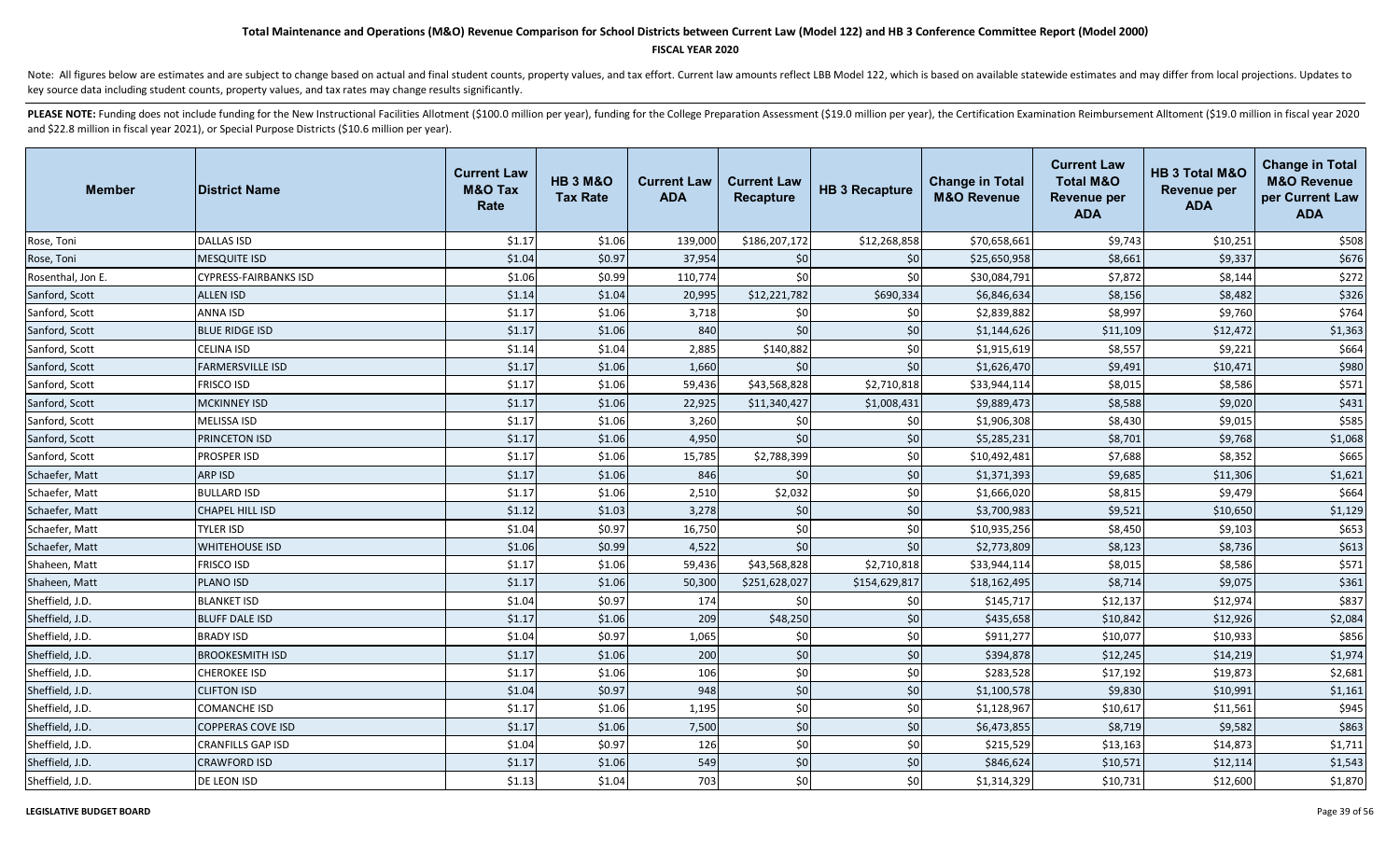### **FISCAL YEAR 2020**

Note: All figures below are estimates and are subject to change based on actual and final student counts, property values, and tax effort. Current law amounts reflect LBB Model 122, which is based on available statewide es key source data including student counts, property values, and tax rates may change results significantly.

| <b>Member</b>   | <b>District Name</b>        | <b>Current Law</b><br><b>M&amp;O Tax</b><br>Rate | <b>HB 3 M&amp;O</b><br><b>Tax Rate</b> | <b>Current Law</b><br><b>ADA</b> | <b>Current Law</b><br>Recapture | <b>HB 3 Recapture</b> | <b>Change in Total</b><br><b>M&amp;O Revenue</b> | <b>Current Law</b><br><b>Total M&amp;O</b><br>Revenue per<br><b>ADA</b> | HB 3 Total M&O<br><b>Revenue per</b><br><b>ADA</b> | <b>Change in Total</b><br><b>M&amp;O Revenue</b><br>per Current Law<br><b>ADA</b> |
|-----------------|-----------------------------|--------------------------------------------------|----------------------------------------|----------------------------------|---------------------------------|-----------------------|--------------------------------------------------|-------------------------------------------------------------------------|----------------------------------------------------|-----------------------------------------------------------------------------------|
| Sheffield, J.D. | <b>DUBLIN ISD</b>           | \$1.17                                           | \$1.06                                 | 1,105                            | \$0                             | \$0                   | \$1,511,280                                      | \$10,395                                                                | \$11,762                                           | \$1,367                                                                           |
| Sheffield, J.D. | <b>EVANT ISD</b>            | \$1.04                                           | \$0.97                                 | 226                              | \$0                             | \$0                   | \$324,248                                        | \$11,237                                                                | \$12,673                                           | \$1,436                                                                           |
| Sheffield, J.D. | <b>GATESVILLE ISD</b>       | \$1.04                                           | \$0.97                                 | 2,544                            | \$0                             | \$0                   | \$1,900,679                                      | \$8,513                                                                 | \$9,260                                            | \$747                                                                             |
| Sheffield, J.D. | <b>GLEN ROSE ISD</b>        | \$0.90                                           | \$0.84                                 | 1,825                            | \$1,639,968                     | \$6,389,995           | \$7,119,698                                      | \$11,374                                                                | \$15,275                                           | \$3,901                                                                           |
| Sheffield, J.D. | <b>GOLDTHWAITE ISD</b>      | \$1.04                                           | \$0.97                                 | 535                              | \$0                             | \$0                   | \$114,990                                        | \$11,546                                                                | \$11,761                                           | \$215                                                                             |
| Sheffield, J.D. | <b>GORDON ISD</b>           | \$1.04                                           | \$0.97                                 | 165                              | \$67,693                        | \$0                   | \$208,041                                        | \$11,376                                                                | \$12,634                                           | \$1,258                                                                           |
| Sheffield, J.D. | <b>GORMAN ISD</b>           | \$1.04                                           | \$0.97                                 | 278                              | \$0                             | \$0                   | \$424,394                                        | \$11,516                                                                | \$13,044                                           | \$1,528                                                                           |
| Sheffield, J.D. | <b>GUSTINE ISD</b>          | \$1.17                                           | \$1.06                                 | 132                              | \$0                             | \$0                   | \$286,334                                        | \$14,721                                                                | \$16,890                                           | \$2,169                                                                           |
| Sheffield, J.D. | <b>HAMILTON ISD</b>         | \$1.17                                           | \$1.06                                 | 760                              | \$0                             | \$0                   | \$857,406                                        | \$11,865                                                                | \$12,993                                           | \$1,128                                                                           |
| Sheffield, J.D. | HICO ISD                    | \$1.17                                           | \$1.06                                 | 541                              | \$0                             | \$0                   | \$996,941                                        | \$11,260                                                                | \$13,102                                           | \$1,842                                                                           |
| Sheffield, J.D. | <b>HUCKABAY ISD</b>         | \$1.04                                           | \$0.97                                 | 244                              | \$0                             | \$0                   | \$307,977                                        | \$10,095                                                                | \$11,355                                           | \$1,260                                                                           |
| Sheffield, J.D. | <b>IREDELL ISD</b>          | \$1.04                                           | \$0.97                                 | 128                              | \$0                             | \$0                   | \$199,924                                        | \$13,079                                                                | \$14,636                                           | \$1,557                                                                           |
| Sheffield, J.D. | <b>JONESBORO ISD</b>        | \$1.17                                           | \$1.06                                 | 280                              | \$0                             | \$0                   | \$532,433                                        | \$11,914                                                                | \$13,816                                           | \$1,902                                                                           |
| Sheffield, J.D. | <b>KILLEEN ISD</b>          | \$1.04                                           | \$0.97                                 | 40,593                           | \$0                             | \$0                   | \$25,759,409                                     | \$8,288                                                                 | \$8,922                                            | \$635                                                                             |
| Sheffield, J.D. | <b>LINGLEVILLE ISD</b>      | \$1.04                                           | \$0.97                                 | 265                              | \$0                             | \$0                   | \$460,450                                        | \$10,774                                                                | \$12,511                                           | \$1,738                                                                           |
| Sheffield, J.D. | <b>LIPAN ISD</b>            | \$1.17                                           | \$1.06                                 | 398                              | \$0                             | \$0                   | \$685,834                                        | \$11,229                                                                | \$12,951                                           | \$1,723                                                                           |
| Sheffield, J.D. | <b>LOHN ISD</b>             | \$1.12                                           | \$1.03                                 | 91                               | \$0                             | \$0                   | \$322,176                                        | \$18,364                                                                | \$21,911                                           | \$3,547                                                                           |
| Sheffield, J.D. | LOMETA ISD                  | \$1.04                                           | \$0.97                                 | 280                              | \$0                             | \$0                   | \$433,892                                        | \$12,026                                                                | \$13,576                                           | \$1,550                                                                           |
| Sheffield, J.D. | <b>MASON ISD</b>            | \$1.14                                           | \$1.04                                 | 665                              | \$0                             | \$0                   | \$625,059                                        | \$11,506                                                                | \$12,446                                           | \$940                                                                             |
| Sheffield, J.D. | <b>MAY ISD</b>              | \$1.04                                           | \$0.97                                 | 230                              | \$0                             | \$0                   | \$239,449                                        | \$11,614                                                                | \$12,655                                           | \$1,041                                                                           |
| Sheffield, J.D. | <b>MOODY ISD</b>            | \$1.17                                           | \$1.06                                 | 638                              | \$0                             | \$0                   | \$865,727                                        | \$11,511                                                                | \$12,868                                           | \$1,357                                                                           |
| Sheffield, J.D. | MORGAN MILL ISD             | \$1.04                                           | \$0.97                                 | 113                              | \$0                             | \$0                   | \$175,014                                        | \$10,689                                                                | \$12,233                                           | \$1,544                                                                           |
| Sheffield, J.D. | <b>MULLIN ISD</b>           | \$1.04                                           | \$0.97                                 | 345                              | \$0                             | $$0$$                 | \$840,307                                        | \$15,953                                                                | \$18,389                                           | \$2,436                                                                           |
| Sheffield, J.D. | <b>OGLESBY ISD</b>          | \$1.17                                           | \$1.06                                 | 151                              | \$0                             | \$0                   | \$261,657                                        | \$12,508                                                                | \$14,241                                           | \$1,733                                                                           |
| Sheffield, J.D. | <b>PRIDDY ISD</b>           | \$0.89                                           | \$0.83                                 | 93                               | \$0                             | $$0$$                 | \$117,447                                        | \$14,907                                                                | \$16,170                                           | \$1,263                                                                           |
| Sheffield, J.D. | <b>RICHLAND SPRINGS ISD</b> | \$1.13                                           | \$1.03                                 | 119                              | \$0                             | \$0                   | \$163,151                                        | \$17,289                                                                | \$18,660                                           | \$1,371                                                                           |
| Sheffield, J.D. | <b>RISING STAR ISD</b>      | \$1.17                                           | \$1.06                                 | 143                              | \$0                             | $$0$$                 | \$268,750                                        | \$13,398                                                                | \$15,280                                           | \$1,882                                                                           |
| Sheffield, J.D. | ROCHELLE ISD                | \$1.04                                           | \$0.97                                 | 160                              | \$0                             | \$0                   | \$16,632                                         | \$13,120                                                                | \$13,224                                           | \$104                                                                             |
| Sheffield, J.D. | <b>SAN SABA ISD</b>         | \$1.04                                           | \$0.97                                 | 670                              | \$0                             | \$0                   | \$790,627                                        | \$10,784                                                                | \$11,964                                           | \$1,180                                                                           |
| Sheffield, J.D. | <b>SANTO ISD</b>            | \$1.17                                           | \$1.06                                 | 440                              | \$49,416                        | \$0                   | \$500,443                                        | \$11,685                                                                | \$12,822                                           | \$1,137                                                                           |
| Sheffield, J.D. | <b>SIDNEY ISD</b>           | \$1.04                                           | \$0.97                                 | 120                              | \$0                             | \$0                   | \$189,532                                        | \$13,595                                                                | \$15,175                                           | \$1,579                                                                           |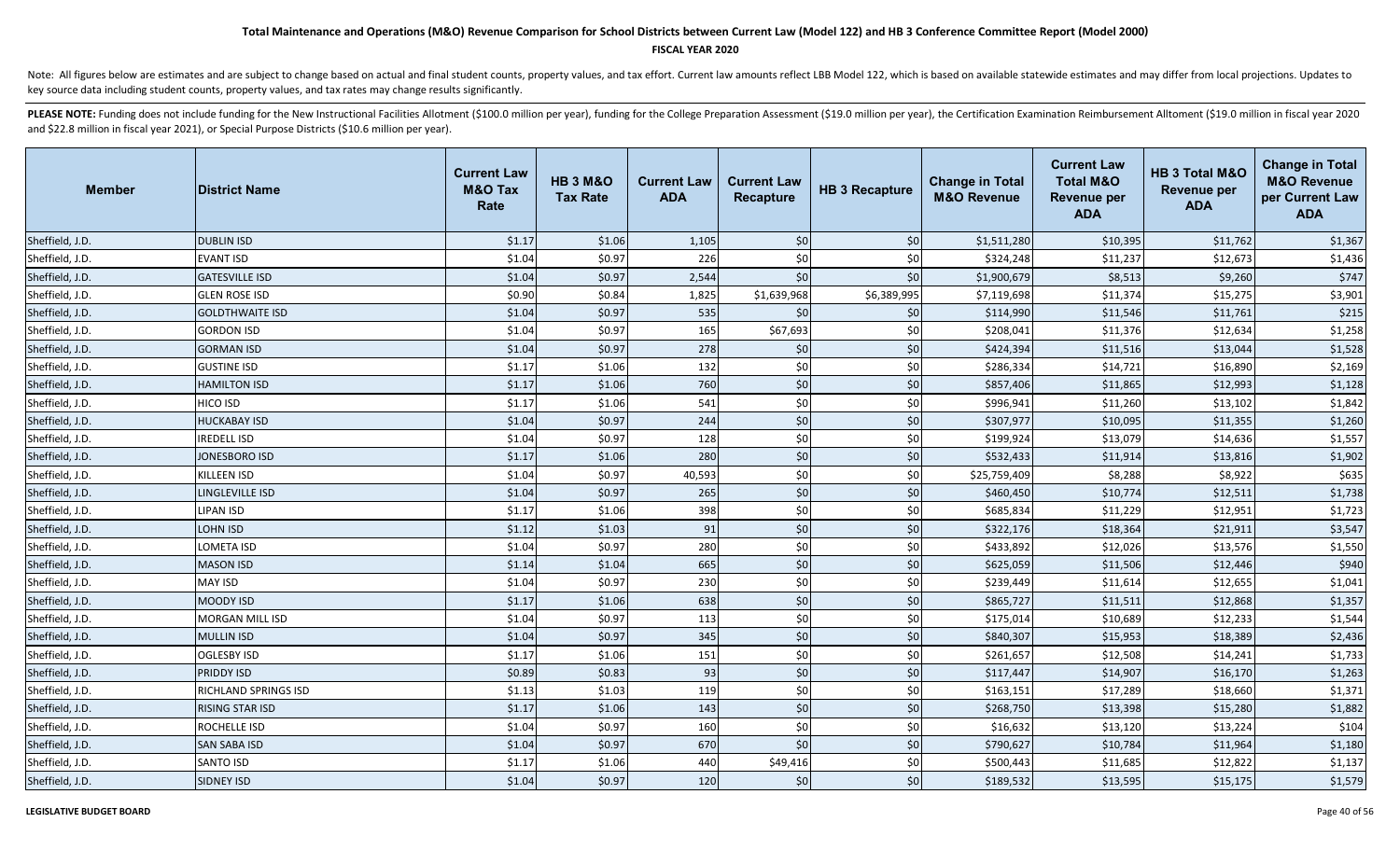### **FISCAL YEAR 2020**

Note: All figures below are estimates and are subject to change based on actual and final student counts, property values, and tax effort. Current law amounts reflect LBB Model 122, which is based on available statewide es key source data including student counts, property values, and tax rates may change results significantly.

| <b>Member</b>   | <b>District Name</b>    | <b>Current Law</b><br><b>M&amp;O Tax</b><br>Rate | <b>HB 3 M&amp;O</b><br><b>Tax Rate</b> | <b>Current Law</b><br><b>ADA</b> | <b>Current Law</b><br><b>Recapture</b> | <b>HB 3 Recapture</b> | <b>Change in Total</b><br><b>M&amp;O Revenue</b> | <b>Current Law</b><br><b>Total M&amp;O</b><br><b>Revenue per</b><br><b>ADA</b> | HB 3 Total M&O<br><b>Revenue per</b><br><b>ADA</b> | <b>Change in Total</b><br><b>M&amp;O Revenue</b><br>per Current Law<br><b>ADA</b> |
|-----------------|-------------------------|--------------------------------------------------|----------------------------------------|----------------------------------|----------------------------------------|-----------------------|--------------------------------------------------|--------------------------------------------------------------------------------|----------------------------------------------------|-----------------------------------------------------------------------------------|
| Sheffield, J.D. | STEPHENVILLE ISD        | \$1.06                                           | \$0.99                                 | 3,482                            | \$0                                    | \$0                   | \$2,001,690                                      | \$8,407                                                                        | \$8,981                                            | \$575                                                                             |
| Sheffield, J.D. | THREE WAY ISD           | \$1.04                                           | \$0.97                                 | 170                              | \$0                                    | \$0                   | \$165,798                                        | \$11,266                                                                       | \$12,241                                           | \$975                                                                             |
| Sheffield, J.D. | WALNUT SPRINGS ISD      | \$0.95                                           | \$0.88                                 | 175                              | \$0                                    | \$0                   | \$229,196                                        | \$10,792                                                                       | \$12,102                                           | \$1,310                                                                           |
| Sheffield, J.D. | ZEPHYR ISD              | \$1.04                                           | \$0.97                                 | 186                              | \$0                                    | $$0$$                 | \$270,571                                        | \$11,733                                                                       | \$13,187                                           | \$1,455                                                                           |
| Sherman, Carl   | CEDAR HILL ISD          | \$1.04                                           | \$0.97                                 | 7,376                            | \$0                                    | \$0                   | \$4,102,093                                      | \$8,197                                                                        | \$8,753                                            | \$556                                                                             |
| Sherman, Carl   | <b>DALLAS ISD</b>       | \$1.17                                           | \$1.06                                 | 139,000                          | \$186,207,172                          | \$12,268,858          | \$70,658,661                                     | \$9,743                                                                        | \$10,251                                           | \$508                                                                             |
| Sherman, Carl   | <b>DESOTO ISD</b>       | \$1.17                                           | \$1.06                                 | 8,800                            | \$0                                    | \$0                   | \$5,367,242                                      | \$9,261                                                                        | \$9,871                                            | \$610                                                                             |
| Sherman, Carl   | <b>DUNCANVILLE ISD</b>  | \$1.17                                           | \$1.06                                 | 11,919                           | \$0                                    | \$0                   | \$5,891,485                                      | \$9,524                                                                        | \$10,018                                           | \$494                                                                             |
| Sherman, Carl   | <b>FERRIS ISD</b>       | \$1.17                                           | \$1.06                                 | 2,515                            | \$0                                    | \$0                   | \$3,068,488                                      | \$9,983                                                                        | \$11,203                                           | \$1,220                                                                           |
| Sherman, Carl   | <b>LANCASTER ISD</b>    | \$1.17                                           | \$1.06                                 | 6,725                            | \$0                                    | \$0                   | \$5,841,731                                      | \$9,285                                                                        | \$10,154                                           | \$869                                                                             |
| Shine, Hugh D.  | <b>ACADEMY ISD</b>      | \$1.04                                           | \$0.97                                 | 1,644                            | \$0                                    | \$0                   | \$1,883,989                                      | \$8,022                                                                        | \$9,168                                            | \$1,146                                                                           |
| Shine, Hugh D.  | <b>BARTLETT ISD</b>     | \$1.04                                           | \$0.97                                 | 320                              | \$0                                    | \$0                   | \$649,914                                        | \$11,132                                                                       | \$13,161                                           | \$2,029                                                                           |
| Shine, Hugh D.  | <b>BELTON ISD</b>       | \$1.17                                           | \$1.06                                 | 11,470                           | \$0                                    | \$0                   | \$11,364,087                                     | \$8,586                                                                        | \$9,577                                            | \$991                                                                             |
| Shine, Hugh D.  | <b>HOLLAND ISD</b>      | \$1.04                                           | \$0.97                                 | 620                              | \$0                                    | \$0                   | \$753,247                                        | \$10,111                                                                       | \$11,325                                           | \$1,214                                                                           |
| Shine, Hugh D.  | KILLEEN ISD             | \$1.04                                           | \$0.97                                 | 40,593                           | \$0                                    | \$0                   | \$25,759,409                                     | \$8,288                                                                        | \$8,922                                            | \$635                                                                             |
| Shine, Hugh D.  | MOODY ISD               | \$1.17                                           | \$1.06                                 | 638                              | \$0                                    | \$0                   | \$865,727                                        | \$11,511                                                                       | \$12,868                                           | \$1,357                                                                           |
| Shine, Hugh D.  | ROGERS ISD              | \$1.04                                           | \$0.97                                 | 840                              | \$0                                    | \$0                   | \$1,115,097                                      | \$9,501                                                                        | \$10,829                                           | \$1,327                                                                           |
| Shine, Hugh D.  | ROSEBUD-LOTT ISD        | \$1.04                                           | \$0.97                                 | 624                              | \$0                                    | \$0                   | \$160,672                                        | \$11,951                                                                       | \$12,209                                           | \$258                                                                             |
| Shine, Hugh D.  | <b>TEMPLE ISD</b>       | \$1.12                                           | \$1.03                                 | 7,800                            | \$0                                    | \$0                   | \$6,980,238                                      | \$8,911                                                                        | \$9,806                                            | \$895                                                                             |
| Shine, Hugh D.  | <b>TROY ISD</b>         | \$1.04                                           | \$0.97                                 | 1,489                            | \$0                                    | \$0                   | \$1,364,960                                      | \$8,455                                                                        | \$9,371                                            | \$917                                                                             |
| Smith, Reggie   | <b>BELLS ISD</b>        | \$1.17                                           | \$1.06                                 | 785                              | \$0                                    | \$0                   | \$1,190,976                                      | \$10,691                                                                       | \$12,209                                           | \$1,518                                                                           |
| Smith, Reggie   | <b>BONHAM ISD</b>       | \$1.04                                           | \$0.97                                 | 1,754                            | \$0                                    | \$0                   | \$1,342,384                                      | \$9,093                                                                        | \$9,858                                            | \$765                                                                             |
| Smith, Reggie   | CHISUM ISD              | \$1.04                                           | \$0.97                                 | 878                              | \$3,199,136                            | \$1,057,778           | \$1,123,706                                      | \$9,797                                                                        | \$11,076                                           | \$1,279                                                                           |
| Smith, Reggie   | <b>COLLINSVILLE ISD</b> | \$1.17                                           | \$1.06                                 | 502                              | \$0                                    | \$0                   | \$647,785                                        | \$11,397                                                                       | \$12,687                                           | \$1,290                                                                           |
| Smith, Reggie   | <b>COMMERCE ISD</b>     | \$1.17                                           | \$1.06                                 | 1,398                            | \$0                                    | \$0                   | \$1,679,043                                      | \$9,805                                                                        | \$11,006                                           | \$1,201                                                                           |
| Smith, Reggie   | <b>COOPER ISD</b>       | \$1.17                                           | \$1.06                                 | 760                              | \$0                                    | $$0$                  | \$1,195,024                                      | \$11,251                                                                       | \$12,823                                           | \$1,572                                                                           |
| Smith, Reggie   | <b>DENISON ISD</b>      | \$1.17                                           | \$1.06                                 | 4,420                            | \$0                                    | \$0                   | \$3,043,549                                      | \$9,513                                                                        | \$10,202                                           | \$689                                                                             |
| Smith, Reggie   | <b>DODD CITY ISD</b>    | \$1.04                                           | \$0.97                                 | 357                              | \$0                                    | \$0                   | \$492,574                                        | \$10,142                                                                       | \$11,522                                           | \$1,380                                                                           |
| Smith, Reggie   | <b>ECTOR ISD</b>        | \$1.17                                           | \$1.06                                 | 218                              | \$0                                    | \$0                   | \$425,821                                        | \$12,765                                                                       | \$14,714                                           | \$1,949                                                                           |
| Smith, Reggie   | <b>FANNINDEL ISD</b>    | \$1.17                                           | \$1.06                                 | 153                              | \$0                                    | \$0                   | \$222,143                                        | \$14,289                                                                       | \$15,744                                           | \$1,455                                                                           |
| Smith, Reggie   | <b>GUNTER ISD</b>       | \$1.17                                           | \$1.06                                 | 942                              | \$0                                    | \$0                   | \$1,205,116                                      | \$10,195                                                                       | \$11,474                                           | \$1,279                                                                           |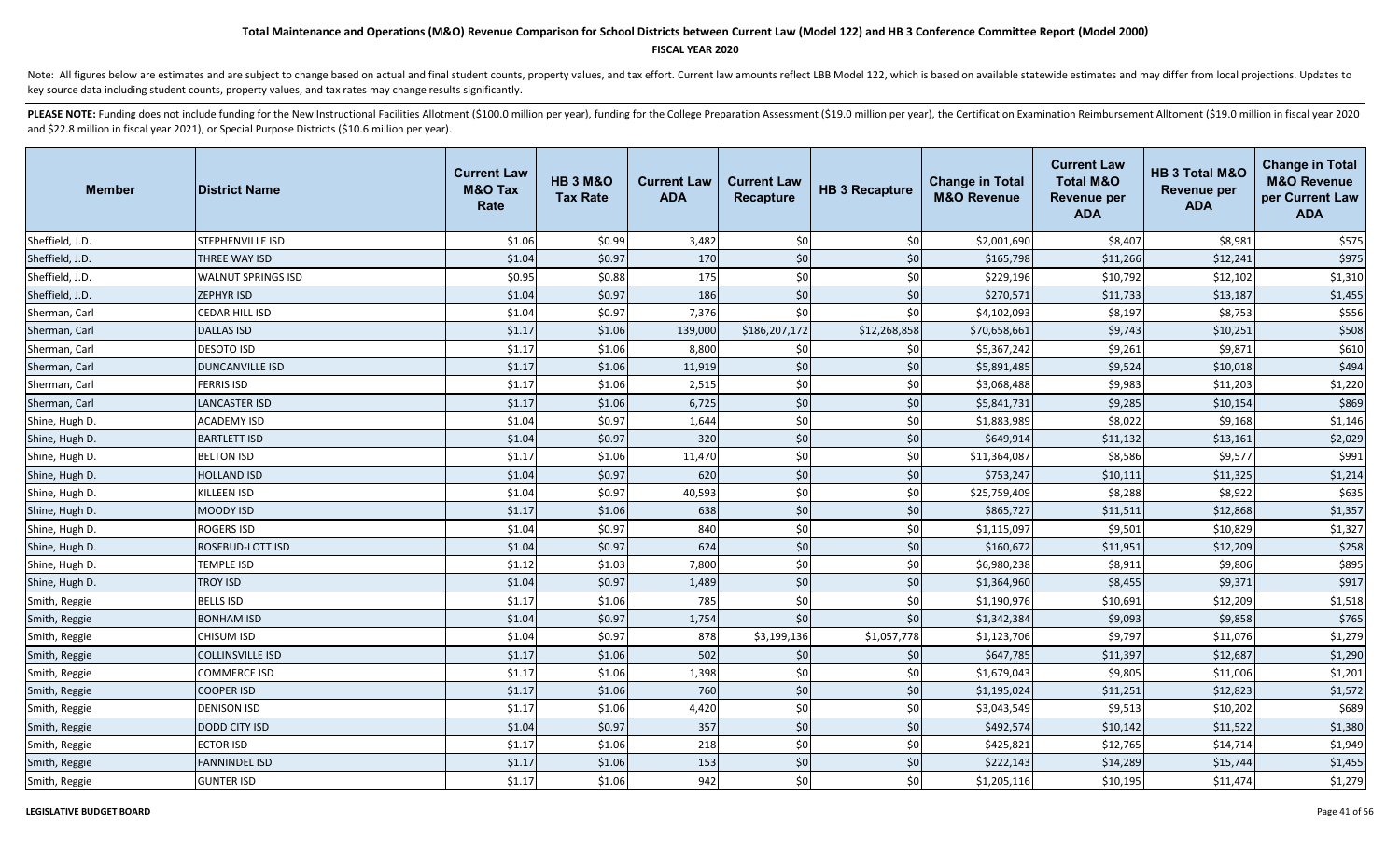### **FISCAL YEAR 2020**

Note: All figures below are estimates and are subject to change based on actual and final student counts, property values, and tax effort. Current law amounts reflect LBB Model 122, which is based on available statewide es key source data including student counts, property values, and tax rates may change results significantly.

| <b>Member</b> | <b>District Name</b>   | <b>Current Law</b><br><b>M&amp;O Tax</b><br>Rate | <b>HB 3 M&amp;O</b><br><b>Tax Rate</b> | <b>Current Law</b><br><b>ADA</b> | <b>Current Law</b><br><b>Recapture</b> | <b>HB 3 Recapture</b> | <b>Change in Total</b><br><b>M&amp;O Revenue</b> | <b>Current Law</b><br><b>Total M&amp;O</b><br>Revenue per<br><b>ADA</b> | <b>HB 3 Total M&amp;O</b><br><b>Revenue per</b><br><b>ADA</b> | <b>Change in Total</b><br><b>M&amp;O Revenue</b><br>per Current Law<br><b>ADA</b> |
|---------------|------------------------|--------------------------------------------------|----------------------------------------|----------------------------------|----------------------------------------|-----------------------|--------------------------------------------------|-------------------------------------------------------------------------|---------------------------------------------------------------|-----------------------------------------------------------------------------------|
| Smith, Reggie | <b>HONEY GROVE ISD</b> | \$1.04                                           | \$0.97                                 | 600                              | \$0                                    | \$0                   | \$792,769                                        | \$11,132                                                                | \$12,453                                                      | \$1,320                                                                           |
| Smith, Reggie | <b>HOWE ISD</b>        | \$1.17                                           | \$1.06                                 | 1,200                            | \$0                                    | \$0                   | \$1,734,490                                      | \$9,713                                                                 | \$11,159                                                      | \$1,445                                                                           |
| Smith, Reggie | <b>LEONARD ISD</b>     | \$1.17                                           | \$1.06                                 | 823                              | \$0                                    | \$0                   | \$1,277,822                                      | \$10,907                                                                | \$12,461                                                      | \$1,553                                                                           |
| Smith, Reggie | PILOT POINT ISD        | \$1.17                                           | \$1.06                                 | 1,320                            | \$161,564                              | \$0                   | \$1,382,742                                      | \$9,873                                                                 | \$10,920                                                      | \$1,048                                                                           |
| Smith, Reggie | POTTSBORO ISD          | \$1.04                                           | \$0.97                                 | 1,360                            | \$0                                    | \$0                   | \$769,201                                        | \$8,725                                                                 | \$9,291                                                       | \$566                                                                             |
| Smith, Reggie | S AND S CONS ISD       | \$1.17                                           | \$1.06                                 | 845                              | \$0                                    | \$0                   | \$1,252,186                                      | \$10,785                                                                | \$12,266                                                      | \$1,482                                                                           |
| Smith, Reggie | <b>SAM RAYBURN ISD</b> | \$1.17                                           | \$1.06                                 | 506                              | \$0                                    | \$0                   | \$888,978                                        | \$11,330                                                                | \$13,087                                                      | \$1,757                                                                           |
| Smith, Reggie | SAVOY ISD              | \$1.17                                           | \$1.06                                 | 302                              | \$0                                    | \$0                   | \$563,102                                        | \$11,410                                                                | \$13,275                                                      | \$1,865                                                                           |
| Smith, Reggie | <b>SHERMAN ISD</b>     | \$1.17                                           | \$1.06                                 | 6,914                            | \$127,663                              | \$0                   | \$5,816,909                                      | \$9,222                                                                 | \$10,063                                                      | \$841                                                                             |
| Smith, Reggie | TIOGA ISD              | \$1.17                                           | \$1.06                                 | 775                              | \$0                                    | \$0                   | \$1,065,556                                      | \$10,160                                                                | \$11,535                                                      | \$1,375                                                                           |
| Smith, Reggie | TOM BEAN ISD           | \$1.17                                           | \$1.06                                 | 605                              | \$0                                    | \$0                   | \$690,659                                        | \$11,362                                                                | \$12,504                                                      | \$1,142                                                                           |
| Smith, Reggie | <b>TRENTON ISD</b>     | \$1.17                                           | \$1.06                                 | 560                              | \$0                                    | \$0                   | \$901,647                                        | \$11,297                                                                | \$12,907                                                      | \$1,610                                                                           |
| Smith, Reggie | <b>VAN ALSTYNE ISD</b> | \$1.12                                           | \$1.03                                 | 1,790                            | \$0                                    | \$0                   | \$1,391,739                                      | \$8,680                                                                 | \$9,457                                                       | \$778                                                                             |
| Smith, Reggie | WHITESBORO ISD         | \$1.17                                           | \$1.06                                 | 1,480                            | \$160,876                              | \$0                   | \$1,014,861                                      | \$9,516                                                                 | \$10,202                                                      | \$686                                                                             |
| Smith, Reggie | <b>WHITEWRIGHT ISD</b> | \$1.17                                           | \$1.06                                 | 820                              | \$0                                    | \$0                   | \$1,265,007                                      | \$10,337                                                                | \$11,880                                                      | \$1,543                                                                           |
| Smith, Reggie | WOLFE CITY ISD         | \$1.13                                           | \$1.03                                 | 647                              | \$0                                    | \$0                   | \$869,001                                        | \$11,159                                                                | \$12,503                                                      | \$1,344                                                                           |
| Smithee, John | <b>ADRIAN ISD</b>      | \$1.04                                           | \$0.97                                 | 106                              | \$0                                    | $$0$                  | \$32,598                                         | \$17,974                                                                | \$18,282                                                      | \$308                                                                             |
| Smithee, John | AMARILLO ISD           | \$1.08                                           | \$1.00                                 | 29,637                           | \$0                                    | \$0                   | \$26,737,178                                     | \$8,726                                                                 | \$9,628                                                       | \$902                                                                             |
| Smithee, John | <b>BOVINA ISD</b>      | \$1.04                                           | \$0.97                                 | 458                              | \$0                                    | \$0                   | \$678,813                                        | \$10,948                                                                | \$12,432                                                      | \$1,484                                                                           |
| Smithee, John | <b>BOYS RANCH ISD</b>  | \$0.00                                           | \$0.00                                 | 270                              | \$0                                    | \$0                   | \$658,072                                        | \$12,996                                                                | \$15,431                                                      | \$2,435                                                                           |
| Smithee, John | <b>BUSHLAND ISD</b>    | \$1.04                                           | \$0.97                                 | 1,327                            | \$3,398,608                            | \$1,410,269           | \$375,575                                        | \$9,023                                                                 | \$9,306                                                       | \$283                                                                             |
| Smithee, John | <b>CANYON ISD</b>      | \$1.04                                           | \$0.97                                 | 9,734                            | \$0                                    | \$0                   | \$6,023,860                                      | \$7,493                                                                 | \$8,112                                                       | \$619                                                                             |
| Smithee, John | <b>CHANNING ISD</b>    | \$1.04                                           | \$0.97                                 | 188                              | \$57,777                               | \$0                   | \$137,193                                        | \$12,886                                                                | \$13,616                                                      | \$730                                                                             |
| Smithee, John | <b>DALHART ISD</b>     | \$1.04                                           | \$0.97                                 | 1,600                            | \$0                                    | \$0                   | \$500,166                                        | \$8,981                                                                 | \$9,294                                                       | \$313                                                                             |
| Smithee, John | <b>FARWELL ISD</b>     | \$1.17                                           | \$1.06                                 | 515                              | \$0                                    | \$0                   | \$846,243                                        | \$11,668                                                                | \$13,311                                                      | \$1,643                                                                           |
| Smithee, John | <b>FRIONA ISD</b>      | \$1.04                                           | \$0.97                                 | 990                              | \$0                                    | \$0                   | \$696,676                                        | \$10,386                                                                | \$11,090                                                      | \$704                                                                             |
| Smithee, John | <b>HAPPY ISD</b>       | \$1.04                                           | \$0.97                                 | 231                              | \$0                                    | \$0                   | \$103,889                                        | \$11,968                                                                | \$12,418                                                      | \$450                                                                             |
| Smithee, John | <b>HARTLEY ISD</b>     | \$1.04                                           | \$0.97                                 | 232                              | \$0                                    | \$0                   | \$99,244                                         | \$12,526                                                                | \$12,953                                                      | \$427                                                                             |
| Smithee, John | <b>HEREFORD ISD</b>    | \$1.04                                           | \$0.97                                 | 3,836                            | \$0                                    | \$0                   | \$3,410,572                                      | \$8,387                                                                 | \$9,276                                                       | \$889                                                                             |
| Smithee, John | LAZBUDDIE ISD          | \$1.12                                           | \$1.03                                 | 155                              | \$0                                    | \$0                   | \$228,271                                        | \$12,965                                                                | \$14,438                                                      | \$1,473                                                                           |
| Smithee, John | <b>STRATFORD ISD</b>   | \$1.17                                           | \$1.06                                 | 527                              | \$157,482                              | \$13,006              | \$132,015                                        | \$12,873                                                                | \$13,124                                                      | \$251                                                                             |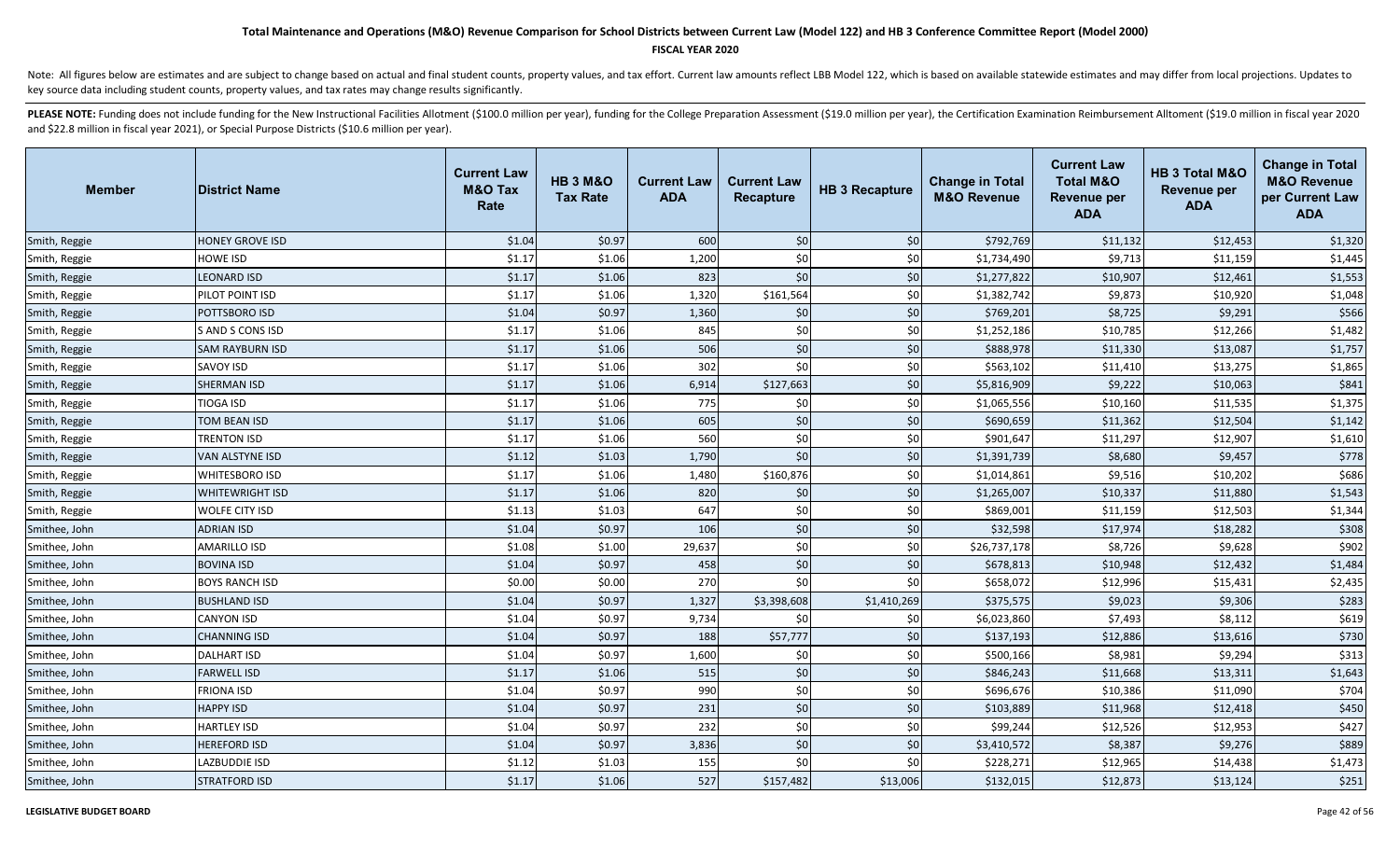### **FISCAL YEAR 2020**

Note: All figures below are estimates and are subject to change based on actual and final student counts, property values, and tax effort. Current law amounts reflect LBB Model 122, which is based on available statewide es key source data including student counts, property values, and tax rates may change results significantly.

| <b>Member</b>  | <b>District Name</b>   | <b>Current Law</b><br><b>M&amp;O Tax</b><br>Rate | <b>HB 3 M&amp;O</b><br><b>Tax Rate</b> | <b>Current Law</b><br><b>ADA</b> | <b>Current Law</b><br><b>Recapture</b> | <b>HB 3 Recapture</b> | <b>Change in Total</b><br><b>M&amp;O Revenue</b> | <b>Current Law</b><br><b>Total M&amp;O</b><br><b>Revenue per</b><br><b>ADA</b> | HB 3 Total M&O<br><b>Revenue per</b><br><b>ADA</b> | <b>Change in Total</b><br><b>M&amp;O Revenue</b><br>per Current Law<br><b>ADA</b> |
|----------------|------------------------|--------------------------------------------------|----------------------------------------|----------------------------------|----------------------------------------|-----------------------|--------------------------------------------------|--------------------------------------------------------------------------------|----------------------------------------------------|-----------------------------------------------------------------------------------|
| Smithee, John  | TEXLINE ISD            | \$1.17                                           | \$1.06                                 | 166                              | \$137,415                              | \$15,876              | \$154,425                                        | \$13,602                                                                       | \$14,533                                           | \$931                                                                             |
| Smithee, John  | <b>VEGA ISD</b>        | \$1.04                                           | \$0.97                                 | 345                              | $$0$                                   | \$0                   | \$75,769                                         | \$11,239                                                                       | \$11,458                                           | \$220                                                                             |
| Smithee, John  | <b>WALCOTT ISD</b>     | \$0.84                                           | \$0.78                                 | 127                              | \$0                                    | \$0                   | \$78,315                                         | \$11,449                                                                       | \$12,067                                           | \$619                                                                             |
| Smithee, John  | <b>WILDORADO ISD</b>   | \$1.04                                           | \$0.97                                 | 170                              | \$0                                    | \$0                   | \$2,878                                          | \$13,934                                                                       | \$13,951                                           | \$17                                                                              |
| Springer, Drew | <b>ALVORD ISD</b>      | \$1.17                                           | \$1.06                                 | 693                              | \$11,230                               | \$0                   | \$822,644                                        | \$11,263                                                                       | \$12,451                                           | \$1,188                                                                           |
| Springer, Drew | <b>ASPERMONT ISD</b>   | \$1.04                                           | \$0.97                                 | 199                              | \$0                                    | \$0                   | \$70,472                                         | \$12,198                                                                       | \$12,552                                           | \$355                                                                             |
| Springer, Drew | <b>BOWIE ISD</b>       | \$1.04                                           | \$0.97                                 | 1,582                            | \$0                                    | \$0                   | \$799,474                                        | \$8,865                                                                        | \$9,370                                            | \$505                                                                             |
| Springer, Drew | <b>BRYSON ISD</b>      | \$1.04                                           | \$0.97                                 | 240                              | \$0                                    | \$0                   | \$445,074                                        | \$10,890                                                                       | \$12,741                                           | \$1,851                                                                           |
| Springer, Drew | <b>CALLISBURG ISD</b>  | \$1.04                                           | \$0.97                                 | 1,082                            | \$0                                    | \$0                   | \$712,474                                        | \$9,363                                                                        | \$10,022                                           | \$658                                                                             |
| Springer, Drew | <b>CHILDRESS ISD</b>   | \$1.04                                           | \$0.97                                 | 1,046                            | \$0                                    | \$0                   | \$970,385                                        | \$9,624                                                                        | \$10,552                                           | \$928                                                                             |
| Springer, Drew | CHILLICOTHE ISD        | \$1.04                                           | \$0.97                                 | 199                              | \$0                                    | \$0                   | \$266,402                                        | \$11,887                                                                       | \$13,226                                           | \$1,339                                                                           |
| Springer, Drew | <b>CROSBYTON ISD</b>   | \$1.08                                           | \$1.00                                 | 334                              | \$0                                    | \$0                   | \$193,071                                        | \$13,336                                                                       | \$13,914                                           | \$578                                                                             |
| Springer, Drew | CROWELL ISD            | \$1.17                                           | \$1.06                                 | 190                              | \$148,404                              | \$21,996              | \$62,608                                         | \$15,260                                                                       | \$15,589                                           | \$330                                                                             |
| Springer, Drew | ERA ISD                | \$1.04                                           | \$0.97                                 | 466                              | \$0                                    | \$0                   | \$475,794                                        | \$10,210                                                                       | \$11,231                                           | \$1,021                                                                           |
| Springer, Drew | FLOYDADA ISD           | \$1.17                                           | \$1.06                                 | 664                              | \$0                                    | \$0                   | \$378,049                                        | \$12,828                                                                       | \$13,397                                           | \$569                                                                             |
| Springer, Drew | <b>FORESTBURG ISD</b>  | \$1.04                                           | \$0.97                                 | 162                              | \$520,974                              | \$60,794              | \$237,840                                        | \$12,178                                                                       | \$13,651                                           | \$1,473                                                                           |
| Springer, Drew | FORT ELLIOTT CONS ISD  | \$1.04                                           | \$0.97                                 | 128                              | \$9,383,072                            | \$9,317,929           | \$3,634                                          | \$23,386                                                                       | \$23,414                                           | \$28                                                                              |
| Springer, Drew | <b>GAINESVILLE ISD</b> | \$1.17                                           | \$1.06                                 | 2,850                            | \$0                                    | \$0                   | \$3,337,793                                      | \$9,607                                                                        | \$10,778                                           | \$1,171                                                                           |
| Springer, Drew | <b>GOLD BURG ISD</b>   | \$1.04                                           | \$0.97                                 | 129                              | \$0                                    | \$0                   | \$207,400                                        | \$13,151                                                                       | \$14,759                                           | \$1,608                                                                           |
| Springer, Drew | <b>GRAFORD ISD</b>     | \$1.04                                           | \$0.97                                 | 327                              | \$6,837,164                            | \$5,806,823           | \$275,539                                        | \$12,209                                                                       | \$13,052                                           | \$843                                                                             |
| Springer, Drew | <b>GRAHAM ISD</b>      | \$1.04                                           | \$0.97                                 | 2,173                            | \$0                                    | \$0                   | \$1,185,334                                      | \$8,879                                                                        | \$9,425                                            | \$545                                                                             |
| Springer, Drew | <b>GUTHRIE CSD</b>     | \$1.04                                           | \$0.97                                 | 99                               | \$0                                    | \$153,831             | \$64,296                                         | \$19,944                                                                       | \$20,594                                           | \$649                                                                             |
| Springer, Drew | HAMLIN ISD             | \$1.17                                           | \$1.06                                 | 375                              | \$0                                    | \$0                   | \$644,718                                        | \$12,166                                                                       | \$13,886                                           | \$1,719                                                                           |
| Springer, Drew | <b>HARROLD ISD</b>     | \$1.17                                           | \$1.06                                 | 107                              | \$0                                    | \$0                   | \$268,910                                        | \$15,606                                                                       | \$18,113                                           | \$2,508                                                                           |
| Springer, Drew | <b>HASKELL CISD</b>    | \$1.04                                           | \$0.97                                 | 478                              | \$0                                    | \$0                   | \$379,434                                        | \$12,085                                                                       | \$12,879                                           | \$794                                                                             |
| Springer, Drew | <b>HEDLEY ISD</b>      | \$1.04                                           | \$0.97                                 | 102                              | \$0                                    | \$0                   | \$20,264                                         | \$16,991                                                                       | \$17,190                                           | \$199                                                                             |
| Springer, Drew | HERMLEIGH ISD          | \$1.04                                           | \$0.97                                 | 230                              | \$0                                    | \$725,510             | \$5,168                                          | \$18,494                                                                       | \$18,516                                           | \$22                                                                              |
| Springer, Drew | <b>JACKSBORO ISD</b>   | \$1.04                                           | \$0.97                                 | 1,044                            | \$0                                    | \$0                   | \$719,153                                        | \$10,273                                                                       | \$10,962                                           | \$689                                                                             |
| Springer, Drew | JAYTON-GIRARD ISD      | \$1.04                                           | \$0.97                                 | 137                              | \$1,951,878                            | \$2,291,864           | \$37,412                                         | \$19,112                                                                       | \$19,385                                           | \$273                                                                             |
| Springer, Drew | <b>KELTON ISD</b>      | \$0.71                                           | \$0.66                                 | 54                               | \$3,510,608                            | \$3,674,941           | \$609,618                                        | \$19,222                                                                       | \$30,505                                           | \$11,283                                                                          |
| Springer, Drew | KNOX CITY-O'BRIEN ISD  | \$1.17                                           | \$1.06                                 | 247                              | \$0                                    | \$0                   | \$316,788                                        | \$13,338                                                                       | \$14,621                                           | \$1,283                                                                           |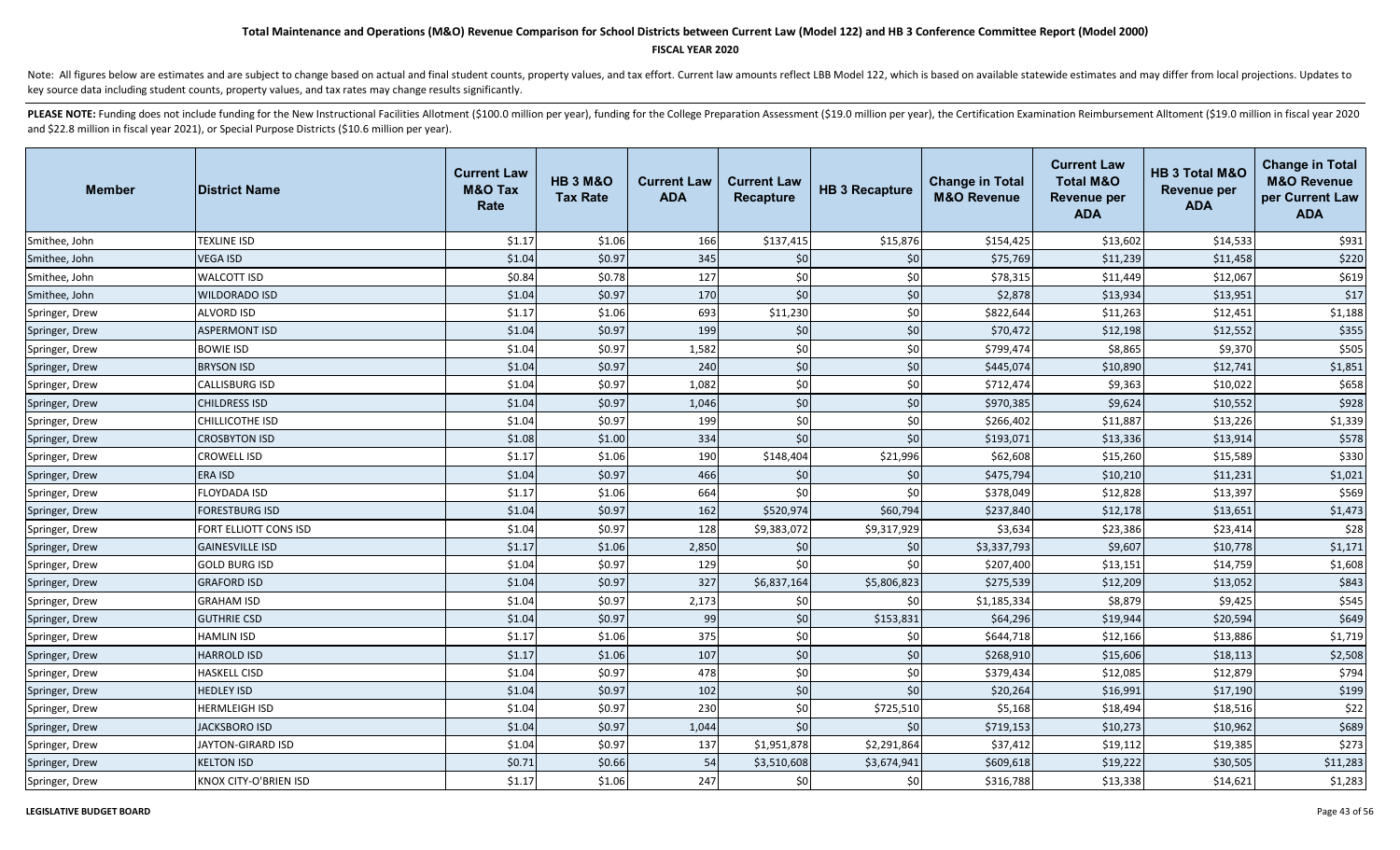### **FISCAL YEAR 2020**

Note: All figures below are estimates and are subject to change based on actual and final student counts, property values, and tax effort. Current law amounts reflect LBB Model 122, which is based on available statewide es key source data including student counts, property values, and tax rates may change results significantly.

| <b>Member</b>  | <b>District Name</b>     | <b>Current Law</b><br><b>M&amp;O Tax</b><br>Rate | <b>HB 3 M&amp;O</b><br><b>Tax Rate</b> | <b>Current Law</b><br><b>ADA</b> | <b>Current Law</b><br><b>Recapture</b> | <b>HB 3 Recapture</b> | <b>Change in Total</b><br><b>M&amp;O Revenue</b> | <b>Current Law</b><br><b>Total M&amp;O</b><br>Revenue per<br><b>ADA</b> | <b>HB 3 Total M&amp;O</b><br>Revenue per<br><b>ADA</b> | <b>Change in Total</b><br><b>M&amp;O Revenue</b><br>per Current Law<br><b>ADA</b> |
|----------------|--------------------------|--------------------------------------------------|----------------------------------------|----------------------------------|----------------------------------------|-----------------------|--------------------------------------------------|-------------------------------------------------------------------------|--------------------------------------------------------|-----------------------------------------------------------------------------------|
| Springer, Drew | <b>LINDSAY ISD</b>       | \$1.04                                           | \$0.97                                 | 512                              | \$880,179                              | \$0                   | \$390,719                                        | \$9,809                                                                 | \$10,572                                               | \$763                                                                             |
| Springer, Drew | LOCKNEY ISD              | \$1.14                                           | \$1.04                                 | 399                              | \$0                                    | \$0                   | \$783,709                                        | \$12,081                                                                | \$14,043                                               | \$1,962                                                                           |
| Springer, Drew | LORENZO ISD              | \$1.03                                           | \$0.96                                 | 240                              | \$0                                    | \$0                   | \$62,778                                         | \$13,538                                                                | \$13,799                                               | \$261                                                                             |
| Springer, Drew | MCLEAN ISD               | \$1.04                                           | \$0.97                                 | 240                              | \$0                                    | \$0                   | \$147,644                                        | \$12,183                                                                | \$12,798                                               | \$615                                                                             |
| Springer, Drew | <b>MEMPHIS ISD</b>       | \$1.17                                           | \$1.06                                 | 440                              | $$0$$                                  | \$0                   | \$428,000                                        | \$13,213                                                                | \$14,186                                               | \$973                                                                             |
| Springer, Drew | MIDWAY ISD               | \$1.04                                           | \$0.97                                 | 130                              | \$0                                    | \$0                   | \$306,235                                        | \$13,669                                                                | \$16,025                                               | \$2,356                                                                           |
| Springer, Drew | <b>MONTAGUE ISD</b>      | \$1.17                                           | \$1.06                                 | 150                              | \$0                                    | \$0                   | \$351,620                                        | \$11,751                                                                | \$14,095                                               | \$2,344                                                                           |
| Springer, Drew | <b>MOTLEY COUNTY ISD</b> | \$1.17                                           | \$1.06                                 | 153                              | \$25,858                               | \$0                   | \$98,686                                         | \$14,541                                                                | \$15,187                                               | \$646                                                                             |
| Springer, Drew | <b>MUENSTER ISD</b>      | \$1.04                                           | \$0.97                                 | 468                              | \$0                                    | \$0                   | \$581,552                                        | \$9,984                                                                 | \$11,225                                               | \$1,241                                                                           |
| Springer, Drew | NEWCASTLE ISD            | \$1.17                                           | \$1.06                                 | 185                              | \$0                                    | \$0                   | \$242,222                                        | \$12,339                                                                | \$13,649                                               | \$1,309                                                                           |
| Springer, Drew | <b>NOCONA ISD</b>        | \$1.04                                           | \$0.97                                 | 716                              | \$0                                    | \$0                   | \$1,075,582                                      | \$10,388                                                                | \$11,891                                               | \$1,503                                                                           |
| Springer, Drew | NORTHSIDE ISD            | \$1.14                                           | \$1.04                                 | 225                              | \$0                                    | \$0                   | \$420,338                                        | \$11,121                                                                | \$12,987                                               | \$1,866                                                                           |
| Springer, Drew | <b>OLNEY ISD</b>         | \$1.17                                           | \$1.06                                 | 622                              | \$0                                    | \$0                   | \$515,440                                        | \$12,453                                                                | \$13,283                                               | \$829                                                                             |
| Springer, Drew | PADUCAH ISD              | \$1.04                                           | \$0.97                                 | 197                              | \$0                                    | \$0                   | \$3,376                                          | \$14,081                                                                | \$14,098                                               | \$17                                                                              |
| Springer, Drew | <b>PAINT CREEK ISD</b>   | \$1.04                                           | \$0.97                                 | 115                              | \$0                                    | \$0                   | \$191,765                                        | \$14,839                                                                | \$16,508                                               | \$1,669                                                                           |
| Springer, Drew | PATTON SPRINGS ISD       | \$1.17                                           | \$1.06                                 | 91                               | \$0                                    | \$0                   | \$66,904                                         | \$20,774                                                                | \$21,509                                               | \$735                                                                             |
| Springer, Drew | PERRIN-WHITT CONS ISD    | \$1.04                                           | \$0.97                                 | 310                              | \$0                                    | \$0                   | \$284,246                                        | \$11,635                                                                | \$12,552                                               | \$917                                                                             |
| Springer, Drew | PETERSBURG ISD           | \$1.17                                           | \$1.06                                 | 251                              | \$0                                    | \$0                   | \$463,341                                        | \$13,284                                                                | \$15,132                                               | \$1,848                                                                           |
| Springer, Drew | PILOT POINT ISD          | \$1.17                                           | \$1.06                                 | 1,320                            | \$161,564                              | \$0                   | \$1,382,742                                      | \$9,873                                                                 | \$10,920                                               | \$1,048                                                                           |
| Springer, Drew | POST ISD                 | \$1.04                                           | \$0.97                                 | 775                              | \$0                                    | \$0                   | \$157,447                                        | \$11,593                                                                | \$11,796                                               | \$203                                                                             |
| Springer, Drew | PRAIRIE VALLEY ISD       | \$1.04                                           | \$0.97                                 | 150                              | \$0                                    | \$0                   | \$289,303                                        | \$11,352                                                                | \$13,281                                               | \$1,929                                                                           |
| Springer, Drew | QUANAH ISD               | \$1.04                                           | \$0.97                                 | 470                              | \$0                                    | \$0                   | \$125,420                                        | \$12,716                                                                | \$12,983                                               | \$267                                                                             |
| Springer, Drew | <b>RALLS ISD</b>         | \$1.04                                           | \$0.97                                 | 469                              | \$0                                    | \$0                   | \$131,703                                        | \$12,575                                                                | \$12,856                                               | \$281                                                                             |
| Springer, Drew | ROBY CONS ISD            | \$1.17                                           | \$1.06                                 | 299                              | \$0                                    | \$0                   | \$161,816                                        | \$12,895                                                                | \$13,436                                               | \$541                                                                             |
| Springer, Drew | ROSCOE ISD               | \$1.17                                           | \$1.06                                 | 561                              | \$26,913                               | \$0                   | \$1,204,885                                      | \$10,441                                                                | \$12,588                                               | \$2,146                                                                           |
| Springer, Drew | ROTAN ISD                | \$1.17                                           | \$1.06                                 | 237                              | \$0                                    | \$0                   | \$197,985                                        | \$13,107                                                                | \$13,943                                               | \$836                                                                             |
| Springer, Drew | <b>RULE ISD</b>          | \$1.17                                           | \$1.06                                 | 133                              | \$0                                    | \$0                   | \$266,612                                        | \$13,778                                                                | \$15,789                                               | \$2,011                                                                           |
| Springer, Drew | SAINT JO ISD             | \$1.17                                           | \$1.06                                 | 269                              | \$34,969                               | \$0                   | \$434,857                                        | \$12,225                                                                | \$13,840                                               | \$1,616                                                                           |
| Springer, Drew | <b>SHAMROCK ISD</b>      | \$1.04                                           | \$0.97                                 | 350                              | \$0                                    | \$0                   | \$80,886                                         | \$12,460                                                                | \$12,691                                               | \$231                                                                             |
| Springer, Drew | SIVELLS BEND ISD         | \$1.04                                           | \$0.97                                 | 61                               | \$608,065                              | \$376,173             | \$98,427                                         | \$15,486                                                                | \$17,103                                               | \$1,618                                                                           |
| Springer, Drew | <b>SOUTHLAND ISD</b>     | \$1.17                                           | \$1.06                                 | 135                              | \$0                                    | \$0                   | \$176,060                                        | \$13,632                                                                | \$14,936                                               | \$1,304                                                                           |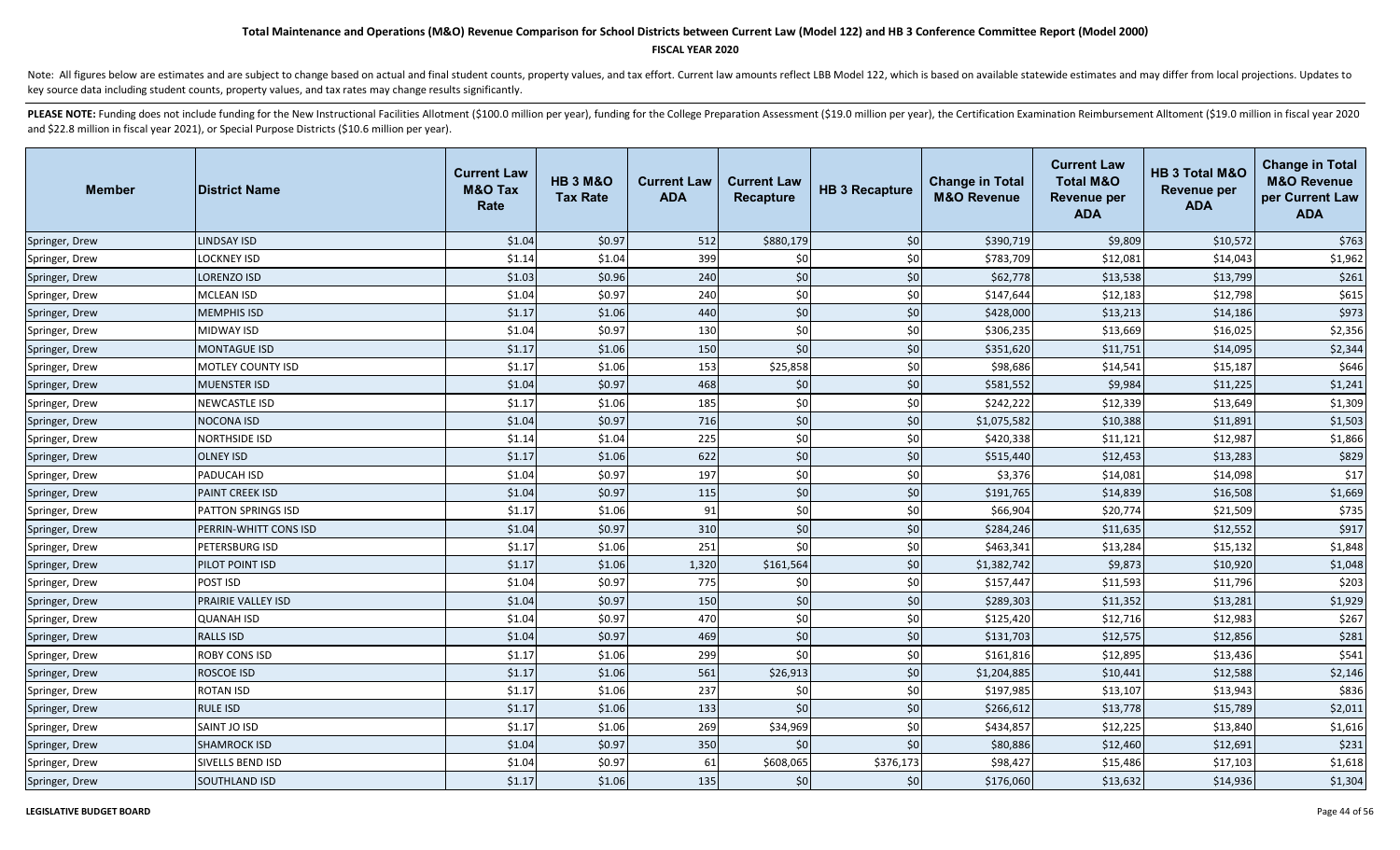### **FISCAL YEAR 2020**

Note: All figures below are estimates and are subject to change based on actual and final student counts, property values, and tax effort. Current law amounts reflect LBB Model 122, which is based on available statewide es key source data including student counts, property values, and tax rates may change results significantly.

| <b>Member</b>       | <b>District Name</b>             | <b>Current Law</b><br><b>M&amp;O Tax</b><br>Rate | <b>HB 3 M&amp;O</b><br><b>Tax Rate</b> | <b>Current Law</b><br><b>ADA</b> | <b>Current Law</b><br><b>Recapture</b> | <b>HB 3 Recapture</b> | <b>Change in Total</b><br><b>M&amp;O Revenue</b> | <b>Current Law</b><br><b>Total M&amp;O</b><br><b>Revenue per</b><br><b>ADA</b> | HB 3 Total M&O<br><b>Revenue per</b><br><b>ADA</b> | <b>Change in Total</b><br><b>M&amp;O Revenue</b><br>per Current Law<br><b>ADA</b> |
|---------------------|----------------------------------|--------------------------------------------------|----------------------------------------|----------------------------------|----------------------------------------|-----------------------|--------------------------------------------------|--------------------------------------------------------------------------------|----------------------------------------------------|-----------------------------------------------------------------------------------|
| Springer, Drew      | <b>SPUR ISD</b>                  | \$1.04                                           | \$0.97                                 | 235                              | \$0                                    | \$0                   | \$218,491                                        | \$12,350                                                                       | \$13,280                                           | \$930                                                                             |
| Springer, Drew      | <b>STAMFORD ISD</b>              | \$1.17                                           | \$1.06                                 | 619                              | \$0                                    | \$0                   | \$1,282,672                                      | \$11,133                                                                       | \$13,205                                           | \$2,072                                                                           |
| Springer, Drew      | <b>SWEETWATER ISD</b>            | \$1.10                                           | \$1.01                                 | 1,915                            | \$0                                    | \$0                   | \$1,735,757                                      | \$9,668                                                                        | \$10,575                                           | \$906                                                                             |
| Springer, Drew      | THROCKMORTON ISD                 | \$1.17                                           | \$1.06                                 | 122                              | \$48,604                               | \$4,912               | \$77,551                                         | \$15,096                                                                       | \$15,732                                           | \$636                                                                             |
| Springer, Drew      | TRENT ISD                        | \$1.17                                           | \$1.06                                 | 170                              | \$48,668                               | \$3,814               | \$3,041                                          | \$14,721                                                                       | \$14,739                                           | \$18                                                                              |
| Springer, Drew      | TURKEY-QUITAQUE ISD              | \$1.04                                           | \$0.97                                 | 185                              | \$0                                    | \$0                   | \$178,638                                        | \$12,246                                                                       | \$13,212                                           | \$966                                                                             |
| Springer, Drew      | <b>VALLEY VIEW ISD</b>           | \$1.12                                           | \$1.03                                 | 795                              | \$0                                    | \$0                   | \$1,205,327                                      | \$10,583                                                                       | \$12,099                                           | \$1,516                                                                           |
| Springer, Drew      | <b>VERNON ISD</b>                | \$1.04                                           | \$0.97                                 | 1,799                            | \$0                                    | \$0                   | \$1,219,875                                      | \$9,176                                                                        | \$9,854                                            | \$678                                                                             |
| Springer, Drew      | <b>WALNUT BEND ISD</b>           | \$1.04                                           | \$0.97                                 | 70                               | \$0                                    | \$0                   | \$126,370                                        | \$11,659                                                                       | \$13,464                                           | \$1,805                                                                           |
| Springer, Drew      | <b>WELLINGTON ISD</b>            | \$1.04                                           | \$0.97                                 | 540                              | \$0                                    | \$0                   | \$227,905                                        | \$11,646                                                                       | \$12,068                                           | \$422                                                                             |
| Springer, Drew      | <b>WHEELER ISD</b>               | \$1.04                                           | \$0.97                                 | 423                              | \$0                                    | \$0                   | \$565,930                                        | \$10,546                                                                       | \$11,884                                           | \$1,338                                                                           |
| Springer, Drew      | <b>WHITESBORO ISD</b>            | \$1.17                                           | \$1.06                                 | 1,480                            | \$160,876                              | \$0                   | \$1,014,861                                      | \$9,516                                                                        | \$10,202                                           | \$686                                                                             |
| Springer, Drew      | WOODSON ISD                      | \$1.17                                           | \$1.06                                 | 132                              | \$0                                    | \$0                   | \$230,983                                        | \$15,884                                                                       | \$17,634                                           | \$1,750                                                                           |
| Stephenson, Phil    | <b>BOLING ISD</b>                | \$1.04                                           | \$0.97                                 | 1,097                            | \$0                                    | \$0                   | \$888,557                                        | \$9,433                                                                        | \$10,243                                           | \$810                                                                             |
| Stephenson, Phil    | <b>BRAZOS ISD</b>                | \$1.04                                           | \$0.97                                 | 745                              | \$0                                    | \$0                   | \$972,831                                        | \$11,021                                                                       | \$12,326                                           | \$1,306                                                                           |
| Stephenson, Phil    | <b>EAST BERNARD ISD</b>          | \$1.17                                           | \$1.06                                 | 894                              | \$0                                    | \$0                   | \$899,474                                        | \$10,411                                                                       | \$11,417                                           | \$1,006                                                                           |
| Stephenson, Phil    | <b>EDNA ISD</b>                  | \$1.06                                           | \$0.99                                 | 1,433                            | \$0                                    | \$0                   | \$791,634                                        | \$9,578                                                                        | \$10,131                                           | \$553                                                                             |
| Stephenson, Phil    | <b>EL CAMPO ISD</b>              | \$1.17                                           | \$1.06                                 | 3,367                            | \$0                                    | \$0                   | \$2,063,091                                      | \$9,598                                                                        | \$10,211                                           | \$613                                                                             |
| Stephenson, Phil    | FORT BEND ISD                    | \$1.06                                           | \$0.99                                 | 73,580                           | \$0                                    | \$0                   | \$19,450,074                                     | \$8,458                                                                        | \$8,723                                            | \$264                                                                             |
| Stephenson, Phil    | <b>GANADO ISD</b>                | \$1.04                                           | \$0.97                                 | 741                              | \$0                                    | \$0                   | \$866,968                                        | \$10,234                                                                       | \$11,403                                           | \$1,169                                                                           |
| Stephenson, Phil    | INDUSTRIAL ISD                   | \$1.09                                           | \$1.01                                 | 1,110                            | \$723,629                              | \$0                   | \$378,204                                        | \$9,877                                                                        | \$10,217                                           | \$341                                                                             |
| Stephenson, Phil    | LAMAR CONSOLIDATED ISD           | \$1.06                                           | \$0.99                                 | 32,784                           | \$0                                    | \$0                   | \$13,632,722                                     | \$8,493                                                                        | \$8,909                                            | \$416                                                                             |
| Stephenson, Phil    | LOUISE ISD                       | \$1.17                                           | \$1.06                                 | 470                              | \$0                                    | \$0                   | \$570,747                                        | \$12,606                                                                       | \$13,820                                           | \$1,214                                                                           |
| Stephenson, Phil    | <b>NEEDVILLE ISD</b>             | \$1.17                                           | \$1.06                                 | 3,200                            | \$0                                    | \$0                   | \$2,527,271                                      | \$9,322                                                                        | \$10,112                                           | \$790                                                                             |
| Stephenson, Phil    | PALACIOS ISD                     | \$1.04                                           | \$0.97                                 | 1,275                            | \$1,567,116                            | \$0                   | \$399,654                                        | \$10,030                                                                       | \$10,344                                           | \$313                                                                             |
| Stephenson, Phil    | <b>WHARTON ISD</b>               | \$1.09                                           | \$1.01                                 | 1,869                            | \$180,392                              | \$0                   | \$596,152                                        | \$10,204                                                                       | \$10,523                                           | \$319                                                                             |
| Stickland, Jonathan | <b>ARLINGTON ISD</b>             | \$1.04                                           | \$0.97                                 | 54,124                           | \$0                                    | \$0                   | \$28,530,368                                     | \$8,516                                                                        | \$9,044                                            | \$527                                                                             |
| Stickland, Jonathan | <b>BIRDVILLE ISD</b>             | \$1.04                                           | \$0.97                                 | 21,994                           | \$0                                    | \$0                   | \$6,178,718                                      | \$8,485                                                                        | \$8,766                                            | \$281                                                                             |
| Stickland, Jonathan | <b>GRAPEVINE-COLLEYVILLE ISD</b> | \$1.04                                           | \$0.97                                 | 13,150                           | \$66,166,447                           | \$48,882,690          | \$3,216,487                                      | \$7,827                                                                        | \$8,071                                            | \$245                                                                             |
| Stickland, Jonathan | HURST-EULESS-BEDFORD ISD         | \$1.04                                           | \$0.97                                 | 23,220                           | \$0                                    | \$0                   | \$5,994,969                                      | \$8,262                                                                        | \$8,520                                            | \$258                                                                             |
| Stucky, Lynn        | <b>ARGYLE ISD</b>                | \$1.10                                           | \$1.02                                 | 3,370                            | \$504,067                              | \$11,057              | \$2,305,636                                      | \$7,866                                                                        | \$8,550                                            | \$684                                                                             |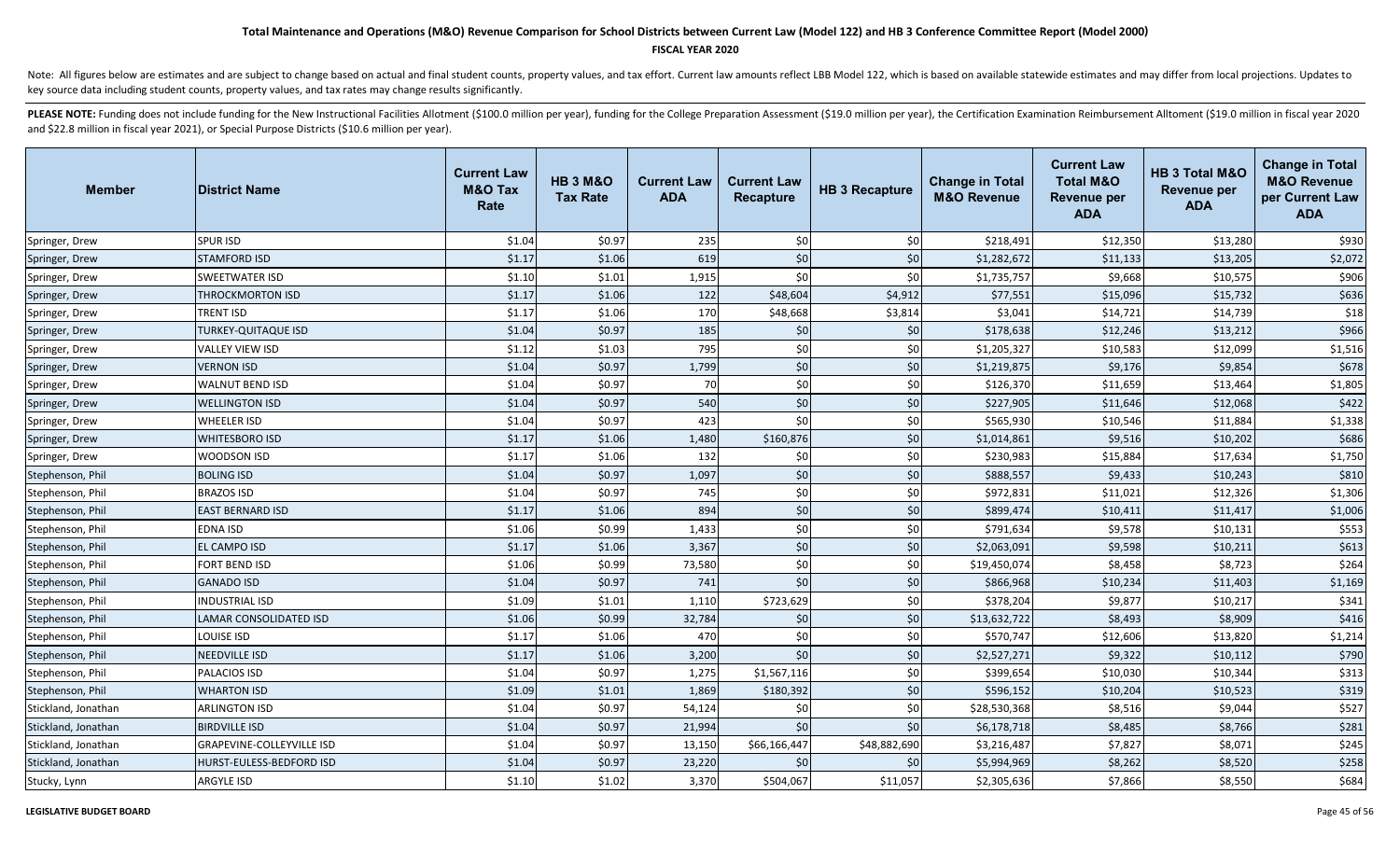#### **FISCAL YEAR 2020**

Note: All figures below are estimates and are subject to change based on actual and final student counts, property values, and tax effort. Current law amounts reflect LBB Model 122, which is based on available statewide es key source data including student counts, property values, and tax rates may change results significantly.

| <b>Member</b>       | <b>District Name</b>  | <b>Current Law</b><br><b>M&amp;O Tax</b><br>Rate | <b>HB 3 M&amp;O</b><br><b>Tax Rate</b> | <b>Current Law</b><br><b>ADA</b> | <b>Current Law</b><br><b>Recapture</b> | <b>HB 3 Recapture</b> | <b>Change in Total</b><br><b>M&amp;O Revenue</b> | <b>Current Law</b><br><b>Total M&amp;O</b><br><b>Revenue per</b><br><b>ADA</b> | HB 3 Total M&O<br><b>Revenue per</b><br><b>ADA</b> | <b>Change in Total</b><br><b>M&amp;O Revenue</b><br>per Current Law<br><b>ADA</b> |
|---------------------|-----------------------|--------------------------------------------------|----------------------------------------|----------------------------------|----------------------------------------|-----------------------|--------------------------------------------------|--------------------------------------------------------------------------------|----------------------------------------------------|-----------------------------------------------------------------------------------|
| Stucky, Lynn        | <b>DENTON ISD</b>     | \$1.06                                           | \$0.99                                 | 29,265                           | \$0                                    | \$0                   | \$14,976,676                                     | \$8,448                                                                        | \$8,959                                            | \$512                                                                             |
| Stucky, Lynn        | KRUM ISD              | \$1.17                                           | \$1.06                                 | 2,006                            | \$0                                    | \$0                   | \$1,109,848                                      | \$9,382                                                                        | \$9,935                                            | \$553                                                                             |
| Stucky, Lynn        | LAKE DALLAS ISD       | \$1.17                                           | \$1.06                                 | 3,854                            | \$283,363                              | \$0                   | \$2,590,304                                      | \$9,015                                                                        | \$9,687                                            | \$672                                                                             |
| Stucky, Lynn        | PONDER ISD            | \$1.04                                           | \$0.97                                 | 1,591                            | \$0                                    | \$0                   | \$1,331,078                                      | \$8,191                                                                        | \$9,028                                            | \$837                                                                             |
| Stucky, Lynn        | <b>SANGER ISD</b>     | \$1.17                                           | \$1.06                                 | 2,554                            | \$0                                    | \$0                   | \$1,304,054                                      | \$9,244                                                                        | \$9,754                                            | \$511                                                                             |
| Stucky, Lynn        | SLIDELL ISD           | \$1.06                                           | \$0.99                                 | 226                              | \$638,340                              | \$18,376              | \$309,153                                        | \$11,361                                                                       | \$12,726                                           | \$1,365                                                                           |
| Swanson, Valoree    | <b>ALDINE ISD</b>     | \$1.15                                           | \$1.08                                 | 60,260                           | \$0                                    | \$0                   | \$46,898,250                                     | \$9,438                                                                        | \$10,216                                           | \$778                                                                             |
| Swanson, Valoree    | <b>KLEIN ISD</b>      | \$1.06                                           | \$0.99                                 | 50,571                           | \$0                                    | \$0                   | \$24,037,291                                     | \$8,462                                                                        | \$8,937                                            | \$475                                                                             |
| Swanson, Valoree    | <b>SPRING ISD</b>     | \$1.06                                           | \$0.99                                 | 32,650                           | \$0                                    | \$0                   | \$9,314,146                                      | \$9,128                                                                        | \$9,414                                            | \$285                                                                             |
| Swanson, Valoree    | TOMBALL ISD           | \$1.04                                           | \$0.97                                 | 17,044                           | \$1,991,365                            | \$0                   | \$5,807,561                                      | \$7,745                                                                        | \$8,085                                            | \$341                                                                             |
| Talarico, James     | <b>COUPLAND ISD</b>   | \$1.04                                           | \$0.97                                 | 170                              | \$0                                    | \$0                   | \$338,321                                        | \$9,960                                                                        | \$11,950                                           | \$1,990                                                                           |
| Talarico, James     | <b>GEORGETOWN ISD</b> | \$1.08                                           | \$1.00                                 | 11,489                           | \$25,345,595                           | \$3,512,610           | \$10,372,737                                     | \$8,258                                                                        | \$9,161                                            | \$903                                                                             |
| Talarico, James     | <b>HUTTO ISD</b>      | \$1.17                                           | \$1.06                                 | 7,455                            | \$210,200                              | \$0                   | \$7,439,324                                      | \$8,565                                                                        | \$9,563                                            | \$998                                                                             |
| Talarico, James     | LEANDER ISD           | \$1.04                                           | \$0.97                                 | 39,208                           | \$1,326,672                            | \$0                   | \$17,766,045                                     | \$7,778                                                                        | \$8,231                                            | \$453                                                                             |
| Talarico, James     | ROUND ROCK ISD        | \$1.04                                           | \$0.97                                 | 48,262                           | \$51,612,437                           | \$0                   | \$15,516,483                                     | \$7,730                                                                        | \$8,052                                            | \$322                                                                             |
| Talarico, James     | <b>TAYLOR ISD</b>     | \$1.17                                           | \$1.06                                 | 2,950                            | \$0                                    | \$0                   | \$2,291,579                                      | \$9,524                                                                        | \$10,301                                           | \$777                                                                             |
| Talarico, James     | <b>THRALL ISD</b>     | \$1.17                                           | \$1.06                                 | 666                              | \$0                                    | \$0                   | \$1,121,592                                      | \$10,644                                                                       | \$12,329                                           | \$1,685                                                                           |
| Thierry, Shawn      | <b>ALIEF ISD</b>      | \$1.13                                           | \$1.03                                 | 42,128                           | \$0                                    | \$0                   | \$35,558,531                                     | \$9,359                                                                        | \$10,203                                           | \$844                                                                             |
| Thierry, Shawn      | <b>HOUSTON ISD</b>    | \$1.04                                           | \$0.97                                 | 187,105                          | \$308,633,579                          | \$0                   | \$97,529,335                                     | \$8,652                                                                        | \$9,173                                            | \$521                                                                             |
| Thompson, Ed        | <b>ALVIN ISD</b>      | \$1.17                                           | \$1.06                                 | 25,634                           | \$0                                    | \$0                   | \$14,525,432                                     | \$9,145                                                                        | \$9,711                                            | \$567                                                                             |
| Thompson, Ed        | <b>ANGLETON ISD</b>   | \$1.04                                           | \$0.97                                 | 6,478                            | \$0                                    | \$0                   | \$1,747,957                                      | \$8,634                                                                        | \$8,904                                            | \$270                                                                             |
| Thompson, Ed        | <b>DANBURY ISD</b>    | \$1.17                                           | \$1.06                                 | 765                              | \$0                                    | \$0                   | \$748,452                                        | \$10,386                                                                       | \$11,364                                           | \$978                                                                             |
| Thompson, Ed        | <b>PEARLAND ISD</b>   | \$1.06                                           | \$0.99                                 | 20,849                           | \$0                                    | \$0                   | \$5,318,438                                      | \$8,163                                                                        | \$8,418                                            | \$255                                                                             |
| Thompson, Senfronia | ALDINE ISD            | \$1.15                                           | \$1.08                                 | 60,260                           | \$0                                    | \$0                   | \$46,898,250                                     | \$9,438                                                                        | \$10,216                                           | \$778                                                                             |
| Thompson, Senfronia | <b>HOUSTON ISD</b>    | \$1.04                                           | \$0.97                                 | 187,105                          | \$308,633,579                          | \$0                   | \$97,529,335                                     | \$8,652                                                                        | \$9,173                                            | \$521                                                                             |
| Thompson, Senfronia | <b>HUMBLE ISD</b>     | \$1.17                                           | \$1.06                                 | 42,417                           | \$0                                    | \$0                   | \$22,896,822                                     | \$8,558                                                                        | \$9,098                                            | \$540                                                                             |
| Thompson, Senfronia | <b>SPRING ISD</b>     | \$1.06                                           | \$0.99                                 | 32,650                           | \$0                                    | \$0                   | \$9,314,146                                      | \$9,128                                                                        | \$9,414                                            | \$285                                                                             |
| Tinderholt, Tony    | <b>ARLINGTON ISD</b>  | \$1.04                                           | \$0.97                                 | 54,124                           | \$0                                    | \$0                   | \$28,530,368                                     | \$8,516                                                                        | \$9,044                                            | \$527                                                                             |
| Tinderholt, Tony    | KENNEDALE ISD         | \$1.17                                           | \$1.06                                 | 2,931                            | \$196,001                              | \$0                   | \$1,467,848                                      | \$9,010                                                                        | \$9,511                                            | \$501                                                                             |
| Tinderholt, Tony    | <b>MANSFIELD ISD</b>  | \$1.04                                           | \$0.97                                 | 33,739                           | \$0                                    | \$0                   | \$8,566,632                                      | \$8,125                                                                        | \$8,379                                            | \$254                                                                             |
| Toth, Steve         | <b>CONROE ISD</b>     | \$1.06                                           | \$0.99                                 | 60,502                           | \$0                                    | \$0                   | \$24,360,792                                     | \$8,322                                                                        | \$8,725                                            | \$403                                                                             |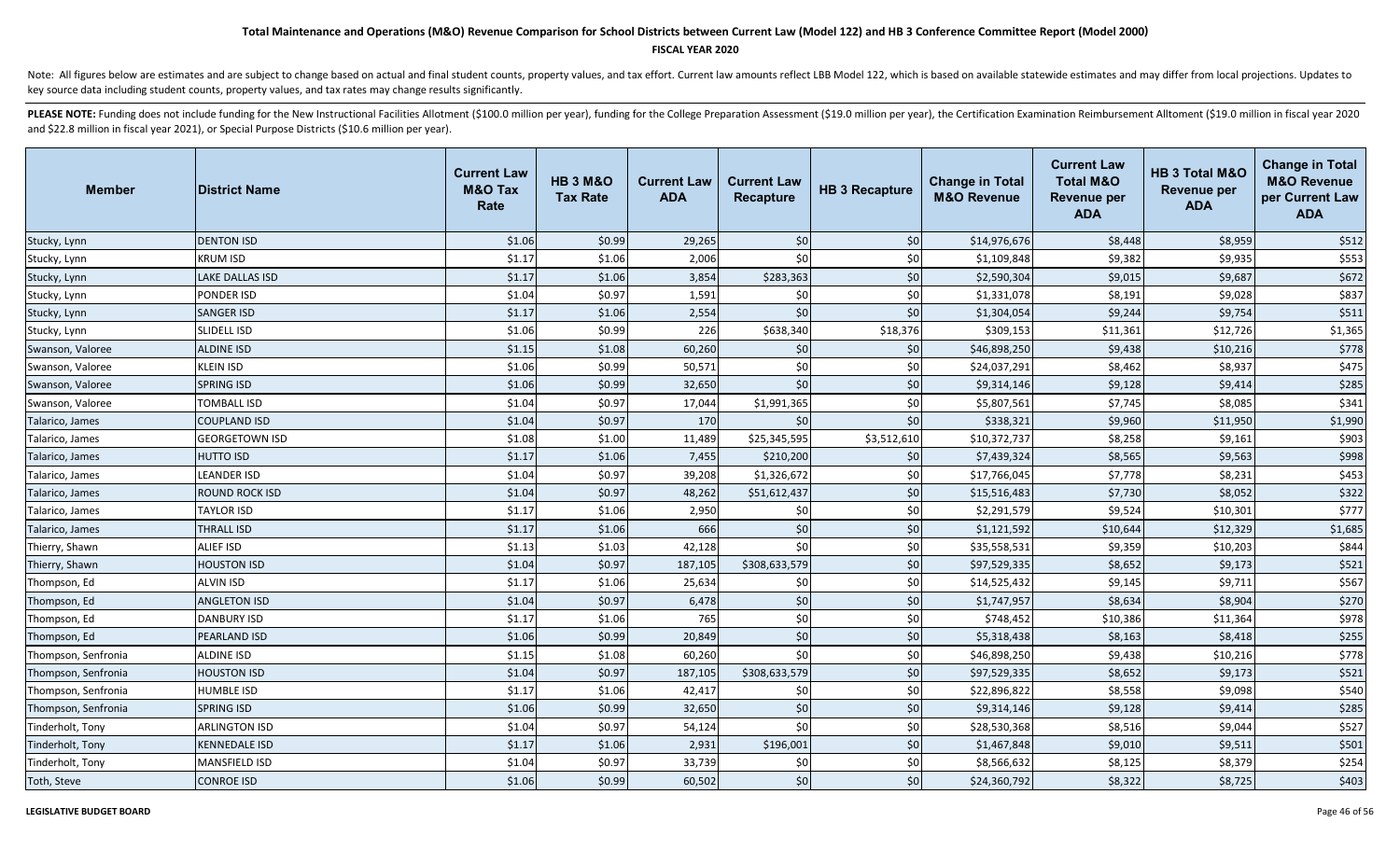#### **FISCAL YEAR 2020**

Note: All figures below are estimates and are subject to change based on actual and final student counts, property values, and tax effort. Current law amounts reflect LBB Model 122, which is based on available statewide es key source data including student counts, property values, and tax rates may change results significantly.

| <b>Member</b>   | <b>District Name</b>     | <b>Current Law</b><br><b>M&amp;O Tax</b><br>Rate | <b>HB 3 M&amp;O</b><br><b>Tax Rate</b> | <b>Current Law</b><br><b>ADA</b> | <b>Current Law</b><br><b>Recapture</b> | <b>HB 3 Recapture</b> | <b>Change in Total</b><br><b>M&amp;O Revenue</b> | <b>Current Law</b><br><b>Total M&amp;O</b><br><b>Revenue per</b><br><b>ADA</b> | HB 3 Total M&O<br><b>Revenue per</b><br><b>ADA</b> | <b>Change in Total</b><br><b>M&amp;O Revenue</b><br>per Current Law<br><b>ADA</b> |
|-----------------|--------------------------|--------------------------------------------------|----------------------------------------|----------------------------------|----------------------------------------|-----------------------|--------------------------------------------------|--------------------------------------------------------------------------------|----------------------------------------------------|-----------------------------------------------------------------------------------|
| Toth, Steve     | <b>MAGNOLIA ISD</b>      | \$1.04                                           | \$0.97                                 | 12,442                           | \$0                                    | \$0                   | \$3,180,912                                      | \$8,181                                                                        | \$8,436                                            | \$256                                                                             |
| Toth, Steve     | <b>MONTGOMERY ISD</b>    | \$1.04                                           | \$0.97                                 | 8,787                            | \$3,201,923                            | \$0                   | \$3,983,773                                      | \$7,721                                                                        | \$8,175                                            | \$453                                                                             |
| Turner, Chris   | <b>ARLINGTON ISD</b>     | \$1.04                                           | \$0.97                                 | 54,124                           | \$0                                    | \$0                   | \$28,530,368                                     | \$8,516                                                                        | \$9,044                                            | \$527                                                                             |
| Turner, Chris   | MANSFIELD ISD            | \$1.04                                           | \$0.97                                 | 33,739                           | \$0                                    | \$0                   | \$8,566,632                                      | \$8,125                                                                        | \$8,379                                            | \$254                                                                             |
| Turner, John    | <b>DALLAS ISD</b>        | \$1.17                                           | \$1.06                                 | 139,000                          | \$186,207,172                          | \$12,268,858          | \$70,658,661                                     | \$9,743                                                                        | \$10,251                                           | \$508                                                                             |
| Turner, John    | RICHARDSON ISD           | \$1.17                                           | \$1.06                                 | 36,908                           | \$7,499,844                            | \$211,952             | \$16,499,857                                     | \$8,779                                                                        | \$9,226                                            | \$447                                                                             |
| VanDeaver, Gary | <b>AVERY ISD</b>         | \$1.17                                           | \$1.06                                 | 332                              | \$0                                    | \$0                   | \$536,234                                        | \$12,178                                                                       | \$13,792                                           | \$1,615                                                                           |
| VanDeaver, Gary | <b>CHISUM ISD</b>        | \$1.04                                           | \$0.97                                 | 878                              | \$3,199,136                            | \$1,057,778           | \$1,123,706                                      | \$9,797                                                                        | \$11,076                                           | \$1,279                                                                           |
| VanDeaver, Gary | <b>CLARKSVILLE ISD</b>   | \$1.04                                           | \$0.97                                 | 477                              | \$0                                    | \$0                   | \$100,004                                        | \$12,627                                                                       | \$12,836                                           | \$210                                                                             |
| VanDeaver, Gary | <b>DEKALB ISD</b>        | \$1.17                                           | \$1.06                                 | 735                              | \$0                                    | \$0                   | \$1,225,208                                      | \$11,193                                                                       | \$12,860                                           | \$1,667                                                                           |
| VanDeaver, Gary | <b>DETROIT ISD</b>       | \$1.17                                           | \$1.06                                 | 487                              | \$0                                    | \$0                   | \$778,583                                        | \$11,821                                                                       | \$13,420                                           | \$1,599                                                                           |
| VanDeaver, Gary | HONEY GROVE ISD          | \$1.04                                           | \$0.97                                 | 600                              | \$0                                    | \$0                   | \$792,769                                        | \$11,132                                                                       | \$12,453                                           | \$1,320                                                                           |
| VanDeaver, Gary | <b>HOOKS ISD</b>         | \$1.17                                           | \$1.06                                 | 870                              | \$0                                    | \$0                   | \$1,552,487                                      | \$10,633                                                                       | \$12,417                                           | \$1,784                                                                           |
| VanDeaver, Gary | <b>HUBBARD ISD</b>       | \$1.04                                           | \$0.97                                 | 76                               | \$0                                    | \$0                   | \$189,567                                        | \$11,447                                                                       | \$13,941                                           | \$2,494                                                                           |
| VanDeaver, Gary | LEARY ISD                | \$1.04                                           | \$0.97                                 | 90                               | \$0                                    | \$0                   | \$165,161                                        | \$12,143                                                                       | \$13,978                                           | \$1,835                                                                           |
| VanDeaver, Gary | LIBERTY-EYLAU ISD        | \$1.17                                           | \$1.06                                 | 2,195                            | \$0                                    | \$0                   | \$1,987,319                                      | \$9,845                                                                        | \$10,751                                           | \$905                                                                             |
| VanDeaver, Gary | <b>MALTA ISD</b>         | \$1.04                                           | \$0.97                                 | 178                              | \$0                                    | \$0                   | \$395,203                                        | \$9,903                                                                        | \$12,123                                           | \$2,220                                                                           |
| VanDeaver, Gary | <b>MAUD ISD</b>          | \$1.17                                           | \$1.06                                 | 432                              | \$0                                    | \$0                   | \$763,588                                        | \$11,570                                                                       | \$13,339                                           | \$1,769                                                                           |
| VanDeaver, Gary | <b>MOUNT VERNON ISD</b>  | \$1.04                                           | \$0.97                                 | 1,530                            | \$0                                    | \$0                   | \$1,373,329                                      | \$9,024                                                                        | \$9,921                                            | \$898                                                                             |
| VanDeaver, Gary | NEW BOSTON ISD           | \$1.17                                           | \$1.06                                 | 1,180                            | \$0                                    | \$0                   | \$1,284,909                                      | \$10,933                                                                       | \$12,022                                           | \$1,089                                                                           |
| VanDeaver, Gary | <b>NORTH LAMAR ISD</b>   | \$1.04                                           | \$0.97                                 | 2,255                            | \$0                                    | \$0                   | \$1,224,175                                      | \$9,000                                                                        | \$9,543                                            | \$543                                                                             |
| VanDeaver, Gary | <b>PARIS ISD</b>         | \$1.17                                           | \$1.06                                 | 3,480                            | \$0                                    | \$0                   | \$3,490,478                                      | \$9,594                                                                        | \$10,597                                           | \$1,003                                                                           |
| VanDeaver, Gary | PLEASANT GROVE ISD       | \$1.09                                           | \$1.01                                 | 2,043                            | \$18,023                               | \$0                   | \$1,358,925                                      | \$8,553                                                                        | \$9,218                                            | \$665                                                                             |
| VanDeaver, Gary | PRAIRILAND ISD           | \$1.04                                           | \$0.97                                 | 1,090                            | \$0                                    | \$0                   | \$1,136,173                                      | \$9,154                                                                        | \$10,196                                           | \$1,042                                                                           |
| VanDeaver, Gary | RED LICK ISD             | \$1.04                                           | \$0.97                                 | 495                              | \$0                                    | \$0                   | \$681,447                                        | \$8,737                                                                        | \$10,114                                           | \$1,377                                                                           |
| VanDeaver, Gary | <b>REDWATER ISD</b>      | \$1.17                                           | \$1.06                                 | 1,072                            | \$0                                    | \$0                   | \$1,470,832                                      | \$9,594                                                                        | \$10,966                                           | \$1,372                                                                           |
| VanDeaver, Gary | <b>RIVERCREST</b>        | \$1.17                                           | \$1.06                                 | 651                              | \$0                                    | \$0                   | \$1,194,181                                      | \$11,278                                                                       | \$13,113                                           | \$1,835                                                                           |
| VanDeaver, Gary | <b>ROXTON ISD</b>        | \$1.17                                           | \$1.06                                 | 148                              | \$23,950                               | \$0                   | \$178,737                                        | \$13,528                                                                       | \$14,732                                           | \$1,204                                                                           |
| VanDeaver, Gary | SALTILLO ISD             | \$1.04                                           | \$0.97                                 | 222                              | \$0                                    | \$0                   | \$321,180                                        | \$11,869                                                                       | \$13,314                                           | \$1,446                                                                           |
| VanDeaver, Gary | <b>SIMMS ISD</b>         | \$1.17                                           | \$1.06                                 | 458                              | \$0                                    | \$0                   | \$845,335                                        | \$11,755                                                                       | \$13,603                                           | \$1,848                                                                           |
| VanDeaver, Gary | <b>SULPHUR BLUFF ISD</b> | \$1.17                                           | \$1.06                                 | 215                              | \$0                                    | \$0                   | \$462,691                                        | \$12,331                                                                       | \$14,483                                           | \$2,152                                                                           |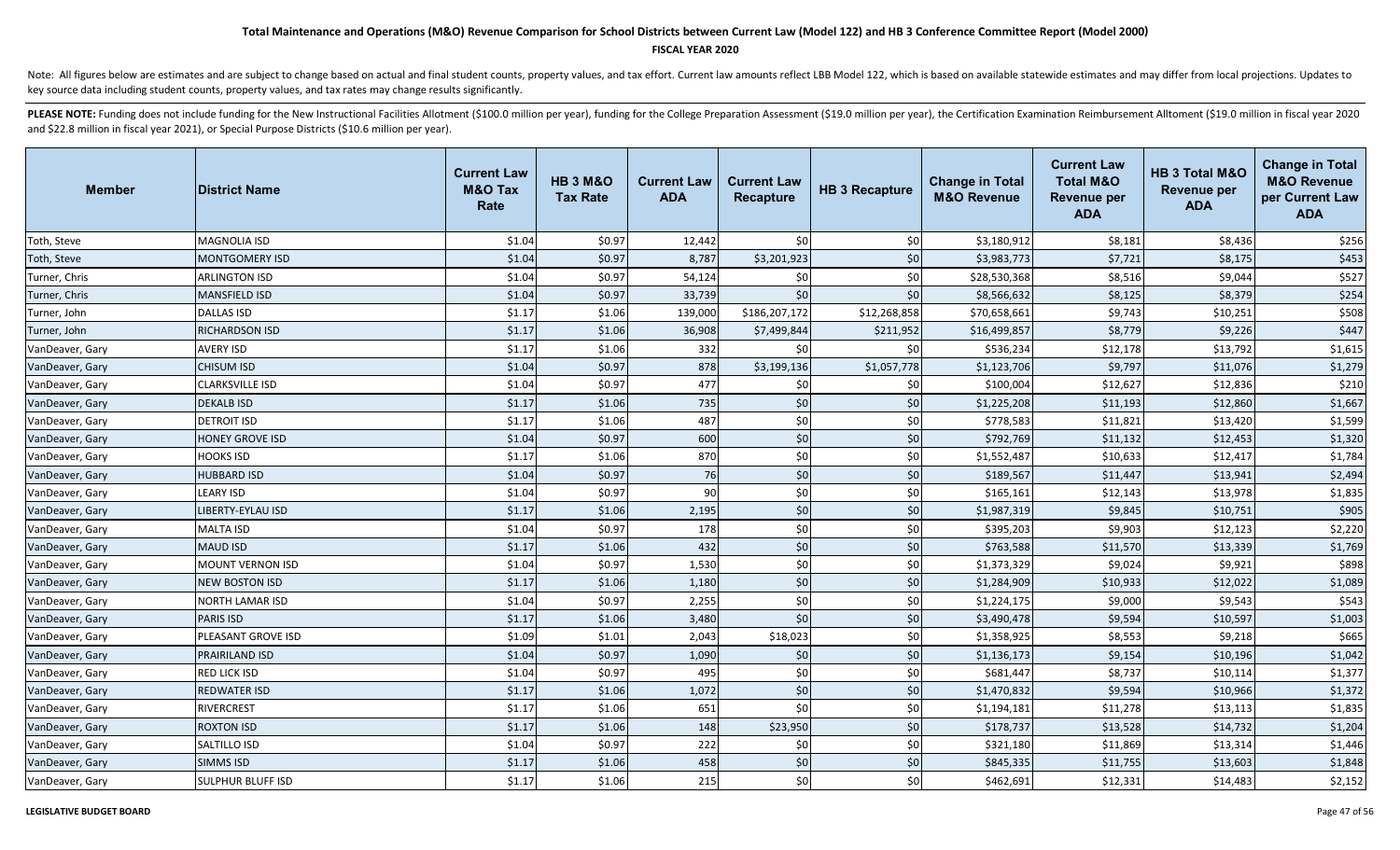#### **FISCAL YEAR 2020**

Note: All figures below are estimates and are subject to change based on actual and final student counts, property values, and tax effort. Current law amounts reflect LBB Model 122, which is based on available statewide es key source data including student counts, property values, and tax rates may change results significantly.

| <b>Member</b>   | <b>District Name</b>        | <b>Current Law</b><br><b>M&amp;O Tax</b><br>Rate | <b>HB 3 M&amp;O</b><br><b>Tax Rate</b> | <b>Current Law</b><br><b>ADA</b> | <b>Current Law</b><br>Recapture | <b>HB 3 Recapture</b> | <b>Change in Total</b><br><b>M&amp;O Revenue</b> | <b>Current Law</b><br><b>Total M&amp;O</b><br><b>Revenue per</b><br><b>ADA</b> | HB 3 Total M&O<br><b>Revenue per</b><br><b>ADA</b> | <b>Change in Total</b><br><b>M&amp;O Revenue</b><br>per Current Law<br><b>ADA</b> |
|-----------------|-----------------------------|--------------------------------------------------|----------------------------------------|----------------------------------|---------------------------------|-----------------------|--------------------------------------------------|--------------------------------------------------------------------------------|----------------------------------------------------|-----------------------------------------------------------------------------------|
| VanDeaver, Gary | <b>TEXARKANA ISD</b>        | \$1.17                                           | \$1.06                                 | 6,500                            | \$0                             | \$0                   | \$6,182,966                                      | \$8,984                                                                        | \$9,936                                            | \$951                                                                             |
| VanDeaver, Gary | WINNSBORO ISD               | \$1.17                                           | \$1.06                                 | 1,405                            | \$0                             | \$0                   | \$1,732,990                                      | \$9,528                                                                        | \$10,762                                           | \$1,234                                                                           |
| Vo, Hubert      | <b>ALIEF ISD</b>            | \$1.13                                           | \$1.03                                 | 42,128                           | \$0                             | \$0                   | \$35,558,531                                     | \$9,359                                                                        | \$10,203                                           | \$844                                                                             |
| Vo, Hubert      | <b>KATY ISD</b>             | \$1.15                                           | \$1.08                                 | 78,323                           | \$0                             | \$0                   | \$23,988,415                                     | \$8,861                                                                        | \$9,167                                            | \$306                                                                             |
| Walle, Armando  | <b>ALDINE ISD</b>           | \$1.15                                           | \$1.08                                 | 60,260                           | \$0                             | \$0                   | \$46,898,250                                     | \$9,438                                                                        | \$10,216                                           | \$778                                                                             |
| Walle, Armando  | <b>HOUSTON ISD</b>          | \$1.04                                           | \$0.97                                 | 187,105                          | \$308,633,579                   | \$0                   | \$97,529,335                                     | \$8,652                                                                        | \$9,173                                            | \$521                                                                             |
| White, James    | <b>BIG SANDY ISD</b>        | \$1.17                                           | \$1.06                                 | 460                              | \$9,589                         | \$0                   | \$685,789                                        | \$11,452                                                                       | \$12,944                                           | \$1,492                                                                           |
| White, James    | <b>BROOKELAND ISD</b>       | \$1.04                                           | \$0.97                                 | 380                              | \$0                             | \$0                   | \$485,010                                        | \$10,752                                                                       | \$12,028                                           | \$1,276                                                                           |
| White, James    | <b>BUNA ISD</b>             | \$1.17                                           | \$1.06                                 | 1,410                            | \$0                             | \$0                   | \$1,913,378                                      | \$9,757                                                                        | \$11,114                                           | \$1,357                                                                           |
| White, James    | <b>BURKEVILLE ISD</b>       | \$1.17                                           | \$1.06                                 | 258                              | \$24,877                        | \$0                   | \$14,664                                         | \$13,721                                                                       | \$13,778                                           | \$57                                                                              |
| White, James    | <b>CHESTER ISD</b>          | \$1.17                                           | \$1.06                                 | 202                              | \$0                             | \$0                   | \$323,815                                        | \$12,298                                                                       | \$13,904                                           | \$1,607                                                                           |
| White, James    | <b>COLMESNEIL ISD</b>       | \$1.12                                           | \$1.03                                 | 450                              | \$0                             | \$0                   | \$833,001                                        | \$11,940                                                                       | \$13,791                                           | \$1,851                                                                           |
| White, James    | <b>CORRIGAN-CAMDEN ISD</b>  | \$1.04                                           | \$0.97                                 | 780                              | \$0                             | $$0$$                 | \$866,900                                        | \$10,513                                                                       | \$11,624                                           | \$1,111                                                                           |
| White, James    | <b>DEWEYVILLE ISD</b>       | \$1.04                                           | \$0.97                                 | 482                              | \$1,097,732                     | \$0                   | \$419,828                                        | \$11,581                                                                       | \$12,451                                           | \$871                                                                             |
| White, James    | <b>EVADALE ISD</b>          | \$1.17                                           | \$1.06                                 | 425                              | \$69,398                        | \$2,124               | \$403,960                                        | \$11,832                                                                       | \$12,783                                           | \$950                                                                             |
| White, James    | <b>GOODRICH ISD</b>         | \$1.17                                           | \$1.06                                 | 226                              | \$0                             | \$0                   | \$314,757                                        | \$13,111                                                                       | \$14,504                                           | \$1,392                                                                           |
| White, James    | <b>HARDIN-JEFFERSON ISD</b> | \$1.04                                           | \$0.97                                 | 2,227                            | \$0                             | \$0                   | \$1,519,819                                      | \$7,867                                                                        | \$8,549                                            | \$682                                                                             |
| White, James    | <b>JASPER ISD</b>           | \$1.17                                           | \$1.06                                 | 2,245                            | \$0                             | \$0                   | \$2,245,882                                      | \$10,021                                                                       | \$11,021                                           | \$1,000                                                                           |
| White, James    | <b>KIRBYVILLE ISD</b>       | \$1.17                                           | \$1.06                                 | 1,402                            | \$0                             | \$0                   | \$1,438,944                                      | \$9,750                                                                        | \$10,777                                           | \$1,027                                                                           |
| White, James    | <b>KOUNTZE ISD</b>          | \$1.17                                           | \$1.06                                 | 1,070                            | \$0                             | \$0                   | \$1,180,816                                      | \$10,084                                                                       | \$11,187                                           | \$1,104                                                                           |
| White, James    | <b>LEGGETT ISD</b>          | \$1.04                                           | \$0.97                                 | 165                              | \$0                             | \$0                   | \$290,420                                        | \$12,338                                                                       | \$14,098                                           | \$1,760                                                                           |
| White, James    | <b>LIVINGSTON ISD</b>       | \$1.17                                           | \$1.06                                 | 3,650                            | \$0                             | \$0                   | \$3,174,418                                      | \$9,658                                                                        | \$10,528                                           | \$870                                                                             |
| White, James    | <b>LUMBERTON ISD</b>        | \$1.04                                           | \$0.97                                 | 3,725                            | \$0                             | \$0                   | \$1,717,533                                      | \$7,894                                                                        | \$8,355                                            | \$461                                                                             |
| White, James    | <b>NEWTON ISD</b>           | \$1.17                                           | \$1.06                                 | 926                              | \$0                             | \$0                   | \$244,717                                        | \$12,255                                                                       | \$12,519                                           | \$264                                                                             |
| White, James    | <b>ONALASKA ISD</b>         | \$1.06                                           | \$0.99                                 | 1,020                            | \$0                             | \$0                   | \$1,529,778                                      | \$10,294                                                                       | \$11,794                                           | \$1,500                                                                           |
| White, James    | SILSBEE ISD                 | \$1.17                                           | \$1.06                                 | 2,740                            | \$0                             | \$0                   | \$2,995,473                                      | \$9,618                                                                        | \$10,711                                           | \$1,093                                                                           |
| White, James    | <b>SPURGER ISD</b>          | \$1.17                                           | \$1.06                                 | 348                              | \$0                             | \$0                   | \$587,793                                        | \$12,187                                                                       | \$13,876                                           | \$1,689                                                                           |
| White, James    | <b>VIDOR ISD</b>            | \$1.13                                           | \$1.03                                 | 4,316                            | \$0                             | \$0                   | \$2,853,643                                      | \$8,778                                                                        | \$9,439                                            | \$661                                                                             |
| White, James    | <b>WARREN ISD</b>           | \$1.17                                           | \$1.06                                 | 1,185                            | \$0                             | \$0                   | \$1,463,868                                      | \$10,219                                                                       | \$11,454                                           | \$1,235                                                                           |
| White, James    | WEST HARDIN COUNTY CONS ISD | \$1.17                                           | \$1.06                                 | 511                              | \$0                             | \$0                   | \$658,180                                        | \$11,699                                                                       | \$12,987                                           | \$1,288                                                                           |
| White, James    | <b>WOODVILLE ISD</b>        | \$1.16                                           | \$1.05                                 | 1,219                            | \$957                           | \$0                   | \$724,353                                        | \$10,995                                                                       | \$11,589                                           | \$594                                                                             |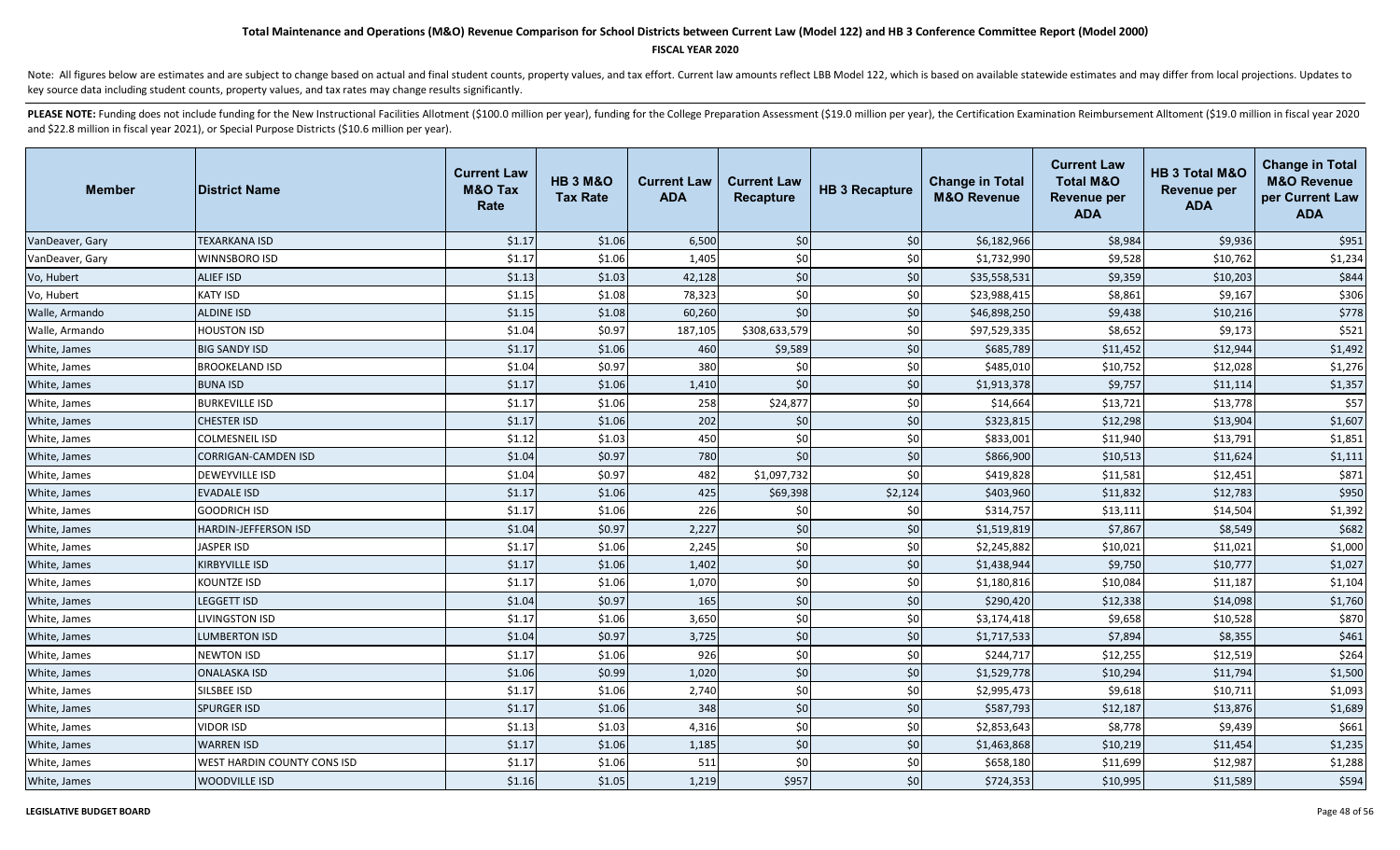### **FISCAL YEAR 2020**

Note: All figures below are estimates and are subject to change based on actual and final student counts, property values, and tax effort. Current law amounts reflect LBB Model 122, which is based on available statewide es key source data including student counts, property values, and tax rates may change results significantly.

| <b>Member</b> | <b>District Name</b>    | <b>Current Law</b><br><b>M&amp;O Tax</b><br>Rate | <b>HB 3 M&amp;O</b><br><b>Tax Rate</b> | <b>Current Law</b><br><b>ADA</b> | <b>Current Law</b><br>Recapture | <b>HB 3 Recapture</b> | <b>Change in Total</b><br><b>M&amp;O Revenue</b> | <b>Current Law</b><br><b>Total M&amp;O</b><br>Revenue per<br><b>ADA</b> | HB 3 Total M&O<br><b>Revenue per</b><br><b>ADA</b> | <b>Change in Total</b><br><b>M&amp;O Revenue</b><br>per Current Law<br><b>ADA</b> |
|---------------|-------------------------|--------------------------------------------------|----------------------------------------|----------------------------------|---------------------------------|-----------------------|--------------------------------------------------|-------------------------------------------------------------------------|----------------------------------------------------|-----------------------------------------------------------------------------------|
| Wilson, Terry | <b>BARTLETT ISD</b>     | \$1.04                                           | \$0.97                                 | 320                              | \$0                             | \$0                   | \$649,914                                        | \$11,132                                                                | \$13,161                                           | \$2,029                                                                           |
| Wilson, Terry | <b>BUCKHOLTS ISD</b>    | \$1.04                                           | \$0.97                                 | 129                              | \$0                             | \$0                   | \$162,286                                        | \$13,153                                                                | \$14,415                                           | \$1,262                                                                           |
| Wilson, Terry | <b>BURNET CONS ISD</b>  | \$1.06                                           | \$0.99                                 | 3,054                            | \$2,874,518                     | \$0                   | \$1,878,165                                      | \$9,211                                                                 | \$9,826                                            | \$615                                                                             |
| Wilson, Terry | <b>CAMERON ISD</b>      | \$1.04                                           | \$0.97                                 | 1,604                            | \$0                             | \$0                   | \$1,685,211                                      | \$8,980                                                                 | \$10,030                                           | \$1,051                                                                           |
| Wilson, Terry | <b>COUPLAND ISD</b>     | \$1.04                                           | \$0.97                                 | 170                              | \$0                             | \$0                   | \$338,321                                        | \$9,960                                                                 | \$11,950                                           | \$1,990                                                                           |
| Wilson, Terry | <b>FLORENCE ISD</b>     | \$1.17                                           | \$1.06                                 | 1,021                            | \$0                             | \$0                   | \$1,229,417                                      | \$10,745                                                                | \$11,949                                           | \$1,204                                                                           |
| Wilson, Terry | <b>GAUSE ISD</b>        | \$1.04                                           | \$0.97                                 | 153                              | \$0                             | \$0                   | \$286,709                                        | \$11,307                                                                | \$13,181                                           | \$1,874                                                                           |
| Wilson, Terry | <b>GEORGETOWN ISD</b>   | \$1.08                                           | \$1.00                                 | 11,489                           | \$25,345,595                    | \$3,512,610           | \$10,372,737                                     | \$8,258                                                                 | \$9,161                                            | \$903                                                                             |
| Wilson, Terry | <b>GRANGER ISD</b>      | \$1.11                                           | \$1.02                                 | 420                              | \$0                             | \$0                   | \$832,313                                        | \$11,539                                                                | \$13,521                                           | \$1,982                                                                           |
| Wilson, Terry | <b>HOLLAND ISD</b>      | \$1.04                                           | \$0.97                                 | 620                              | \$0                             | \$0                   | \$753,247                                        | \$10,111                                                                | \$11,325                                           | \$1,214                                                                           |
| Wilson, Terry | <b>HUTTO ISD</b>        | \$1.17                                           | \$1.06                                 | 7,455                            | \$210,200                       | \$0                   | \$7,439,324                                      | \$8,565                                                                 | \$9,563                                            | \$998                                                                             |
| Wilson, Terry | <b>JARRELL ISD</b>      | \$1.04                                           | \$0.97                                 | 1,912                            | \$0                             | \$0                   | \$1,614,749                                      | \$8,693                                                                 | \$9,538                                            | \$845                                                                             |
| Wilson, Terry | <b>LAMPASAS ISD</b>     | \$1.17                                           | \$1.06                                 | 3,100                            | \$0                             | \$0                   | \$2,659,513                                      | \$9,367                                                                 | \$10,225                                           | \$858                                                                             |
| Wilson, Terry | <b>LEANDER ISD</b>      | \$1.04                                           | \$0.97                                 | 39,208                           | \$1,326,672                     | \$0                   | \$17,766,045                                     | \$7,778                                                                 | \$8,231                                            | \$453                                                                             |
| Wilson, Terry | <b>LEXINGTON ISD</b>    | \$1.17                                           | \$1.06                                 | 999                              | \$0                             | \$0                   | \$1,241,629                                      | \$10,509                                                                | \$11,752                                           | \$1,243                                                                           |
| Wilson, Terry | <b>LIBERTY HILL ISD</b> | \$1.04                                           | \$0.97                                 | 4,527                            | \$0                             | \$0                   | \$3,471,948                                      | \$7,510                                                                 | \$8,277                                            | \$767                                                                             |
| Wilson, Terry | <b>MARBLE FALLS ISD</b> | \$1.05                                           | \$0.98                                 | 3,918                            | \$11,035,462                    | \$3,820,200           | \$2,660,478                                      | \$9,118                                                                 | \$9,797                                            | \$679                                                                             |
| Wilson, Terry | <b>MILANO ISD</b>       | \$1.17                                           | \$1.06                                 | 411                              | \$0                             | \$0                   | \$686,703                                        | \$12,004                                                                | \$13,677                                           | \$1,673                                                                           |
| Wilson, Terry | <b>ROCKDALE ISD</b>     | \$1.17                                           | \$1.06                                 | 1,403                            | \$0                             | \$0                   | \$1,499,627                                      | \$9,791                                                                 | \$10,860                                           | \$1,069                                                                           |
| Wilson, Terry | <b>ROGERS ISD</b>       | \$1.04                                           | \$0.97                                 | 840                              | \$0                             | \$0                   | \$1,115,097                                      | \$9,501                                                                 | \$10,829                                           | \$1,327                                                                           |
| Wilson, Terry | ROSEBUD-LOTT ISD        | \$1.04                                           | \$0.97                                 | 624                              | \$0                             | \$0                   | \$160,672                                        | \$11,951                                                                | \$12,209                                           | \$258                                                                             |
| Wilson, Terry | <b>TAYLOR ISD</b>       | \$1.17                                           | \$1.06                                 | 2,950                            | \$0                             | \$0                   | \$2,291,579                                      | \$9,524                                                                 | \$10,301                                           | \$777                                                                             |
| Wilson, Terry | THORNDALE ISD           | \$1.17                                           | \$1.06                                 | 524                              | \$0                             | \$0                   | \$617,651                                        | \$11,827                                                                | \$13,005                                           | \$1,178                                                                           |
| Wilson, Terry | <b>THRALL ISD</b>       | \$1.17                                           | \$1.06                                 | 666                              | \$0                             | \$0                   | \$1,121,592                                      | \$10,644                                                                | \$12,329                                           | \$1,685                                                                           |
| Wray, John    | <b>AVALON ISD</b>       | \$1.17                                           | \$1.06                                 | 374                              | \$0                             | \$0                   | \$700,931                                        | \$12,165                                                                | \$14,038                                           | \$1,873                                                                           |
| Wray, John    | <b>CROSS ROADS ISD</b>  | \$1.17                                           | \$1.06                                 | 486                              | \$0                             | \$0                   | \$742,747                                        | \$11,848                                                                | \$13,375                                           | \$1,527                                                                           |
| Wray, John    | <b>ENNIS ISD</b>        | \$1.17                                           | \$1.06                                 | 5,389                            | \$0                             | \$0                   | \$4,554,964                                      | \$9,122                                                                 | \$9,967                                            | \$845                                                                             |
| Wray, John    | <b>FERRIS ISD</b>       | \$1.17                                           | \$1.06                                 | 2,515                            | \$0                             | \$0                   | \$3,068,488                                      | \$9,983                                                                 | \$11,203                                           | \$1,220                                                                           |
| Wray, John    | <b>FROST ISD</b>        | \$1.17                                           | \$1.06                                 | 385                              | \$0                             | \$0                   | \$606,219                                        | \$11,620                                                                | \$13,195                                           | \$1,575                                                                           |
| Wray, John    | <b>ITALY ISD</b>        | \$1.17                                           | \$1.06                                 | 555                              | \$0                             | \$0                   | \$838,664                                        | \$12,240                                                                | \$13,751                                           | \$1,511                                                                           |
| Wray, John    | <b>KEMP ISD</b>         | \$1.17                                           | \$1.06                                 | 1,579                            | \$0                             | \$0                   | \$2,034,455                                      | \$10,382                                                                | \$11,671                                           | \$1,288                                                                           |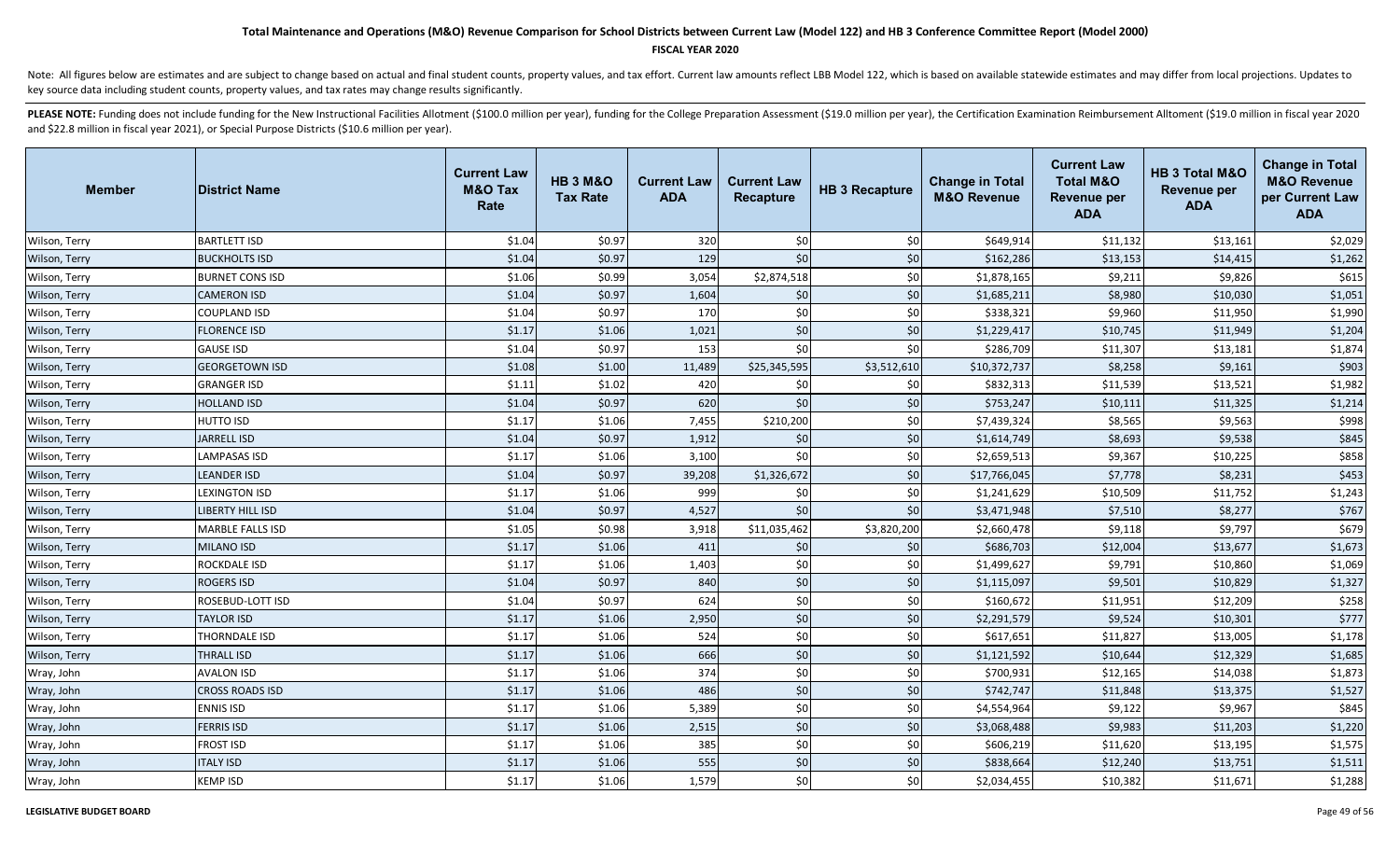#### **FISCAL YEAR 2020**

Note: All figures below are estimates and are subject to change based on actual and final student counts, property values, and tax effort. Current law amounts reflect LBB Model 122, which is based on available statewide es key source data including student counts, property values, and tax rates may change results significantly.

| <b>Member</b>   | <b>District Name</b>        | <b>Current Law</b><br><b>M&amp;O Tax</b><br>Rate | <b>HB 3 M&amp;O</b><br><b>Tax Rate</b> | <b>Current Law</b><br><b>ADA</b> | <b>Current Law</b><br>Recapture | <b>HB 3 Recapture</b> | <b>Change in Total</b><br><b>M&amp;O Revenue</b> | <b>Current Law</b><br><b>Total M&amp;O</b><br><b>Revenue per</b><br><b>ADA</b> | HB 3 Total M&O<br><b>Revenue per</b><br><b>ADA</b> | <b>Change in Total</b><br><b>M&amp;O Revenue</b><br>per Current Law<br><b>ADA</b> |
|-----------------|-----------------------------|--------------------------------------------------|----------------------------------------|----------------------------------|---------------------------------|-----------------------|--------------------------------------------------|--------------------------------------------------------------------------------|----------------------------------------------------|-----------------------------------------------------------------------------------|
| Wray, John      | <b>MABANK ISD</b>           | \$1.04                                           | \$0.97                                 | 3,360                            | \$0                             | \$0                   | \$2,248,362                                      | \$8,795                                                                        | \$9,464                                            | \$669                                                                             |
| Wray, John      | <b>MALAKOFF ISD</b>         | \$1.04                                           | \$0.97                                 | 1,312                            | \$3,487,790                     | \$550,781             | \$1,319,882                                      | \$9,589                                                                        | \$10,595                                           | \$1,006                                                                           |
| Wray, John      | <b>MAYPEARL ISD</b>         | \$1.04                                           | \$0.97                                 | 1,105                            | \$0                             | \$0                   | \$1,160,062                                      | \$9,105                                                                        | \$10,155                                           | \$1,050                                                                           |
| Wray, John      | <b>MIDLOTHIAN ISD</b>       | \$1.04                                           | \$0.97                                 | 9,285                            | \$0                             | \$0                   | \$6,087,929                                      | \$7,142                                                                        | \$7,798                                            | \$656                                                                             |
| Wray, John      | <b>MILFORD ISD</b>          | \$1.17                                           | \$1.06                                 | 235                              | \$0                             | \$0                   | \$449,677                                        | \$13,012                                                                       | \$14,925                                           | \$1,914                                                                           |
| Wray, John      | <b>PALMER ISD</b>           | \$1.17                                           | \$1.06                                 | 1,174                            | \$0                             | \$0                   | \$1,816,711                                      | \$10,294                                                                       | \$11,842                                           | \$1,547                                                                           |
| Wray, John      | <b>RED OAK ISD</b>          | \$1.17                                           | \$1.06                                 | 5,632                            | \$0                             | \$0                   | \$3,126,161                                      | \$8,878                                                                        | \$9,433                                            | \$555                                                                             |
| Wray, John      | <b>TRINIDAD ISD</b>         | \$1.17                                           | \$1.06                                 | 165                              | \$0                             | \$0                   | \$327,030                                        | \$11,941                                                                       | \$13,923                                           | \$1,982                                                                           |
| Wray, John      | <b>WAXAHACHIE ISD</b>       | \$1.17                                           | \$1.06                                 | 8,717                            | \$334,905                       | \$0                   | \$6,995,299                                      | \$8,953                                                                        | \$9,755                                            | \$802                                                                             |
| Wu, Gene        | <b>ALIEF ISD</b>            | \$1.13                                           | \$1.03                                 | 42,128                           | \$0                             | \$0                   | \$35,558,531                                     | \$9,359                                                                        | \$10,203                                           | \$844                                                                             |
| Wu, Gene        | <b>HOUSTON ISD</b>          | \$1.04                                           | \$0.97                                 | 187,105                          | \$308,633,579                   | \$0                   | \$97,529,335                                     | \$8,652                                                                        | \$9,173                                            | \$521                                                                             |
| Zedler, Bill    | <b>ARLINGTON ISD</b>        | \$1.04                                           | \$0.97                                 | 54,124                           | \$0                             | \$0                   | \$28,530,368                                     | \$8,516                                                                        | \$9,044                                            | \$527                                                                             |
| Zedler, Bill    | <b>BURLESON ISD</b>         | \$1.17                                           | \$1.06                                 | 12,039                           | \$0                             | \$0                   | \$8,789,712                                      | \$8,424                                                                        | \$9,154                                            | \$730                                                                             |
| Zedler, Bill    | <b>CROWLEY ISD</b>          | \$1.17                                           | \$1.06                                 | 14,629                           | \$185,260                       | \$0                   | \$6,062,349                                      | \$9,068                                                                        | \$9,483                                            | \$414                                                                             |
| Zedler, Bill    | <b>EVERMAN ISD</b>          | \$1.17                                           | \$1.06                                 | 5,586                            | \$0                             | \$0                   | \$6,266,465                                      | \$9,308                                                                        | \$10,430                                           | \$1,122                                                                           |
| Zedler, Bill    | <b>KENNEDALE ISD</b>        | \$1.17                                           | \$1.06                                 | 2,931                            | \$196,001                       | \$0                   | \$1,467,848                                      | \$9,010                                                                        | \$9,511                                            | \$501                                                                             |
| Zedler, Bill    | <b>MANSFIELD ISD</b>        | \$1.04                                           | \$0.97                                 | 33,739                           | \$0                             | \$0                   | \$8,566,632                                      | \$8,125                                                                        | \$8,379                                            | \$254                                                                             |
| Zerwas, John    | <b>BRAZOS ISD</b>           | \$1.04                                           | \$0.97                                 | 745                              | \$0                             | \$0                   | \$972,831                                        | \$11,021                                                                       | \$12,326                                           | \$1,306                                                                           |
| Zerwas, John    | <b>FORT BEND ISD</b>        | \$1.06                                           | \$0.99                                 | 73,580                           | \$0                             | \$0                   | \$19,450,074                                     | \$8,458                                                                        | \$8,723                                            | \$264                                                                             |
| Zerwas, John    | <b>KATY ISD</b>             | \$1.15                                           | \$1.08                                 | 78,323                           | \$0                             | \$0                   | \$23,988,415                                     | \$8,861                                                                        | \$9,167                                            | \$306                                                                             |
| Zerwas, John    | LAMAR CONSOLIDATED ISD      | \$1.06                                           | \$0.99                                 | 32,784                           | \$0                             | \$0                   | \$13,632,722                                     | \$8,493                                                                        | \$8,909                                            | \$416                                                                             |
| Zwiener, Erin   | <b>BLANCO ISD</b>           | \$1.06                                           | \$0.99                                 | 960                              | \$924,117                       | \$0                   | \$324,151                                        | \$10,805                                                                       | \$11,142                                           | \$338                                                                             |
| Zwiener, Erin   | <b>DRIPPING SPRINGS ISD</b> | \$1.17                                           | \$1.06                                 | 6,734                            | \$11,067,447                    | \$596,239             | \$4,319,176                                      | \$8,042                                                                        | \$8,684                                            | \$641                                                                             |
| Zwiener, Erin   | <b>HAYS CONS ISD</b>        | \$1.04                                           | \$0.97                                 | 18,962                           | \$0                             | \$0                   | \$15,820,874                                     | \$8,097                                                                        | \$8,931                                            | \$834                                                                             |
| Zwiener, Erin   | JOHNSON CITY ISD            | \$1.04                                           | \$0.97                                 | 612                              | \$2,576,834                     | \$1,496,246           | \$79,522                                         | \$11,793                                                                       | \$11,923                                           | \$130                                                                             |
| Zwiener, Erin   | <b>SAN MARCOS CONS ISD</b>  | \$1.06                                           | \$0.99                                 | 7,510                            | \$10,486,305                    | \$0                   | \$4,942,974                                      | \$8,879                                                                        | \$9,537                                            | \$658                                                                             |
| Zwiener, Erin   | <b>WIMBERLEY ISD</b>        | \$1.09                                           | \$1.01                                 | 2,433                            | \$4,818,188                     | \$222,781             | \$2,194,371                                      | \$8,472                                                                        | \$9,374                                            | \$902                                                                             |
|                 |                             |                                                  |                                        |                                  |                                 |                       |                                                  |                                                                                |                                                    |                                                                                   |
| <b>CHARTERS</b> |                             |                                                  |                                        |                                  |                                 |                       |                                                  |                                                                                |                                                    |                                                                                   |
|                 | A+ ACADEMY                  | \$0.00                                           | \$0.00                                 | 1,549                            | \$0                             | \$0                   | \$1,085,093                                      | \$10,357                                                                       | \$11,057                                           | \$701                                                                             |
|                 | A+ UNLIMITED POTENTIAL      | \$0.00                                           | \$0.00                                 | 147                              | \$0                             | \$0                   | \$226,034                                        | \$9,390                                                                        | \$10,928                                           | \$1,538                                                                           |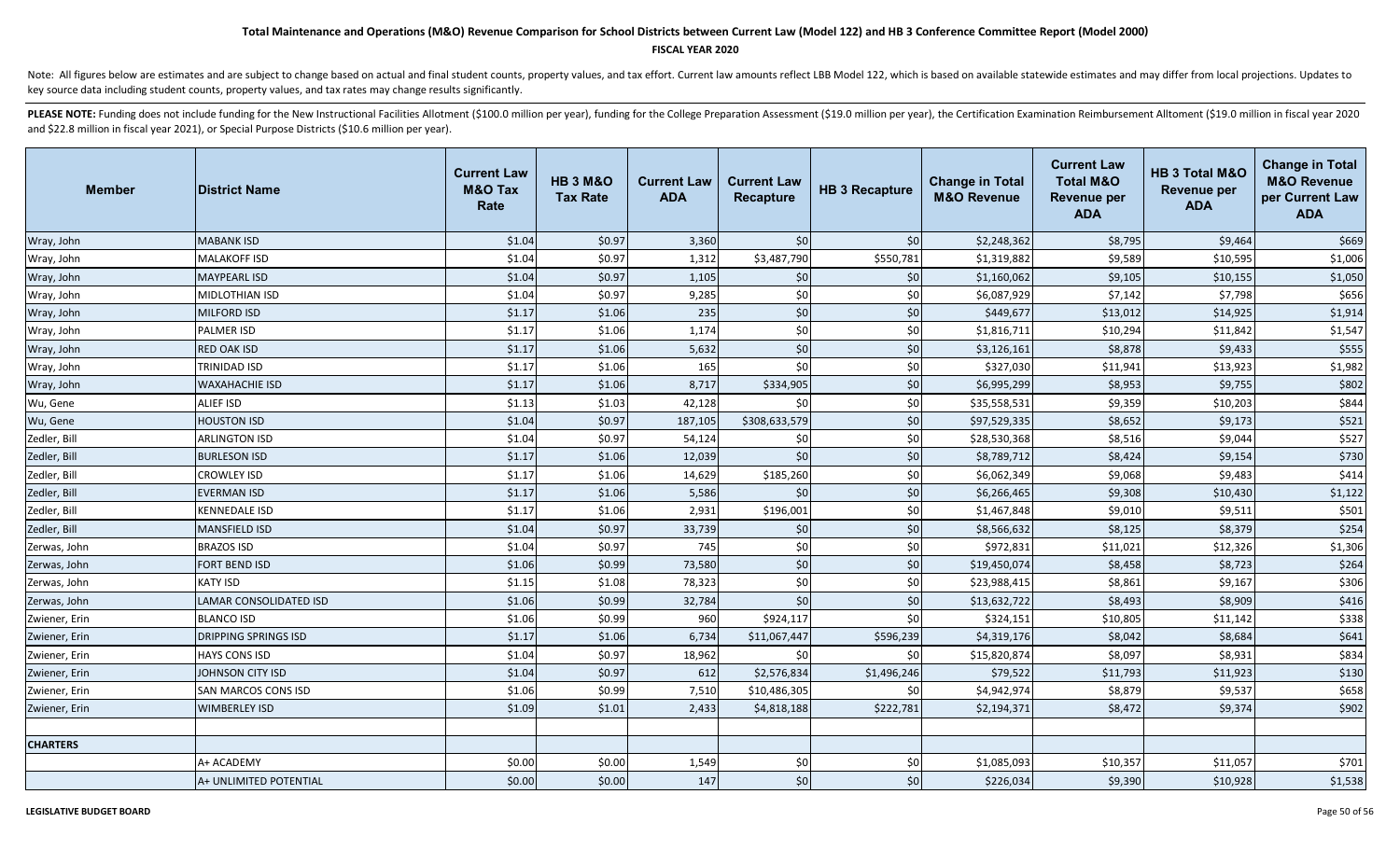### **FISCAL YEAR 2020**

Note: All figures below are estimates and are subject to change based on actual and final student counts, property values, and tax effort. Current law amounts reflect LBB Model 122, which is based on available statewide es key source data including student counts, property values, and tax rates may change results significantly.

| <b>Member</b> | <b>District Name</b>                      | <b>Current Law</b><br><b>M&amp;O Tax</b><br>Rate | <b>HB 3 M&amp;O</b><br><b>Tax Rate</b> | <b>Current Law</b><br><b>ADA</b> | <b>Current Law</b><br><b>Recapture</b> | <b>HB 3 Recapture</b> | <b>Change in Total</b><br><b>M&amp;O Revenue</b> | <b>Current Law</b><br><b>Total M&amp;O</b><br><b>Revenue per</b><br><b>ADA</b> | HB 3 Total M&O<br><b>Revenue per</b><br><b>ADA</b> | <b>Change in Total</b><br><b>M&amp;O Revenue</b><br>per Current Law<br><b>ADA</b> |
|---------------|-------------------------------------------|--------------------------------------------------|----------------------------------------|----------------------------------|----------------------------------------|-----------------------|--------------------------------------------------|--------------------------------------------------------------------------------|----------------------------------------------------|-----------------------------------------------------------------------------------|
|               | AAROW ACADEMY                             | \$0.00                                           | \$0.00                                 | 762                              | \$0                                    | \$0                   | \$617,503                                        | \$9,627                                                                        | \$10,437                                           | \$810                                                                             |
|               | ACADEMY OF ACCELERATED LEARNIN            | \$0.00                                           | \$0.00                                 | 642                              | \$0                                    | \$0                   | \$944,855                                        | \$10,056                                                                       | \$11,528                                           | \$1,471                                                                           |
|               | <b>ACADEMY OF DALLAS</b>                  | \$0.00                                           | \$0.00                                 | 296                              | \$0                                    | \$0                   | \$542,954                                        | \$10,579                                                                       | \$12,415                                           | \$1,837                                                                           |
|               | ACCELERATED INTERMEDIATE ACADE            | \$0.00                                           | \$0.00                                 | 244                              | \$0                                    | \$0                   | \$258,967                                        | \$9,835                                                                        | \$10,895                                           | \$1,060                                                                           |
|               | ADVANTAGE ACADEMY                         | \$0.00                                           | \$0.00                                 | 1,453                            | \$0                                    | \$0                   | \$1,644,790                                      | \$9,819                                                                        | \$10,951                                           | \$1,132                                                                           |
|               | ALIEF MONTESSORI COMMUNITY SCH            | \$0.00                                           | \$0.00                                 | 230                              | \$0                                    | \$0                   | \$406,497                                        | \$9,644                                                                        | \$11,410                                           | \$1,765                                                                           |
|               | AMBASSADORS PREPARATORY ACADEM            | \$0.00                                           | \$0.00                                 | 241                              | \$0                                    | \$0                   | \$343,740                                        | \$9,521                                                                        | \$10,948                                           | \$1,427                                                                           |
|               | AMIGOS POR VIDA-FRIENDS FOR LI            | \$0.00                                           | \$0.00                                 | 477                              | \$0                                    | \$0                   | \$755,137                                        | \$10,517                                                                       | \$12,099                                           | \$1,582                                                                           |
|               | ARLINGTON CLASSICS ACADEMY                | \$0.00                                           | \$0.00                                 | 1,560                            | \$0                                    | \$0                   | \$1,085,761                                      | \$8,244                                                                        | \$8,940                                            | \$696                                                                             |
|               | AUSTIN ACHIEVE PUBLIC SCHOOLS             | \$0.00                                           | \$0.00                                 | 1,845                            | \$0                                    | \$0                   | \$608,414                                        | \$10,552                                                                       | \$10,882                                           | \$330                                                                             |
|               | AUSTIN DISCOVERY SCHOOL                   | \$0.00                                           | \$0.00                                 | 500                              | \$0                                    | \$0                   | \$364,224                                        | \$8,668                                                                        | \$9,396                                            | \$728                                                                             |
|               | AW BROWN-FELLOWSHIP CHARTER SC            | \$0.00                                           | \$0.00                                 | 1,717                            | \$0                                    | \$0                   | \$1,101,340                                      | \$9,714                                                                        | \$10,355                                           | \$641                                                                             |
|               | <b>BASIS SAN ANTONIO</b>                  | \$0.00                                           | \$0.00                                 | 2,514                            | \$0                                    | \$0                   | \$1,751,286                                      | \$7,891                                                                        | \$8,587                                            | \$697                                                                             |
|               | BEATRICE MAYES INSTITUTE CHART            | \$0.00                                           | \$0.00                                 | 510                              | \$0                                    | \$0                   | \$157,944                                        | \$9,907                                                                        | \$10,216                                           | \$310                                                                             |
|               | <b>BETA ACADEMY</b>                       | \$0.00                                           | \$0.00                                 | 600                              | \$0                                    | \$0                   | \$692,911                                        | \$9,161                                                                        | \$10,316                                           | \$1,155                                                                           |
|               | BEXAR COUNTY ACADEMY                      | \$0.00                                           | \$0.00                                 | 260                              | \$0                                    | \$0                   | \$424,478                                        | \$10,699                                                                       | \$12,331                                           | \$1,632                                                                           |
|               | <b>BIG SPRINGS CHARTER SCHOOL</b>         | \$0.00                                           | \$0.00                                 | 218                              | \$0                                    | \$0                   | \$4,574                                          | \$17,304                                                                       | \$17,325                                           | \$21                                                                              |
|               | <b>BOB HOPE SCHOOL</b>                    | \$0.00                                           | \$0.00                                 | 1,648                            | \$0                                    | \$0                   | \$566,329                                        | \$10,043                                                                       | \$10,387                                           | \$344                                                                             |
|               | <b>BRAZOS RIVER CHARTER SCHOOL</b>        | \$0.00                                           | \$0.00                                 | 220                              | \$0                                    | \$0                   | \$74,759                                         | \$10,897                                                                       | \$11,238                                           | \$341                                                                             |
|               | <b>BRAZOS SCHOOL FOR INQUIRY &amp; CR</b> | \$0.00                                           | \$0.00                                 | 360                              | \$0                                    | \$0                   | \$261,361                                        | \$10,276                                                                       | \$11,002                                           | \$726                                                                             |
|               | BROOKS ACADEMY OF SCIENCE AND             | \$0.00                                           | \$0.00                                 | 4,076                            | \$0                                    | \$0                   | \$1,342,141                                      | \$9,695                                                                        | \$10,024                                           | \$329                                                                             |
|               | BURNHAM WOOD CHARTER SCHOOL DI            | \$0.00                                           | \$0.00                                 | 857                              | \$0                                    | \$0                   | \$487,231                                        | \$9,369                                                                        | \$9,937                                            | \$568                                                                             |
|               | CALVIN NELMS CHARTER SCHOOLS              | \$0.00                                           | \$0.00                                 | 310                              | \$0                                    | \$0                   | \$126,586                                        | \$9,577                                                                        | \$9,986                                            | \$409                                                                             |
|               | <b>CEDARS INTERNATIONAL ACADEMY</b>       | \$0.00                                           | \$0.00                                 | 600                              | \$0                                    | \$0                   | \$469,172                                        | \$10,193                                                                       | \$10,975                                           | \$782                                                                             |
|               | CHAPEL HILL ACADEMY                       | \$0.00                                           | \$0.00                                 | 607                              | \$0                                    | \$0                   | \$649,506                                        | \$8,951                                                                        | \$10,021                                           | \$1,070                                                                           |
|               | <b>COMPASS ACADEMY</b>                    | \$0.00                                           | \$0.00                                 | 1,186                            | \$0                                    | \$0                   | \$515,893                                        | \$8,427                                                                        | \$8,862                                            | \$435                                                                             |
|               | <b>COMPASS ROSE ACADEMY</b>               | \$0.00                                           | \$0.00                                 | 299                              | \$0                                    | \$0                   | \$94,340                                         | \$10,096                                                                       | \$10,412                                           | \$316                                                                             |
|               | <b>COMQUEST ACADEMY</b>                   | \$0.00                                           | \$0.00                                 | 68                               | \$0                                    | \$0                   | \$23,254                                         | \$10,984                                                                       | \$11,327                                           | \$343                                                                             |
|               | CORPUS CHRISTI MONTESSORI SCHO            | \$0.00                                           | \$0.00                                 | 131                              | \$0                                    | \$0                   | \$71,312                                         | \$8,489                                                                        | \$9,032                                            | \$543                                                                             |
|               | <b>CROSSTIMBERS ACADEMY</b>               | \$0.00                                           | \$0.00                                 | 119                              | \$0                                    | \$0                   | \$39,209                                         | \$10,550                                                                       | \$10,880                                           | \$330                                                                             |
|               | <b>CUMBERLAND ACADEMY</b>                 | \$0.00                                           | \$0.00                                 | 2,364                            | \$0                                    | \$0                   | \$873,001                                        | \$9,155                                                                        | \$9,524                                            | \$369                                                                             |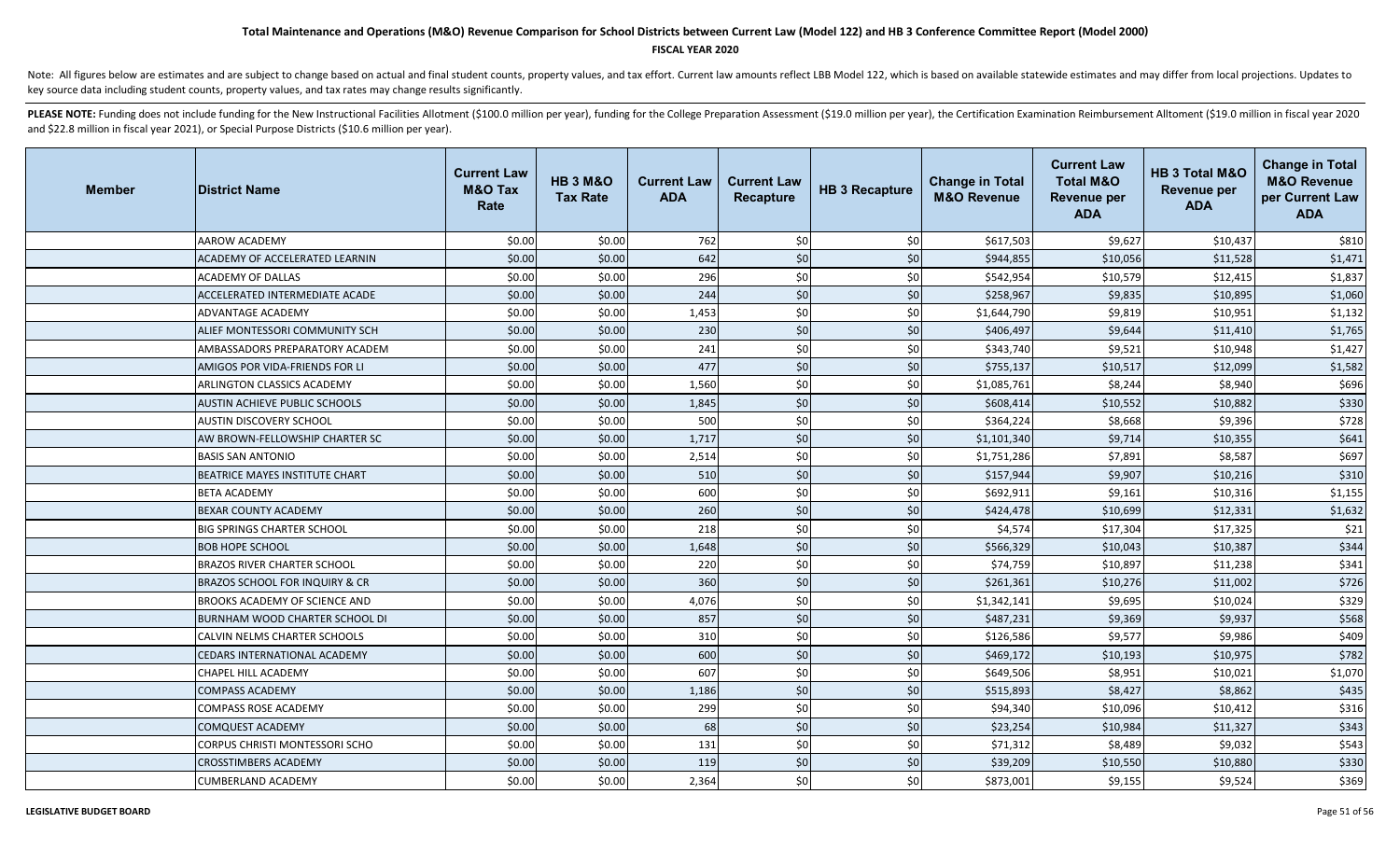#### **FISCAL YEAR 2020**

Note: All figures below are estimates and are subject to change based on actual and final student counts, property values, and tax effort. Current law amounts reflect LBB Model 122, which is based on available statewide es key source data including student counts, property values, and tax rates may change results significantly.

| <b>Member</b> | <b>District Name</b>                  | <b>Current Law</b><br><b>M&amp;O Tax</b><br>Rate | <b>HB 3 M&amp;O</b><br><b>Tax Rate</b> | <b>Current Law</b><br><b>ADA</b> | <b>Current Law</b><br>Recapture | <b>HB 3 Recapture</b> | <b>Change in Total</b><br><b>M&amp;O Revenue</b> | <b>Current Law</b><br><b>Total M&amp;O</b><br><b>Revenue per</b><br><b>ADA</b> | HB 3 Total M&O<br><b>Revenue per</b><br><b>ADA</b> | <b>Change in Total</b><br><b>M&amp;O Revenue</b><br>per Current Law<br><b>ADA</b> |
|---------------|---------------------------------------|--------------------------------------------------|----------------------------------------|----------------------------------|---------------------------------|-----------------------|--------------------------------------------------|--------------------------------------------------------------------------------|----------------------------------------------------|-----------------------------------------------------------------------------------|
|               | DALLAS CAN ACADEMY CHARTER            | \$0.00                                           | \$0.00                                 | 5,690                            | \$0                             | \$0                   | \$1,907,823                                      | \$10,465                                                                       | \$10,800                                           | \$335                                                                             |
|               | DALLAS COMMUNITY CHARTER SCHOO        | \$0.00                                           | \$0.00                                 | 218                              | \$0                             | \$0                   | \$276,545                                        | \$9,798                                                                        | \$11,069                                           | \$1,271                                                                           |
|               | DALLAS COUNTY JUVENILE JUSTICE        | \$0.00                                           | \$0.00                                 | 479                              | \$0                             | \$0                   | \$8,701                                          | \$14,948                                                                       | \$14,966                                           | \$18                                                                              |
|               | DR M L GARZA-GONZALEZ CHARTER         | \$0.00                                           | \$0.00                                 | 138                              | \$0                             | \$0                   | \$266,451                                        | \$9,757                                                                        | \$11,691                                           | \$1,933                                                                           |
|               | <b>DRAW ACADEMY</b>                   | \$0.00                                           | \$0.00                                 | 677                              | \$0                             | \$0                   | \$905,604                                        | \$10,133                                                                       | \$11,469                                           | \$1,337                                                                           |
|               | EAST FORT WORTH MONTESSORI ACA        | \$0.00                                           | \$0.00                                 | 270                              | \$0                             | \$0                   | \$234,873                                        | \$9,666                                                                        | \$10,535                                           | \$870                                                                             |
|               | <b>EAST TEXAS CHARTER SCHOOLS</b>     | \$0.00                                           | \$0.00                                 | 129                              | \$0                             | \$0                   | \$41,708                                         | \$10,355                                                                       | \$10,678                                           | \$324                                                                             |
|               | <b>EDEN PARK ACADEMY</b>              | \$0.00                                           | \$0.00                                 | 2,100                            | \$0                             | \$0                   | \$1,314,894                                      | \$9,552                                                                        | \$10,178                                           | \$626                                                                             |
|               | <b>EDUCATION CENTER</b>               | \$0.00                                           | \$0.00                                 | 353                              | \$0                             | \$0                   | \$598,929                                        | \$10,155                                                                       | \$11,853                                           | \$1,698                                                                           |
|               | <b>EDUCATION CENTER INTERNATIONAL</b> | \$0.00                                           | \$0.00                                 | 700                              | \$0                             | \$0                   | \$498,089                                        | \$8,908                                                                        | \$9,620                                            | \$712                                                                             |
|               | <b>EHRHART SCHOOL</b>                 | \$0.00                                           | \$0.00                                 | 428                              | \$0                             | \$0                   | \$366,832                                        | \$10,208                                                                       | \$11,065                                           | \$857                                                                             |
|               | <b>EL PASO ACADEMY</b>                | \$0.00                                           | \$0.00                                 | 329                              | \$0                             | \$0                   | \$107,447                                        | \$10,446                                                                       | \$10,773                                           | \$326                                                                             |
|               | <b>EL PASO LEADERSHIP ACADEMY</b>     | \$0.00                                           | \$0.00                                 | 217                              | \$0                             | \$0                   | \$136,444                                        | \$10,253                                                                       | \$10,882                                           | \$629                                                                             |
|               | ELEANOR KOLITZ HEBREW LANGUAGE        | \$0.00                                           | \$0.00                                 | 447                              | \$0                             | \$0                   | \$210,707                                        | \$8,373                                                                        | \$8,845                                            | \$472                                                                             |
|               | ERATH EXCELS ACADEMY INC              | \$0.00                                           | \$0.00                                 | 112                              | \$0                             | \$0                   | \$128,625                                        | \$10,372                                                                       | \$11,520                                           | \$1,148                                                                           |
|               | EVOLUTION ACADEMY CHARTER SCHO        | \$0.00                                           | \$0.00                                 | 551                              | \$0                             | \$0                   | \$240,627                                        | \$11,390                                                                       | \$11,826                                           | \$437                                                                             |
|               | <b>EXCEL ACADEMY</b>                  | \$0.00                                           | \$0.00                                 | 424                              | \$0                             | \$0                   | \$172,542                                        | \$11,977                                                                       | \$12,384                                           | \$407                                                                             |
|               | EXCELLENCE IN LEADERSHIP ACADE        | \$0.00                                           | \$0.00                                 | 282                              | \$0                             | \$0                   | \$244,358                                        | \$10,417                                                                       | \$11,284                                           | \$867                                                                             |
|               | FORT WORTH ACADEMY OF FINE ART        | \$0.00                                           | \$0.00                                 | 580                              | \$0                             | \$0                   | \$291,508                                        | \$8,343                                                                        | \$8,846                                            | \$503                                                                             |
|               | <b>GATEWAY (STUDENT ALTERNATIVE P</b> | \$0.00                                           | \$0.00                                 | 223                              | \$0                             | \$0                   | \$186,016                                        | \$11,279                                                                       | \$12,114                                           | \$835                                                                             |
|               | <b>GATEWAY CHARTER ACADEMY</b>        | \$0.00                                           | \$0.00                                 | 530                              | \$0                             | \$0                   | \$554,183                                        | \$10,467                                                                       | \$11,513                                           | \$1,046                                                                           |
|               | <b>GEORGE GERVIN ACADEMY</b>          | \$0.00                                           | \$0.00                                 | 940                              | \$0                             | \$0                   | \$918,011                                        | \$10,636                                                                       | \$11,613                                           | \$977                                                                             |
|               | <b>GEORGE I SANCHEZ CHARTER</b>       | \$0.00                                           | \$0.00                                 | 947                              | \$0                             | \$0                   | \$321,515                                        | \$10,862                                                                       | \$11,202                                           | \$339                                                                             |
|               | <b>GOLDEN RULE CHARTER SCHOOL</b>     | \$0.00                                           | \$0.00                                 | 1,259                            | \$0                             | \$0                   | \$2,057,109                                      | \$10,345                                                                       | \$11,979                                           | \$1,633                                                                           |
|               | <b>GOODWATER MONTESSORI SCHOOL</b>    | \$0.00                                           | \$0.00                                 | 319                              | \$0                             | \$0                   | \$172,145                                        | \$8,719                                                                        | \$9,259                                            | \$540                                                                             |
|               | <b>GREAT HEARTS TEXAS</b>             | \$0.00                                           | \$0.00                                 | 4,662                            | \$0                             | \$0                   | \$2,365,230                                      | \$8,239                                                                        | \$8,746                                            | \$507                                                                             |
|               | HARMONY SCHOOL OF EXCELLENCE          | \$0.00                                           | \$0.00                                 | 5,274                            | \$0                             | \$0                   | \$4,526,271                                      | \$9,381                                                                        | \$10,239                                           | \$858                                                                             |
|               | HARMONY SCHOOL OF SCIENCE - HO        | \$0.00                                           | \$0.00                                 | 3,673                            | \$0                             | \$0                   | \$2,473,973                                      | \$9,404                                                                        | \$10,077                                           | \$674                                                                             |
|               | HARMONY SCIENCE ACAD (EL PASO)        | \$0.00                                           | \$0.00                                 | 3,512                            | \$0                             | \$0                   | \$3,140,254                                      | \$9,756                                                                        | \$10,651                                           | \$894                                                                             |
|               | HARMONY SCIENCE ACAD (SAN ANTO        | \$0.00                                           | \$0.00                                 | 4,403                            | \$0                             | \$0                   | \$4,263,082                                      | \$9,898                                                                        | \$10,866                                           | \$968                                                                             |
|               | HARMONY SCIENCE ACAD (WACO)           | \$0.00                                           | \$0.00                                 | 9,505                            | \$0                             | \$0                   | \$7,442,968                                      | \$9,615                                                                        | \$10,398                                           | \$783                                                                             |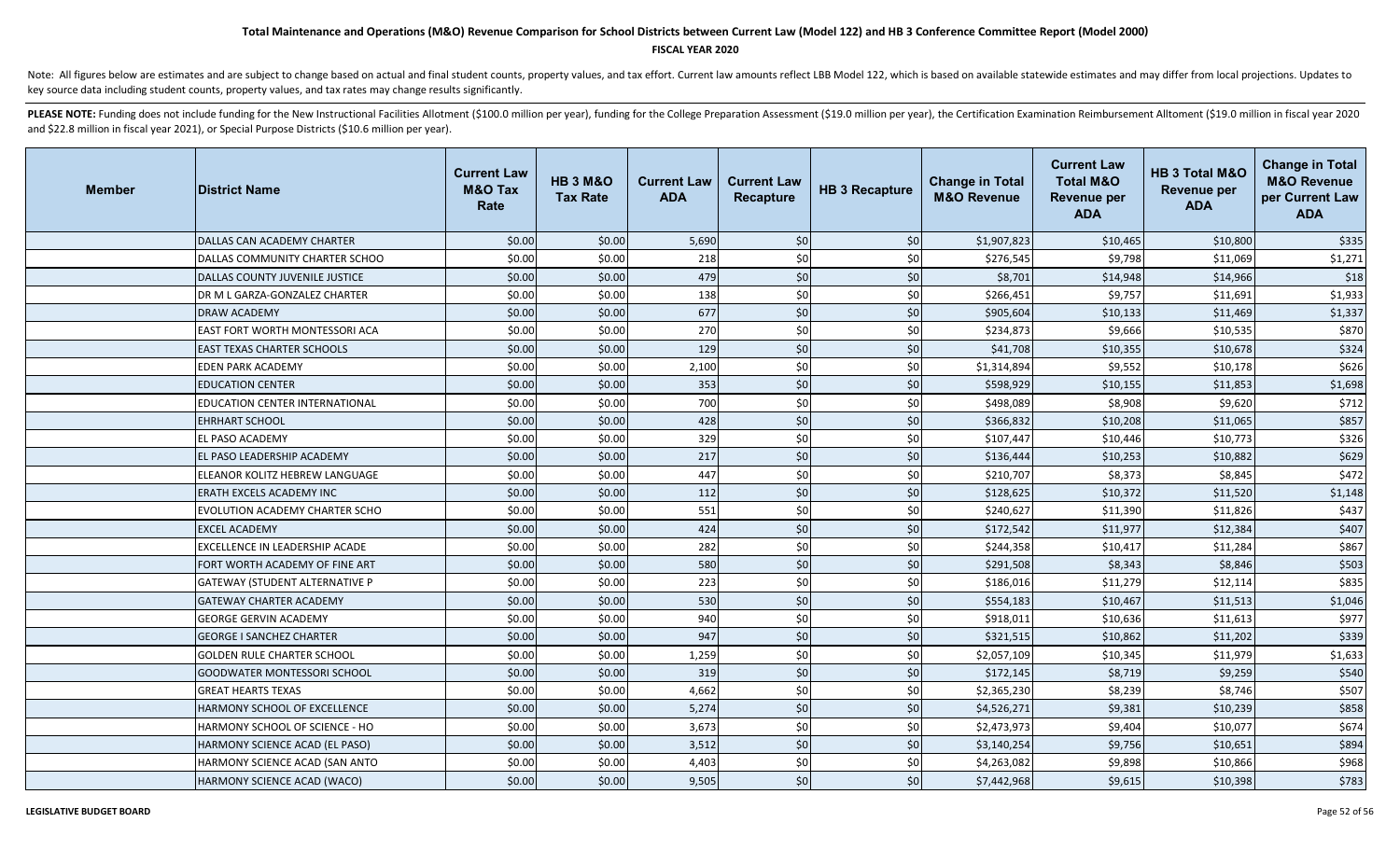#### **FISCAL YEAR 2020**

Note: All figures below are estimates and are subject to change based on actual and final student counts, property values, and tax effort. Current law amounts reflect LBB Model 122, which is based on available statewide es key source data including student counts, property values, and tax rates may change results significantly.

| <b>Member</b> | <b>District Name</b>               | <b>Current Law</b><br><b>M&amp;O Tax</b><br>Rate | <b>HB 3 M&amp;O</b><br><b>Tax Rate</b> | <b>Current Law</b><br><b>ADA</b> | <b>Current Law</b><br><b>Recapture</b> | <b>HB 3 Recapture</b> | <b>Change in Total</b><br><b>M&amp;O Revenue</b> | <b>Current Law</b><br><b>Total M&amp;O</b><br><b>Revenue per</b><br><b>ADA</b> | HB 3 Total M&O<br><b>Revenue per</b><br><b>ADA</b> | <b>Change in Total</b><br><b>M&amp;O Revenue</b><br>per Current Law<br><b>ADA</b> |
|---------------|------------------------------------|--------------------------------------------------|----------------------------------------|----------------------------------|----------------------------------------|-----------------------|--------------------------------------------------|--------------------------------------------------------------------------------|----------------------------------------------------|-----------------------------------------------------------------------------------|
|               | HARMONY SCIENCE ACADEMY            | \$0.00                                           | \$0.00                                 | 3,196                            | \$0                                    | \$0                   | \$2,989,564                                      | \$10,114                                                                       | \$11,050                                           | \$935                                                                             |
|               | HARMONY SCIENCE ACADEMY (AUSTI     | \$0.00                                           | \$0.00                                 | 3,857                            | \$0                                    | \$0                   | \$3,078,843                                      | \$9,786                                                                        | \$10,585                                           | \$798                                                                             |
|               | HENRY FORD ACADEMY SAN ANTONIO     | \$0.00                                           | \$0.00                                 | 110                              | \$0                                    | \$0                   | \$40,805                                         | \$10,092                                                                       | \$10,463                                           | \$371                                                                             |
|               | HIGH POINT ACADEMY                 | \$0.00                                           | \$0.00                                 | 914                              | \$0                                    | \$0                   | \$788,150                                        | \$8,914                                                                        | \$9,776                                            | \$862                                                                             |
|               | HOUSTON GATEWAY ACADEMY INC        | \$0.00                                           | \$0.00                                 | 2,520                            | \$0                                    | \$0                   | \$785,337                                        | \$9,972                                                                        | \$10,284                                           | \$312                                                                             |
|               | <b>HOUSTON HEIGHTS HIGH SCHOOL</b> | \$0.00                                           | \$0.00                                 | 193                              | \$0                                    | \$0                   | \$66,495                                         | \$11,025                                                                       | \$11,369                                           | \$345                                                                             |
|               | <b>IDEA PUBLIC SCHOOLS</b>         | \$0.00                                           | \$0.00                                 | 49,882                           | \$0                                    | \$0                   | \$34,101,314                                     | \$9,720                                                                        | \$10,404                                           | \$684                                                                             |
|               | IMAGINE INTERNATIONAL ACADEMY      | \$0.00                                           | \$0.00                                 | 1,355                            | \$0                                    | \$0                   | \$899,966                                        | \$8,278                                                                        | \$8,943                                            | \$664                                                                             |
|               | INSPIRED VISION ACADEMY            | \$0.00                                           | \$0.00                                 | 1,490                            | \$0                                    | \$0                   | \$1,091,583                                      | \$10,411                                                                       | \$11,144                                           | \$733                                                                             |
|               | INTERNATIONAL LEADERSHIP OF TE     | \$0.00                                           | \$0.00                                 | 18,976                           | \$0                                    | \$0                   | \$16,723,295                                     | \$9,187                                                                        | \$10,068                                           | \$881                                                                             |
|               | JEAN MASSIEU ACADEMY               | \$0.00                                           | \$0.00                                 | 200                              | \$0                                    | \$0                   | \$187,214                                        | \$10,524                                                                       | \$11,460                                           | \$936                                                                             |
|               | JOHN H WOOD JR PUBLIC CHARTER      | \$0.00                                           | \$0.00                                 | 1,046                            | \$0                                    | \$0                   | \$16,354                                         | \$12,874                                                                       | \$12,890                                           | \$16                                                                              |
|               | JUBILEE ACADEMIC CENTER            | \$0.00                                           | \$0.00                                 | 7,249                            | \$0                                    | \$0                   | \$3,383,072                                      | \$9,537                                                                        | \$10,003                                           | \$467                                                                             |
|               | KATHERINE ANNE PORTER SCHOOL       | \$0.00                                           | \$0.00                                 | 142                              | \$0                                    | \$0                   | \$46,673                                         | \$10,518                                                                       | \$10,847                                           | \$329                                                                             |
|               | KAUFFMAN LEADERSHIP ACADEMY        | \$0.00                                           | \$0.00                                 | 150                              | \$0                                    | \$0                   | \$45,262                                         | \$9,655                                                                        | \$9,957                                            | \$302                                                                             |
|               | KI CHARTER ACADEMY                 | \$0.00                                           | \$0.00                                 | 175                              | \$0                                    | \$0                   | \$4,560                                          | \$21,462                                                                       | \$21,489                                           | \$26                                                                              |
|               | KIPP AUSTIN PUBLIC SCHOOLS INC     | \$0.00                                           | \$0.00                                 | 27,864                           | \$0                                    | \$0                   | \$18,765,358                                     | \$9,965                                                                        | \$10,639                                           | \$673                                                                             |
|               | LA ACADEMIA DE ESTRELLAS           | \$0.00                                           | \$0.00                                 | 929                              | \$0                                    | \$0                   | \$1,145,961                                      | \$10,559                                                                       | \$11,793                                           | \$1,234                                                                           |
|               | LA FE PREPARATORY SCHOOL           | \$0.00                                           | \$0.00                                 | 224                              | \$0                                    | \$0                   | \$379,145                                        | \$10,053                                                                       | \$11,746                                           | \$1,694                                                                           |
|               | <b>LEADERSHIP PREP SCHOOL</b>      | \$0.00                                           | \$0.00                                 | 1,302                            | \$0                                    | \$0                   | \$526,554                                        | \$8,450                                                                        | \$8,855                                            | \$405                                                                             |
|               | <b>LEGACY PREPARATORY</b>          | \$0.00                                           | \$0.00                                 | 1,400                            | \$0                                    | \$0                   | \$1,190,527                                      | \$9,938                                                                        | \$10,788                                           | \$850                                                                             |
|               | <b>LIFE SCHOOL</b>                 | \$0.00                                           | \$0.00                                 | 6,055                            | \$0                                    | \$0                   | \$3,265,518                                      | \$9,750                                                                        | \$10,289                                           | \$539                                                                             |
|               | <b>LIGHTHOUSE CHARTER SCHOOL</b>   | \$0.00                                           | \$0.00                                 | 302                              | \$0                                    | \$0                   | \$315,029                                        | \$9,948                                                                        | \$10,993                                           | \$1,044                                                                           |
|               | LONE STAR LANGUAGE ACADEMY         | \$0.00                                           | \$0.00                                 | 427                              | \$0                                    | \$0                   | \$131,979                                        | \$9,901                                                                        | \$10,211                                           | \$309                                                                             |
|               | <b>MANARA ACADEMY</b>              | \$0.00                                           | \$0.00                                 | 855                              | \$0                                    | \$0                   | \$492,244                                        | \$9,395                                                                        | \$9,971                                            | \$576                                                                             |
|               | <b>MEADOWLAND CHARTER SCHOOL</b>   | \$0.00                                           | \$0.00                                 | 89                               | \$0                                    | \$0                   | \$65,424                                         | \$16,450                                                                       | \$17,185                                           | \$735                                                                             |
|               | MERIDIAN WORLD SCHOOL              | \$0.00                                           | \$0.00                                 | 1,780                            | \$0                                    | \$0                   | \$1,069,190                                      | \$8,529                                                                        | \$9,130                                            | \$601                                                                             |
|               | <b>MEYERPARK ELEMENTARY</b>        | \$0.00                                           | \$0.00                                 | 251                              | \$0                                    | \$0                   | \$335,870                                        | \$9,197                                                                        | \$10,535                                           | \$1,338                                                                           |
|               | MID-VALLEY ACADEMY                 | \$0.00                                           | \$0.00                                 | 302                              | \$0                                    | \$0                   | \$281,583                                        | \$10,990                                                                       | \$11,922                                           | \$932                                                                             |
|               | MIDLAND ACADEMY CHARTER SCHOOL     | \$0.00                                           | \$0.00                                 | 395                              | \$0                                    | \$0                   | \$292,308                                        | \$8,782                                                                        | \$9,522                                            | \$740                                                                             |
|               | <b>MONTESSORI FOR ALL</b>          | \$0.00                                           | \$0.00                                 | 374                              | \$0                                    | \$0                   | \$394,043                                        | \$9,110                                                                        | \$10,163                                           | \$1,053                                                                           |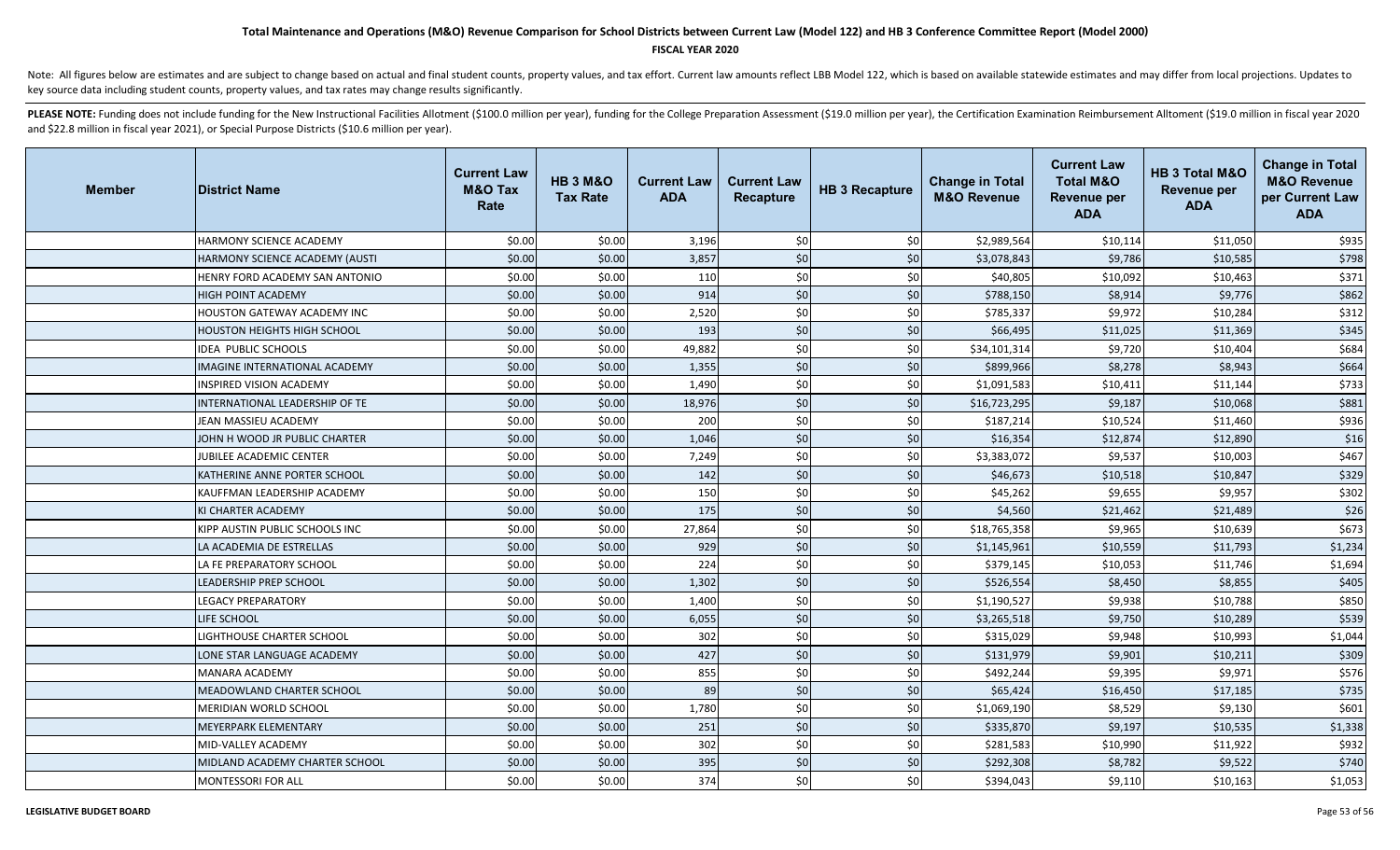#### **FISCAL YEAR 2020**

Note: All figures below are estimates and are subject to change based on actual and final student counts, property values, and tax effort. Current law amounts reflect LBB Model 122, which is based on available statewide es key source data including student counts, property values, and tax rates may change results significantly.

| <b>Member</b> | <b>District Name</b>                  | <b>Current Law</b><br><b>M&amp;O Tax</b><br>Rate | <b>HB 3 M&amp;O</b><br><b>Tax Rate</b> | <b>Current Law</b><br><b>ADA</b> | <b>Current Law</b><br><b>Recapture</b> | <b>HB 3 Recapture</b> | <b>Change in Total</b><br><b>M&amp;O Revenue</b> | <b>Current Law</b><br><b>Total M&amp;O</b><br><b>Revenue per</b><br><b>ADA</b> | <b>HB 3 Total M&amp;O</b><br><b>Revenue per</b><br><b>ADA</b> | <b>Change in Total</b><br><b>M&amp;O Revenue</b><br>per Current Law<br><b>ADA</b> |
|---------------|---------------------------------------|--------------------------------------------------|----------------------------------------|----------------------------------|----------------------------------------|-----------------------|--------------------------------------------------|--------------------------------------------------------------------------------|---------------------------------------------------------------|-----------------------------------------------------------------------------------|
|               | <b>NEW FRONTIERS CHARTER SCHOOL</b>   | \$0.00                                           | \$0.00                                 | 687                              | \$0                                    | \$0                   | \$448,069                                        | \$9,870                                                                        | \$10,523                                                      | \$652                                                                             |
|               | NEWMAN INTL ACADEMY                   | \$0.00                                           | \$0.00                                 | 3,460                            | \$0                                    | \$0                   | \$1,739,927                                      | \$9,030                                                                        | \$9,532                                                       | \$503                                                                             |
|               | NORTH HILLS PREPARATORY SCHOOL        | \$0.00                                           | \$0.00                                 | 19,740                           | \$0                                    | \$0                   | \$17,630,115                                     | \$9,808                                                                        | \$10,701                                                      | \$893                                                                             |
|               | <b>NOVA ACADEMY</b>                   | \$0.00                                           | \$0.00                                 | 155                              | \$0                                    | \$0                   | \$133,107                                        | \$9,849                                                                        | \$10,706                                                      | \$857                                                                             |
|               | NOVA ACADEMY (SOUTHEAST)              | \$0.00                                           | \$0.00                                 | 605                              | \$0                                    | \$0                   | \$598,533                                        | \$9,687                                                                        | \$10,676                                                      | \$989                                                                             |
|               | <b>NYOS CHARTER SCHOOL</b>            | \$0.00                                           | \$0.00                                 | 961                              | \$0                                    | \$0                   | \$634,245                                        | \$9,235                                                                        | \$9,895                                                       | \$660                                                                             |
|               | <b>ODYSSEY ACADEMY INC</b>            | \$0.00                                           | \$0.00                                 | 1,080                            | \$0                                    | \$0                   | \$632,096                                        | \$10,369                                                                       | \$10,954                                                      | \$585                                                                             |
|               | <b>ORENDA CHARTER SCHOOL</b>          | \$0.00                                           | \$0.00                                 | 1,680                            | \$0                                    | \$0                   | \$818,085                                        | \$8,963                                                                        | \$9,450                                                       | \$487                                                                             |
|               | PANOLA CHARTER SCHOOL                 | \$0.00                                           | \$0.00                                 | 139                              | \$0                                    | \$0                   | \$44,839                                         | \$9,716                                                                        | \$10,039                                                      | \$324                                                                             |
|               | PARADIGM ACCELERATED CHARTER S        | \$0.00                                           | \$0.00                                 | 5,870                            | \$0                                    | \$0                   | \$2,025,046                                      | \$10,408                                                                       | \$10,753                                                      | \$345                                                                             |
|               | PASO DEL NORTE                        | \$0.00                                           | \$0.00                                 | 159                              | \$0                                    | \$0                   | \$173,710                                        | \$10,830                                                                       | \$11,925                                                      | \$1,095                                                                           |
|               | PEGASUS SCHOOL OF LIBERAL ARTS        | \$0.00                                           | \$0.00                                 | 644                              | \$0                                    | \$0                   | \$543,376                                        | \$10,098                                                                       | \$10,942                                                      | \$844                                                                             |
|               | PINEYWOODS COMMUNITY ACADEMY          | \$0.00                                           | \$0.00                                 | 1,148                            | \$0                                    | \$0                   | \$476,162                                        | \$9,509                                                                        | \$9,924                                                       | \$415                                                                             |
|               | PIONEER TECHNOLOGY & ARTS ACAD        | \$0.00                                           | \$0.00                                 | 1,188                            | \$0                                    | \$0                   | \$581,860                                        | \$8,910                                                                        | \$9,400                                                       | \$490                                                                             |
|               | POR VIDA ACADEMY                      | \$0.00                                           | \$0.00                                 | 187                              | \$0                                    | \$0                   | \$2,914                                          | \$12,858                                                                       | \$12,874                                                      | \$16                                                                              |
|               | POSITIVE SOLUTIONS CHARTER SCH        | \$0.00                                           | \$0.00                                 | 66                               | \$0                                    | \$0                   | \$109,630                                        | \$10,575                                                                       | \$12,240                                                      | \$1,665                                                                           |
|               | RADIANCE ACADEMY OF LEARNING          | \$0.00                                           | \$0.00                                 | 603                              | \$0                                    | \$0                   | \$312,631                                        | \$9,717                                                                        | \$10,236                                                      | \$518                                                                             |
|               | <b>RANCH ACADEMY</b>                  | \$0.00                                           | \$0.00                                 | 87                               | \$0                                    | \$0                   | \$1,231                                          | \$11,705                                                                       | \$11,720                                                      | \$14                                                                              |
|               | RAPOPORT ACADEMY PUBLIC SCHOOL        | \$0.00                                           | \$0.00                                 | 793                              | \$0                                    | \$0                   | \$770,252                                        | \$9,720                                                                        | \$10,692                                                      | \$972                                                                             |
|               | RAUL YZAGUIRRE SCHOOL FOR SUCC        | \$0.00                                           | \$0.00                                 | 1,264                            | \$0                                    | \$0                   | \$1,331,546                                      | \$10,256                                                                       | \$11,309                                                      | \$1,053                                                                           |
|               | <b>RAVEN SCHOOL</b>                   | \$0.00                                           | \$0.00                                 | 111                              | \$0                                    | \$0                   | \$2,537                                          | \$18,872                                                                       | \$18,895                                                      | \$23                                                                              |
|               | RECONCILIATION ACADEMY                | \$0.00                                           | \$0.00                                 | 900                              | \$0                                    | \$0                   | \$927,828                                        | \$10,052                                                                       | \$11,083                                                      | \$1,031                                                                           |
|               | <b>RESPONSIVE EDUCATION SOLUTIONS</b> | \$0.00                                           | \$0.00                                 | 12,560                           | \$0                                    | \$0                   | \$6,471,636                                      | \$9,042                                                                        | \$9,557                                                       | \$515                                                                             |
|               | RICHARD MILBURN ALTER HIGH SCH        | \$0.00                                           | \$0.00                                 | 1,643                            | \$0                                    | \$0                   | \$554,413                                        | \$10,799                                                                       | \$11,136                                                      | \$337                                                                             |
|               | RICHLAND COLLEGIATE HS OF MATH        | \$0.00                                           | \$0.00                                 | 597                              | \$0                                    | \$0                   | \$627,953                                        | \$8,795                                                                        | \$9,846                                                       | \$1,051                                                                           |
|               | <b>RIPLEY HOUSE CHARTER SCHOOL</b>    | \$0.00                                           | \$0.00                                 | 1,205                            | \$0                                    | \$0                   | \$2,658,284                                      | \$10,379                                                                       | \$12,585                                                      | \$2,206                                                                           |
|               | <b>RISE ACADEMY</b>                   | \$0.00                                           | \$0.00                                 | 271                              | \$0                                    | \$0                   | \$287,081                                        | \$9,648                                                                        | \$10,708                                                      | \$1,059                                                                           |
|               | SAM HOUSTON STATE UNIVERSITY C        | \$0.00                                           | \$0.00                                 | 389                              | \$0                                    | \$0                   | \$151,077                                        | \$8,317                                                                        | \$8,705                                                       | \$388                                                                             |
|               | <b>SCHOOL OF EXCELLENCE IN EDUCAT</b> | \$0.00                                           | \$0.00                                 | 425                              | \$0                                    | \$0                   | \$544,393                                        | \$10,857                                                                       | \$12,136                                                      | \$1,280                                                                           |
|               | SCHOOL OF SCIENCE AND TECHNOLO        | \$0.00                                           | \$0.00                                 | 2,004                            | \$0                                    | \$0                   | \$1,214,757                                      | \$9,290                                                                        | \$9,896                                                       | \$606                                                                             |
|               | SCHOOL OF SCIENCE AND TECHNOLO        | \$0.00                                           | \$0.00                                 | 2,310                            | \$0                                    | \$0                   | \$2,005,243                                      | \$9,221                                                                        | \$10,089                                                      | \$868                                                                             |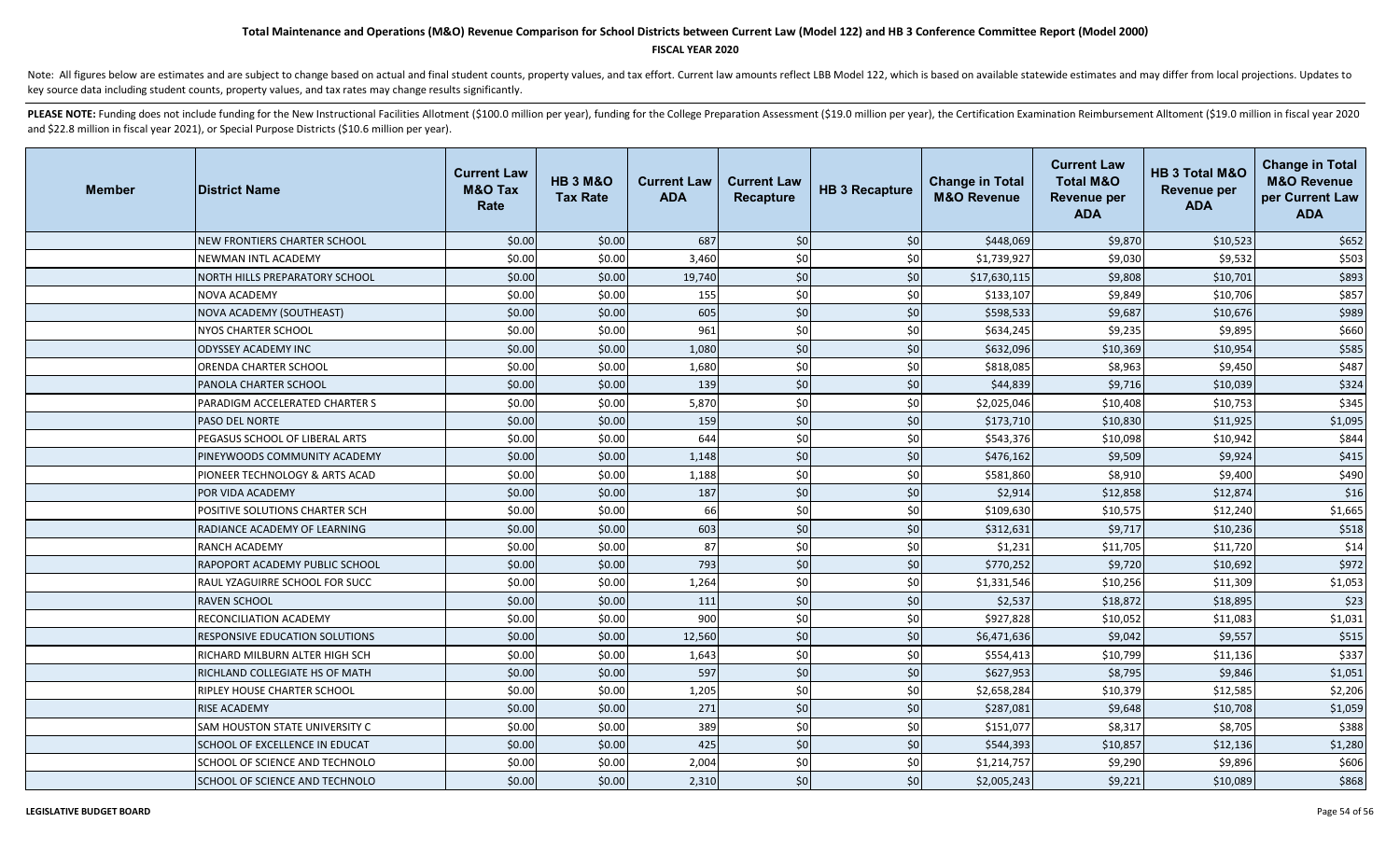### **FISCAL YEAR 2020**

Note: All figures below are estimates and are subject to change based on actual and final student counts, property values, and tax effort. Current law amounts reflect LBB Model 122, which is based on available statewide es key source data including student counts, property values, and tax rates may change results significantly.

| <b>Member</b> | <b>District Name</b>            | <b>Current Law</b><br><b>M&amp;O Tax</b><br>Rate | <b>HB 3 M&amp;O</b><br><b>Tax Rate</b> | <b>Current Law</b><br><b>ADA</b> | <b>Current Law</b><br><b>Recapture</b> | <b>HB 3 Recapture</b> | <b>Change in Total</b><br><b>M&amp;O Revenue</b> | <b>Current Law</b><br><b>Total M&amp;O</b><br><b>Revenue per</b><br><b>ADA</b> | HB 3 Total M&O<br><b>Revenue per</b><br><b>ADA</b> | <b>Change in Total</b><br><b>M&amp;O Revenue</b><br>per Current Law<br><b>ADA</b> |
|---------------|---------------------------------|--------------------------------------------------|----------------------------------------|----------------------------------|----------------------------------------|-----------------------|--------------------------------------------------|--------------------------------------------------------------------------------|----------------------------------------------------|-----------------------------------------------------------------------------------|
|               | SEASHORE MIDDLE ACAD            | \$0.00                                           | \$0.00                                 | 490                              | \$0                                    | \$0                   | \$277,142                                        | \$8,235                                                                        | \$8,801                                            | \$566                                                                             |
|               | SER-NINOS CHARTER SCHOOL        | \$0.00                                           | \$0.00                                 | 1,031                            | \$0                                    | \$0                   | \$1,748,398                                      | \$10,327                                                                       | \$12,022                                           | \$1,695                                                                           |
|               | <b>SOUTH PLAINS</b>             | \$0.00                                           | \$0.00                                 | 169                              | \$0                                    | \$0                   | \$115,594                                        | \$11,124                                                                       | \$11,808                                           | \$684                                                                             |
|               | SOUTHWEST PREPARATORY SCHOOL    | \$0.00                                           | \$0.00                                 | 1,084                            | \$0                                    | \$0                   | \$422,036                                        | \$10,019                                                                       | \$10,409                                           | \$389                                                                             |
|               | SOUTHWEST SCHOOL                | \$0.00                                           | \$0.00                                 | 1,710                            | \$0                                    | \$0                   | \$2,751,668                                      | \$10,192                                                                       | \$11,801                                           | \$1,609                                                                           |
|               | <b>ST ANTHONY SCHOOL</b>        | \$0.00                                           | \$0.00                                 | 327                              | \$0                                    | \$0                   | \$290,651                                        | \$9,433                                                                        | \$10,323                                           | \$890                                                                             |
|               | ST MARY'S ACADEMY CHARTER SCHO  | \$0.00                                           | \$0.00                                 | 422                              | \$0                                    | \$0                   | \$391,016                                        | \$9,593                                                                        | \$10,520                                           | \$927                                                                             |
|               | <b>STAR CHARTER SCHOOL</b>      | \$0.00                                           | \$0.00                                 | 355                              | \$0                                    | \$0                   | \$210,575                                        | \$8,014                                                                        | \$8,607                                            | \$593                                                                             |
|               | STEPHEN F AUSTIN STATE UNIVERS  | \$0.00                                           | \$0.00                                 | 254                              | \$0                                    | \$0                   | \$152,824                                        | \$8,215                                                                        | \$8,817                                            | \$602                                                                             |
|               | STEPPING STONES CHARTER EL      | \$0.00                                           | \$0.00                                 | 550                              | \$0                                    | \$0                   | \$493,913                                        | \$10,187                                                                       | \$11,085                                           | \$898                                                                             |
|               | TECHNOLOGY EDUCATION CHARTER H  | \$0.00                                           | \$0.00                                 | 1,162                            | \$0                                    | \$0                   | \$542,806                                        | \$10,161                                                                       | \$10,629                                           | \$467                                                                             |
|               | TEKOA ACADEMY OF ACCELERATED S  | \$0.00                                           | \$0.00                                 | 527                              | \$0                                    | \$0                   | \$163,620                                        | \$9,933                                                                        | \$10,244                                           | \$310                                                                             |
|               | TEMPLE EDUCATION CENTER         | \$0.00                                           | \$0.00                                 | 817                              | \$0                                    | \$0                   | \$279,145                                        | \$9,910                                                                        | \$10,252                                           | \$342                                                                             |
|               | TEXAS ELEMENTARY SCHOOL OF THE  | \$0.00                                           | \$0.00                                 | 350                              | \$0                                    | \$0                   | \$191,534                                        | \$8,213                                                                        | \$8,760                                            | \$547                                                                             |
|               | TEXAS EMPOWERMENT ACADEMY       | \$0.00                                           | \$0.00                                 | 300                              | \$0                                    | \$0                   | \$360,861                                        | \$9,746                                                                        | \$10,949                                           | \$1,203                                                                           |
|               | <b>TEXAS PREPARATORY SCHOOL</b> | \$0.00                                           | \$0.00                                 | 254                              | \$0                                    | \$0                   | \$83,248                                         | \$10,494                                                                       | \$10,822                                           | \$328                                                                             |
|               | TEXAS SERENITY ACADEMY          | \$0.00                                           | \$0.00                                 | 639                              | \$0                                    | \$0                   | \$196,153                                        | \$9,825                                                                        | \$10,132                                           | \$307                                                                             |
|               | THE EAST AUSTIN COLLEGE PREP A  | \$0.00                                           | \$0.00                                 | 1,025                            | \$0                                    | \$0                   | \$944,194                                        | \$9,430                                                                        | \$10,351                                           | \$922                                                                             |
|               | THE EXCEL CENTER                | \$0.00                                           | \$0.00                                 | 45                               | \$0                                    | \$0                   | \$170,450                                        | \$10,517                                                                       | \$14,305                                           | \$3,788                                                                           |
|               | THE EXCEL CENTER (FOR ADULTS)   | \$0.00                                           | \$0.00                                 | 192                              | \$0                                    | \$0                   | \$214,411                                        | \$9,595                                                                        | \$10,712                                           | \$1,117                                                                           |
|               | THE PRO-VISION ACADEMY          | \$0.00                                           | \$0.00                                 | 529                              | \$0                                    | \$0                   | \$199,375                                        | \$10,940                                                                       | \$11,317                                           | \$377                                                                             |
|               | THE RHODES SCHOOL               | \$0.00                                           | \$0.00                                 | 1,076                            | \$0                                    | \$0                   | \$1,160,386                                      | \$9,795                                                                        | \$10,874                                           | \$1,078                                                                           |
|               | THE VARNETT PUBLIC SCHOOL       | \$0.00                                           | \$0.00                                 | 1,373                            | \$0                                    | \$0                   | \$1,622,413                                      | \$10,037                                                                       | \$11,218                                           | \$1,182                                                                           |
|               | <b>TLC ACADEMY</b>              | \$0.00                                           | \$0.00                                 | 2,902                            | \$0                                    | \$0                   | \$1,835,392                                      | \$9,219                                                                        | \$9,851                                            | \$632                                                                             |
|               | TREETOPS SCHOOL INTERNATIONAL   | \$0.00                                           | \$0.00                                 | 382                              | \$0                                    | \$0                   | \$319,072                                        | \$8,186                                                                        | \$9,022                                            | \$836                                                                             |
|               | TRINITY BASIN PREPARATORY       | \$0.00                                           | \$0.00                                 | 3,680                            | \$0                                    | \$0                   | \$3,568,701                                      | \$10,213                                                                       | \$11,182                                           | \$970                                                                             |
|               | TRINITY CHARTER SCHOOL          | \$0.00                                           | \$0.00                                 | 723                              | \$0                                    | \$0                   | \$13,950                                         | \$15,881                                                                       | \$15,901                                           | \$19                                                                              |
|               | TRINITY ENVIRONMENTAL ACADEMY   | \$0.00                                           | \$0.00                                 | 300                              | \$0                                    | \$0                   | \$382,400                                        | \$9,639                                                                        | \$10,914                                           | \$1,275                                                                           |
|               | TRIVIUM ACADEMY                 | \$0.00                                           | \$0.00                                 | 662                              | \$0                                    | \$0                   | \$344,416                                        | \$8,154                                                                        | \$8,674                                            | \$520                                                                             |
|               | TWO DIMENSIONS PREPARATORY ACA  | \$0.00                                           | \$0.00                                 | 409                              | \$0                                    | \$0                   | \$535,243                                        | \$9,743                                                                        | \$11,051                                           | \$1,307                                                                           |
|               | UME PREPARATORY ACADEMY         | \$0.00                                           | \$0.00                                 | 1,200                            | \$0                                    | \$0                   | \$553,033                                        | \$8,557                                                                        | \$9,018                                            | \$461                                                                             |